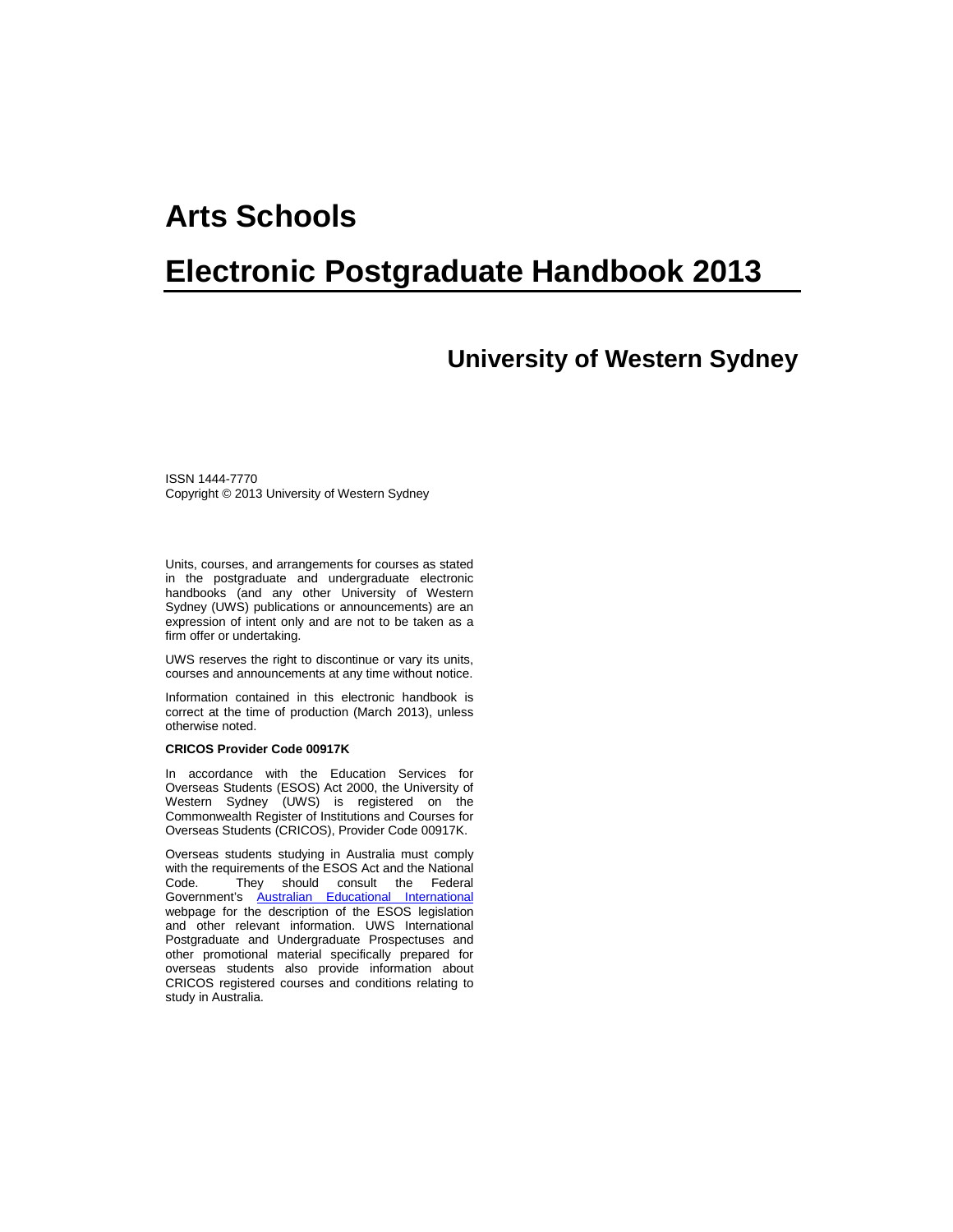# **About the Arts Schools Electronic Postgraduate Handbook**

#### **Sessions and dates**

There are two main sessions in 2013: Autumn and Spring. Weeks shown in the dateline refer to the session weeks for these main sessions.

The dateline is available at: [http://www.uws.edu.au/students/stuadmin/dateline.](http://www.uws.edu.au/students/stuadmin/dateline)

#### **Unit outlines**

Brief outlines of all UWS postgraduate units listed in the course section are given in the second half of this electronic handbook.

The unit outlines give a brief overview of each unit. For some units this information is not available. Please check the UWS website for more recent information. For more information – details of textbooks, assessment methods, tutorial, group work and practical requirements – contact the unit coordinator.

More information on unit offerings can be found at: [http://handbook.uws.edu.au/hbook/UNIT\\_SEAR](http://handbook.uws.edu.au/hbook/UNIT_SEARCH.ASP) [CH.ASP.](http://handbook.uws.edu.au/hbook/UNIT_SEARCH.ASP)

#### **Unit not listed?**

If the unit you are looking for is not in the alphabetical units section, consult your course coordinator for details or check the unit search web page for updated details on all units offered in 2013 at:

[http://handbook.uws.edu.au/hbook/UNIT\\_SEARCH.](http://handbook.uws.edu.au/hbook/UNIT_SEARCH.ASP) [ASP.](http://handbook.uws.edu.au/hbook/UNIT_SEARCH.ASP)

#### **Prerequisites, co-requisites and assumed knowledge**

Students wishing to enrol in a unit for which they do not have the prerequisites or assumed knowledge are advised to discuss their proposed enrolment with an academic adviser.

Where it is necessary to limit the number of students who can enrol in a unit through shortage of space, equipment, library resources, and so on, or to meet safety requirements, preference will be given to students who have completed the unit recommended sequence in the course.

#### **Academic credit**

In most courses, academic credit will be granted for previous studies. For example, UWS has a number of agreements with TAFE to grant credit for successfully completed TAFE studies. Seek advice about credit prior to, or at enrolment.

#### **How to use this electronic book**

The first part of this electronic book contains information about current postgraduate courses offered by the Schools of Education, Humanities & Communication Arts and Social Sciences & Psychology. The next part contains details on current postgraduate unit sets in these courses, and the final part has details of all units within in the courses.

The courses are arranged mainly alphabetically. If you know the course code, but not the name, consult the COURSE CODE INDEX.

The units are arranged alphabetically. If you know the code, but not the name, consult the UNIT CODE INDEX at the back of the electronic book.

#### **Check Website for Updates**

Every effort is taken to ensure that the information contained in this electronic book is correct at time of production. The latest information on course and unit offerings can be found at:

<http://handbook.uws.edu.au/hbook/>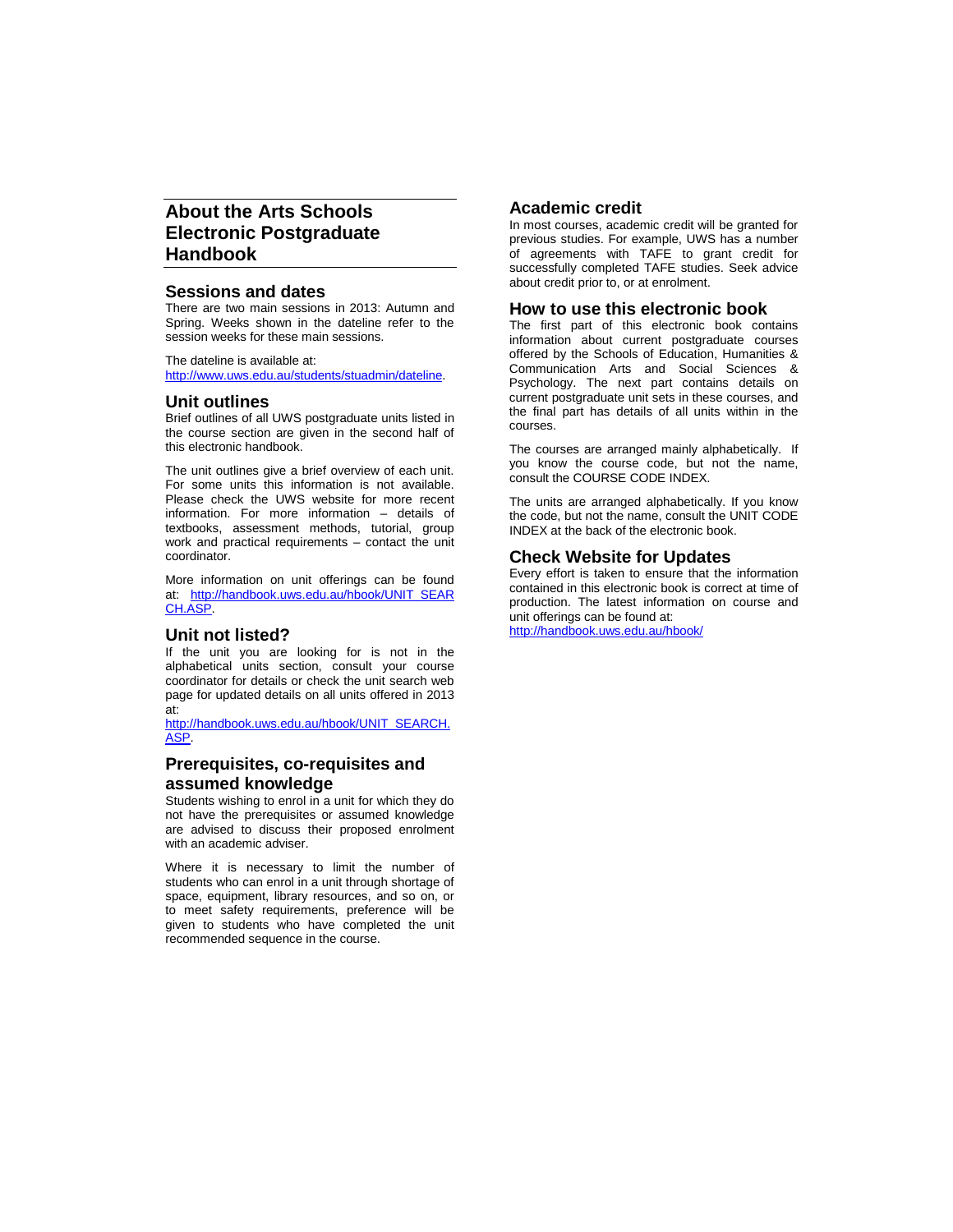# **Contents**

|          | <b>SCHOOL OF EDUCATION</b>                                      | 1                |
|----------|-----------------------------------------------------------------|------------------|
| 1680.2   | Master of Education (Leadership)                                | 1                |
| 1681.1   | Graduate Certificate in Education (Leadership) (exit only)      | $\boldsymbol{2}$ |
| 1683.2   | Master of Education (Social Ecology)                            | $\overline{c}$   |
| 1685.1   | Graduate Diploma in Education (Social Ecology) (exit only)      | $\mathsf 3$      |
| 1684.2   | Graduate Certificate in Education (Social Ecology)              | 4                |
| 1682.2   | Master of Special Education                                     | 4                |
| 1611.3   | Graduate Certificate in Special Education Studies               | 5                |
| 1691.2   | Master of Teaching (Birth - 5 Years/Birth - 12 Years)           | $\,6$            |
| 1672.2   | Master of Teaching (Birth - 5 years) (exit only)                | 8                |
| 1663.1   | Master of Teaching (Primary)                                    | 10               |
| 1633.2   | Graduate Diploma in Educational Studies (Primary) (exit only)   | 12               |
| 1609.2   | Master of Teaching (Secondary)                                  | 12               |
| 1610.2   | Graduate Diploma in Educational Studies (Secondary) (exit only) | 14               |
| 1654.1   | Master of Teaching (Honours)                                    | 14               |
|          | SCHOOL OF HUMANITIES AND COMMUNICATION ARTS                     | 16               |
| 1697.1   | Master of Arts in Cultural and Creative Practice                | 16               |
| 1595.5   | Master of Arts (TESOL)                                          | 17               |
| 1635.4   | Graduate Diploma in TESOL                                       | 17               |
| 1636.4   | Graduate Certificate in TESOL                                   | 18               |
| 1640.5   | Master of Arts Translation and Interpreting Studies             | 18               |
| 1687.3   | Master of Arts (Research Studies)/PhD                           | 19               |
| 1650.1   | Master of Creative Music Therapy                                | 20               |
| 1645.5   | Master of Convergent Media                                      | 21               |
| 1646.5   | Graduate Certificate in Convergent Media                        | 22               |
| 1639.4   | Master of Interpreting and Translation                          | 23               |
| 1637.4   | Graduate Diploma in Interpreting                                | 24               |
| 1638.3   | Graduate Diploma in Translation                                 | 25               |
| 1701.1   | Graduate Diploma in Interpreting Studies (exit only)            | 26               |
| 1702.1   | Graduate Diploma in Translation Studies (exit only)             | 26               |
| 1602.4   | Graduate Certificate in Interpreting and Translation            | 26               |
|          | <b>SCHOOL OF SOCIAL SCIENCES AND PSYCHOLOGY</b>                 | 28               |
| 4595.6   | Master of Art Therapy                                           | 28               |
| 4596.3   | Graduate Diploma in Art Therapy (exit only)                     | 29               |
| 1700.1   | Graduate Certificate in Art Therapy (exit only)                 | 29               |
| 1647.4   | Graduate Diploma in Counselling                                 | 29               |
| 1648.4   | Graduate Certificate in Counselling                             | 30               |
| 1546.5   | Master of Psychology (Clinical Psychology)                      | 31               |
| 1502.5   | Postgraduate Diploma of Psychology                              | 32               |
| 1630.2   | Graduate Diploma of Psychological Studies                       | 33               |
| 4617.5   | Master of Social Science                                        | 34               |
| 4618.4   | Graduate Diploma in Social Science                              | 35               |
| 4619.4   | Graduate Certificate in Social Science                          | 35               |
| 1674.1   | Master of Urban Management and Planning                         | 36               |
| 1675.1   | Graduate Diploma in Urban Management and Planning               | 37               |
| 1676.2   | Graduate Certificate in Urban Management and Planning           | 38               |
| ST1000.1 | Specialisation - Studies in Art Therapy                         | 40               |
| ST1001.1 | Specialisation - Studies in Counselling                         | 40               |
| ST1002.1 | Specialisation - Urban Studies                                  | 40               |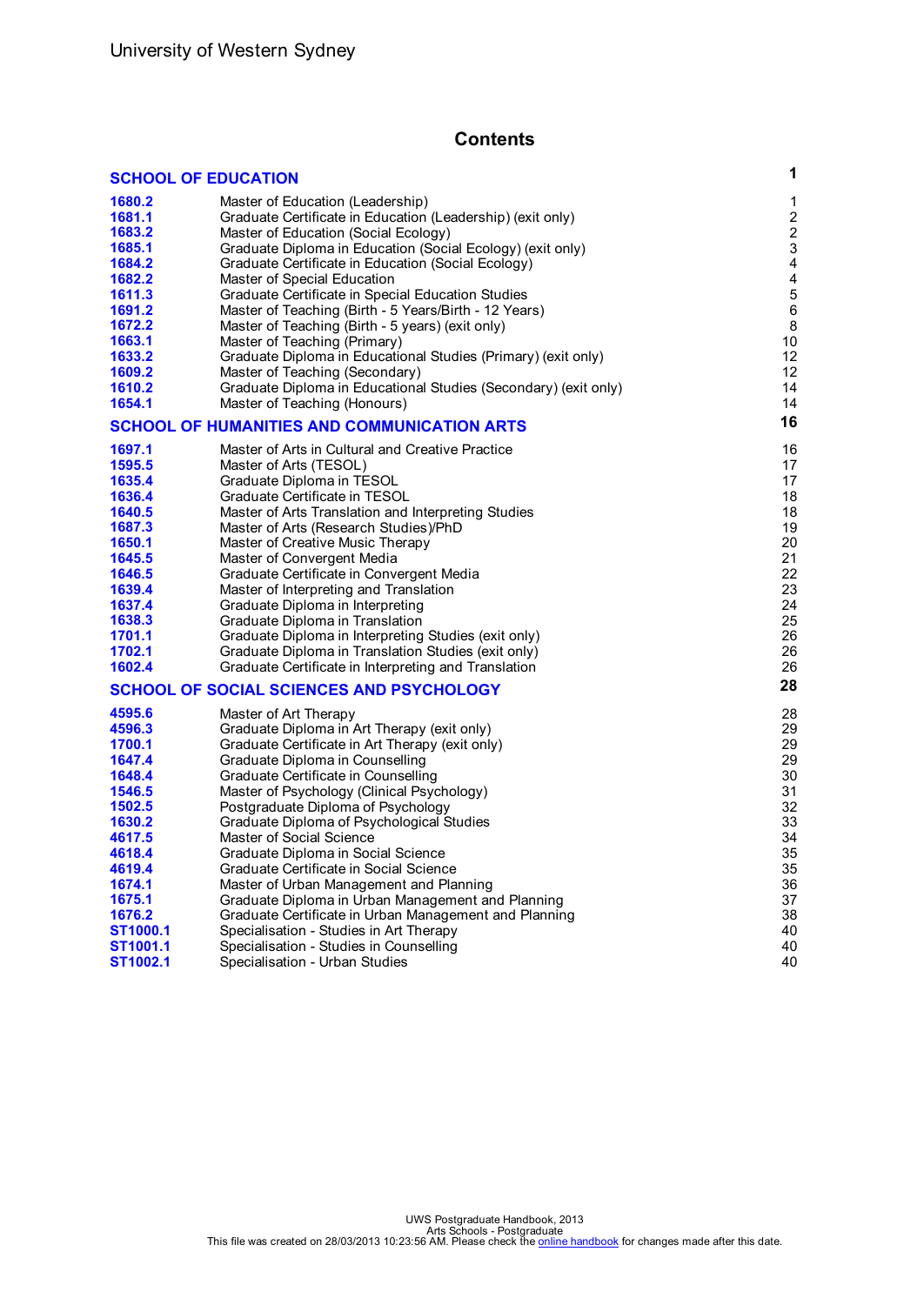# <span id="page-3-0"></span>**SCHOOL OF EDUCATION**

# **Master of Education (Leadership)**

# *1680.2*

Students should follow the course structure for the course version relevant to the year they commenced. This version applies to students whose commencement year for this course is mid-year 2010 or later.

The Master of Education (Leadership) is designed to provide educators associated with early childhood, primary, secondary, tertiary, TAFE, community-based and other professional settings the opportunity to continue their professional development in a way that will enhance reflective professional practice and personal advancement opportunities. Innovative contemporary research-based methodologies to improve practice and learning outcomes will underpin the course and unit offerings.

Graduates will develop skills in the areas of transformative leadership and learning, researching practice, curriculum and pedagogy, evaluation of education and social programs, educational leadership and other areas of interest.

Students may also choose a variety of other areas of research and independent study under the guidance of experienced academic staff.

# **Study Mode**

Two years part-time.

# **Location**

# **Campus Attendance Mode**

Penrith Campus Part Time Internal

# **Accreditation**

As UWS is a registered provider with the NSW Institute of Teachers (NSWIT), this course counts towards NSWIT professional development requirements for professional competency for accredited teachers.

# **Admission**

Applicants must have successfully completed an undergraduate or postgraduate degree in any discipline.

Applications from Australian citizens and holders of permanent resident visas must be made via the Universities Admissions Centre (UAC).

Applicants who have undertaken studies overseas may have to provide proof of proficiency in English. Local and International applicants who are applying through the Universities Admissions Centre (UAC) will find details of minimum English proficiency requirements and acceptable proof on the UAC website. Local applicants applying directly to UWS should also use the information provided on the UAC website.

Overseas qualifications must be deemed by the Australian Education International - National Office of Overseas Skills Recognition (AEI-NOOSR) to be equivalent to Australian qualifications in order to be considered by UAC and UWS.

# **Course Structure**

Qualification for this award requires the successful completion of 80 credit points in the recommended sequence below.

# **Recommended Sequence**

# **Part-time**

**Year 1**

**1H**

Choose one of the following core units

| 101656.1 | Researching Practice    |
|----------|-------------------------|
| 101658.1 | Transformative Learning |

And one Specialist Leadership unit from list below

### **2H**

Choose one of the following core units

| 101655.1 | Transformative Leadership             |
|----------|---------------------------------------|
| 101657.1 | Independent Study/Practice in Context |

And one Specialist Leadership unit from list below

#### **Year 2**

### **1H**

Choose one of the following, whichever has not been completed as the core unit in Year 1

| 101656.1 | Researching Practice    |
|----------|-------------------------|
| 101658.1 | Transformative Learning |

And one Specialist Leadership unit from list below, or One Specialist unit to be chosen from either the Master of Education (Social Ecology) or the Master of Special Education

# **2H**

Choose one of the following, whichever has not been completed as the core unit in Year 1

| 101655.1 | Transformative Leadership             |
|----------|---------------------------------------|
| 101657.1 | Independent Study/Practice in Context |

And one Specialist Leadership unit from list below, or

One Specialist unit to be chosen from either of the following courses:

# **Specialist Leadership Units**

| 101660.1 | Curriculum Futures                     |
|----------|----------------------------------------|
| 100701.1 | Leadership, Mentoring and Professional |
|          | Growth                                 |
| 101659.1 | <b>Evaluating Learning Programs</b>    |
| 100703.1 | Independent Study 1                    |
|          |                                        |

\* To graduate with Master of Education (Leadership), students will have completed the four core units and a minimum of two specialist units in Leadership.

\_\_\_\_\_\_\_\_\_\_\_\_\_\_\_\_\_\_\_\_\_\_\_\_\_\_\_\_\_\_\_\_\_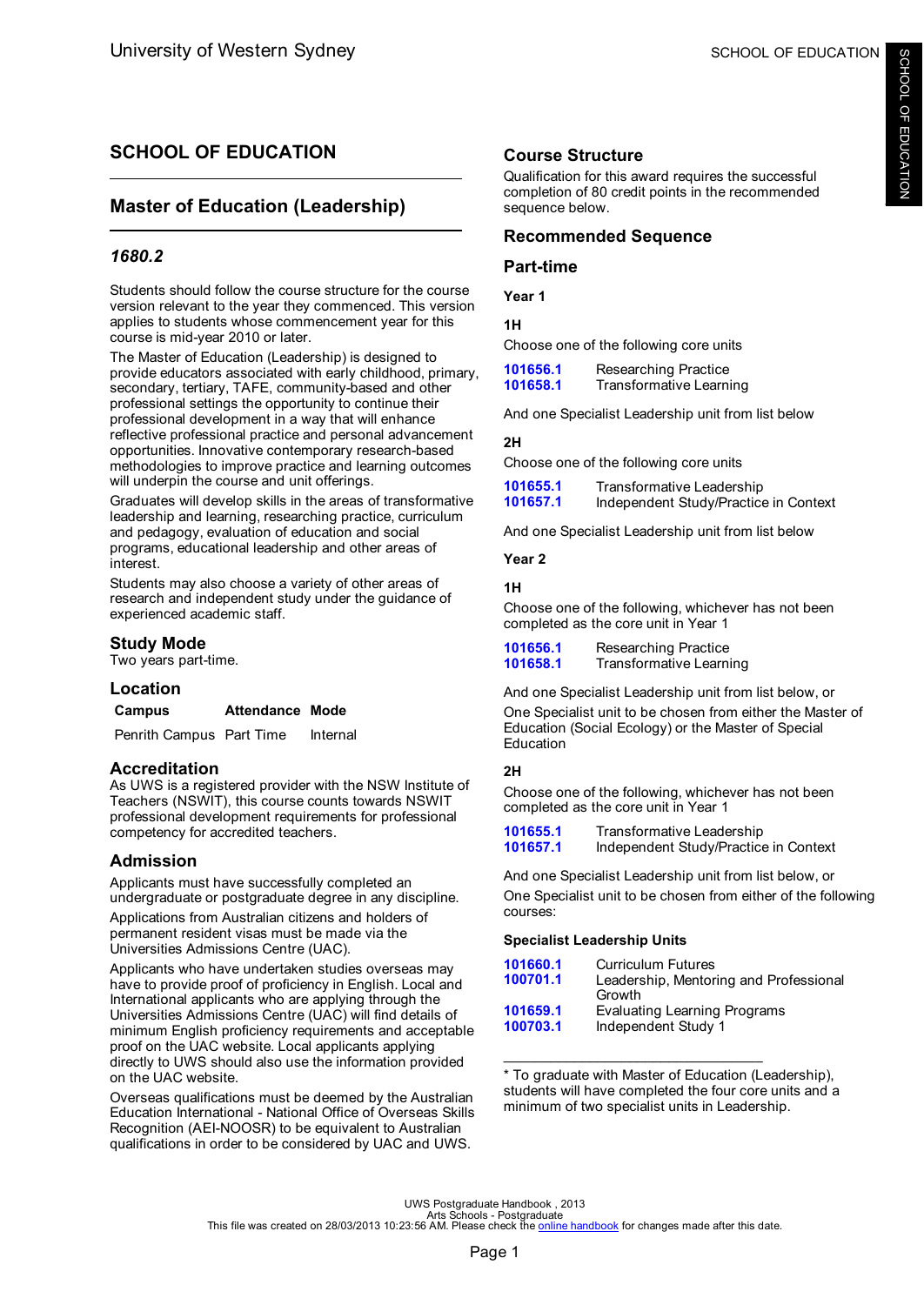# <span id="page-4-0"></span>**Graduate Certificate in Education (Leadership) (exit only)**

# *1681.1*

The Graduate Certificate in Education (Leadership) is designed for educators, and aspiring and current educational leaders, associated with early childhood, primary, secondary, tertiary, TAFE, community-based and other professional settings. The program allows current and emerging educational leaders the opportunity to continue their professional development in a way that will enhance reflective professional practice and personal advancement opportunities. Innovative contemporary research-based methodologies to improve leadership practice and learning outcomes will underpin the course and unit offerings. Graduates will develop skills in the areas of transformative leadership and learning, researching practice, curriculum and pedagogy, evaluation of education and social programs, educational leadership and other areas of interest. Students may also choose a variety of other areas of research and independent study under the guidance of experienced academic staff.

# **Study Mode**

Six months full-time or one year part-time.

### **Location**

| Campus                   | <b>Attendance Mode</b> |          |
|--------------------------|------------------------|----------|
| Penrith Campus Full Time |                        | Internal |
| Penrith Campus Part Time |                        | Internal |

#### **Admission**

1681 Graduate Certificate in Education (Leadership) is an exit award from 1680 Master of Education (Leadership)

# **Course Structure**

Students enrolled in 1680 Master of Education (Leadership) may graduate with the Graduate Certificate in Education following the successful completion of two core units drawn from the four common core units below.

| 101655.1 | Transformative Leadership |
|----------|---------------------------|
| 101658.1 | Transformative Learning   |
| 101656.1 | Researching Practice      |
| $\cdots$ | .                         |

**[101657.1](#page-56-0)** Independent Study/Practice in Context

And two units from the following

| 101659.1 | Evaluating Learning Programs                     |
|----------|--------------------------------------------------|
| 101660.1 | <b>Curriculum Futures</b>                        |
| 100701.1 | Leadership, Mentoring and Professional<br>Growth |

Or one specialist unit chosen from 1683 - Master of Education Social Ecology or 1682 - Master of Special **Education** 

Or other core units (all the nominated units are 10 credit points).

# **Master of Education (Social Ecology)**

# *1683.2*

Students should follow the course structure for the course version relevant to the year they commenced. This version applies to students whose commencement year for this course is mid-year 2010 or later.

The Master of Education (Social Ecology) explores the dynamic inter-relationships between the personal, social, environmental and 'spiritual' domains. We acknowledge that everything we do as individuals affects others; our shared communities and environments. We view ourselves as being parts of the systems (local to global) in which we live, and needing to take responsibility for our roles. Key themes include transformative learning and leadership, applied imagination and creativity, environmental education, social action and advocacy, eco-psychology, eco-spirituality, sense of place and the emergent characteristics of complexity, systemics and ecological thinking.

Graduates will develop skills in the areas of environmental education, environmental advocacy, ecological systems, environmental futures, critical and transformative learning and leadership and other areas of interest.

Students may also choose a variety of other areas of research and independent study under the guidance of experienced academic staff.

# **Study Mode**

Two years part-time.

# **Location**

#### **Campus Attendance Mode**

Penrith Campus Part Time Multi Modal

# **Accreditation**

As UWS is a registered provider with the NSW Institute of Teachers (NSWIT), this course counts towards NSWIT professional development requirements for professional competency for accredited teachers.

# **Admission**

Applicants must have:

Successfully completed an undergraduate or postgraduate degree in any discipline

or

Successfully completed a Graduate Certificate in Social Ecology.

Applications from Australian citizens and holders of permanent resident visas must be made via the Universities Admissions Centre (UAC).

Applicants who have undertaken studies overseas may have to provide proof of proficiency in English. Local and International applicants who are applying through the Universities Admissions Centre (UAC) will find details of minimum English proficiency requirements and acceptable proof on the UAC website. Local applicants applying directly to UWS should also use the information provided on the UAC website.

UWS Postgraduate Handbook , 2013<br>Arts file was created on 28/03/2013 10:23:56 AM. Please check the <u>online [handbook](http://handbook.uws.edu.au/hbook/)</u> for changes made after this date.<br>This file was created on 28/03/2013 10:23:56 AM. Please check the <u>onl</u>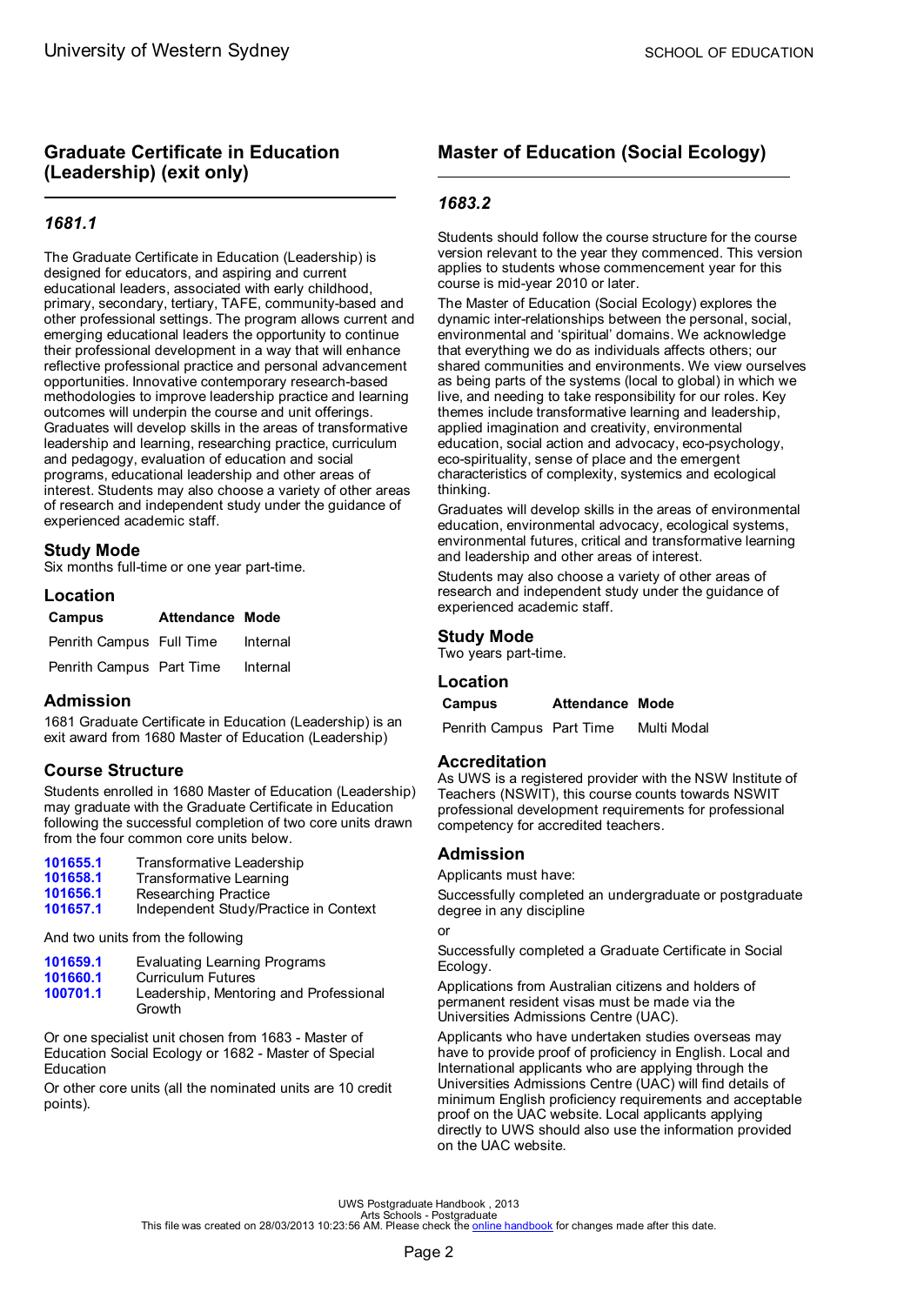<span id="page-5-0"></span>International applicants must apply directly to the University of Western Sydney via UWS International.

International students applying to UWS through UWS International can find details of minimum English proficiency requirements and acceptable proof on the UWS International website.

Overseas qualifications must be deemed by the Australian Education International - National Office of Overseas Skills Recognition (AEI-NOOSR) to be equivalent to Australian qualifications in order to be considered by UAC and UWS.

# **Course Structure**

Qualification for this award requires the successful completion of 80 credit points including the units listed in the recommended sequence below.

# **Recommended Sequence**

# **Part-time**

**Year 1**

### **1H**

Choose one of the following core units

| 101658.1 | Transformative Learning |
|----------|-------------------------|
| 101656.1 | Researching Practice    |

And one Social Ecology specialist unit from list below

# **2H**

Choose one of the following core units

| 101655.1 | Transformative Leadership             |
|----------|---------------------------------------|
| 101657.1 | Independent Study/Practice in Context |

And one Social Ecology specialist unit from list below

#### **Year 2**

#### **1H**

Choose one of the following, whichever has not been completed as the core unit in Year 1

[101658.1](#page-73-0) Transformative Learning<br>101656.1 Researching Practice **[101656.1](#page-69-0)** Researching Practice

And one Social Ecology specialist unit from list below OR One Specialist unit to be chosen from either of the following two courses:

# **2H**

Choose one of the following, whichever has not been completed as the core unit in Year 1

| 101655.1 | Transformative Leadership             |
|----------|---------------------------------------|
| 101657.1 | Independent Study/Practice in Context |

And one Social Ecology specialist unit from list below OR One Specialist unit to be chosen from either of the following two courses:

#### **Specialist Units**

| Applied Imagination                  |
|--------------------------------------|
| Ecopsychology and Cultural Change    |
| Environmental Education and Advocacy |
| Researching Social Ecology           |
|                                      |

\* To graduate with Master of Education (Social Ecology), students are required to choose a minimum of two specialist Social Ecology units.

\_\_\_\_\_\_\_\_\_\_\_\_\_\_\_\_\_\_\_\_\_\_\_\_\_\_\_\_\_\_\_\_\_

# **Graduate Diploma in Education (Social Ecology) (exit only)**

# *1685.1*

This course is an exit award only. Students may elect to exit the Master of Education (Social Ecology) after the completion of the four core units and two electives with the Graduate Diploma in Education (Social Ecology).

The Graduate Diploma in Education (Social Ecology) explores the dynamic interrelationships between the personal, social, environmental and 'spiritual'. We acknowledge that everything we do as individuals affects others and our shared communities and environments. We regard ourselves as parts of the systems (local and global) in which we live, and needing to take responsibility for our roles within them. Key theme areas include cultural action, sustainability education, ethical leadership, organisational development, transformative learning and applied spirituality.

This course is for those who think that achieving ecological, social and personal sustainability will require a shift in values and attitudes, rather than just more scientific knowledge and technology. It is for social change activists who want to be more effective in working with transformation within organisations and communities. It is for those seeking to influence our shared future, imaginatively, collaboratively, ethically and effectively.

# **Study Mode**

Two years part-time.

# **Location**

| Campus                   | <b>Attendance Mode</b> |          |
|--------------------------|------------------------|----------|
| Penrith Campus Full Time |                        | Internal |
| Penrith Campus Part Time |                        | Internal |

# **Admission**

This is an exit award only from 1683 - Master of Education (Social Ecology).

# **Course Structure**

Students may elect to exit the Master of Education (Social Ecology) after the completion of the four core units and two specialist units with the Graduate Diploma in Education (Social Ecology).

### **Core units**

| 101655.1 | Transformative Leadership             |
|----------|---------------------------------------|
| 101656.1 | Researching Practice                  |
| 101657.1 | Independent Study/Practice in Context |
| 101658.1 | Transformative Learning               |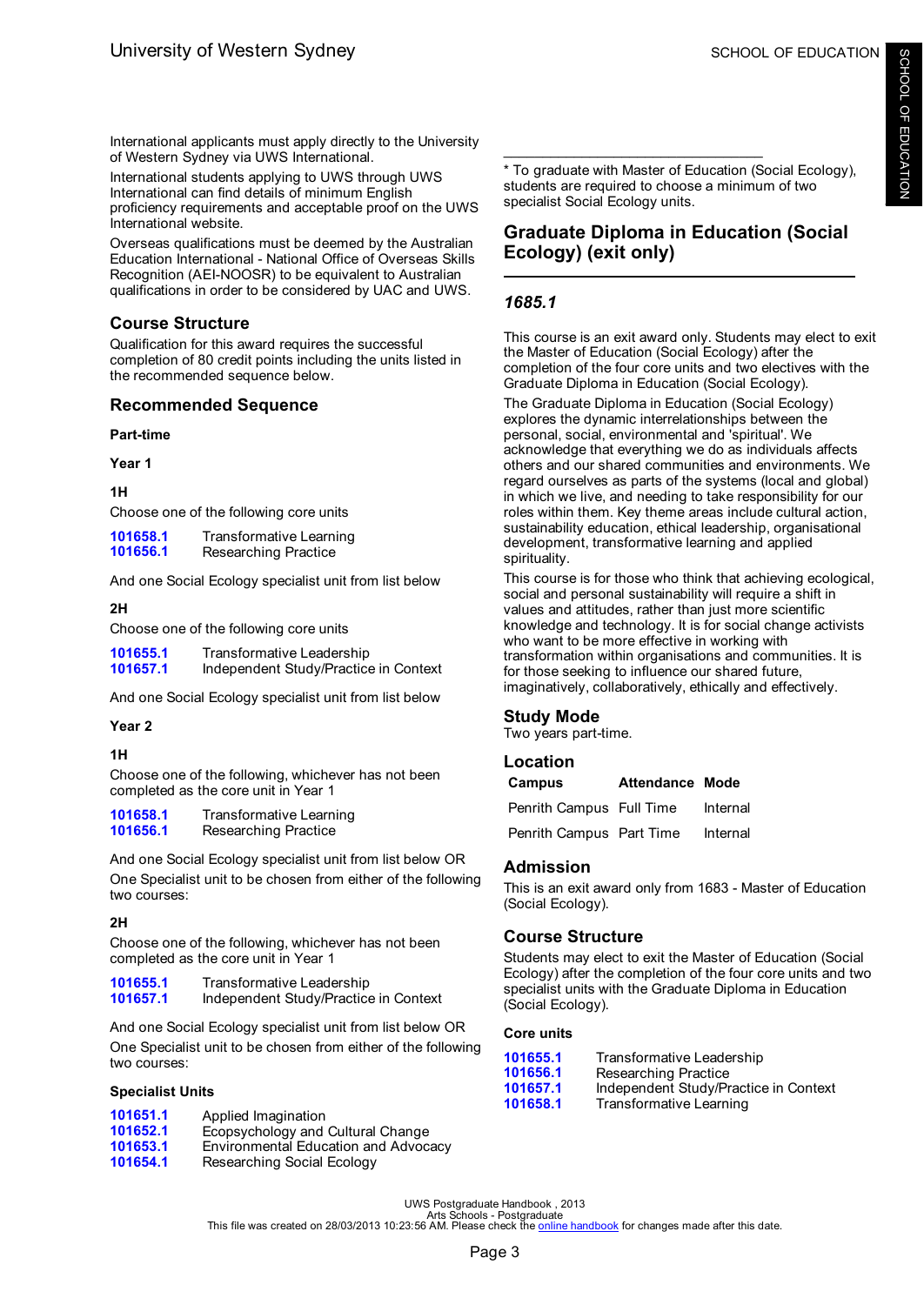#### <span id="page-6-0"></span>**Specialist units**

#### **Choose two of**

| 101651.1 | Applied Imagination                  |
|----------|--------------------------------------|
| 101652.1 | Ecopsychology and Cultural Change    |
| 101653.1 | Environmental Education and Advocacy |
| 101654.1 | Researching Social Ecology           |

# **Graduate Certificate in Education (Social Ecology)**

### *1684.2*

Students should follow the course structure for the course version relevant to the year they commenced. This version applies to students whose commencement year for this course is mid-year 2010 or later.

The Graduate Certificate in Education (Social Ecology) explores the dynamic inter-relationships between the personal, social, environmental and 'spiritual' domains. We acknowledge that everything we do as individuals affects others; our shared communities and environments. We view ourselves as being parts of the systems (local to global) in which we live, and needing to take responsibility for our roles. Key themes include transformative learning and leadership, applied imagination and creativity, environmental education, social action and advocacy, ecopsychology, eco-spirituality, sense of place and the emergent characteristics of complexity, systemics and ecological thinking.

Graduates will develop skills in the areas of environmental education, environmental advocacy, ecological systems, environmental futures, critical and transformative learning and leadership and other areas of interest.

# **Study Mode**

One year part-time.

#### **Location**

#### **Campus Attendance Mode**

Penrith Campus Part Time Multi Modal

# **Admission**

#### Applicants must have:

Successfully completed an undergraduate or postgraduate degree in any discipline

or

Have five years work experience in a Social Ecologyrelated area (community work; environmental work; outdoor education; counselling; adult education, facilitation and training and personal development).

Applicants seeking admission on the basis of work experience MUST support their application with a Statement of Service for all work experience listed on the application.

Applications from Australian and NZ citizens and holders of permanent resident visas must be made via the Universities Admissions Centre (UAC).

Applicants who have undertaken studies overseas may have to provide proof of proficiency in English. Local and International applicants who are applying through the Universities Admissions Centre (UAC) will find details of minimum English proficiency requirements and acceptable proof on the UAC website. Local applicants applying directly to UWS should also use the information provided on the UAC website.

Overseas qualifications must be deemed by the Australian Education International - National Office of Overseas Skills Recognition (AEI-NOOSR) to be equivalent to Australian qualifications in order to be considered by UAC and UWS.

#### **Course Structure**

Qualification for this award requires the successful completion of 40 credit points which include the units listed in the recommended sequence below.

### **Recommended Sequence**

**Year 1**

#### **1H**

**[101658.1](#page-73-0)** Transformative Learning

Choose one of

| 101651.1 | Applied Imagination                  |
|----------|--------------------------------------|
| 101653.1 | Environmental Education and Advocacy |

#### **2H**

**[101655.1](#page-73-0)** Transformative Leadership

Choose one of

| 101652.1 | Ecopsychology and Cultural Change |
|----------|-----------------------------------|
| 101654.1 | Researching Social Ecology        |

# **Master of Special Education**

#### *1682.2*

Students should follow the course structure for the course version relevant to the year they commenced. This version applies to students whose commencement year for this course is mid-year 2010 or later.

The Master of Special Education is a post-initial teaching qualification which enables teachers to work with students with special education needs across a range of settings (early childhood, primary, secondary, post-secondary). It includes an extensive practicum. It is designed to enable the student to specialise in working in early childhood intervention, inclusive settings, supported settings or gifted education. It combines some on-campus experiences (primarily in block mode) with on-line studies. The program supports teachers to engage in evidence-based practice in their area of specialisation.

# **Study Mode**

Two years part-time.

#### **Location**

| Campus                   | <b>Attendance Mode</b> |          |
|--------------------------|------------------------|----------|
| Penrith Campus Part Time |                        | Internal |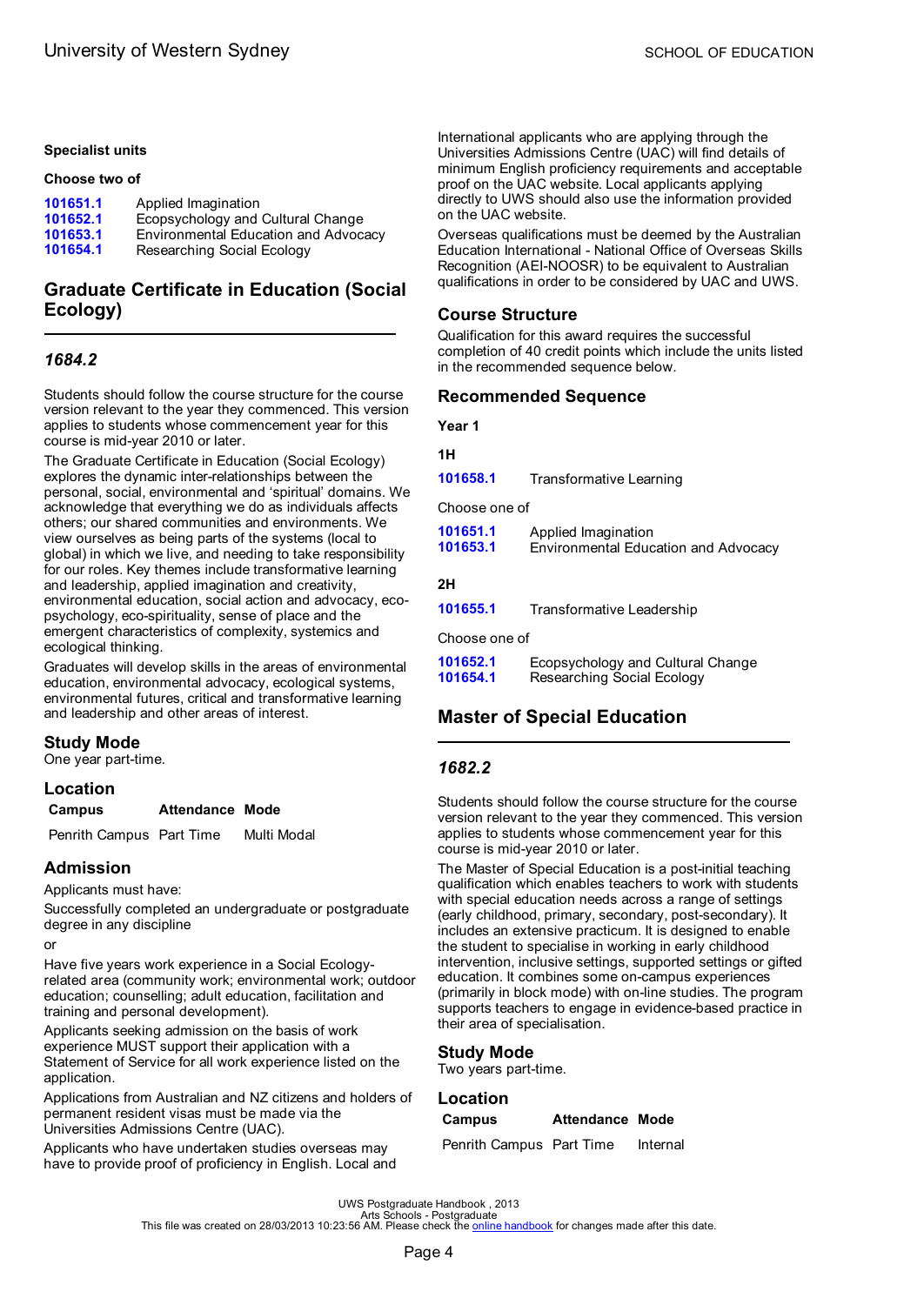# <span id="page-7-0"></span>**Admission**

This course provides a post-initial teaching qualification for graduates who already have a recognised three or four year teaching qualification. Applicants must have therefore successfully completed a recognised three or four year teaching qualification.

Government Policies: Education employers have special staff requirements and policies that apply to intending students of Education courses. At entry, this involves signing a Prohibited Employment Declaration prior to 1 June 2010 or a Working with Children Check Student Declaration after 1 June 2010.

Applications from Australian and NZ citizens and holders of permanent resident visas must be made via the Universities Admissions Centre (UAC).

Applicants who have undertaken studies overseas may have to provide proof of proficiency in English. Local and International applicants who are applying through the Universities Admissions Centre (UAC) will find details of minimum English proficiency requirements and acceptable proof on the UAC website. Local applicants applying directly to UWS should also use the information provided on the UAC website.

Overseas qualifications must be deemed by the Australian Education International - National Office of Overseas Skills Recognition (AEI-NOOSR) to be equivalent to Australian qualifications in order to be considered by UAC and UWS.

# **Course Structure**

Qualification for this award requires the successful completion of 80 credit points including the units listed in the recommended sequence below.

# **Recommended Sequence**

# **Part-time**

**Year 1**

#### **1H**

Choose one of the following core units

| 101656.1 | Researching Practice    |
|----------|-------------------------|
| 101658.1 | Transformative Learning |

#### **Specialist unit**

**[101672.1](#page-55-0)** Inclusion In Practice

# **2H**

Choose one of the following core units

**[101655.1](#page-73-0)** Transformative Leadership **[101657.1](#page-56-0)** Independent Study/Practice in Context

#### **Specialist unit**

**[101671.1](#page-61-0)** Multiliteracies and Additional Needs

#### **Year 2**

### **1H**

Choose one of the following core units, whichever has not been completed as the core unit in Year 1

| 101656.1 | Researching Practice    |
|----------|-------------------------|
| 101658.1 | Transformative Learning |

#### **Specialist unit**

| 101028.1<br>Behaviour Management |  |
|----------------------------------|--|
|----------------------------------|--|

#### **2H**

Choose one of the following core units, whichever has not been completed as the core unit in Year 1

| 101655.1 | Transformative Leadership             |
|----------|---------------------------------------|
| 101657.1 | Independent Study/Practice in Context |

#### **Specialist unit**

**[101073.1](#page-67-0)** Professional Practice in Context

# **Graduate Certificate in Special Education Studies**

# *1611.3*

Students should follow the course structure for the course version relevant to the year they commenced. This version applies to students whose commencement year for this course is mid-year of 2010 or later.

The Graduate Certificate in Special Education Studies is intended for those students who do not want a teaching qualification. The units are common to those in the Master of Special Education, and are designed to enable the student to develop their understandings and skills in working in early childhood intervention, inclusive settings, supported settings or gifted education. It combines some on-campus experiences (primarily in block mode) with online studies. The graduate certificate is undertaken over two semesters part-time. Although designed primarily for teachers, the Graduate Certificate is also of relevance to therapists and other professionals working in the disability field.

# **Study Mode**

One year part-time.

| Location |                        |  |
|----------|------------------------|--|
| Campus   | <b>Attendance Mode</b> |  |

Penrith Campus Part Time Internal

#### **Admission**

Applicants must have successfully completed an undergraduate or postgraduate degree in any discipline.

Applications from Australian and NZ citizens and holders of permanent resident visas must be made via the Universities Admissions Centre (UAC).

Applicants who have undertaken studies overseas may have to provide proof of proficiency in English. Local and International applicants who are applying through the Universities Admissions Centre (UAC) will find details of minimum English proficiency requirements and acceptable proof on the UAC website. Local applicants applying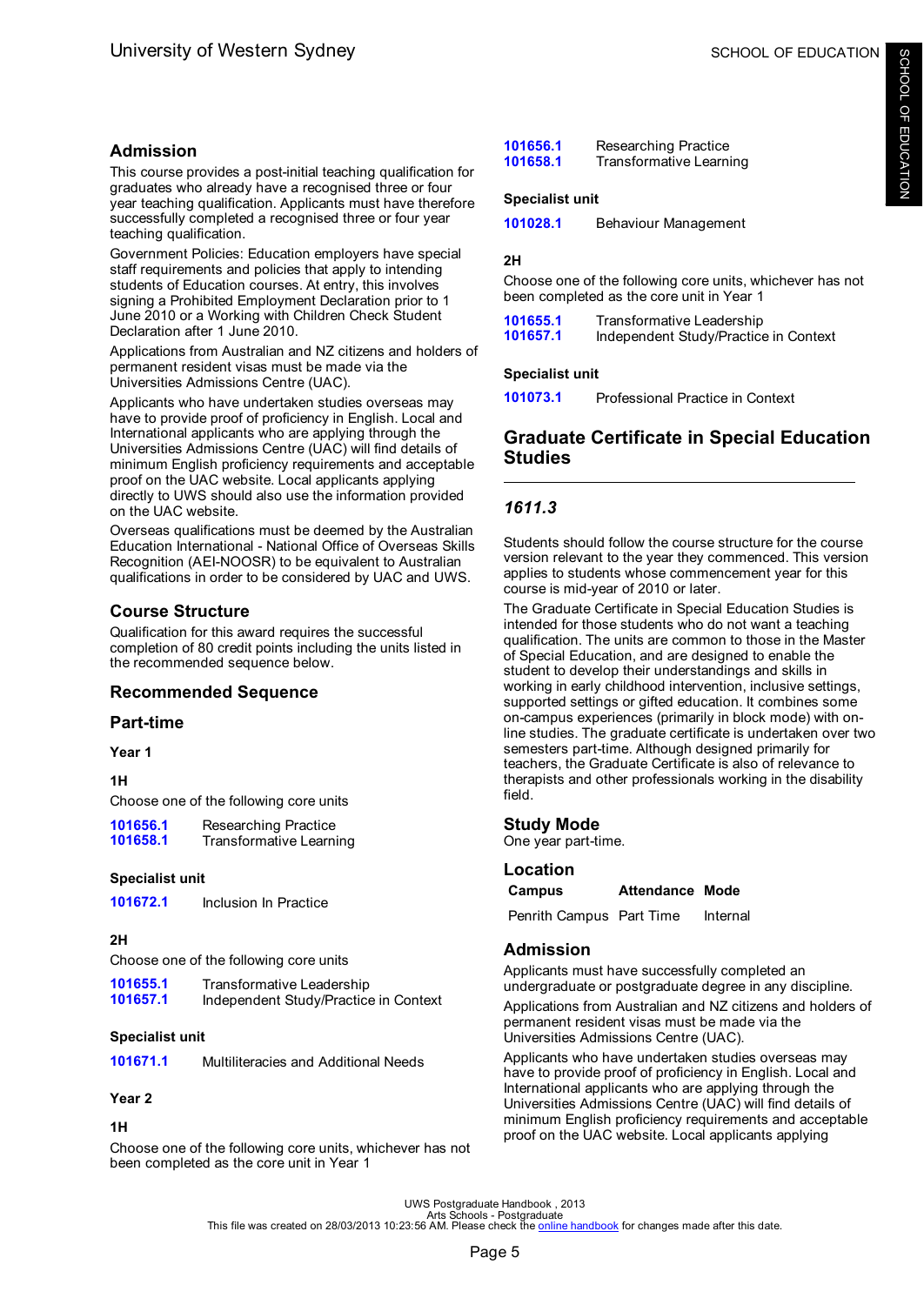<span id="page-8-0"></span>directly to UWS should also use the information provided on the UAC website.

Overseas qualifications must be deemed by the Australian Education International - National Office of Overseas Skills Recognition (AEI-NOOSR) to be equivalent to Australian qualifications in order to be considered by UAC and UWS.

### **Special Requirements**

Students are not permitted to undertake the practicum as part of the Graduate Certificate.

# **Course Structure**

Qualification for this award requires the successful completion of 40 credit points including the units listed in the recommended sequence below.

Students may take no more than two units from the common core.

# **Part-time**

**Year 1**

#### **1H**

Choose two of the following three units

| 101656.1 | Researching Practice    |
|----------|-------------------------|
| 101658.1 | Transformative Learning |

#### **Specialist unit**

**[101672.1](#page-55-0)** Inclusion In Practice

#### **2H**

Choose one or two of the following units depending on whether one or two core units were taken in 1H.

| 101655.1 | Transformative Leadership             |
|----------|---------------------------------------|
| 101657.1 | Independent Study/Practice in Context |

#### **Specialist unit**

**[101671.1](#page-61-0)** Multiliteracies and Additional Needs

Note: Students wishing to undertake three Special Education specialist units will need to undertake their studies over three semesters.

**Year 2**

**1H**

**Specialist unit**

**[101028.1](#page-44-0)** Behaviour Management

# **Master of Teaching (Birth - 5 Years/Birth - 12 Years)**

# *1691.2*

Students should follow the course structure for the course version relevant to the year they commenced. This version applies to students whose commencement year in this course is 2011.

The Master of Teaching (Birth - 5 Years/Birth -12 Years) provides students with key knowledge, skills and understandings required for working as a qualified teacher with children and their families in prior to school and primary school settings. There is a strong emphasis throughout the course on curriculum and pedagogies relevant to both prior to school and school based settings. This course would be appropriate for people wanting to work as a qualified teacher in preschool, long day care or in a primary school setting. The course includes professional experience placements in prior to school and school settings. There is an early exit point of a Master of Teaching (Birth - 5 Years) for students who want a Birth - 5 qualification only.

### **Study Mode**

Two and a half years full-time. Graduates of the UWS Bachelor of Social Science (Pathway to Early Childhood Teaching) - two years accelerated full-time.

#### **Location**

| Campus                     | <b>Attendance Mode</b> |          |
|----------------------------|------------------------|----------|
| Bankstown Campus Full Time |                        | Internal |
| Bankstown Campus Part Time |                        | Internal |

### **Accreditation**

This course is accredited with the NSW Institute of Teachers (NSWIT).

# **Admission**

Applicants must have successfully completed an undergraduate degree in any discipline.

Additional information for applicants:

Applicants must meet the Key Learning Area requirements of the Australian Institute of Teaching Standards and Leadership.

Where these requirements are not met, applicants may be offered concurrent enrolment in up to four undergraduate units of study.

Eligible students, internal to UWS, for the Transition to Teaching offer into the Master of Teaching (Birth-5 Years/ Birth-12 Years) course will be contacted by email to their student email account with the easy steps to continue their study. Further information on admission to postgraduate courses is available on the Postgraduate Admissions section of the UWS website.

For applicants external to UWS, applications for the Master of Teaching (Birth – 12 Years) course must be made through the Universities Admissions Centre (UAC).

Applicants who have undertaken studies overseas may have to provide proof of proficiency in English. Local and International applicants who are applying through the Universities Admissions Centre (UAC) will find details of minimum English proficiency requirements and acceptable proof on the UAC website. Local applicants applying directly to UWS should also use the information provided on the UAC website.

International applicants must apply directly to the University of Western Sydney via UWS International.

International students applying to UWS through UWS International can find details of minimum English

UWS Postgraduate Handbook , 2013<br>Arts file was created on 28/03/2013 10:23:56 AM. Please check the <u>online [handbook](http://handbook.uws.edu.au/hbook/)</u> for changes made after this date.<br>This file was created on 28/03/2013 10:23:56 AM. Please check the <u>onl</u>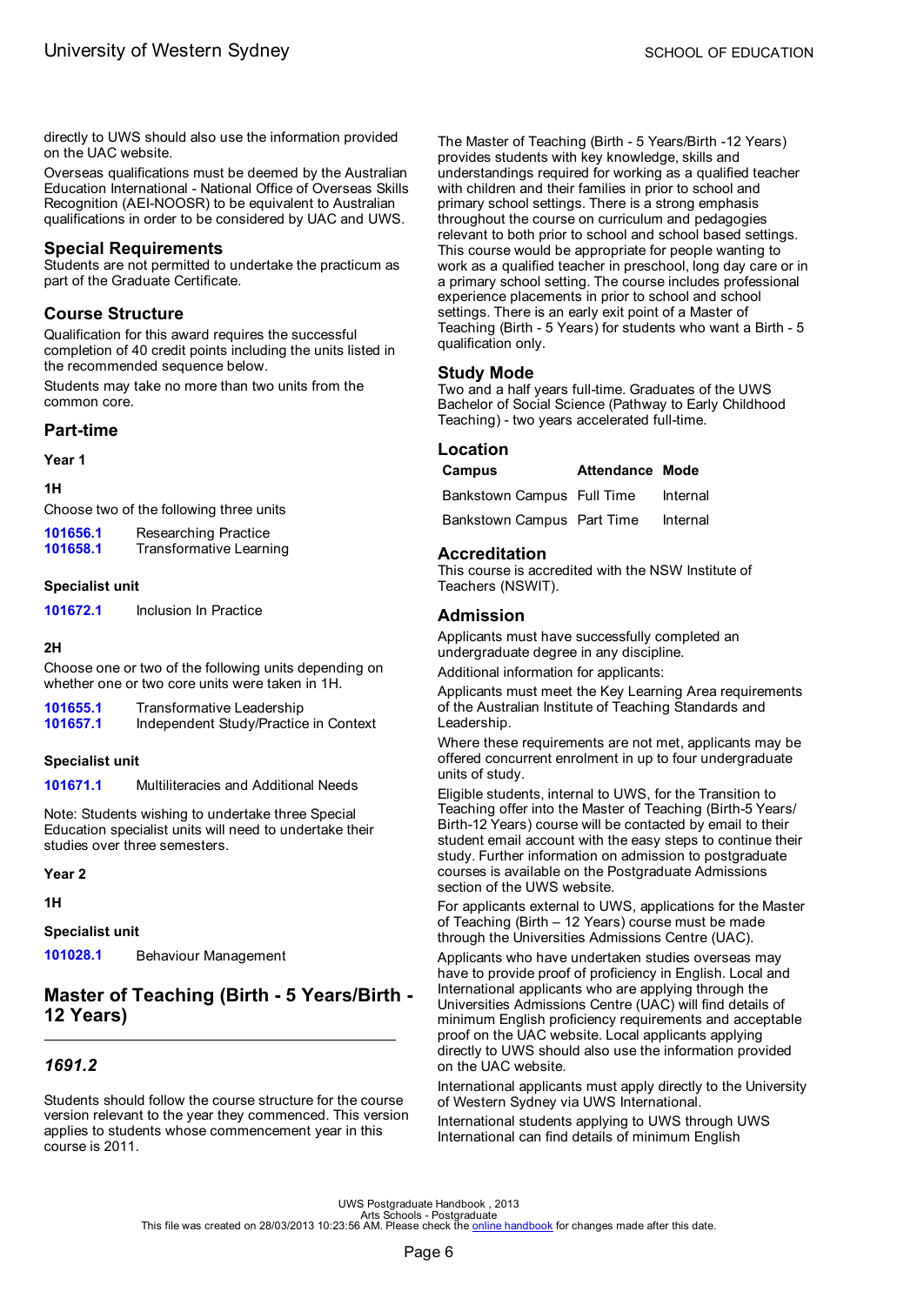proficiency requirements and acceptable proof on the UWS International website.

Overseas qualifications must be deemed by the Australian Education International - National Office of Overseas Skills Recognition (AEI-NOOSR) to be equivalent to Australian qualifications in order to be considered by UAC and UWS.

# **Special Requirements**

Government Policies: Education employers have special staff requirements and policies that apply to intending students of education courses. At entry, this involved signing a Prohibited Employment Declaration prior to 1 June 2010 or a Working with Children Check Student Declaration after 1 June 2010.

# **Course Structure**

### **Master of Teaching (Birth to 5 Years/Birth - 12 Years)**

For graduates of the UWS Bachelor of Social Science (Pathway to Early Childhood Teaching) only who receive 30 credit points advanced standing for 101627 - Connecting Communities in Early Childhood Education; 101647 - Play Development and Learning; and 101648 - Early Intervention and Prevention in Early Childhood Contexts.

Qualification for this award requires the successful completion of the core units listed in the recommended sequence below.

# **Recommended sequence**

#### **Year 1**

#### **1H session**

| 101802.1 | Investigating with Mathematics, Science and |
|----------|---------------------------------------------|
|          | Technology                                  |
| 101103.2 | Fostering Creativity in Children's Learning |
| 101628.1 | <b>Global Literacies</b>                    |
| 101629.1 | Healthy Identities                          |

#### **2H session**

| Managing Child and Family Services        |
|-------------------------------------------|
| Literacy in the Early Years               |
| Curriculum for Under Threes               |
| Early Childhood Professional Experience 1 |
|                                           |

#### **Year 2**

#### **1H session**

| 101625.1 | Inclusive Practices                       |
|----------|-------------------------------------------|
| 101105.2 | <b>Prosocial Learning Environments</b>    |
| 101099.1 | Engaging Children in Curriculum           |
| 101108.2 | Early Childhood Professional Experience 2 |

Students can exit at this point with the Master of Teaching (Birth-5 Years) or continue with Birth-12 Years.

#### **2H session**

| 101582.1 | Primary Human Society and its Environment |
|----------|-------------------------------------------|
| 101584.1 | Primary Mathematics and Numeracy 2        |
| 101586.1 | Primary English and Literacy 2            |
| 101583.1 | Primary Science & Technology              |
| 101604.1 | Primary Professional Experience           |

### **Master of Teaching (Birth to 12 Years)**

For graduates who have an undergraduate degree other than a UWS Bachelor of Social Science (Pathway to Early Childhood Teaching)

Qualification for this award requires the successful completion of the core units listed in the recommended sequence below.

### **Recommended sequence**

**Year 1**

**1H session**

| 101628.1 | <b>Global Literacies</b>                    |
|----------|---------------------------------------------|
| 101802.1 | Investigating with Mathematics, Science and |
|          | Technology                                  |
| 101647.3 | Play Development and Learning               |
| 101629.1 | Healthy Identities                          |
|          |                                             |

#### **2H session**

| 101648.1 | Early Intervention and Prevention in Early<br><b>Childhood Contexts</b> |
|----------|-------------------------------------------------------------------------|
| 101803.1 | Literacy in the Early Years                                             |
| 101098.1 | <b>Curriculum for Under Threes</b>                                      |
| 101107.2 | Early Childhood Professional Experience 1                               |
|          |                                                                         |

#### **Year 2**

#### **1H session**

| 101625.1 | Inclusive Practices                         |
|----------|---------------------------------------------|
| 101103.2 | Fostering Creativity in Children's Learning |
| 101099.1 | Engaging Children in Curriculum             |
| 101108.2 | Early Childhood Professional Experience 2   |

#### **2H session**

| 101583.1 | Primary Science & Technology              |
|----------|-------------------------------------------|
| 101630.1 | Managing Child and Family Services        |
| 101105.2 | <b>Prosocial Learning Environments</b>    |
| 101627.1 | Connecting Communities in Early Childhood |
|          | Education                                 |

Students can exit at this point with the Master of Teaching (Birth-5 Years) or continue with Birth-12 Years.

#### **Year 3**

#### **1H session**

| 101582.1 | Primary Human Society and its Environment |
|----------|-------------------------------------------|
| 101584.1 | Primary Mathematics and Numeracy 2        |
| 101586.1 | Primary English and Literacy 2            |
| 101604.1 | Primary Professional Experience           |
|          |                                           |

#### **Master of Teaching (Birth to 5 Years/Birth - 12 Years)**

For graduates of the UWS Bachelor of Social Science (Pathway to Early Childhood Teaching) only who receive 30 credit points advanced standing for 101627 - Connecting Communities in Early Childhood Education; 101647 - Play Development and Learning; and 101648 - Early Intervention and Prevention in Early Childhood Contexts.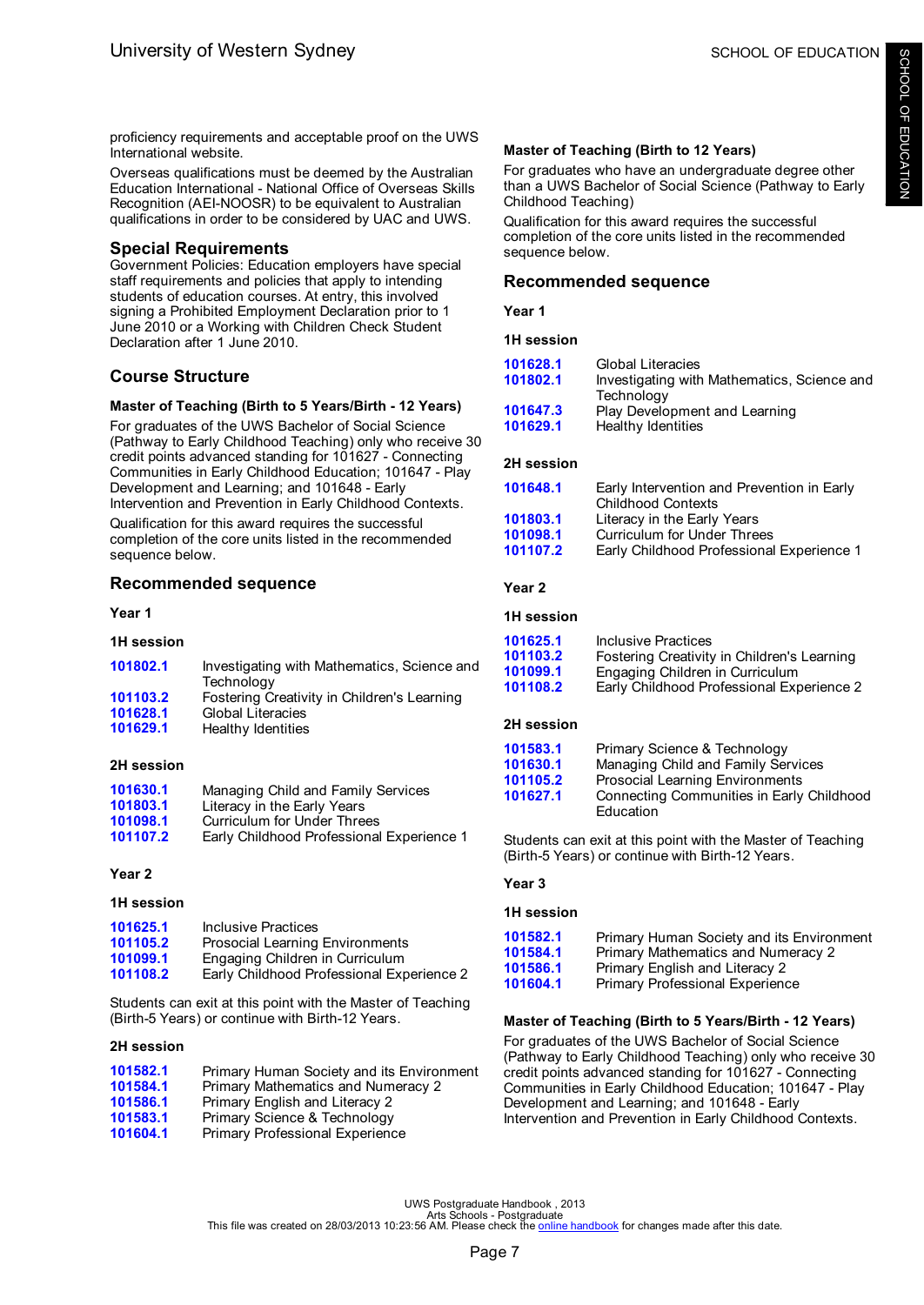<span id="page-10-0"></span>Qualification for this award requires the successful completion of the core units listed in the recommended sequence below.

#### **Mid-year Intake**

#### **Recommended sequence**

#### **Year 1**

#### **2H session**

| 101103.2 | Fostering Creativity in Children's Learning |
|----------|---------------------------------------------|
| 101105.2 | Prosocial Learning Environments             |
| 101628.1 | <b>Global Literacies</b>                    |
| 101629.1 | Healthy Identities                          |

#### **Year 1**

#### **1H session**

| 101802.1 | Investigating with Mathematics, Science and |
|----------|---------------------------------------------|
|          | Technology                                  |
| 101803.1 | Literacy in the Early Years                 |
| 101098.1 | Curriculum for Under Threes                 |
| 101107.2 | Early Childhood Professional Experience 1   |
|          |                                             |

#### **Year 2**

#### **2H session**

| 101583.1 | Primary Science & Technology       |
|----------|------------------------------------|
| 101630.1 | Managing Child and Family Services |
| 101584.1 | Primary Mathematics and Numeracy 2 |
| 101586.1 | Primary English and Literacy 2     |
| 101604.1 | Primary Professional Experience    |

#### **Year 2**

#### **1H session**

| 101625.1 | Inclusive Practices                       |
|----------|-------------------------------------------|
| 101099.1 | Engaging Children in Curriculum           |
| 101582.1 | Primary Human Society and its Environment |
| 101108.2 | Early Childhood Professional Experience 2 |
|          |                                           |

#### **Master of Teaching (Birth to 12 Years)**

For graduates who have an undergraduate degree other than a UWS Bachelor of Social Science (Pathway to Early Childhood Teaching).

Qualification for this award requires the successful completion of the core units listed in the recommended sequence below.

#### **Mid-year Intake**

**Year 1**

#### **2H session**

| 101648.1 | Early Intervention and Prevention in Early |
|----------|--------------------------------------------|
|          | Childhood Contexts                         |
| 101647.3 | Play Development and Learning              |
| 101628.1 | <b>Global Literacies</b>                   |
| 101629.1 | Healthy Identities                         |
|          |                                            |

# **Year 2**

# **1H session**

| 101802.1   | Investigating with Mathematics, Science and<br>Technology     |
|------------|---------------------------------------------------------------|
| 101803.1   | Literacy in the Early Years                                   |
| 101098.1   | Curriculum for Under Threes                                   |
| 101107.2   | Early Childhood Professional Experience 1                     |
| Year 2     |                                                               |
| 2H session |                                                               |
| 101583.1   | Primary Science & Technology                                  |
| 101630.1   | Managing Child and Family Services                            |
| 101103.2   | Fostering Creativity in Children's Learning                   |
| 101627.1   | Connecting Communities in Early Childhood<br><b>Education</b> |
|            |                                                               |
| Year 3     |                                                               |

# **1H session**

| 101625.1 | Inclusive Practices                       |
|----------|-------------------------------------------|
| 101105.2 | <b>Prosocial Learning Environments</b>    |
| 101099.1 | Engaging Children in Curriculum           |
| 101108.2 | Early Childhood Professional Experience 2 |

Students can exit at this point with the Master of Teaching (Birth-5 Years) or continue with Birth-12 Years.

#### **Year 3**

#### **2H session**

| 101582.1 | Primary Human Society and its Environment |
|----------|-------------------------------------------|
| 101584.1 | Primary Mathematics and Numeracy 2        |
| 101586.1 | Primary English and Literacy 2            |
| 101604.1 | <b>Primary Professional Experience</b>    |
|          |                                           |

# **Master of Teaching (Birth - 5 years) (exit only)**

# *1672.2*

Students should follow the course structure for the course version relevant to the year they commenced. This version applies to students whose commencement year for this course is 2011 or later.

The Master of Teaching (Birth - 5 Years) is an early exit point from the Master of Teaching (Birth - 12 Years) for students who want a Birth - 5 Years qualification only.

#### **Study Mode**

Two years full-time. Graduates of the UWS Bachelor of Social Science (Pathway to Early Childhood Teaching) one and a half years accelerated full-time; graduates of the UWS Bachelor of Early Childhood Studies - one and a half years full-time or one year accelerated full-time.

#### **Location**

| Campus                     | <b>Attendance Mode</b> |          |
|----------------------------|------------------------|----------|
| Bankstown Campus Full Time |                        | Internal |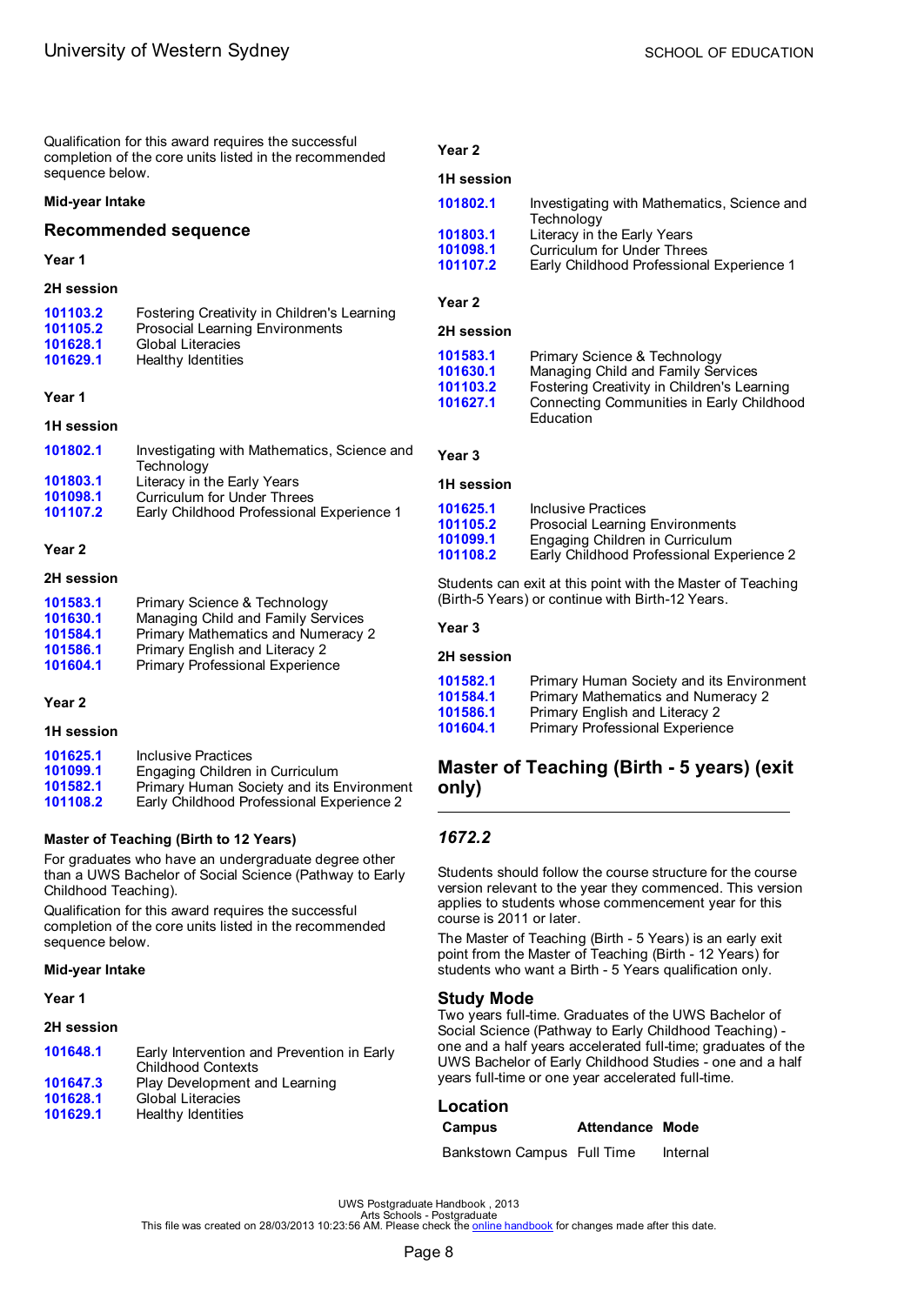| Campus | <b>Attendance Mode</b> |  |
|--------|------------------------|--|
|        |                        |  |

Bankstown Campus Part Time Internal

### **Accreditation**

This course is accredited with the NSW Department of Community Services (DoCS).

# **Special Requirements**

Government Policies: Education employers have special staff requirements and policies that apply to intending students of education courses. At entry, this involved signing a Prohibited Employment Declaration.

# **Course Structure**

# **Full-time mode (2 years)**

For graduates who have an undergraduate degree other than a UWS Bachelor of Social Science (Pathway to Early Childhood Teaching) or a UWS Bachelor of Early Childhood Studies.

Qualification for this award requires the successful completion of 15 core units listed in the recommended sequence below.

# **Recommended sequence**

#### **Year 1**

#### **1H session**

| 101802.1 | Investigating with Mathematics, Science and |
|----------|---------------------------------------------|
|          | Technology                                  |
| 101628.1 | <b>Global Literacies</b>                    |
| 101629.1 | Healthy Identities                          |
| 101647.3 | Play Development and Learning               |
|          |                                             |

#### **2H session**

| 101098.1 | Curriculum for Under Threes                |
|----------|--------------------------------------------|
| 101803.1 | Literacy in the Early Years                |
| 101107.2 | Early Childhood Professional Experience 1  |
| 101648.1 | Early Intervention and Prevention in Early |
|          | <b>Childhood Contexts</b>                  |

### **Year 2**

#### **1H session**

| 101099.1 | Engaging Children in Curriculum             |
|----------|---------------------------------------------|
| 101103.2 | Fostering Creativity in Children's Learning |
| 101108.2 | Early Childhood Professional Experience 2   |
| 101625.1 | Inclusive Practices                         |

#### **2H session**

| 101105.2 | <b>Prosocial Learning Environments</b>    |
|----------|-------------------------------------------|
| 101627.1 | Connecting Communities in Early Childhood |
|          | Education                                 |
| 101630.1 | Managing Child and Family Services        |

# **Full-time mode (1.5 years)**

For graduates of the UWS Bachelor of Social Science (Pathway to Early Childhood Teaching) who receive 30 credit points advanced standing for 101627 - Connecting Communities in Early Childhood Education; 101647- Play

Development and Learning; and 101648 - Early Intervention and Prevention in Early Childhood Contexts. Qualification for this award requires the successful completion of 12 core units listed in the recommended sequence below.

# **Recommended sequence**

#### **Year 1**

**1H session**

| 101103.2 | Fostering Creativity in Children's Learning |
|----------|---------------------------------------------|
| 101802.1 | Investigating with Mathematics, Science and |
|          | Technology                                  |
| 101628.1 | <b>Global Literacies</b>                    |
| 101629.1 | Healthy Identities                          |
|          |                                             |

#### **2H session**

| 101098.1 | <b>Curriculum for Under Threes</b>        |
|----------|-------------------------------------------|
| 101803.1 | Literacy in the Early Years               |
| 101107.2 | Early Childhood Professional Experience 1 |
| 101630.1 | Managing Child and Family Services        |

**Year 2**

#### **1H session**

| 101099.1 | Engaging Children in Curriculum           |
|----------|-------------------------------------------|
| 101105.2 | Prosocial Learning Environments           |
| 101108.2 | Early Childhood Professional Experience 2 |
| 101625.1 | Inclusive Practices                       |

# **Full-time mode (1.5 years)**

For graduates of the UWS Bachelor of Early Childhood Studies who receive 50 credit points advanced standing for 101625 - Inclusive Practices; 101627 - Connecting Communities in Early Childhood Education; 101628 - Global Literacies; 101647 - Play Development and Learning; and 101648 - Early Intervention and Prevention in Early Childhood Contexts.

Qualification for this award requires the successful completion of 10 core units listed in the recommended sequence below.

# **Recommended sequence**

#### **Year 1**

#### **1H session**

| 101098.1 | Curriculum for Under Threes                 |
|----------|---------------------------------------------|
| 101802.1 | Investigating with Mathematics, Science and |
|          | Technology                                  |
| 101107.2 | Early Childhood Professional Experience 1   |
| 101629.1 | Healthy Identities                          |
|          |                                             |

# **2H session**

| 101099.1 | Engaging Children in Curriculum           |
|----------|-------------------------------------------|
| 101803.1 | Literacy in the Early Years               |
| 101108.2 | Early Childhood Professional Experience 2 |
| 101630.1 | Managing Child and Family Services        |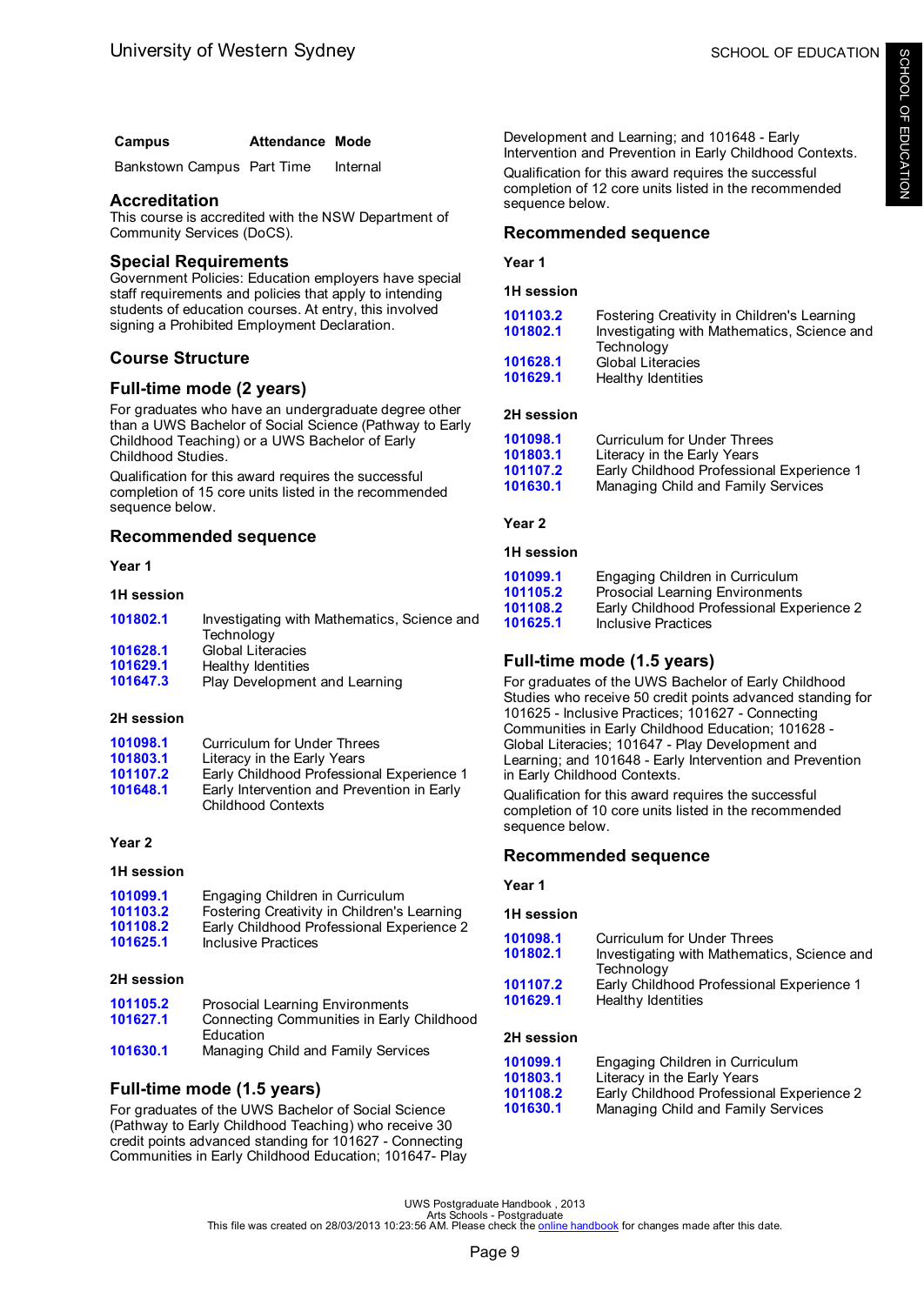#### <span id="page-12-0"></span>**Year 2**

#### **1H session**

| 101103.2 | Fostering Creativity in Children's Learning |
|----------|---------------------------------------------|
| 101105.2 | <b>Prosocial Learning Environments</b>      |

# **Accelerated Full-time mode (1 year)**

For graduates of the UWS Bachelor of Early Childhood Studies who receive 50 credit points advanced standing for 101625 - Inclusive Practices; 101627 - Connecting Communities in Early Childhood Education; 101628 - Global Literacies; 101647 - Play Development and Learning; and 101648 - Early Intervention and Prevention in Early Childhood Contexts.

Qualification for this award requires the successful completion of 10 core units listed in the recommended sequence below.

### **Recommended sequence**

**Year 1**

**1H session**

| 101098.1 | <b>Curriculum for Under Threes</b>                        |
|----------|-----------------------------------------------------------|
| 101103.2 | Fostering Creativity in Children's Learning               |
| 101802.1 | Investigating with Mathematics, Science and<br>Technology |
| 101107.2 | Early Childhood Professional Experience 1                 |
| 101629.1 | Healthy Identities                                        |

#### **2H session**

| 101099.1 | Engaging Children in Curriculum           |
|----------|-------------------------------------------|
| 101105.2 | Prosocial Learning Environments           |
| 101803.1 | Literacy in the Early Years               |
| 101108.2 | Early Childhood Professional Experience 2 |
| 101630.1 | Managing Child and Family Services        |
|          |                                           |

# **Master of Teaching (Primary)**

# *1663.1*

The Master of Teaching (Primary) is a professional teaching qualification for students possessing an appropriate bachelor's degree. It prepares graduates for careers in primary school settings and other educational fields in NSW and beyond and has been fully accredited by the NSW Institute of Teachers. The degree provides deep engagement in primary education, on campus and in schools, through innovative approaches to teaching and learning. Graduates meet the Professional Teaching Standards for Graduate Teacher with the NSW Institute of Teachers. There is an early exit point, The Graduate Diploma of Educational Studies, for students not seeking a professional teaching qualification.

# **Study Mode**

One year full-time in accelerated mode, one and a half years full-time standard progression for UWS graduates; or one and a half years full-time accelerated mode or two years full-time standard progression for non UWS graduates; or equivalent years part-time.

#### **Location Campus Attendance Mode**

| <b>Callipus</b>            | Allendance Mode |          |
|----------------------------|-----------------|----------|
| Bankstown Campus Full Time |                 | Internal |
| Bankstown Campus Part Time |                 | Internal |

# **Accreditation**

This course is accredited with the NSW Institute of Teachers (NSWIT).

### **Admission**

Applicants must have successfully completed an undergraduate degree in any discipline.

Additional Information for Applicants:

Applicants must meet the Key Learning Area requirements of the NSW Institute of Teachers.

Where these requirements are not met, applicants may be offered concurrent enrolment in up to four undergraduate units of study.

Eligible students, internal to UWS, for the Transition to Teaching offer into the Master of Teaching (Primary) course will be contacted by email to their student email account with the easy steps to continue their study. Further information on admission to postgraduate courses is available on the Postgraduate Admissions section of the UWS website.

For applicants external to UWS, applications for the Master of Teaching (Primary) course must be made through the Universities Admissions Centre (UAC).

Applicants who have undertaken studies overseas may have to provide proof of proficiency in English. Local and International applicants who are applying through the Universities Admissions Centre (UAC) will find details of minimum English proficiency requirements and acceptable proof on the UAC website. Local applicants applying directly to UWS should also use the information provided on the UAC website.

International applicants must apply directly to the University of Western Sydney via UWS International.

International students applying to UWS through UWS International can find details of minimum English proficiency requirements and acceptable proof on the UWS International website.

Overseas qualifications must be deemed by the Australian Education International - National Office of Overseas Skills Recognition (AEI-NOOSR) to be equivalent to Australian qualifications in order to be considered by UAC and UWS.

# **Special Requirements**

Government Policies: Education employers have special staff requirements and policies that apply to intending students of education courses. At entry, this involved signing a Prohibited Employment Declaration prior to 1 June 2010 or a Working with Children Check Student Declaration after 1 June 2010.

# **Course Structure**

Qualification for this award requires the successful completion of 160 credit points including the units listed in the recommended sequence below.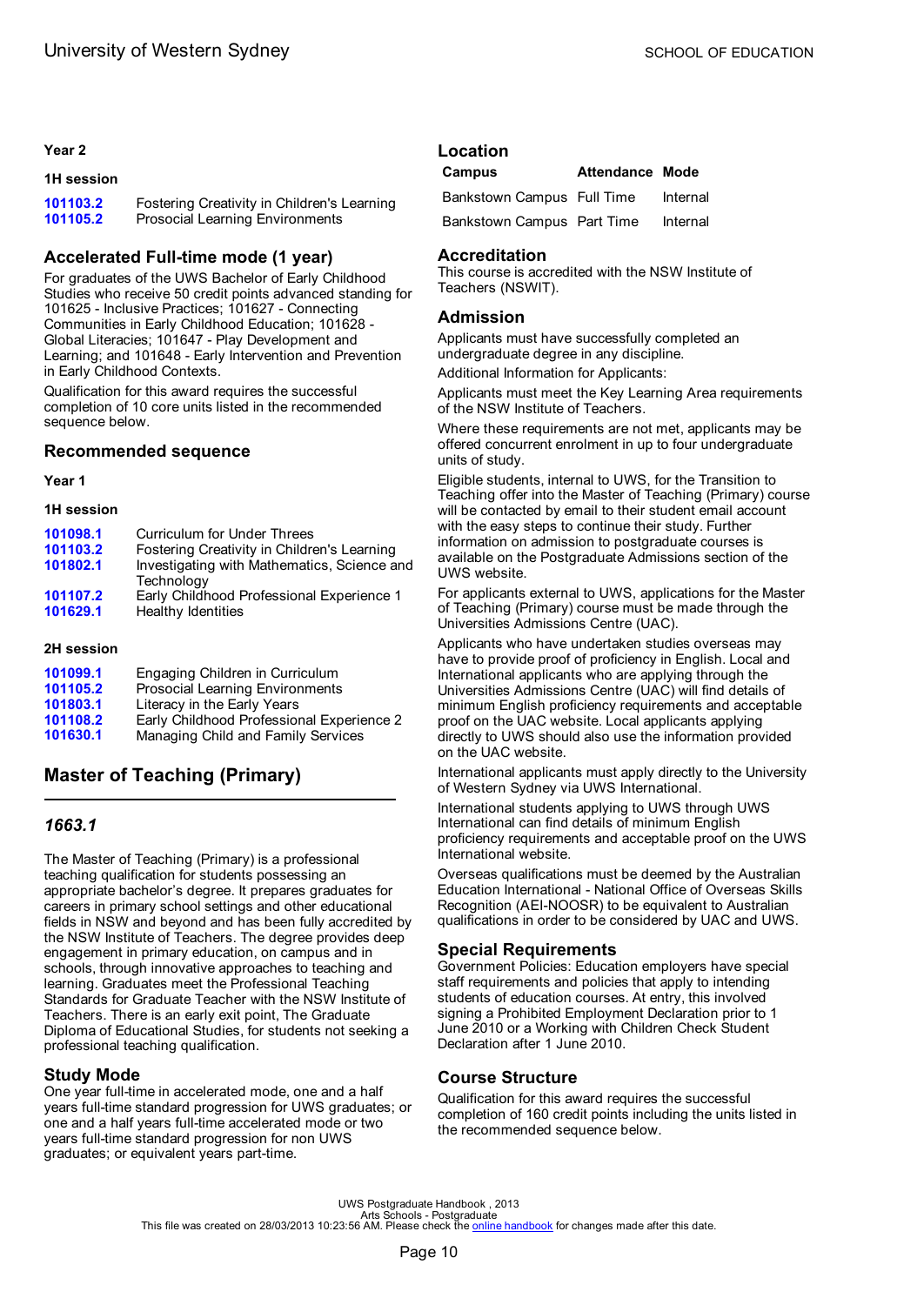| <b>Recommended sequence</b>                                                                                                                                                                        |                                                                           | Year <sub>2</sub>                                                    |                                                                                      |
|----------------------------------------------------------------------------------------------------------------------------------------------------------------------------------------------------|---------------------------------------------------------------------------|----------------------------------------------------------------------|--------------------------------------------------------------------------------------|
| <b>Course structure for UWS Graduates who</b><br>have completed four Master of Teaching<br>(Primary) units (ie 101576, 101577, 101578,<br>101613)<br>Accelerated Full-time mode (1 year)<br>Year 1 |                                                                           | 1H session                                                           |                                                                                      |
|                                                                                                                                                                                                    |                                                                           | Module 4                                                             |                                                                                      |
|                                                                                                                                                                                                    |                                                                           | 101586.1<br>101286.2                                                 | Primary English and Literacy 2<br>Inclusive Teaching for Effective Learning          |
|                                                                                                                                                                                                    |                                                                           | 101587.1<br>101288.2                                                 | Teaching in New Times<br>Professional Practice II: Engaging in the                   |
|                                                                                                                                                                                                    |                                                                           |                                                                      | Profession                                                                           |
| 1H session                                                                                                                                                                                         |                                                                           |                                                                      | <b>Course structure for UWS Graduates who</b>                                        |
| Module 2                                                                                                                                                                                           |                                                                           |                                                                      | have not completed four Master of Teaching<br>(Primary) units and all graduates from |
| 101579.1<br>101580.1                                                                                                                                                                               | Primary English and Literacy 1<br>Primary Mathematics and Numeracy 1      | another university.                                                  |                                                                                      |
| 101581.1<br>101289.2                                                                                                                                                                               | Learning for Teaching<br>Professional Practice I                          |                                                                      | Accelerated Full-time mode (1.5 years)                                               |
|                                                                                                                                                                                                    |                                                                           | Year 1                                                               |                                                                                      |
| Module 3                                                                                                                                                                                           |                                                                           |                                                                      |                                                                                      |
| 101582.1<br>101583.1                                                                                                                                                                               | Primary Human Society and its Environment<br>Primary Science & Technology | 1H session<br>Module 1                                               |                                                                                      |
| 2H session                                                                                                                                                                                         |                                                                           | 101613.4                                                             | Educational Psychology for Primary Teaching                                          |
| 101576.3                                                                                                                                                                                           |                                                                           | Primary Personal Development, Health &<br>Physical Education (PDHPE) |                                                                                      |
| Module 3<br>101584.1                                                                                                                                                                               | Primary Mathematics and Numeracy 2                                        | 101577.3<br>101578.3                                                 | <b>Classrooms Without Borders</b><br>Education, Knowledge, Society and Change        |
| 101585.1                                                                                                                                                                                           | <b>Primary Creative Arts</b>                                              |                                                                      |                                                                                      |
| Module 4                                                                                                                                                                                           |                                                                           | 2H session                                                           |                                                                                      |
| 101586.1                                                                                                                                                                                           | Primary English and Literacy 2                                            | Module 2                                                             |                                                                                      |
| 101286.2<br>101587.1                                                                                                                                                                               | Inclusive Teaching for Effective Learning<br>Teaching in New Times        | 101579.1<br>101580.1                                                 | Primary English and Literacy 1<br>Primary Mathematics and Numeracy 1                 |
| 101288.2                                                                                                                                                                                           | Professional Practice II: Engaging in the                                 | 101581.1<br>101289.2                                                 | Learning for Teaching<br><b>Professional Practice I</b>                              |
|                                                                                                                                                                                                    | Profession                                                                |                                                                      |                                                                                      |
|                                                                                                                                                                                                    | Full-time mode (1.5 years)                                                | Module 3                                                             |                                                                                      |
| Year 1                                                                                                                                                                                             |                                                                           | 101582.1<br>101583.1                                                 | Primary Human Society and its Environment<br>Primary Science & Technology            |
| 1H session                                                                                                                                                                                         |                                                                           |                                                                      |                                                                                      |
| Module 2                                                                                                                                                                                           |                                                                           | Year 2                                                               |                                                                                      |
| 101579.1                                                                                                                                                                                           | Primary English and Literacy 1                                            | 1H session                                                           |                                                                                      |
| 101580.1<br>101581.1                                                                                                                                                                               | Primary Mathematics and Numeracy 1<br>Learning for Teaching               | Module 3                                                             |                                                                                      |
| 101289.2                                                                                                                                                                                           | Professional Practice I                                                   | 101584.1<br>101585.1                                                 | Primary Mathematics and Numeracy 2<br><b>Primary Creative Arts</b>                   |
| 2H session                                                                                                                                                                                         |                                                                           |                                                                      |                                                                                      |
| Module 3                                                                                                                                                                                           |                                                                           | Module 4                                                             |                                                                                      |
| 101582.1                                                                                                                                                                                           | Primary Human Society and its Environment                                 | 101586.1<br>101286.2                                                 | Primary English and Literacy 2<br>Inclusive Teaching for Effective Learning          |
| 101583.1                                                                                                                                                                                           | Primary Science & Technology                                              | 101587.1                                                             | Teaching in New Times                                                                |
| 101584.1<br>101585.1                                                                                                                                                                               | Primary Mathematics and Numeracy 2<br><b>Primary Creative Arts</b>        | 101288.2                                                             | Professional Practice II: Engaging in the<br>Profession                              |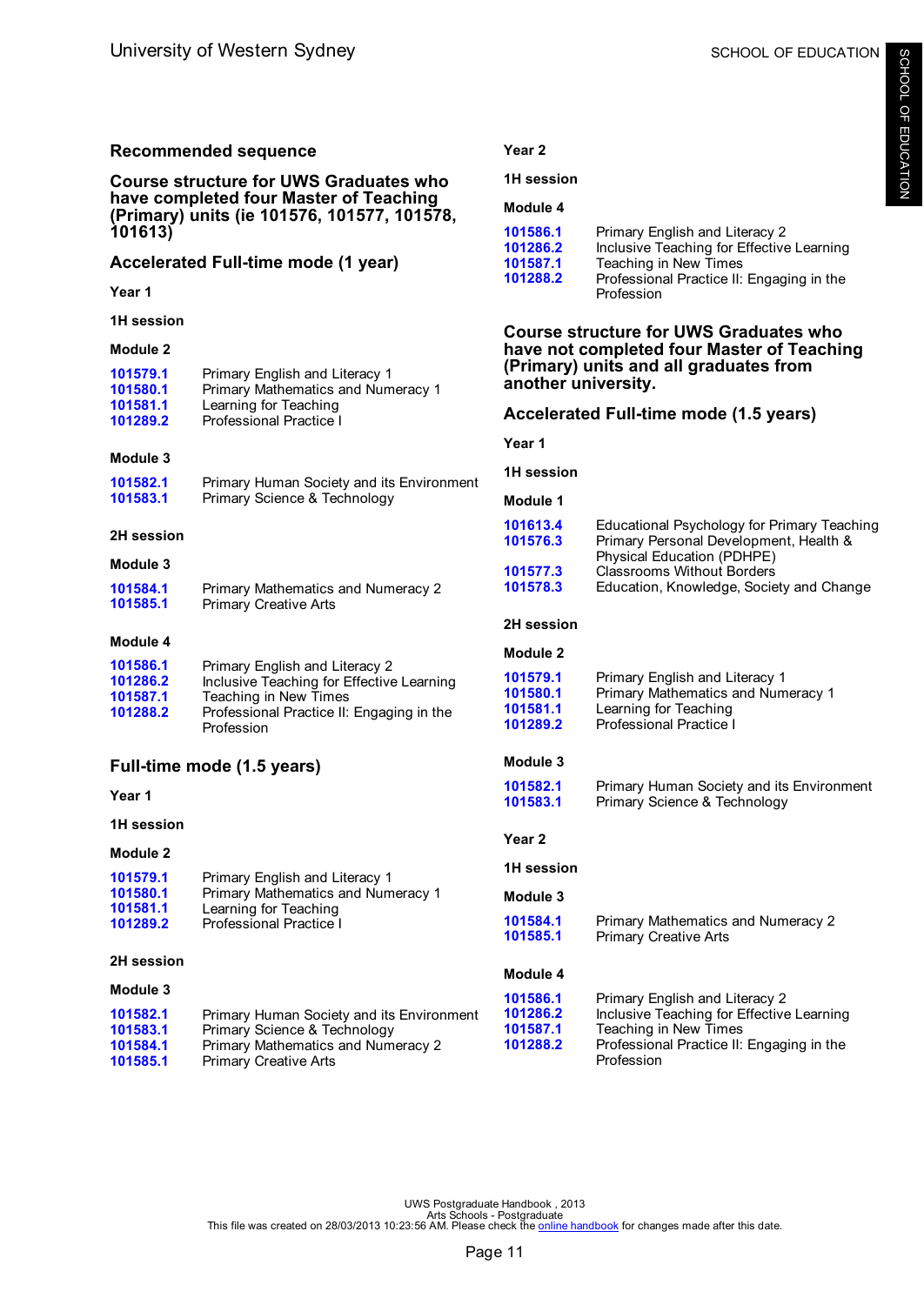# <span id="page-14-0"></span>**Full-time mode (2 years)**

#### **Year 1**

#### **1H session**

#### **Module 1**

| 101613.4 | Educational Psychology for Primary Teaching |
|----------|---------------------------------------------|
| 101576.3 | Primary Personal Development, Health &      |
|          | Physical Education (PDHPE)                  |
| 101577.3 | <b>Classrooms Without Borders</b>           |
| 101578.3 | Education, Knowledge, Society and Change    |
|          |                                             |

#### **2H session**

#### **Module 2**

| 101579.1<br>101580.1<br>101581.1 | Primary English and Literacy 1<br>Primary Mathematics and Numeracy 1 |
|----------------------------------|----------------------------------------------------------------------|
|                                  | Learning for Teaching                                                |
| 101289.2                         | Professional Practice I                                              |

#### **Year 2**

**1H session**

#### **Module 3**

| 101582.1 | Primary Human Society and its Environment |
|----------|-------------------------------------------|
| 101583.1 | Primary Science & Technology              |
| 101584.1 | Primary Mathematics and Numeracy 2        |
| 101585.1 | <b>Primary Creative Arts</b>              |
|          |                                           |

#### **2H session**

#### **Module 4**

| 101586.1 | Primary English and Literacy 2                          |
|----------|---------------------------------------------------------|
| 101286.2 | Inclusive Teaching for Effective Learning               |
| 101587.1 | Teaching in New Times                                   |
| 101288.2 | Professional Practice II: Engaging in the<br>Profession |

# **Graduate Diploma in Educational Studies (Primary) (exit only)**

# *1633.2*

Students should follow the course structure for the course version relevant to the year they commenced. This version applies to students whose commencement year for this course is 2010 or later.

Students are advised that the Graduate Diploma of Educational Studies (Primary) is not a professional teaching qualification.

# **Location**

| Campus                     | <b>Attendance Mode</b> |          |
|----------------------------|------------------------|----------|
| Bankstown Campus Full Time |                        | Internal |

### **Admission**

This is an exit point only from Course 1663 Master of Teaching (Primary).

# **Course Structure**

Qualification for this award requires the successful completion of 80 credit points (eight units) from the following list of units

| 101613.4<br>101576.3 | Educational Psychology for Primary Teaching<br>Primary Personal Development, Health &<br>Physical Education (PDHPE) |
|----------------------|---------------------------------------------------------------------------------------------------------------------|
| 101577.3             | <b>Classrooms Without Borders</b>                                                                                   |
| 101578.3             | Education, Knowledge, Society and Change                                                                            |
| 101579.1             | Primary English and Literacy 1                                                                                      |
| 101580.1             | <b>Primary Mathematics and Numeracy 1</b>                                                                           |
| 101581.1             | Learning for Teaching                                                                                               |
| 101582.1             | Primary Human Society and its Environment                                                                           |
| 101583.1             | Primary Science & Technology                                                                                        |
| 101584.1             | Primary Mathematics and Numeracy 2                                                                                  |
| 101585.1             | <b>Primary Creative Arts</b>                                                                                        |
| 101586.1             | Primary English and Literacy 2                                                                                      |
| 101286.2             | Inclusive Teaching for Effective Learning                                                                           |
| 101587.1             | Teaching in New Times                                                                                               |
| 101289.2             | <b>Professional Practice I</b>                                                                                      |
| 101288.2             | Professional Practice II: Engaging in the<br>Profession                                                             |

# **Master of Teaching (Secondary)**

# *1609.2*

Students should follow the course structure for the course version relevant to the year they commenced. This version applies to students whose commencement year for this course is 2010 or later.

The Master of Teaching (Secondary) is a professional teaching qualification for students possessing an appropriate bachelor's degree. It prepares graduates for careers in secondary school settings and other educational fields in NSW, other Australian states and internationally. The degree provides a strong grounding in secondary education, on campus and in schools, through innovative approaches to teaching and learning. Graduates meet the Professional Teaching Standards for Graduate Teacher with the NSW Institute of Teachers. There is an early exit point, 1610 - the Graduate Diploma of Educational Studies, for students not seeking a professional teaching qualification.

# **Study Mode**

One year in accelerated mode, one and a half years in fulltime mode, up to three years part-time.

#### **Location**

| Campus                   | <b>Attendance Mode</b> |          |
|--------------------------|------------------------|----------|
| Penrith Campus Full Time |                        | Internal |
| Penrith Campus Part Time |                        | Internal |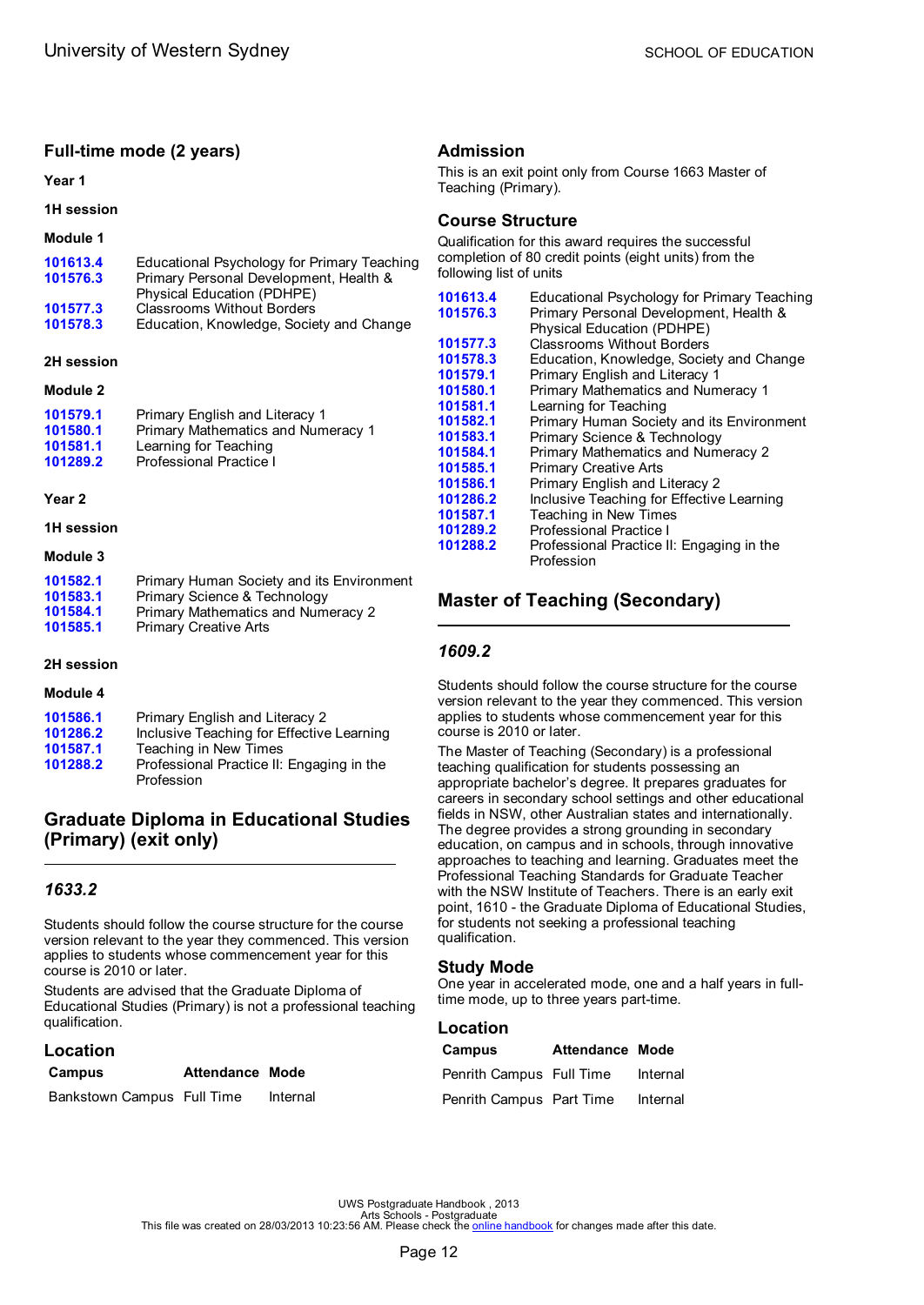# **Accreditation**

This course is accredited with the NSW Institute of Teachers (NSWIT).

# **Admission**

Applicants must have successfully completed an undergraduate degree in any discipline.

Additional Information for Applicants:

Applicants must meet the Key Learning Area requirements of the NSW Institute of Teachers.

Where these requirements are not met, applicants may be offered concurrent enrolment in up to four undergraduate units of study.

Eligible students, internal to UWS, for the Transition to Teaching offer into the Master of Teaching (Secondary) course will be contacted by email to their student email account with the easy steps to continue their study. Further information on admission to postgraduate courses is available on the Postgraduate Admissions section of the UWS website.

For applicants external to UWS, applications for the Master of Teaching (Secondary) course must be made through the Universities Admissions Centre (UAC).

Applicants who have undertaken studies overseas may have to provide proof of proficiency in English. Local and International applicants who are applying through the Universities Admissions Centre (UAC) will find details of minimum English proficiency requirements and acceptable proof on the UAC website. Local applicants applying directly to UWS should also use the information provided on the UAC website.

International applicants must apply directly to the University of Western Sydney via UWS International.

International students applying to UWS through UWS International can find details of minimum English proficiency requirements and acceptable proof on the UWS International website.

Overseas qualifications must be deemed by the Australian Education International - National Office of Overseas Skills Recognition (AEI-NOOSR) to be equivalent to Australian qualifications in order to be considered by UAC and UWS.

# **Special Requirements**

Government Policies: Education employers have special staff requirements and policies that apply to intending students of education courses. At entry, this involves signing a Prohibited Employment Declaration prior to 1 June 2010 or a Working with Children Check Student Declaration after 1 June 2010.

# **Course Structure**

The revised Master of Teaching (Secondary) comprises 12 units of study which cover three broad areas of: Secondary Teaching Methodology, Foundation Studies and Professional Experiences. All units are 10 credit points or one semester in duration.

Qualification for this award requires the successful completion of 120 credit points including the units listed in the recommended sequence below.

Students are eligible to exit with the Graduate Diploma in Educational Studies (Secondary) after the successful completion of 80 credit points.

# **Recommended sequence**

# **Start Year Intake**

# **Full-time mode (1.5 years)**

**Year 1**

### **Semester 1**

| Introduction to Teaching and Learning |
|---------------------------------------|
|                                       |
|                                       |
|                                       |
|                                       |

### **Semester 2**

| 101640.1 | Pedagogies in Practice     |
|----------|----------------------------|
| 101401.1 | Secondary Method 2A        |
| 101402.1 | Secondary Method 2B        |
| 100978.2 | Professional Experience II |

# **Semester 3**

| 100984.1 | Inclusive Education: Principles and Practices |
|----------|-----------------------------------------------|
| 101642.1 | Positive Learning Environments                |
| 101641.1 | Diversity, Social Justice and Equity          |
| 101075.1 | Professional Experience III                   |

# **Accelerated Full-time mode (1 year)**

**Year 1**

#### **Semester 1**

| 101639.1 | Introduction to Teaching and Learning |
|----------|---------------------------------------|
| 101398.1 | Secondary Method 1A                   |
| 101399.1 | Secondary Method 1B                   |
| 101074.1 | Professional Experience 1             |

Choose two of

| 100984.1 | Inclusive Education: Principles and Practices |
|----------|-----------------------------------------------|
| 101642.1 | Positive Learning Environments                |
| 101641.1 | Diversity, Social Justice and Equity          |

# **Semester 2**

| 101640.1 | Pedagogies in Practice      |
|----------|-----------------------------|
| 101401.1 | Secondary Method 2A         |
| 101402.1 | Secondary Method 2B         |
| 100978.2 | Professional Experience II  |
| 101075.1 | Professional Experience III |

#### Choose one of

| 100984.1 | Inclusive Education: Principles and Practices |
|----------|-----------------------------------------------|
| 101642.1 | Positive Learning Environments                |
| 101641.1 | Diversity, Social Justice and Equity          |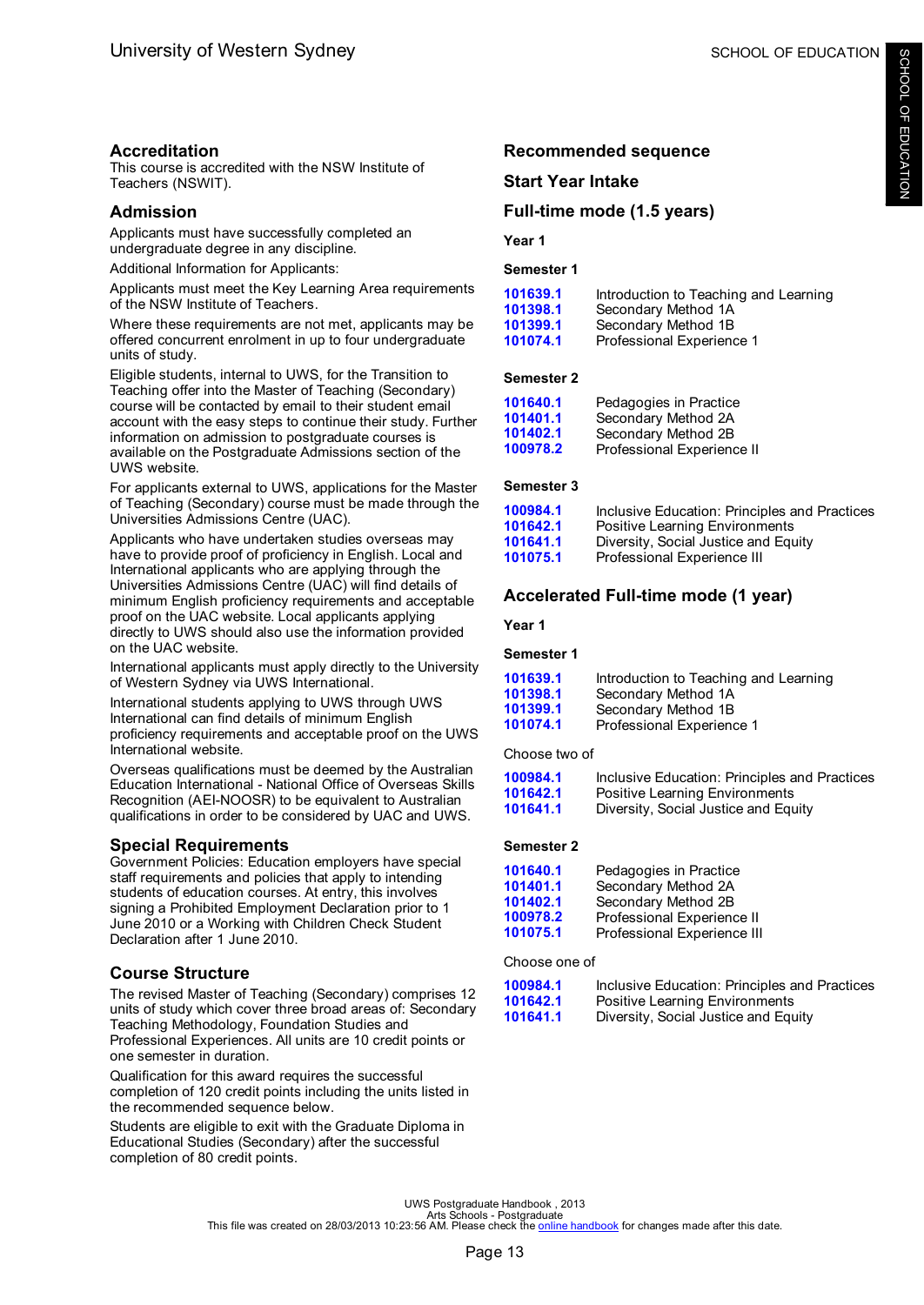# <span id="page-16-0"></span>**Mid Year Intake**

### **Full-time mode (1.5 years)**

#### **Year 1**

#### **Semester 1**

| 101402.1<br>Secondary Method 2B<br>Professional Experience 1<br>101074.1 | 101639.1<br>101401.1 | Introduction to Teaching and Learning<br>Secondary Method 2A |
|--------------------------------------------------------------------------|----------------------|--------------------------------------------------------------|
|--------------------------------------------------------------------------|----------------------|--------------------------------------------------------------|

#### **Semester 2**

| 101640.1 | Pedagogies in Practice     |
|----------|----------------------------|
| 101398.1 | Secondary Method 1A        |
| 101399.1 | Secondary Method 1B        |
| 100978.2 | Professional Experience II |

#### **Semester 3**

| 100984.1 | Inclusive Education: Principles and Practices |
|----------|-----------------------------------------------|
| 101642.1 | Positive Learning Environments                |
| 101641.1 | Diversity, Social Justice and Equity          |
| 101075.1 | Professional Experience III                   |

# **Accelerated Full-time mode (1 year)**

#### **Year 1**

#### **Semester 1**

| 101639.1 | Introduction to Teaching and Learning |
|----------|---------------------------------------|
| 101401.1 | Secondary Method 2A                   |
| 101402.1 | Secondary Method 2B                   |
| 101074.1 | Professional Experience 1             |

Choose two of

| 100984.1 | Inclusive Education: Principles and Practices |
|----------|-----------------------------------------------|
| 101642.1 | Positive Learning Environments                |
| 101641.1 | Diversity, Social Justice and Equity          |

#### **Semester 2**

| 101640.1 | Pedagogies in Practice      |
|----------|-----------------------------|
| 101398.1 | Secondary Method 1A         |
| 101399.1 | Secondary Method 1B         |
| 100978.2 | Professional Experience II  |
| 101075.1 | Professional Experience III |
|          |                             |

Choose one of

| 100984.1 | Inclusive Education: Principles and Practices |
|----------|-----------------------------------------------|
| 101642.1 | Positive Learning Environments                |
| 101641.1 | Diversity, Social Justice and Equity          |

Students with appropriate undergraduate qualifications who undertake the full-time mode may also access 101400 - Secondary Method 1C and 101403 - Secondary Method 2C in the relevant semester.

# **Graduate Diploma in Educational Studies (Secondary) (exit only)**

# *1610.2*

Students should follow the course structure for the course version relevant to the year they commenced. This version applies to students whose commencement year for this course is 2010 or later.

The Graduate Diploma in Educational Studies (Secondary) is available as an exit point from the Master of Teaching (Secondary). The course is proposed to recognise achievement in education studies for those students in the Master of Teaching courses who have not reached a level of competence in classroom teaching, but who have successfully completed 80 credit points of educational units from the relevant units.

#### **Study Mode**

One year full-time in accelerated mode or one and a half standard full-time progression.

#### **Location**

| Campus                   | <b>Attendance Mode</b> |          |
|--------------------------|------------------------|----------|
| Penrith Campus Full Time |                        | Internal |
| Penrith Campus Part Time |                        | Internal |

# **Admission**

Students may exit with the Graduate Diploma in Educational Studies (Secondary) if they are enrolled in the Master of Teaching (Secondary).

### **Course Structure**

Qualification for this award requires the successful completion of 80 credit points from the units listed below.

| 101639.1 | Introduction to Teaching and Learning         |
|----------|-----------------------------------------------|
| 101640.1 | Pedagogies in Practice                        |
| 101642.1 | <b>Positive Learning Environments</b>         |
| 101641.1 | Diversity, Social Justice and Equity          |
| 100984.1 | Inclusive Education: Principles and Practices |
| 101398.1 | Secondary Method 1A                           |
| 101399.1 | Secondary Method 1B                           |
| 101400.1 | Secondary Method 1C                           |
| 101401.1 | Secondary Method 2A                           |
| 101402.1 | Secondary Method 2B                           |
| 101403.1 | Secondary Method 2C                           |
|          |                                               |

For detailed course structure see 1609 Master of Teaching (Secondary).

# **Master of Teaching (Honours)**

# *1654.1*

The Honours year in education is a separate award which permits UWS and other education graduates to take a challenging year of study by coursework and research. All UWS education degrees are followed by a one year, 80 credit point, HECS-based Honours program. The Honours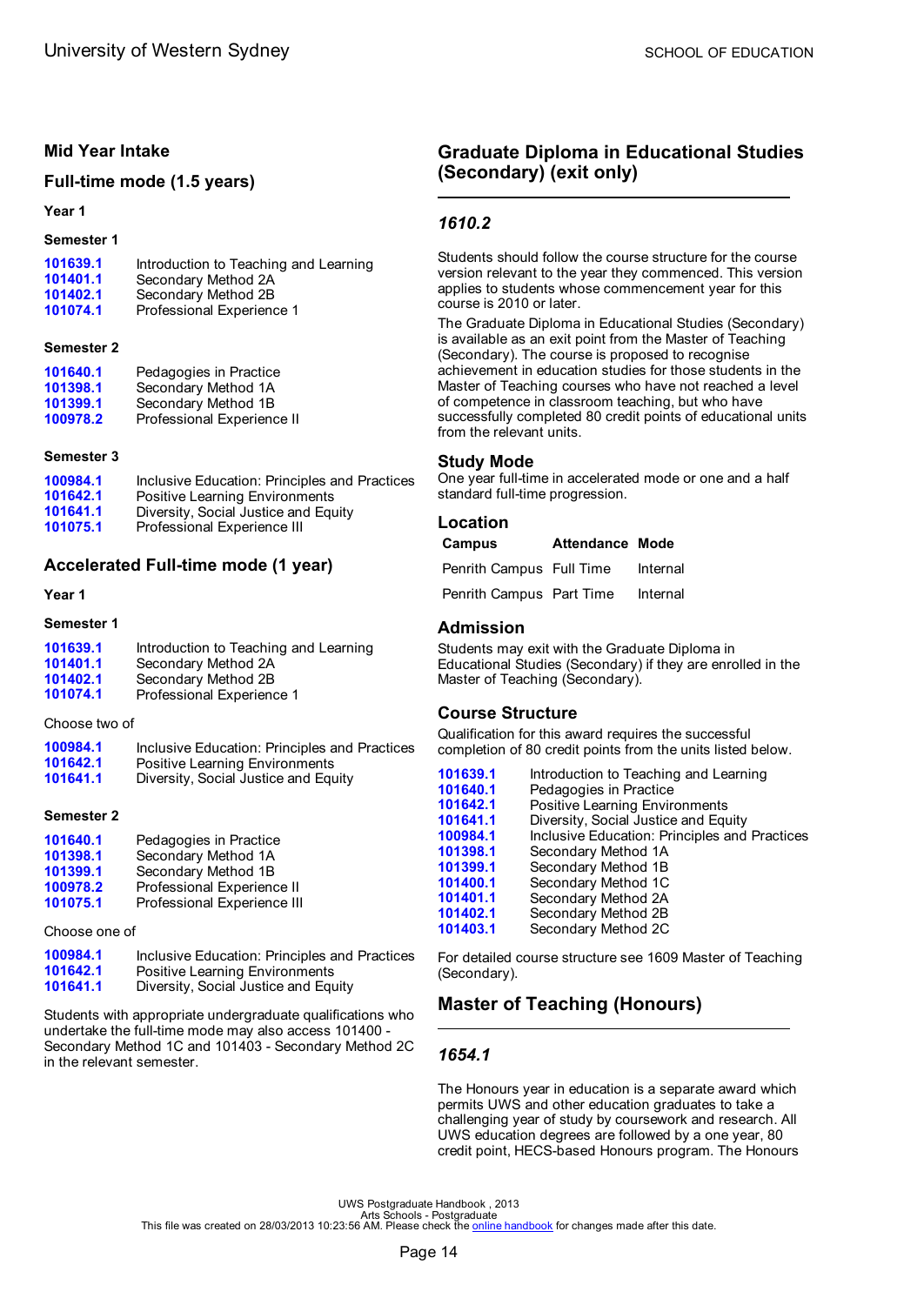year has research education units (Understanding Educational Research and Education Research Methods and Design), a one-semester seminar series and a major thesis. The award is offered at Bankstown/Penrith campuses with online components. For those who meet entry requirements (GPA of 5 or equivalence through academic nomination) this award provides a pathway to higher degree study.

# **Study Mode**

One year full-time

| Location<br>Campus         | Attendance Mode |             |
|----------------------------|-----------------|-------------|
| Bankstown Campus Full Time |                 | Multi Modal |
| Bankstown Campus Part Time |                 | Multi Modal |
| <b>Penrith Campus</b>      | Full Time       | Multi Modal |
| Penrith Campus             | Part Time       | Multi Modal |

# **Admission**

Students will be eligible for entry if they have a GPA of 5 or more over all units completed in their Education degree study (four to six units). Equivalence in M Teach Primary will be established by reference to the GPA achieved in the undergraduate program and by academic nomination. Students without UWS qualification will submit their transcripts establishing GPA.

# **Course Structure**

Qualification for this award requires the successful completion of 80 credit points which include the units listed in the recommended sequence below. Please note: Students must enrol in 100689 Education

Research Thesis in both 1H and 2H sessions.

# **Recommended Sequence**

#### **Full-time**

# **1H**

| 101079.1 | Understanding Educational Research    |
|----------|---------------------------------------|
| 101475.1 | Education Research Methods and Design |
| 100689.4 | <b>Education Research Thesis</b>      |
|          |                                       |

# **2H**

| 101476.2 | <b>Education Research Seminar</b> |
|----------|-----------------------------------|
| 100689.4 | <b>Education Research Thesis</b>  |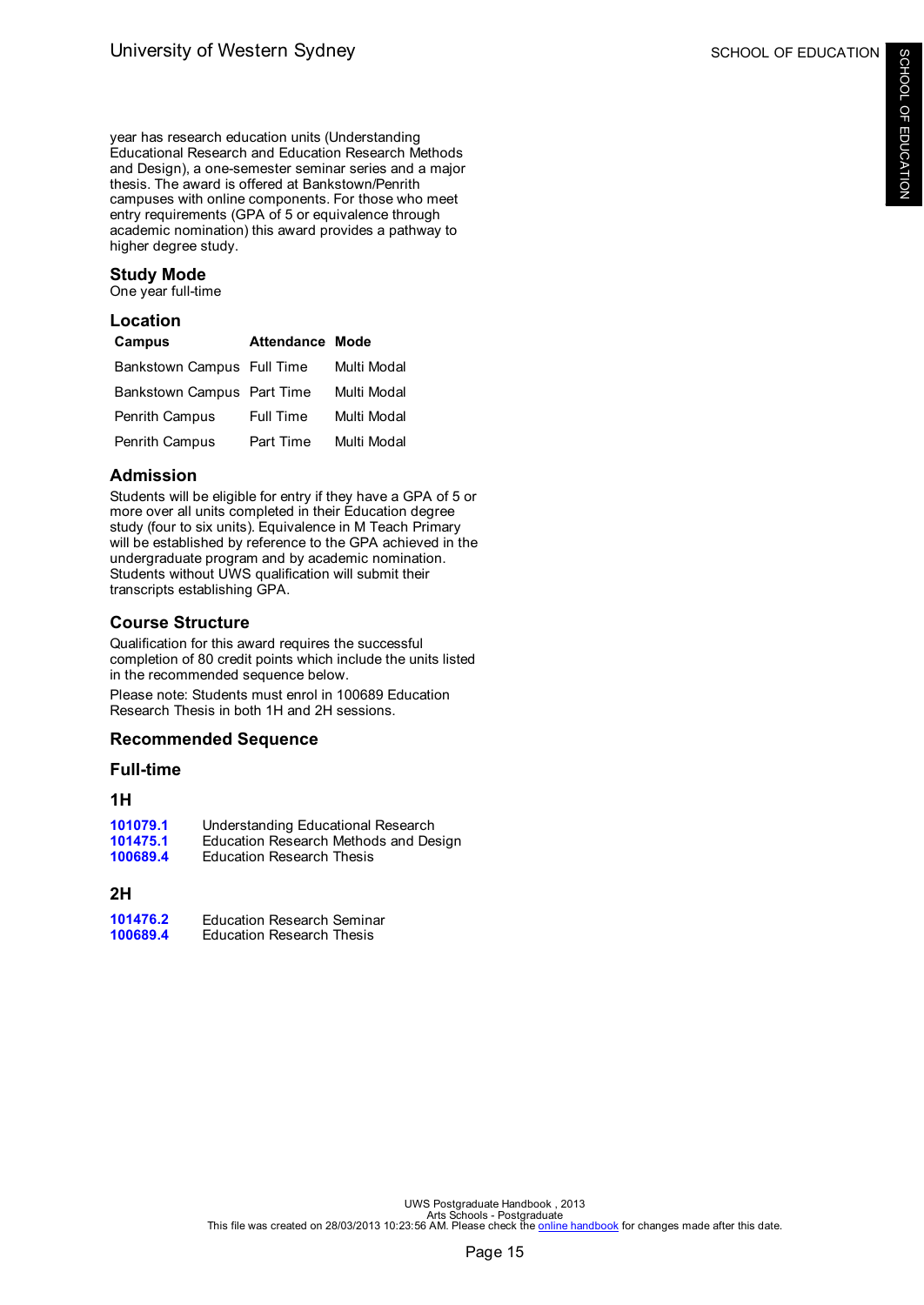# <span id="page-18-0"></span>**SCHOOL OF HUMANITIES AND COMMUNICATION ARTS**

# **Master of Arts in Cultural and Creative Practice**

# *1697.1*

Students should follow the course structure for the course version relevant to the year they commenced. This version applies to students whose commencement year for this course is 2012 or later.

Partnered with the prestigious London Consortium, the Sydney Consortium is a unique collaboration between the Writing and Society Research Group at UWS, and important Sydney cultural institutions (the Australian Museum, Museum of Contemporary Art, State Library of NSW and the Sydney Writers' Festival). We offer a challenging, rigorous coursework degree combining criticism and creativity leading to a Master of Arts in Cultural and Creative Practice from the University of Western Sydney. The Master of Arts mixes units related to events staged with our partners with the opportunity to work with some of Australia's leading writers, editors and critics in developing creative or critical work.

# **Study Mode**

One year full-time or two years part-time.

# **Location**

| Campus                     | <b>Attendance Mode</b> |          |
|----------------------------|------------------------|----------|
| Bankstown Campus Full Time |                        | Internal |
| Bankstown Campus Part Time |                        | Internal |

# **Admission**

Applicants must have successfully completed an undergraduate degree, or postgraduate qualification, in any discipline.

#### Or

Have a minimum of five years full time equivalent work or creative practice experience in writing or creative and performing arts or in an industry position related to writing or the creative and performing arts.

Applicants seeking admission on the basis of work experience MUST support their application with a Statement of Service for all work experience listed on the application.

Applications from Australian and New Zealand citizens and holders of permanent resident visas must be made via the Universities Admissions Centre (UAC).

Applicants who have undertaken studies overseas may have to provide proof of proficiency in English. Local and International applicants who are applying through the Universities Admissions Centre (UAC) will find details of minimum English proficiency requirements and acceptable proof on the UAC website. Local applicants applying directly to UWS should also use the information provided on the UAC website.

International applicants must apply directly to the University of Western Sydney via UWS International.

International students applying to UWS through UWS International can find details of minimum English proficiency requirements and acceptable proof on the UWS International website.

Overseas qualifications must be deemed by the Australian Education International - National Office of Overseas Skills Recognition (AEI-NOOSR) to be equivalent to Australian qualifications in order to be considered by UAC and UWS.

# **Course Structure**

Qualification for this award requires the successful completion of 80 credit points including the units listed in the recommended sequence below.

# **Recommended sequence**

# **Full-time (Start year intake)**

#### **Autumn session**

| 101835.1<br>101833.1<br>101839.1 | Word<br>Research Methods in the Humanities - Part 1<br>Masters Project |
|----------------------------------|------------------------------------------------------------------------|
| <b>Quarter 2</b>                 |                                                                        |
| 101834.1                         | Idea                                                                   |
| 101836.1                         | World                                                                  |
| <b>Spring</b>                    |                                                                        |
| 101840.1                         | Research Methods in the Humanities - Part 2                            |
| 101839.1                         | Masters Project                                                        |
| 101837.1                         | Search                                                                 |
| <b>Quarter 4</b>                 |                                                                        |
| 101838.1                         | Display                                                                |

# **Part-time (Start year intake)**

#### **Year 1**

#### **Autumn session**

**[101833.1](#page-69-0)** Research Methods in the Humanities - Part 1

#### **Quarter 2**

| 101834.1<br>101836.1  | Idea<br>World |
|-----------------------|---------------|
| Spring<br>101837.1    | Search        |
| Quarter 4<br>101838.1 | Display       |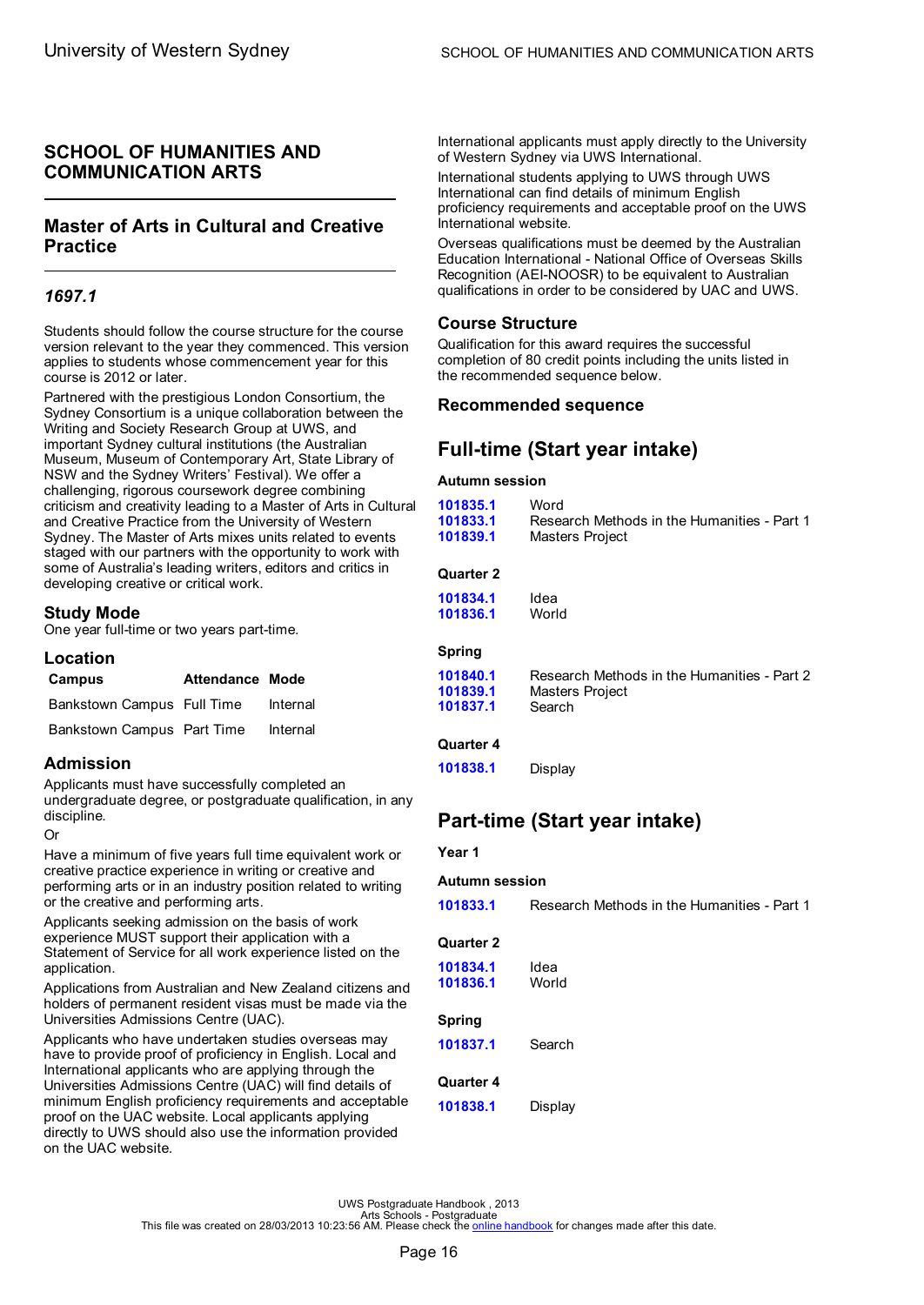#### <span id="page-19-0"></span>**Year 2**

#### **Autumn session**

| 101835.1 | Word            |
|----------|-----------------|
| 101839.1 | Masters Project |

#### **Spring**

| 101840.1 | Research Methods in the Humanities - Part 2 |
|----------|---------------------------------------------|
| 101839.1 | Masters Project                             |

# **Master of Arts (TESOL)**

### *1595.5*

Students should follow the course structure for the course version relevant to the year they commenced. This version applies to students whose commencement year for this course is 2012 or later.

The Master of Arts (TESOL) course is designed to meet professional development needs of those in a range of language teaching fields. It can provide an initial TESOL qualification for Australian and international English language practitioners who wish to practice in the field of English language teaching.

# **Study Mode**

One year full-time or two years part-time.

#### **Location**

| Campus                     | <b>Attendance Mode</b> |          |
|----------------------------|------------------------|----------|
| Bankstown Campus Full Time |                        | Internal |
| Bankstown Campus Part Time |                        | Internal |

# **Admission**

Applicants must have successfully completed an undergraduate degree or postgraduate qualification in any discipline.

Applications from Australian citizens and holders of permanent resident visas must be made via the Universities Admissions Centre (UAC).

Applicants who have undertaken studies overseas may have to provide proof of proficiency in English. Local and International applicants who are applying through the Universities Admissions Centre (UAC) will find details of minimum English proficiency requirements and acceptable proof on the UAC website. Local applicants applying directly to UWS should also use the information provided on the UAC website.

International applicants must apply directly to the University of Western Sydney via the UWS International office.

International students applying to UWS through UWS International can find details of minimum English proficiency requirements and acceptable proof on the UWS International website.

Overseas qualifications must be deemed by the Australian Education International - National Office of Overseas Skills Recognition (AEI-NOOSR) to be equivalent to Australian qualifications in order to be considered by UAC and UWS.

# **Course Structure**

Qualification for this award requires the successful completion of 80 credit points which include the units listed below. Students may exit with a Graduate Diploma or Graduate Certificate on completion of the relevant units.

| 101825.2 | English Linguistics for TESOL             |
|----------|-------------------------------------------|
| 101824.2 | Second Language Assessment and Testing    |
| 101697.2 | <b>TESOL Methodology and Curricula</b>    |
| 101698.2 | <b>TESOL Internship</b>                   |
| 101854.1 | Language and Linguistics Research Methods |
| 100919.2 | Investigating Second Language Acquisition |

# **Exit Awards**

Click here for information about the exit awards

# **Graduate Diploma in TESOL**

# *1635.4*

Students should follow the course structure for the course version relevant to the year they commenced. This version applies to students whose commencement year for this course is 2012 or later.

The Graduate Diploma in TESOL provides an initial teacher training qualification which reflects the industry standard in the Australian adult TESOL sector. The course is suitable for teachers in other educational fields (e.g. primary and secondary education), and for graduates in any field wishing to develop a long-term career in TESOL.

# **Study Mode**

Two semesters full-time or three semesters part-time, multimodal delivery.

# **Location**

| Campus                     | <b>Attendance Mode</b> |          |
|----------------------------|------------------------|----------|
| Bankstown Campus Full Time |                        | Internal |
| Bankstown Campus Part Time |                        | Internal |

# **Admission**

Applicants must have successfully completed an undergraduate degree or postgraduate qualification in any discipline.

Applications from Australian citizens and holders of permanent resident visas must be made via the Universities Admissions Centre (UAC).

Applicants who have undertaken studies overseas may have to provide proof of proficiency in English. Local and International applicants who are applying through the Universities Admissions Centre (UAC) will find details of minimum English proficiency requirements and acceptable proof on the UAC website. Local applicants applying directly to UWS should also use the information provided on the UAC website.

International applicants must apply directly to the University of Western Sydney via UWS International.

International students applying to UWS through UWS International can find details of minimum English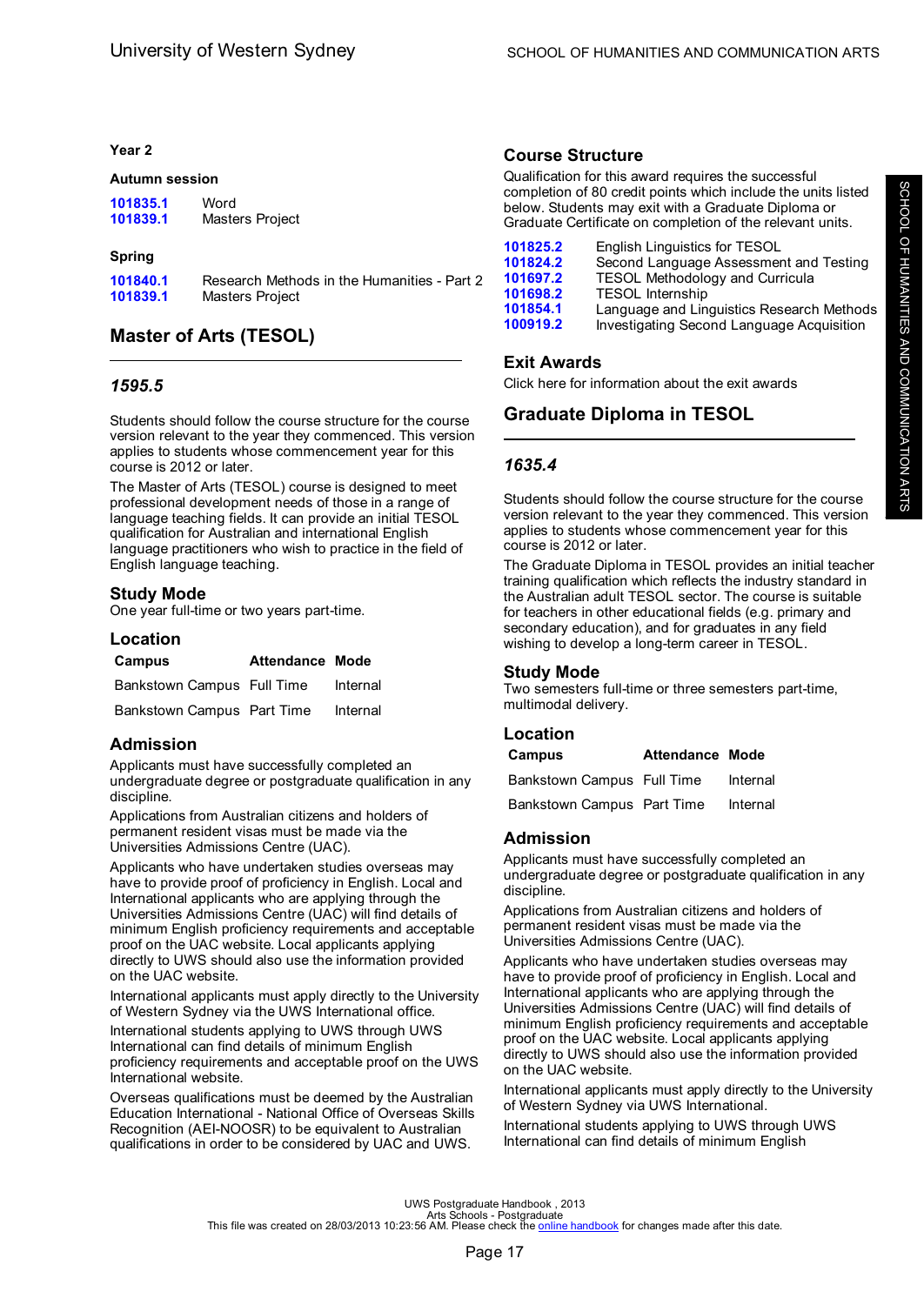<span id="page-20-0"></span>proficiency requirements and acceptable proof on the UWS International website.

Overseas qualifications must be deemed by the Australian Education International - National Office of Overseas Skills Recognition (AEI-NOOSR) to be equivalent to Australian qualifications in order to be considered by UAC and UWS.

### **Course Structure**

Qualification for this award requires the successful completion of 60 credit points including the units listed below.

| 101825.2 | English Linguistics for TESOL          |
|----------|----------------------------------------|
| 101824.2 | Second Language Assessment and Testing |
| 101697.2 | <b>TESOL Methodology and Curricula</b> |
| 101698.2 | <b>TESOL Internship</b>                |

# **Graduate Certificate in TESOL**

# *1636.4*

Students should follow the course structure for the course version relevant to the year they commenced. This version applies to students whose commencement year for this course is 2012 or later.

The Graduate Certificate in TESOL is designed to meet professional development needs of those in the English language teaching field. It provides a basic initial TESOL qualification for Australian and international English language practitioners who wish to practice in the field of English language teaching. Note that the range of employment opportunities in Australia is narrower than for graduates of the Graduate Diploma in TESOL.

#### **Study Mode**

Six months full-time or one year part-time.

# **Location**

| Campus                     | <b>Attendance Mode</b> |          |
|----------------------------|------------------------|----------|
| Bankstown Campus Full Time |                        | Internal |
| Bankstown Campus Part Time |                        | Internal |

# **Admission**

Applicants must have successfully completed an undergraduate degree or postgraduate qualification in any discipline.

Applications from Australian citizens and holders of permanent resident visas must be made via the Universities Admissions Centre (UAC).

Applicants who have undertaken studies overseas may have to provide proof of proficiency in English. Local and International applicants who are applying through the Universities Admissions Centre (UAC) will find details of minimum English proficiency requirements and acceptable proof on the UAC website. Local applicants applying directly to UWS should also use the information provided on the UAC website.

International applicants must apply directly to the University of Western Sydney via the UWS International office. International students applying to UWS through UWS International can find details of minimum English

proficiency requirements and acceptable proof on the UWS International website.

Overseas qualifications must be deemed by the Australian Education International - National Office of Overseas Skills Recognition (AEI-NOOSR) to be equivalent to Australian qualifications in order to be considered by UAC and UWS.

### **Course Structure**

Qualification for this award requires the successful completion of 40 credit points from the units listed below.

| 101825.2 | English Linguistics for TESOL          |
|----------|----------------------------------------|
| 101824.2 | Second Language Assessment and Testing |

Choose one of

**[101697.2](#page-72-0)** TESOL Methodology and Curricula **[101698.2](#page-72-0)** TESOL Internship

# **Master of Arts Translation and Interpreting Studies**

# *1640.5*

Students should follow the course structure for the course version relevant to the year they commenced. This version applies to students whose commencement year for this course is 2013 or later.

This course provides both practical and theoretical training in interpreting and translation. It aims to equip students with knowledge of the theoretical aspects that underpin interpreting and translation, including linguistics, and with the research techniques necessary to conduct a small research project in the area of interpreting and translation. It also focuses on practical interpreting and translation skills. The course is suitable for practising interpreters and translators and for very proficient bilinguals wanting to develop or improve their skills, and who wish to contribute to the body of knowledge on interpreting and translation by conducting innovative, much needed research.

Subject to demand, the following languages are available: Arabic, Japanese, Mandarin, and Spanish.

# **Study Mode**

One year full-time or two years part-time.

#### **Location**

| Campus                     | <b>Attendance Mode</b> |          |
|----------------------------|------------------------|----------|
| Bankstown Campus Full Time |                        | Internal |
| Bankstown Campus Part Time |                        | Internal |

### **Admission**

Applicants must have successfully completed an undergraduate degree or postgraduate qualification in any discipline

AND

Have native or near-native proficiency in one of the following languages: Arabic, Japanese, Mandarin, and Spanish.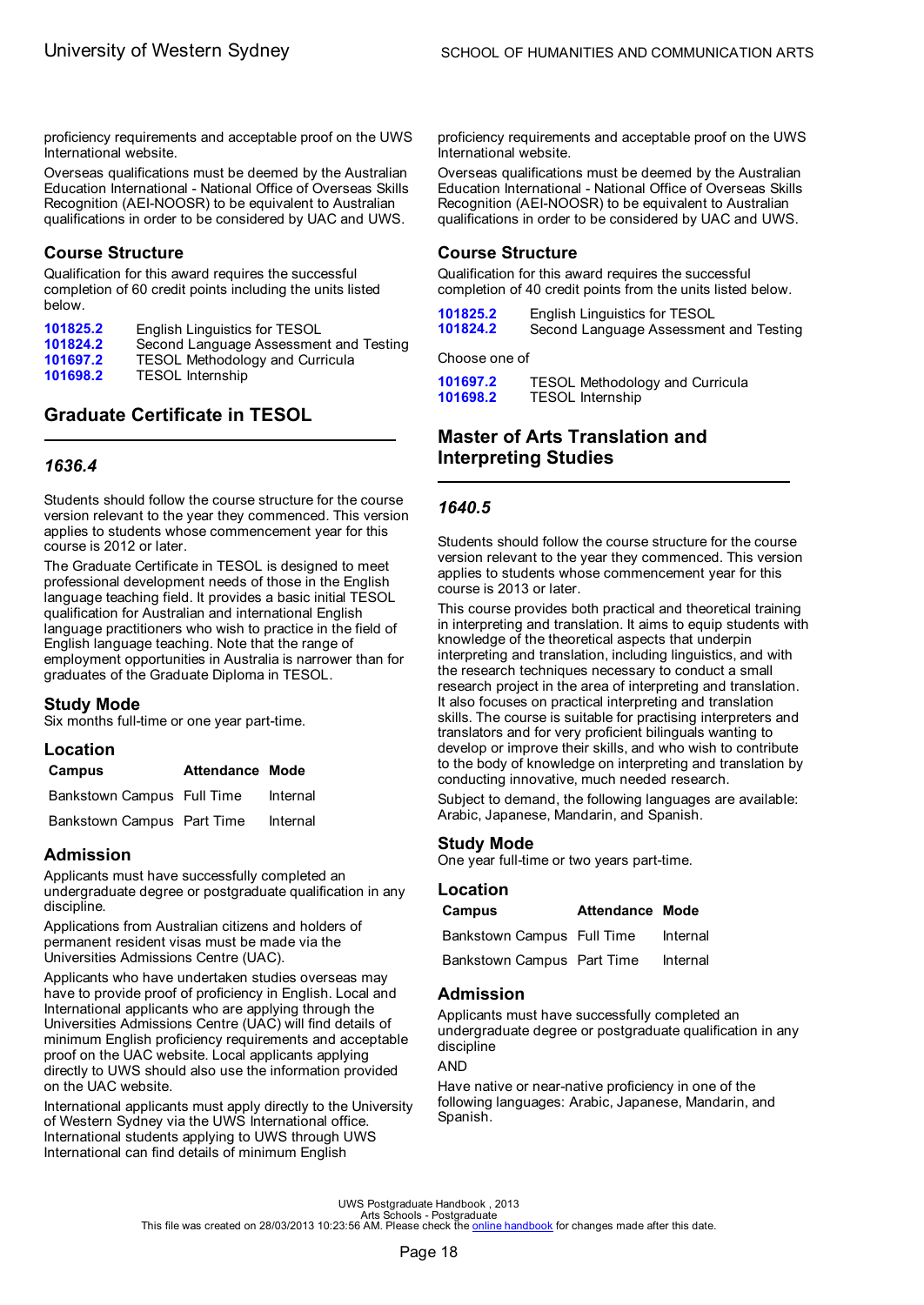<span id="page-21-0"></span>Applications from Australian citizens and holders of permanent resident visas must be made via the Universities Admissions Centre (UAC)

Applicants who have undertaken studies overseas may have to provide proof of proficiency in English. Local and International applicants who are applying through the Universities Admissions Centre (UAC) will find details of minimum English proficiency requirements and acceptable proof on the UAC website. Local applicants applying directly to UWS should also use the information provided on the UAC website.

International applicants must apply directly to the University of Western Sydney via UWS International.

International students applying to UWS through UWS International can find details of minimum English proficiency requirements and acceptable proof on the UWS International website.

Overseas qualifications must be deemed by the Australian Education International - National Office of Overseas Skills Recognition (AEI-NOOSR) to be equivalent to Australian qualifications in order to be considered by UAC and UWS.

# **Course Structure**

Qualification for this award requires the successful completion of 80 credit points including the units listed in the recommended sequence below.

# **Recommended Sequence**

# **Full-time, Start-year intake**

#### **Autumn session**

| 101695.2 | Introduction to Interpreting PG |
|----------|---------------------------------|
| 101696.2 | Introduction to Translation PG  |

And 20 credit points from the pool units below

#### **Spring session**

40 credit points from the pool units below

#### **Full-time, Mid-year intake**

**Year 1**

#### **Spring session**

**[101695.2](#page-57-0)** Introduction to Interpreting PG **[101696.2](#page-57-0)** Introduction to Translation PG

And 20 credit points from the pool units below

#### **Year 2**

#### **Autumn session**

40 credit points from the pool units below

# **Pool Units**

| 101854.1 | Language and Linguistics Research Methods |
|----------|-------------------------------------------|
| 101297.3 | Languages and Linguistics Special Project |
| 101868.1 | Business Interpreting                     |
| 101826.2 | Conference Interpreting                   |
| 100916.2 | Legal Interpreting                        |
| 100922.2 | Medical Interpreting (PG)                 |
| 102015.1 | Interpreting Skills PG                    |
|          |                                           |

| 101827.2 | Audiovisual Translation: Subtitling and   |
|----------|-------------------------------------------|
|          | Captioning                                |
| 101845.1 | Community and Social Services Translation |
|          | (PG)                                      |
| 100925.2 | Literary Translation                      |
| 100917.2 | Specialised Translation (PG)              |
| 101750.2 | Translation Technologies (PG)             |
| 100926.3 | The Language of the Law                   |
|          |                                           |

Students exiting from 1639 Master of Interpreting and Translation may count A7456 Interpreting and Translation Professional Practicum (PG) as one of their pool units.

# **Off-Shore Practical Skills Stream**

#### **The Off-Shore Practical Skills Stream is not currently available**

#### **Autumn session**

**[101696.2](#page-57-0)** Introduction to Translation PG

And 30 credit points from the pool units below

#### **Spring session**

**[101695.2](#page-57-0)** Introduction to Interpreting PG

And 30 credit points from the pool units below

#### **Pool Units**

| 100917.2 | Specialised Translation (PG)                          |
|----------|-------------------------------------------------------|
| 100922.2 | Medical Interpreting (PG)                             |
| 100925.2 | Literary Translation                                  |
| 100926.3 | The Language of the Law                               |
| 101827.2 | Audiovisual Translation: Subtitling and<br>Captioning |
| 101750.2 | Translation Technologies (PG)                         |
| 101845.1 | Community and Social Services Translation<br>(PG)     |

# **Master of Arts (Research Studies)/PhD**

# *1687.3*

Students should follow the course structure for the course version relevant to the year they commenced. This version applies to students whose commencement year for this course is 2012 or later.

The Master of Arts (Research Studies) / PhD is designed to prepare students to undertake a doctoral research project across disciplines in the Humanities and Social Sciences. It combines 1.5 years of course work and research training in Humanities and Social Science research methods and theory to prepare students to undertake a substantial doctoral research project in the second and subsequent years of the degree.

#### **Study Mode**

Four and a half years full-time (one and a half years for the Master of Arts (Research Studies) plus three years for the PhD).

UWS Postgraduate Handbook , 2013<br>Arts Schools - Postgraduate<br>This file was created on 28/03/2013 10:23:56 AM. Please check the <u>online [handbook](http://handbook.uws.edu.au/hbook/)</u> for changes made after this date.

ARTS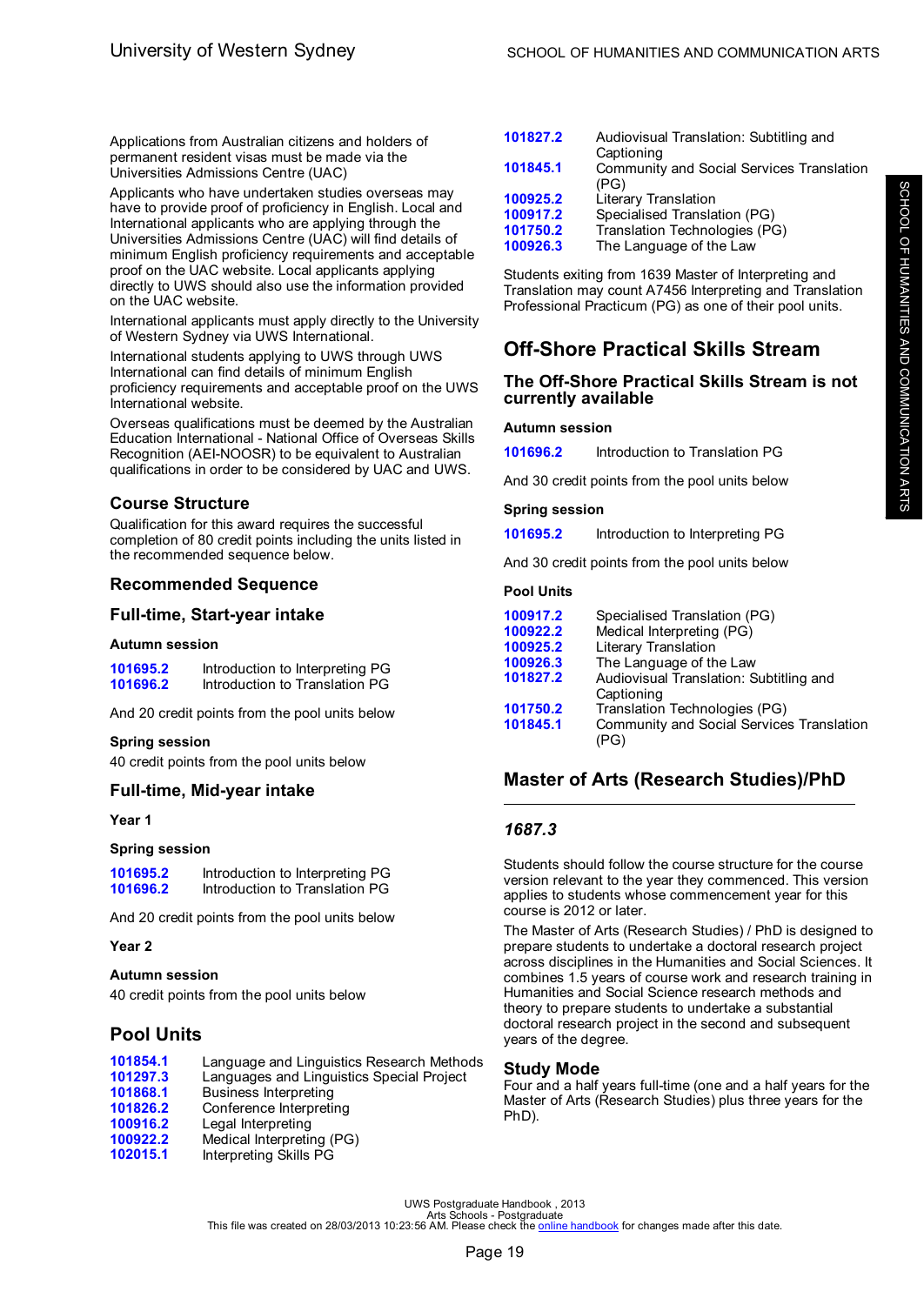# <span id="page-22-0"></span>**Location**

| Campus                     | <b>Attendance Mode</b> |          |
|----------------------------|------------------------|----------|
| Bankstown Campus Full Time |                        | Internal |

# **Admission**

This course is only available to International students. Please contact the Head of Program for further information.

# **Course Structure**

The coursework component of the Master of Arts (Research Studies)/PhD is structured on a total of 120 credit points to provide students with a discipline and research based coursework. The course will include a 120 credit point Master degree that has a research training component of one third (40 credit points) with a coursework component of discpline based content of two thirds (80 credit points).

The PhD component of the course will be completed according to the current UWS Doctor of Philosophy policy. The course will comprise the following:

- **°** Core units 20 credit points
- **°** Research Training 40 credit points
- **°** Alternate units 50 credit points
- **°** One Elective unit 10 credit points

Students must successfully complete:

#### **Core Units - 20 credit points**

**[400585.2](#page-73-0)** Theories of the Social Language and Linguistics Research Methods

#### **Research Training component - 40 credit points**

| 400421.2 | Research Methods for Humanities and       |
|----------|-------------------------------------------|
|          | Social Sciences                           |
| 101297.3 | Languages and Linguistics Special Project |
| 400586.2 | Integrating Theory, Research and Practice |

Note: 400586 Integrating Theory, Research and Practice is a 20 credit point unit

# **Alternate Units - 50 credit points (selected from the following)**

| 100919.2 | Investigating Second Language Acquisition |
|----------|-------------------------------------------|
| 100925.2 | Literary Translation                      |
| 101695.2 | Introduction to Interpreting PG           |
| 101696.2 | Introduction to Translation PG            |
| 101697.2 | <b>TESOL Methodology and Curricula</b>    |
| 400417.2 | Epidemiology and Quantitative Methods     |
| 101825.2 | English Linguistics for TESOL             |
|          |                                           |

Note: 101697 TESOL Methodology and Curricula is a 20 credit point unit

# **And one elective unit - 10 credit points**

In order for students to progress into the PhD research program, they must have an average grade of 75% or

greater across all units and have obtained an average grade of >74% across 101297 Languages and Linguistics Special Project and 400586 Integrating Theory, Research and Practice. The required research HRD documentation will be assessed by the College of Arts Research and Higher Degree Committee.

As part of this evaluation, successful candidature will be dependent on the availability of appropriate topics and available supervision. In order to facilitate this transition, students will be given ongoing academic advice regarding potential doctoral projects during the course of their Master's study.

# **Master of Creative Music Therapy**

# *1650.1*

The course is offered by the School of Communication Arts at UWS in partnership with Nordoff Robbins Music Therapy Australia Ltd. This course provides an excellent opportunity for graduates to enter the field of music therapy. The course assumes an appropriate level of musical competency and experience when the student is admitted, and seeks to build on this in developing music therapy practitioners. The aim of the course is to train musicians in the specialisation of Creative Music Therapy.

# **Study Mode**

Two years full-time

# **Location**

**Campus Attendance Mode**

Penrith Campus Full Time Internal

# **Accreditation**

The Master of Creative Music Therapy is accredited with the Australian Music Therapy Association (AMTA). Graduates of the course are eligible to apply for Registration (RMT) with the AMTA which qualifies them to practice professionally.

# **Admission**

Applicants must have successfully completed an undergraduate degree in any discipline

and

Must attend an audition.

Audition:

You will be selected on an interview/audition in which personal aptitude and professional experience are taken into consideration. At your audition you will be asked to: a) play two contrasting pieces on your first instrument, or if

you are a vocalist, sing two contrasting pieces;

b) play a piece on your second instrument;

c) sight read a melody (instrumental and vocal);

d) harmonise a melody on the piano or other western polyphonic instrument;

e) improvise three simple variations on the piano or other western polyphonic instrument, on a given theme;

f) perform a free improvisation based on a given subject/ theme, on the piano or an instrument of your choice. The improvisation should preferably be atonal.

UWS Postgraduate Handbook , 2013<br>Arts file was created on 28/03/2013 10:23:56 AM. Please check the <u>online [handbook](http://handbook.uws.edu.au/hbook/)</u> for changes made after this date.<br>This file was created on 28/03/2013 10:23:56 AM. Please check the <u>onl</u>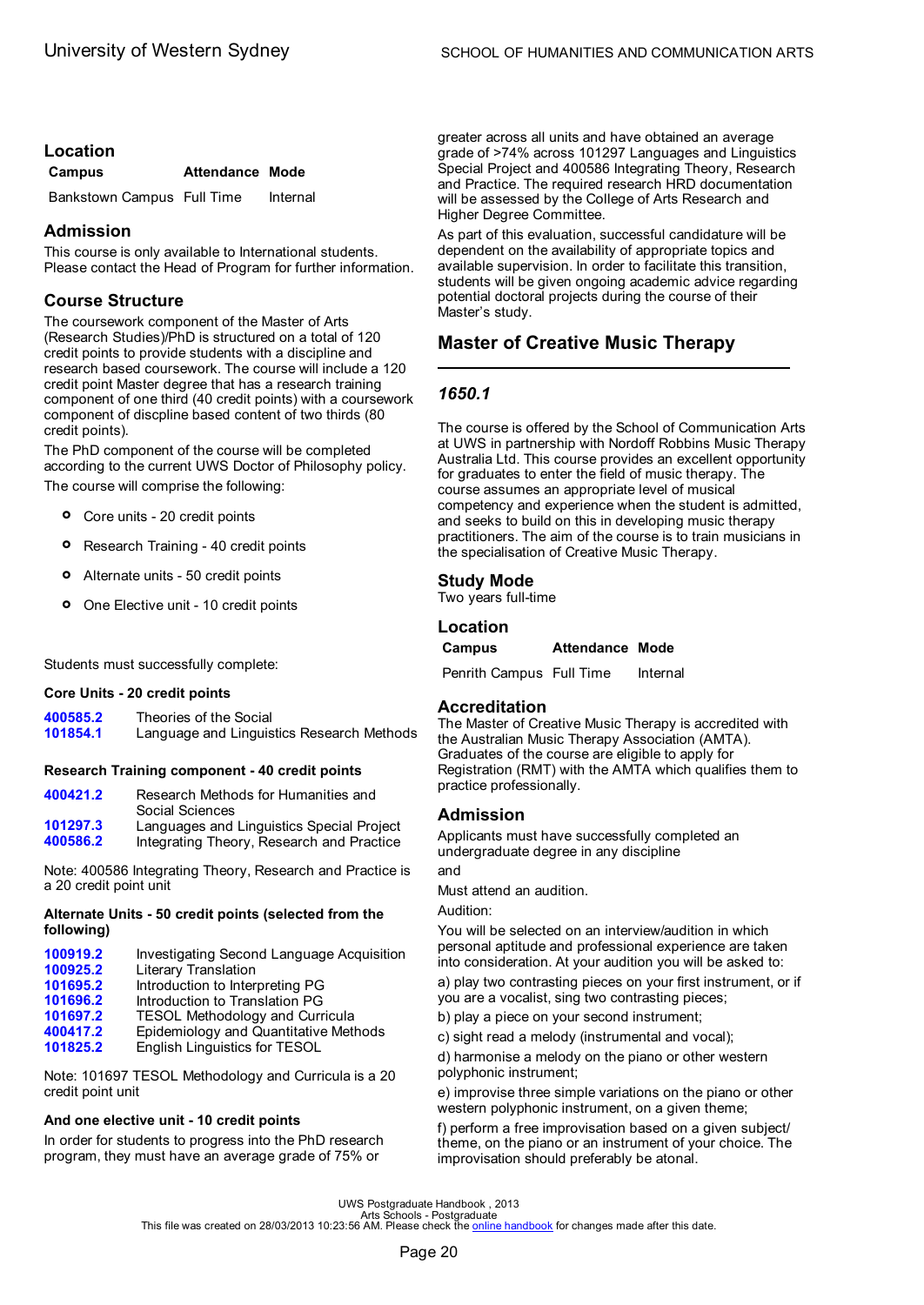<span id="page-23-0"></span>Note: The piano must be included in a) or b).

Applicants who are unable to attend the audition in person will undertake a remote audio-visual audition (see b, c, d, e, and f. above.) Prior to the remote audition, these applicants should submit a DVD demonstrating musical proficiency (see a. above) - play two contrasting pieces on your first instrument, or if you are a vocalist, sing two contrasting pieces) and an essay of 1,500 words, describing their knowledge of Creative Music Therapy and why they wish to study it. The essay should include at least 4 references and use APA format.

For further information, contact the Course Advisor.

Applications from Australian and New Zealand citizens and holders of permanent resident visas must be made via the Universities Admissions Centre (UAC).

Applicants who have undertaken studies overseas may have to provide proof of proficiency in English. Local and International applicants who are applying through the Universities Admissions Centre (UAC) will find details of minimum English proficiency requirements and acceptable proof on the UAC website. Local applicants applying directly to UWS should also use the information provided on the UAC website.

International applicants must apply directly to the University of Western Sydney via UWS International.

International students applying to UWS through UWS International can find details of minimum English proficiency requirements and acceptable proof on the UWS International website.

Overseas qualifications must be deemed by the Australian Education International - National Office of Overseas Skills Recognition (AEI-NOOSR) to be equivalent to Australian qualifications in order to be considered by UAC and UWS.

# **Course Structure**

Qualification for this award requires the successful completion of 120 credit points including the units listed below.

The units are offered on a rotating two-year cycle and students enrol depending on which units are being offered in the current year. Intending applicants should check with the Course Advisor prior to commencement if they have any queries regarding the cycle of unit offerings.

#### **Year 1 or 2**

#### **Autumn session**

| 101445.3 | Music Therapy Skills 1 |
|----------|------------------------|
| 100910.2 | Music Therapy Method   |

#### **Spring session**

| 100912.3 | Music Therapy Theory and Practice 1 |
|----------|-------------------------------------|
| 101443.3 | Creative Music Therapy Practicum 1  |

#### **Year 2 or 1**

#### **Autumn session**

| 101446.4 | Music Therapy Skills 2              |
|----------|-------------------------------------|
| 100914.4 | Music Therapy Theory and Practice 2 |

#### **Spring session**

| 100911.4 | Music Therapy Professional Practice |
|----------|-------------------------------------|
| 101444.4 | Creative Music Therapy Practicum 2  |

# **Master of Convergent Media**

# *1645.5*

Students should follow the course structure for the course version relevant to the year they commenced. This version applies to students whose commencement year for this course is 2013 or later.

UWS's Master of Convergent Media offers you a unique opportunity to acquire the high-level digital content and professional communication skill-sets that are so necessary in the electronic era. You will develop advanced strategic thinking capacity, build skills and resources, and explore the future of a converged world. You will also learn how to leverage these skills and capacities in a range of environments: commercial, government, and third sector.

You will extend your experience portfolio, building advanced capacities in creative/conceptual enterprise, strategic communication, and media production. There are opportunities to develop high-level strategic plans for realworld organisations and to deliver a multi-platform/ convergent media product and/or research project. From mobile media to gaming, from virtual worlds to social media and long-term strategic communication, you will acquire a thorough knowledge of the converged professional **landscape** 

To complement an exciting, cutting edge academic offering, UWS provides superior production resources including a recently refurbished TV studio and first-class broadcast facilities featuring a streaming server and a new live 'outside broadcast' remote facility.

#### **Study Mode**

One year full-time or two years part-time.

#### **Location**

| Campus                      | <b>Attendance Mode</b> |          |
|-----------------------------|------------------------|----------|
| Parramatta Campus Full Time |                        | Internal |
| Parramatta Campus Part Time |                        | Internal |

# **Admission**

Applicants must have successfully completed an undergraduate degree in any discipline

or

A Masters degree in any discipline

#### or

A Graduate Certificate in Convergent Media or Professional Communication

or

Have a minimum of five years full-time equivalent work experience in one of the following areas: journalism, public relations, advertising, marketing, communication, media, design, visual communication, creative arts or multi-media. Applicants seeking admission on the basis of work experience MUST support their application with a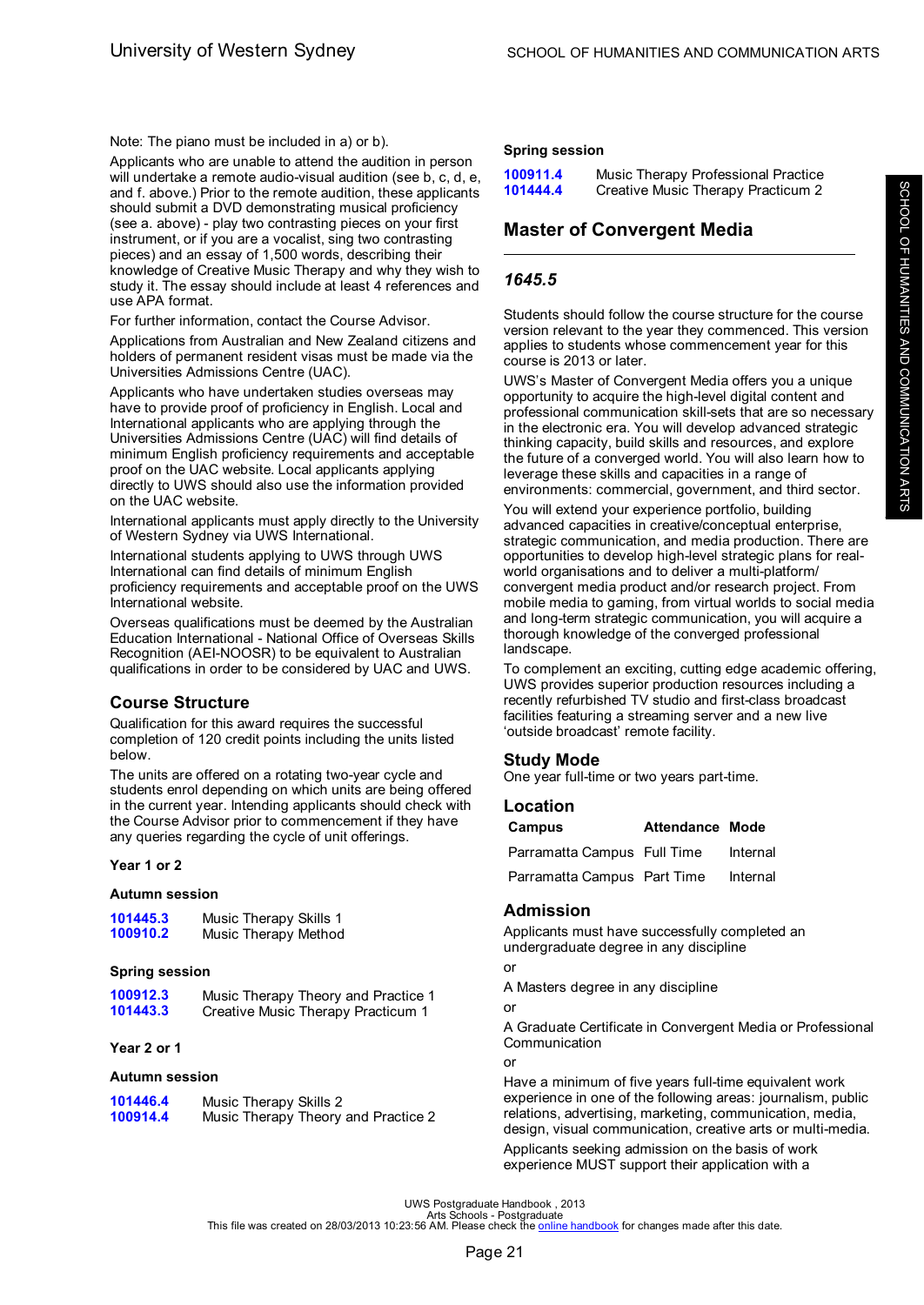<span id="page-24-0"></span>Statement of Service for all work experience listed on the application.

Applications from Australian and New Zealand citizens and holders of permanent resident visas must be made via the Universities Admissions Centre (UAC).

Applicants who have undertaken studies overseas may have to provide proof of proficiency in English. Local and International applicants who are applying through the Universities Admissions Centre (UAC) will find details of minimum English proficiency requirements and acceptable proof on the UAC website. Local applicants applying directly to UWS should also use the information provided on the UAC website.

International applicants must apply directly to the University of Western Sydney via UWS International.

International students applying to UWS through UWS International can find details of minimum English proficiency requirements and acceptable proof on the UWS International website.

Overseas qualifications must be deemed by the Australian Education International - National Office of Overseas Skills Recognition (AEI-NOOSR) to be equivalent to Australian qualifications in order to be considered by UAC and UWS.

# **Course Structure**

Qualification for this award requires the successful completion of 80 credit points including the units listed in the recommended sequence below.

# **Recommended Sequence**

#### **Full-time**

#### **Semester 1**

| 101961.1 | <b>Strategic Communication</b> |
|----------|--------------------------------|
| 101423.2 | Media Project Proposal         |
| 101743.2 | Mobile Media                   |

Note: Completion of the 20 credit point unit 101423 Media Project Proposal is a pre-requisite for enrolment in the 20 credit point unit 101745 Media Project Production. These units cannot be taken out of sequence.

#### **Semester 2**

| 101962.1 | Researching Convergent Media |
|----------|------------------------------|
| 101745.2 | Media Project Production     |
| 101426.2 | Convergent Media Internship  |

# **Graduate Certificate in Convergent Media**

# *1646.5*

Students should follow the course structure for the course version relevant to the year they commenced. This version applies to students whose commencement year for this course is 2013 or later

This course is designed for communication-based or corporate professionals interested in an advanced introduction to the design, and planning of media projects in the area of convergent media technologies and strategic communications. Students exit this course with a media

portfolio and conceptual background about the design of a cross media platform product

#### **Study Mode**

One semester full-time or one year part-time.

# **Location Campus Attendance Mode** Parramatta Campus Full Time Internal

| <u>i ailalliatta Callipus Tull Tillie</u> | 1111011101 |
|-------------------------------------------|------------|
| Parramatta Campus Part Time               | Internal   |

#### **Admission**

Applicants must have successfully completed an undergraduate degree or postgraduate qualification in any discipline

or

Have a minimum of three years full-time equivalent work experience in one of the following areas: journalism, public relations, advertising, marketing, communication, media, design, visual communication, creative arts or multi-media.

Applicants seeking admission on the basis of work experience MUST support their application with a Statement of Service for all work experience listed on the application.

Applications from Australian and New Zealand citizens and holders of permanent resident visas must be made via the Universities Admissions Centre (UAC).

Applicants who have undertaken studies overseas may have to provide proof of proficiency in English. Local and International applicants who are applying through the Universities Admissions Centre (UAC) will find details of minimum English proficiency requirements and acceptable proof on the UAC website. Local applicants applying directly to UWS should also use the information provided on the UAC website.

International applicants must apply directly to the University of Western Sydney via UWS International.

International students applying to UWS through UWS International can find details of minimum English proficiency requirements and acceptable proof on the UWS International website.

Overseas qualifications must be deemed by the Australian Education International - National Office of Overseas Skills Recognition (AEI-NOOSR) to be equivalent to Australian qualifications in order to be considered by UAC and UWS.

# **Course Structure**

Qualification for this award requires the successful completion of 40 credit points from the units listed below each of which is 10 credit points.

#### **Semester 1**

| 101961.1 | <b>Strategic Communication</b> |
|----------|--------------------------------|
| 101743.2 | Mobile Media                   |

#### **Semester 2**

| 101962.1 | Researching Convergent Media |
|----------|------------------------------|
| 101426.2 | Convergent Media Internship  |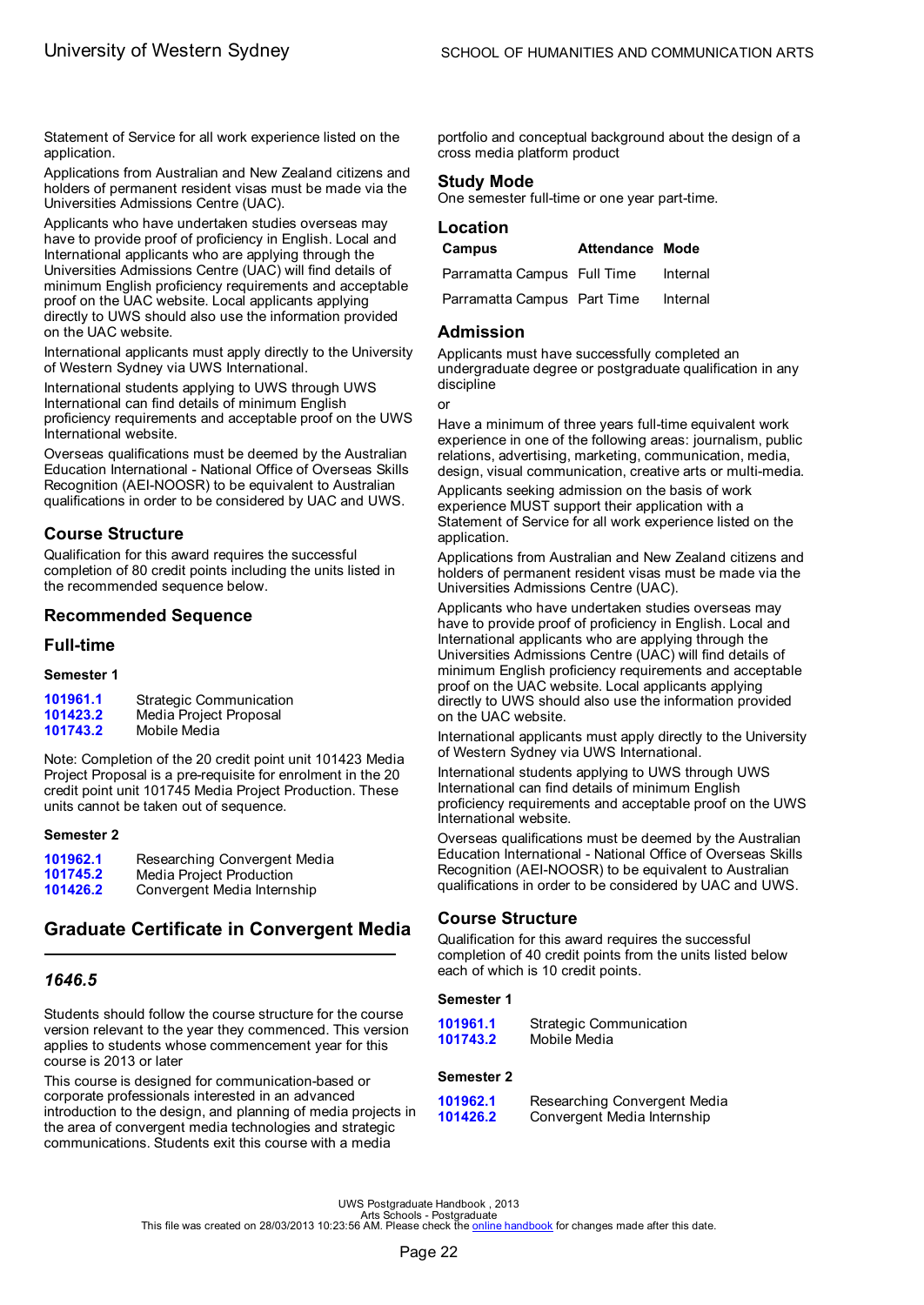# <span id="page-25-0"></span>**Master of Interpreting and Translation**

### *1639.4*

Students should follow the course structure for the course version relevant to the year they commenced. This version applies to students whose commencement year for this course is 2013 or later.

The Master of Interpreting and Translation provides suitably qualified graduates with training in interpreting and translation leading to accreditation by the National Accreditation Authority for Translators and Interpreters (NAATI) as professional interpreters and/or translators (formerly known as Level 3).. The Master of Arts Translation and Interpreting Studies is also available as an exit award for students who are unable to pass Accreditation Studies and who undertake an additional pool unit instead. The Graduate Certificate in Interpreting and Translation, Graduate Diploma in Interpreting Studies, and the Graduate Diploma in Translation Studies are available as early exit points from this course.

Subject to demand, the following languages are available: Arabic, Japanese, Mandarin and Spanish.

# **Study Mode**

One year full-time or two years part-time.

# **Location**

| Campus                     | <b>Attendance Mode</b> |          |
|----------------------------|------------------------|----------|
| Bankstown Campus Full Time |                        | Internal |
| Bankstown Campus Part Time |                        | Internal |

#### **Accreditation**

This course is approved by the National Accreditation Authority for Translators and Interpreters (NAATI) at the Professional level (formerly Level 3). Eligibility for accreditation is triggered by the final examinations in the unit Accreditation Studies, in which students are required to pass \*in at least one mode (i.e. Translation into English, Translation from English, Interpreting). These examinations adhere to NAATI requirements. \*Note: NAATI requires a minimum pass mark of 70 percent.

# **Admission**

Applicants must have successfully completed an undergraduate degree or postgraduate qualification in any discipline

and

Have native or near-native proficiency in one of the following languages: Arabic, Japanese, Mandarin, and Spanish.

Applications from Australian citizens and holders of permanent resident visas must be made via the Universities Admissions Centre (UAC)

Applicants who have undertaken studies overseas may have to provide proof of proficiency in English. Local and International applicants who are applying through the Universities Admissions Centre (UAC) will find details of minimum English proficiency requirements and acceptable proof on the UAC website. Local applicants applying

directly to UWS should also use the information provided on the UAC website.

International applicants must apply directly to the University of Western Sydney via UWS International.

International students applying to UWS through UWS International can find details of minimum English proficiency requirements and acceptable proof on the UWS International website.

Overseas qualifications must be deemed by the Australian Education International - National Office of Overseas Skills Recognition (AEI-NOOSR) to be equivalent to Australian qualifications in order to be considered by UAC and UWS.

# **Course Structure**

Qualification for this award requires the successful completion of 80 credit points including the units listed in the recommended sequence below.

### **Recommended Sequence**

### **Full-time, Start-year intake:**

**Year 1**

#### **Autumn session**

| 101695.2 | Introduction to Interpreting PG |  |
|----------|---------------------------------|--|
| 101696.2 | Introduction to Translation PG  |  |

And 20 credit points from the pool units below

#### **Spring session**

| A7456.3  | Interpreting and Translation Professional |
|----------|-------------------------------------------|
|          | Practicum (PG)                            |
| 101482.3 | <b>Accreditation Studies</b>              |

And 20 credit points from the pool units below

# **Full-time, Mid-year intake:**

**Year 1**

#### **Spring session**

| 101695.2 | Introduction to Interpreting PG |
|----------|---------------------------------|
| 101696.2 | Introduction to Translation PG  |

And 20 credit points from the pool units below

#### **Year 2**

#### **Autumn session**

| A7456.3  | Interpreting and Translation Professional |
|----------|-------------------------------------------|
|          | Practicum (PG)                            |
| 101482.3 | <b>Accreditation Studies</b>              |

And 20 credit points from the pool units below

# **Pool Units**

| 101868.1 | Business Interpreting                   |
|----------|-----------------------------------------|
| 101826.2 | Conference Interpreting                 |
| 100916.2 | Legal Interpreting                      |
| 100922.2 | Medical Interpreting (PG)               |
| 102015.1 | Interpreting Skills PG                  |
| 101827.2 | Audiovisual Translation: Subtitling and |
|          | Captioning                              |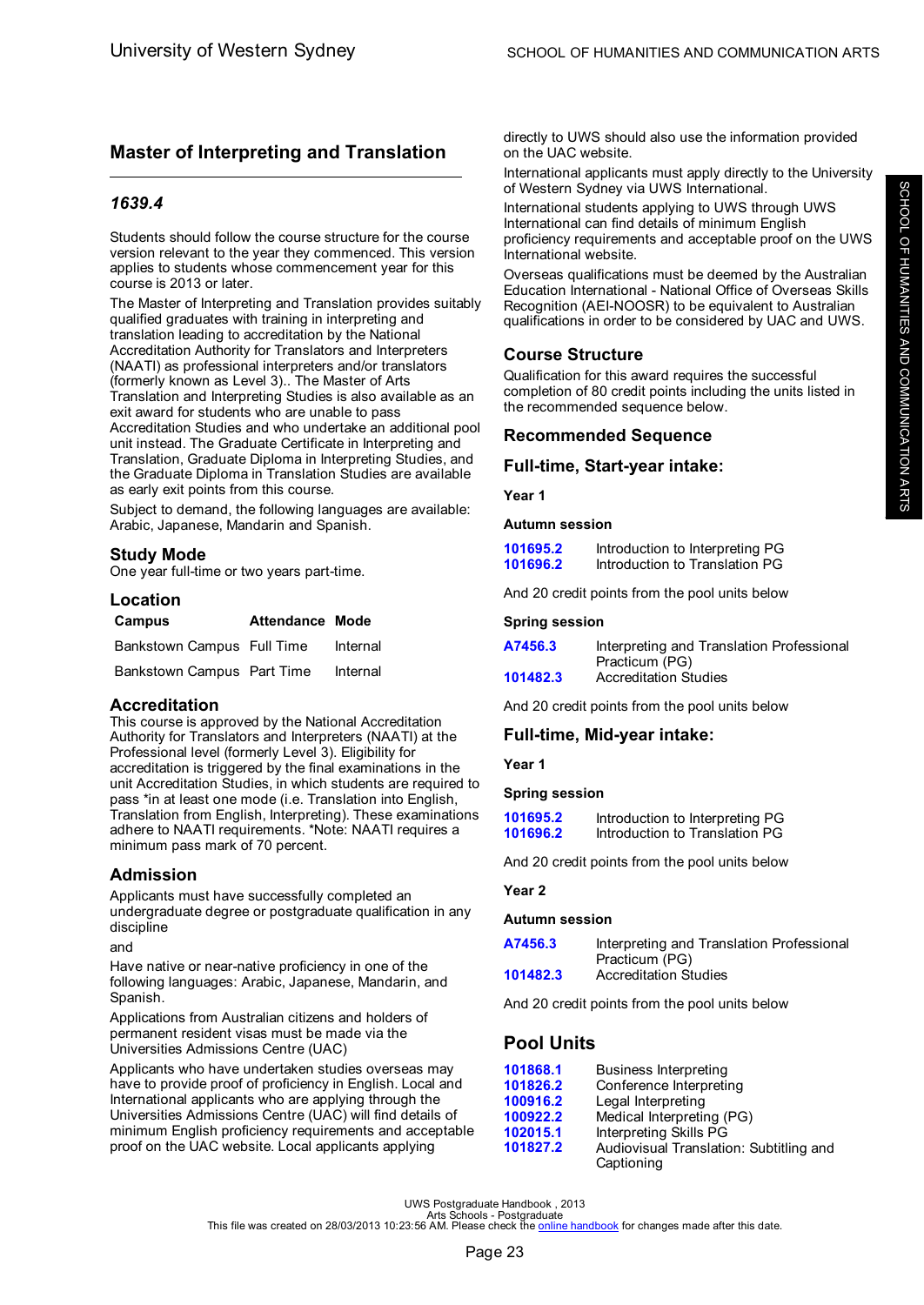<span id="page-26-0"></span>

| 101845.1 | Community and Social Services Translation<br>(PG) |
|----------|---------------------------------------------------|
| 100925.2 | Literary Translation                              |
| 100917.2 | Specialised Translation (PG)                      |
| 101750.2 | Translation Technologies (PG)                     |
| 100926.3 | The Language of the Law                           |
|          |                                                   |

# **Graduate Diploma in Interpreting**

# *1637.4*

Students should follow the course structure for the course version relevant to the year they commenced. This version applies to students whose commencement year for this course is 2013 or later.

The Graduate Diploma in Interpreting provides suitably qualified graduates with training in interpreting leading to accreditation by the National Accreditation Authority for Translators and Interpreters (NAATI) as professional interpreters (formerly known as Level 3). Graduates of the Graduate Diploma in Interpreting can articulate into the Master of Arts Translation and Interpreting Studies. Credit is given for common units. The Graduate Certificate in Interpreting and Translation is available as an early exit point from this course. The Graduate Diploma in Interpreting Studies is also available as an exit award for students who do not complete Accreditation Studies, provided they complete 10 cpts from pool units instead.

Subject to demand, the following languages are available: Arabic, Japanese, Mandarin and Spanish.

# **Study Mode**

One year full-time or one and a half years part-time.

| Location                   |                 |          |
|----------------------------|-----------------|----------|
| Campus                     | Attendance Mode |          |
| Bankstown Campus Full Time |                 | Internal |
| Bankstown Campus Part Time |                 | Internal |

# **Accreditation**

This course is approved by the National Accreditation Authority for Translators and Interpreters (NAATI) at the Professional level (formerly Level 3). Eligibility for accreditation is triggered by the final examinations in the unit Accreditation Studies, in which students are required to pass\* Interpreting with a minimum mark of 70 percent. This examination adheres to NAATI requirements. \*Note: NAATI requires a minimum pass mark of 70 percent.

# **Admission**

Applicants must have successfully completed an undergraduate degree or postgraduate qualification in any discipline

### and

Have native or near-native proficiency in one of the following languages: Arabic, Japanese, Mandarin, and Spanish.

Applications from Australian citizens and holders of permanent resident visas must be made via the Universities Admissions Centre (UAC)

Applicants who have undertaken studies overseas may have to provide proof of proficiency in English. Local and International applicants who are applying through the Universities Admissions Centre (UAC) will find details of minimum English proficiency requirements and acceptable proof on the UAC website. Local applicants applying directly to UWS should also use the information provided on the UAC website.

International applicants must apply directly to the University of Western Sydney via UWS International.

International students applying to UWS through UWS International can find details of minimum English proficiency requirements and acceptable proof on the UWS International website.

Overseas qualifications must be deemed by the Australian Education International - National Office of Overseas Skills Recognition (AEI-NOOSR) to be equivalent to Australian qualifications in order to be considered by UAC and UWS.

# **Course Structure**

Qualification for this award requires the successful completion of 60 credit points including the units listed in the recommended sequence below.

# **Recommended Sequence**

# **Full-time, Start-year intake**

**Year 1**

### **Autumn session**

**[101695.2](#page-57-0)** Introduction to Interpreting PG

And 20 credit points from the pool units below

#### **Spring session**

| A7456.3  | Interpreting and Translation Professional |
|----------|-------------------------------------------|
|          | Practicum (PG)                            |
| 101482.3 | <b>Accreditation Studies</b>              |

And 10 credit points from the pool units below

# **Full-time, Mid-year intake**

#### **Year 1**

#### **Spring session**

**[101695.2](#page-57-0)** Introduction to Interpreting PG

And 20 credit points from the pool units below

#### **Year 2**

#### **Autumn session**

| A7456.3  | Interpreting and Translation Professional |
|----------|-------------------------------------------|
|          | Practicum (PG)                            |
| 101482.3 | <b>Accreditation Studies</b>              |

And 10 credit points from the pool units below

# **Pool Units**

| 101868.1 | Business Interpreting   |
|----------|-------------------------|
| 101826.2 | Conference Interpreting |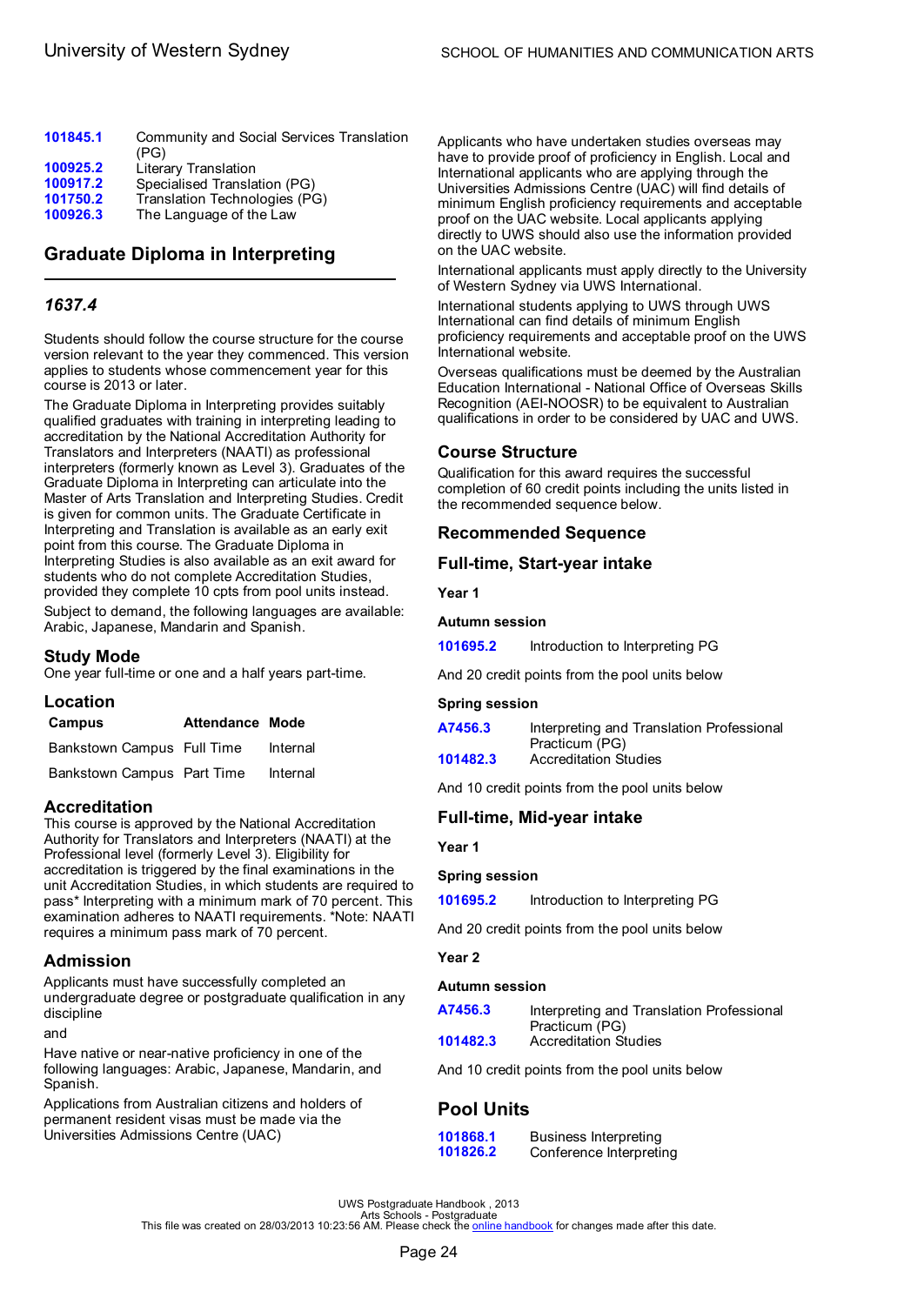<span id="page-27-0"></span>

| 102015.1 | Interpreting Skills PG    |
|----------|---------------------------|
| 100916.2 | Legal Interpreting        |
| 100922.2 | Medical Interpreting (PG) |
| 100926.3 | The Language of the Law   |

# **Graduate Diploma in Translation**

# *1638.3*

Students should follow the course structure for the course version relevant to the year they commenced. This version applies to students whose commencement year for this course is 2012 or later.

The Graduate Diploma in Translation provides suitably qualified graduates with training in translation leading to accreditation by the National Accreditation Authority for Translators and Interpreters (NAATI) as professional translators (formerly known as Level 3). Graduates of the Graduate Diploma in Translation can articulate into the Master of Arts Translation and Interpreting Studies. Credit is given for common units.

Subject to demand, the following languages are available: Arabic, Japanese, Mandarin and Spanish.

The Graduate Certificate in Translation is available as an early exit point from this course.

# **Study Mode**

One year full-time or one and a half years part-time

# **Location**

| Campus                     | Attendance Mode |          |
|----------------------------|-----------------|----------|
| Bankstown Campus Full Time |                 | Internal |
| Bankstown Campus Part Time |                 | Internal |

# **Accreditation**

This course is approved by the National Accreditation Authority for Translators and Interpreters (NAATI) at the Professional level (formerly Level 3). Eligibility for accreditation is triggered by the final examinations in the unit Accreditation Studies, in which students are required to pass\* at least one of the Translation directions (from English or into English) with a minimum mark of 70 percent. These examinations adhere to NAATI requirements. \*Note: NAATI requires a minimum pass mark of 70 percent.

# **Admission**

Applicants must have successfully completed an undergraduate degree or postgraduate qualification in any discipline

and

Applicants must have an IELTS score of 7.0 or equivalent and have native or near-native proficiency in one of the following languages: Arabic, Japanese, Mandarin and Spanish.

Applications from Australian citizens and holders of permanent resident visas must be made via the Universities Admissions Centre (UAC)

Applicants who have undertaken studies overseas may have to provide proof of proficiency in English. Local and International applicants who are applying through the Universities Admissions Centre (UAC) will find details of

minimum English proficiency requirements and acceptable proof on the UAC website. Local applicants applying directly to UWS should also use the information provided on the UAC website.

International applicants must apply directly to the University of Western Sydney via UWS International.

International students applying to UWS through UWS International can find details of minimum English proficiency requirements and acceptable proof on the UWS International website.

Overseas qualifications must be deemed by the Australian Education International - National Office of Overseas Skills Recognition (AEI-NOOSR) to be equivalent to Australian qualifications in order to be considered by UAC and UWS.

# **Course Structure**

Qualification for this award requires the successful completion of 60 credit points including the units listed in the recommended sequence below.

# **Recommended Sequence**

### **Full-time, Start-year intake**

**Year 1**

#### **Autumn session**

| 101696.2 | Introduction to Translation PG |  |
|----------|--------------------------------|--|
|          |                                |  |

And two pool units

#### **Spring session**

| A7456.3  | Interpreting and Translation Professional |
|----------|-------------------------------------------|
|          | Practicum (PG)                            |
| 101482.3 | <b>Accreditation Studies</b>              |

And one pool unit

# **Full-time, Mid-year intake**

**Year 1**

#### **Spring session**

**[101696.2](#page-57-0)** Introduction to Translation PG

And two pool units

**Year 2**

#### **Autumn session**

| A7456.3  | Interpreting and Translation Professional |
|----------|-------------------------------------------|
|          | Practicum (PG)                            |
| 101482.3 | <b>Accreditation Studies</b>              |

And one pool unit

# **Pool Units**

#### **Autumn Pool Units**

| 101845.1             | Community and Social Services Translation<br>(PG)     |
|----------------------|-------------------------------------------------------|
| 100925.2<br>101750.2 | Literary Translation<br>Translation Technologies (PG) |
|                      |                                                       |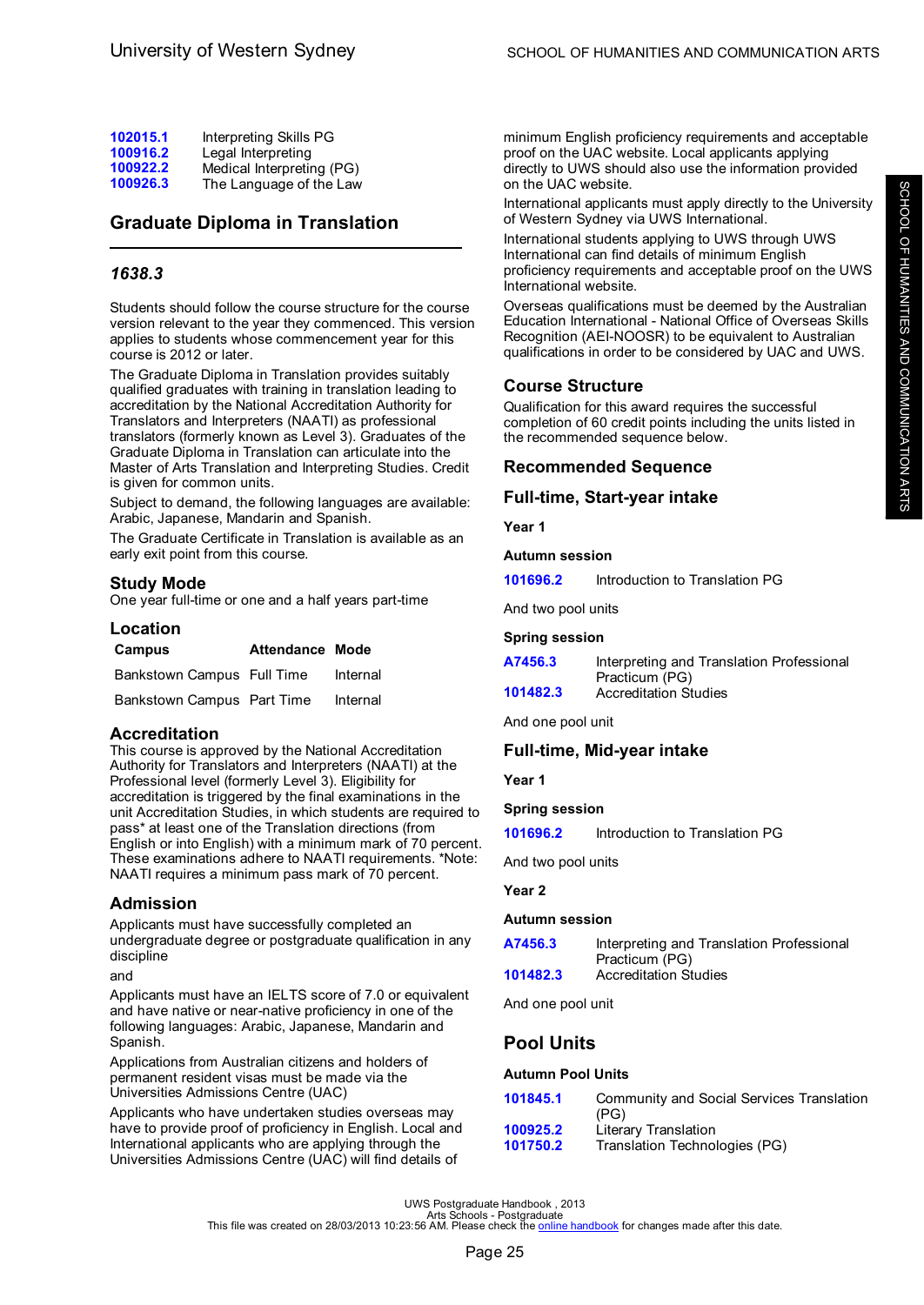#### <span id="page-28-0"></span>**Spring Pool Units**

| 100917.2 | Specialised Translation (PG)            |
|----------|-----------------------------------------|
| 100926.3 | The Language of the Law                 |
| 101827.2 | Audiovisual Translation: Subtitling and |
|          | Captioning                              |

# **Graduate Diploma in Interpreting Studies (exit only)**

# *1701.1*

Students should follow the course structure for the course version relevant to the year they commenced. This version applies to students whose commencement year for this course is 2012 or later.

This course is an exit point for students undertaking 1637 Graduate Diploma in Interpreting who do not complete 101482 Accreditation Studies.

### **Study Mode**

One year full-time or two years part-time.

| Location                   |                        |          |
|----------------------------|------------------------|----------|
| Campus                     | <b>Attendance Mode</b> |          |
| Bankstown Campus Full Time |                        | Internal |
| Bankstown Campus Part Time |                        | Internal |

# **Course Structure**

Qualification for this award requires the successful completion of 60 credit points, 10 of which must be a pool unit undertaken instead of 101482 Accreditation Studies. Pool units are listed below.

| 100193.2 | Interpreting Skills             |
|----------|---------------------------------|
| 100916.2 | Legal Interpreting              |
| 100922.2 | Medical Interpreting (PG)       |
| 100926.3 | The Language of the Law         |
| 100868.2 | Foundations of Modern Australia |
| 101826.2 | Conference Interpreting         |

# **Graduate Diploma in Translation Studies (exit only)**

# *1702.1*

Students should follow the course structure for the course version relevant to the year they commenced. This version applies to students whose commencement year for this course is 2012 or later.

This course is an exit point for students undertaking 1638 Graduate Diploma in Translation who do not complete 101482 Accreditation Studies.

# **Study Mode**

One year full-time or two years part-time.

# **Location**

| Campus                     | <b>Attendance Mode</b> |          |
|----------------------------|------------------------|----------|
| Bankstown Campus Full Time |                        | Internal |
| Bankstown Campus Part Time |                        | Internal |

# **Course Structure**

Qualification for this award requires the successful completion of 60 credit points, 10 of which must be a pool unit undertaken instead of 101482 Accreditation Studies. Pool units are listed below.

| 101845.1 | Community and Social Services Translation<br>(PG)     |
|----------|-------------------------------------------------------|
| 100925.2 | Literary Translation                                  |
| 101750.2 | Translation Technologies (PG)                         |
| 100917.2 | Specialised Translation (PG)                          |
| 100926.3 | The Language of the Law                               |
| 101827.2 | Audiovisual Translation: Subtitling and<br>Captioning |
|          |                                                       |

# **Graduate Certificate in Interpreting and Translation**

# *1602.4*

Students should follow the course structure for the course version relevant to the year they commenced. This version applies to students whose commencement year for this course is Spring 2012 or later.

The Graduate Certificate in Interpreting and Translation is aimed at providing suitable bilingual graduates with knowledge of the theoretical underpinnings and the essential skills of interpreting and translation. The Graduate Certificate in Interpreting and Translation articulates into the Graduate Diploma in Interpreting, the Graduate Diploma in Translation, the Master of Arts Interpreting and Translation Studies and the Master of Interpreting and Translation. Credit towards any of these courses is granted based on common units. The course is suitable for people new to the discipline as well as for practising interpreters and translators wanting to learn about the theory and to improve their practical skills.

Subject to demand, the following languages are available: Arabic, Japanese, Mandarin, and Spanish.

# **Study Mode**

Six months full-time or one year part-time.

#### **Location**

| Campus                     | Attendance Mode |          |
|----------------------------|-----------------|----------|
| Bankstown Campus Full Time |                 | Internal |
| Bankstown Campus Part Time |                 | Internal |

# **Admission**

Applicants must have:

**•** An undergraduate degree or postgraduate<br>
qualification in any discipline qualification in any discipline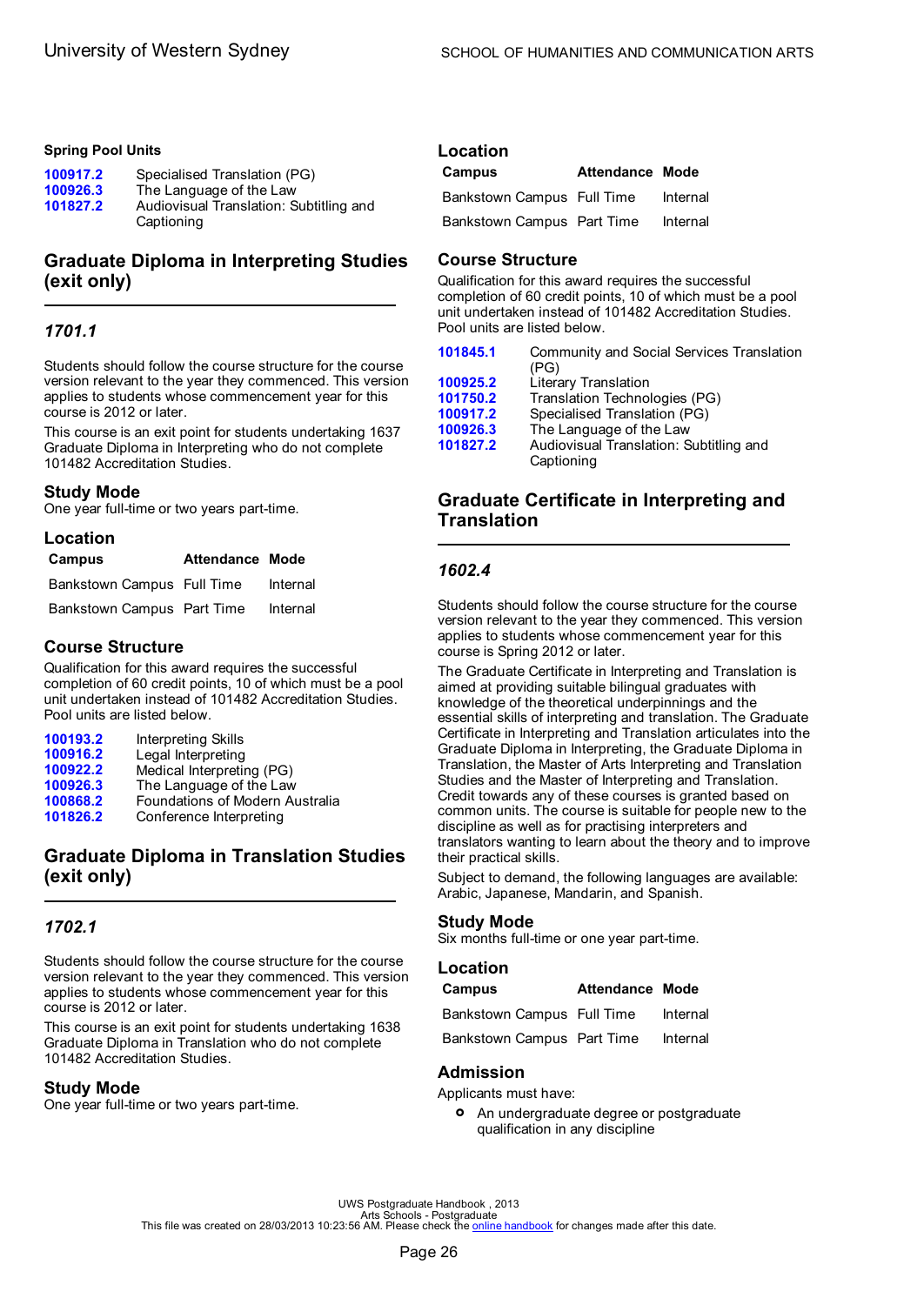**°** Native or near native proficiency in one of the following languages: Arabic, Japanese, Mandarin, Spanish

Applications from Australian citizens and holders of permanent resident visas must be made via the Universities Admissions Centre (UAC).

International applicants must apply directly to the University of Western Sydney via UWS International.

Applicants who have undertaken studies overseas may have to provide proof of proficiency in English. Details of minimum English proficiency requirements and acceptable proof can be found on the Universities Admissions Centre website (UAC).

Overseas qualifications must be deemed by the Australian Education International - National Office of Overseas Skills Recognition (AEI-NOOSR) to be equivalent to Australian qualifications in order to be considered by UAC and UWS.

### **Course Structure**

Qualification for this award requires the successful completion of 40 credit points including the units listed in the recommended sequence below.

### **Recommended Sequence**

### **Full-time, Start-Year Intake**

#### **Autumn or Spring session**

**[101695.2](#page-57-0)** Introduction to Interpreting PG<br>**101696.2** Introduction to Translation PG **[101696.2](#page-57-0)** Introduction to Translation PG

And 20 credit points from the pool units below

#### **Full-time, Mid-Year Intake**

#### **Spring or Autumn session**

| 101695.2 | Introduction to Interpreting PG |  |
|----------|---------------------------------|--|
| 101696.2 | Introduction to Translation PG  |  |

And 20 credit points from the pool units below

#### **Pool Units:**

| 101868.1 | <b>Business Interpreting</b>              |
|----------|-------------------------------------------|
| 101826.2 | Conference Interpreting                   |
| 100916.2 | Legal Interpreting                        |
| 100922.2 | Medical Interpreting (PG)                 |
| 100193.2 | Interpreting Skills                       |
| 101827.2 | Audiovisual Translation: Subtitling and   |
|          | Captioning                                |
| 101845.1 | Community and Social Services Translation |
|          | (PG)                                      |
| 100925.2 | Literary Translation                      |
| 100917.2 | Specialised Translation (PG)              |
| 101750.2 | Translation Technologies (PG)             |
| 100926.3 | The Language of the Law                   |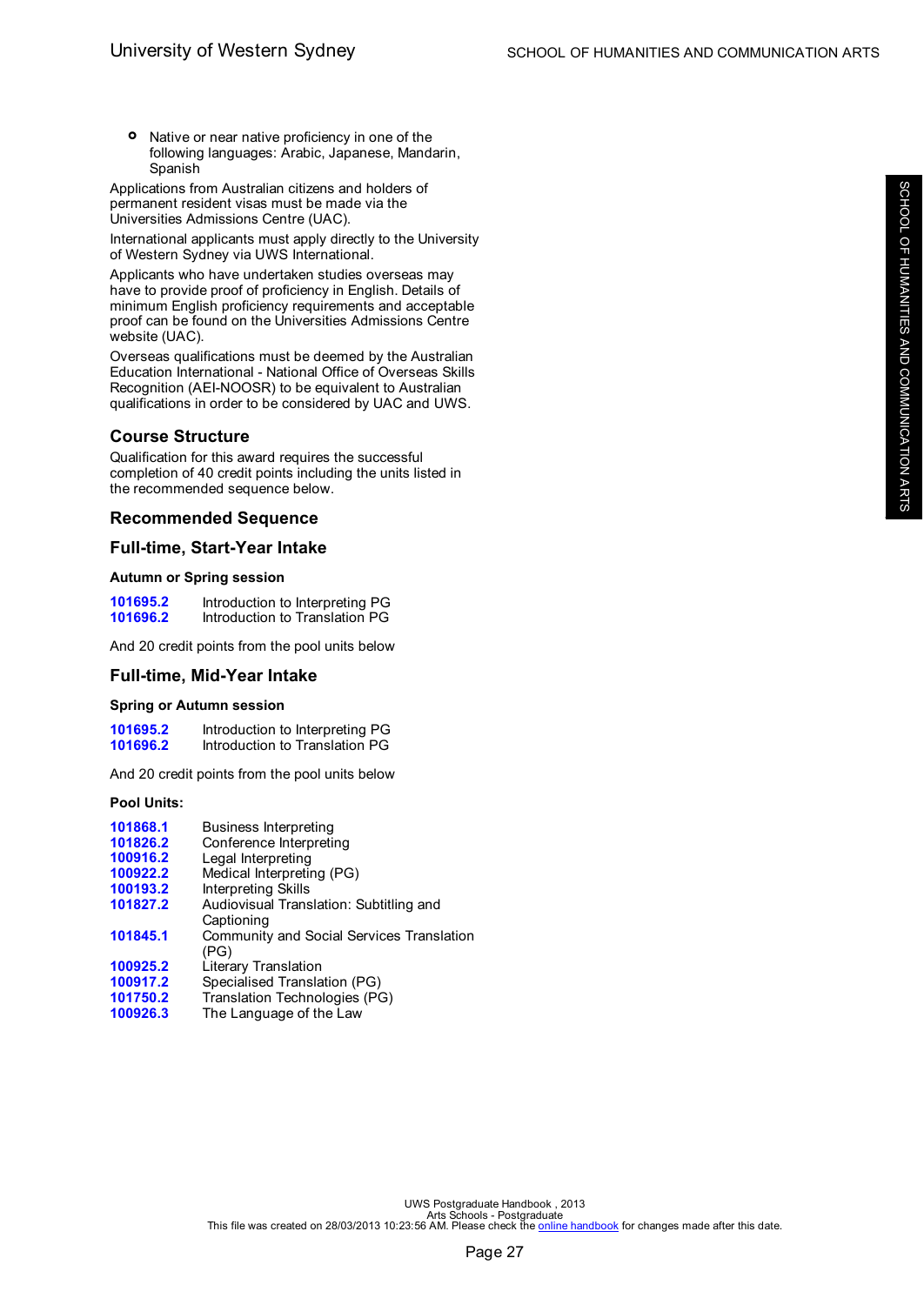# <span id="page-30-0"></span>**SCHOOL OF SOCIAL SCIENCES AND PSYCHOLOGY**

# **Master of Art Therapy**

# *4595.6*

Students enrolled in previous versions should discuss their course progression with their Course Advisor. This version applies to students whose commencement year for this course is 2013 or later.

Art therapy is a form of individual, family and group psychotherapy in which participants engage in visual art processes within a therapeutic relationship with a highly trained art therapy practitioner. Art therapy is internationally recognised as a valuable therapeutic approach to a wide range of psychological, social and physical conditions. The Master of Art Therapy is a clinical training program that equips graduates with theoretical knowledge and practical experience for work in a variety of contexts including government and community organisations, health care settings and private practice. The Graduate Diploma in Art Therapy and Graduate Certificate in Art Therapy are available as an exit point only. Completion of this course entitles graduates to apply for registration with the Australian and New Zealand Art Therapy Association and coverage under the NSW State Health Professionals Award.

# **Study Mode**

Two years full-time or four years part-time.

# **Location**

| Campus                   | <b>Attendance Mode</b> |          |
|--------------------------|------------------------|----------|
| Penrith Campus Full Time |                        | Internal |

Penrith Campus Part Time Internal

# **Accreditation**

The Master of Art Therapy is approved by the Accreditation Sub Committee of the Australian and New Zealand Association of Art Therapy (ANZATA).

# **Admission**

Applicants must meet all of the following requirements:

1. Hold a qualification as detailed below

2. Submit a portfolio of work and CV directly to the School

3. Attend a group Interview on campus (at Penrith)

Details of required qualification:

Have successfully completed an undergraduate degree, or higher, in visual arts, fine arts, or design

```
or
```
Have successfully completed an undergraduate degree, or higher, in any discipline PLUS at least two visual arts units at university level or a VET Diploma of Fine Arts or

Have successfully completed an undergraduate degree, or higher, in any discipline PLUS at least five years of professional experience and training in the visual arts

Details of Portfolio of work and CV submission:

Submit in writing a 500 word statement of intent explaining the reason why you are seeking entry to the course and how your art practice relates to the therapeutic application of arts, together with a digital portfolio of your artwork (10 to 12 photographs of artwork)

#### and

Submit a full CV including details of a minimum of one year full-time equivalent work experience (paid, voluntary or student) in a supportive capacity with people in a community, welfare, health, the arts or education setting. The CV should also include names and contact details of two referees.

The portfolio and CV should be sent to: socialsciences@uws.edu.au

Details of Group Interview:

Invitations to the interview process will be selective, based on CV and other submitted documentation (see Portfolio details above), and interviewees will be ranked, as numbers admitted to the program are limited.

Applications from Australian and New Zealand citizens and permanent resident visas must be made via the Universities Admissions Centre (UAC).

Applicants who have undertaken studies overseas may have to provide proof of proficiency in English. Local and International applicants who are applying through the Universities Admissions Centre (UAC) will find details of minimum English proficiency requirements and acceptable proof on the UAC website. Local applicants applying directly to UWS should also use the information provided on the UAC website.

Overseas qualifications must be deemed by the Australian Education International - National Office of Overseas Skills Recognition (AEI-NOOSR) to be equivalent to Australian qualifications in order to be considered by UAC and UWS.

# **Course Structure**

Qualification for this award requires the successful completion of 160 credit points consisting of the units listed in the recommended sequence below.

# **Recommended Sequence**

#### **Full-time**

**Year 1**

#### **Autumn session**

**[101303.2](#page-44-0)** Art Therapy: Histories, Theories, Groups Counselling 1

#### **Spring session**

**[101304.2](#page-44-0)** Art Therapy: Application to Client Groups **[101507.2](#page-49-0)** Counselling 2

# **Year 2**

### **Autumn session**

| 101784.2 | Clinical Studies (Art Therapy) |
|----------|--------------------------------|
| 101887.1 | Research for Practice          |
| 101888.1 | Theories for Critical Practice |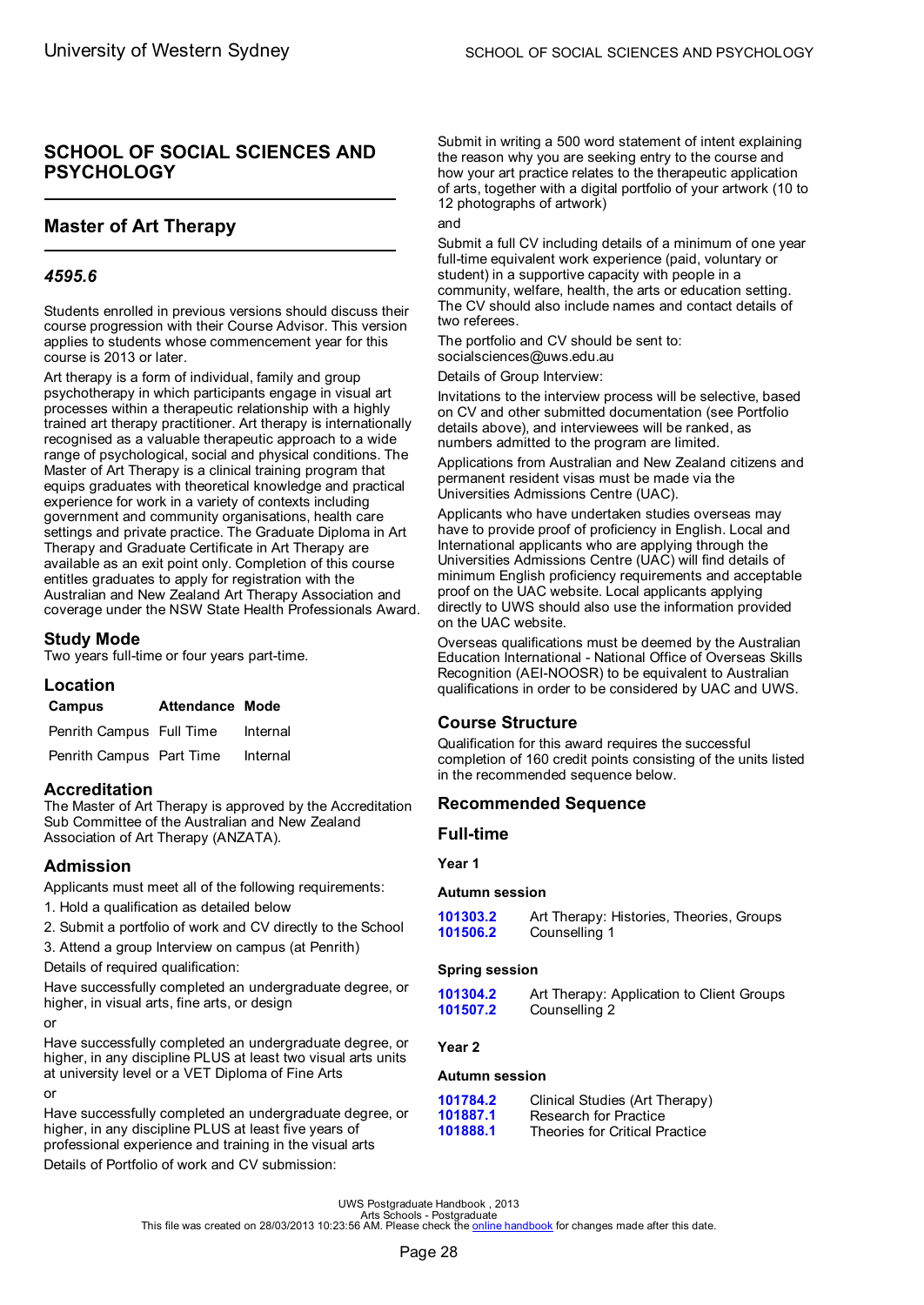#### <span id="page-31-0"></span>**Spring session**

**[101785.2](#page-54-0)** Further Clinical Studies (Art Therapy) **[101889.1](#page-56-0)** Integrated Project

### **Four Year Part-time Sequence**

#### **Year 1**

#### **Autumn session**

**[101303.2](#page-44-0)** Art Therapy: Histories, Theories, Groups

#### **Spring session**

**[101304.2](#page-44-0)** Art Therapy: Application to Client Groups

#### **Year 2**

#### **Autumn session**

**[101506.2](#page-48-0)** Counselling 1

#### **Spring session**

**[101507.2](#page-49-0)** Counselling 2

#### **Year 3**

#### **Autumn session**

**[101784.2](#page-47-0)** Clinical Studies (Art Therapy)

#### **Spring session**

**[101785.2](#page-54-0)** Further Clinical Studies (Art Therapy)

#### **Year 4**

#### **Autumn session**

[101887.1](#page-69-0) Research for Practice<br>**101888.1** Theories for Critical Pi **Theories for Critical Practice** 

#### **Spring session**

**[101889.1](#page-56-0)** Integrated Project

# **Graduate Diploma in Art Therapy (exit only)**

# *4596.3*

Students should follow the course structure for the course version relevant to the year they commenced. This version applies to students whose commencement year for this course is 2009 or later.

The Graduate Diploma in Art Therapy is available as an exit point only from the Master of Art Therapy.

#### **Study Mode**

One year full-time or two years part-time.

### **Location**

| Campus                   | <b>Attendance Mode</b> |          |
|--------------------------|------------------------|----------|
| Penrith Campus Full Time |                        | Internal |
| Penrith Campus Part Time |                        | Internal |

# **Course Structure**

Qualification for this award requires the successful completion of 80 credit points including the units listed in the recommended sequence below.

### **Recommended Sequence**

#### **Full-time**

**Year 1**

#### **Autumn session**

| 101303.2 | Art Therapy: Histories, Theories, Groups |
|----------|------------------------------------------|
| 101506.2 | Counselling 1                            |

#### **Spring session**

| 101304.2 | Art Therapy: Application to Client Groups |
|----------|-------------------------------------------|
| 101507.2 | Counselling 2                             |

# **Graduate Certificate in Art Therapy (exit only)**

#### *1700.1*

The Graduate Certificate in Art Therapy is available as an exit point only from the Master of Art Therapy after the completion of 40 credit points.

# **Study Mode**

Six months full-time or one year part-time.

#### **Location**

| Campus                   | <b>Attendance Mode</b> |          |
|--------------------------|------------------------|----------|
| Penrith Campus Full Time |                        | Internal |
| Penrith Campus Part Time |                        | Internal |

# **Graduate Diploma in Counselling**

# *1647.4*

Students enrolled in previous versions should discuss their course progression with their Course Advisor. This version applies to students whose commencement year for this course is 2011 or later.

Counselling is a cross-disciplinary pathway into a career in helping human beings in distress. In counselling, clients learn self-knowledge and become able to change through a dedicated helping relationship, in which high levels of skill, sensitivity, self-knowledge and ethical conduct are required of the helper. In contrast to some of the longer-established helping professions, counselling, as taught in this program, places greater emphasis on the creation of a therapeutic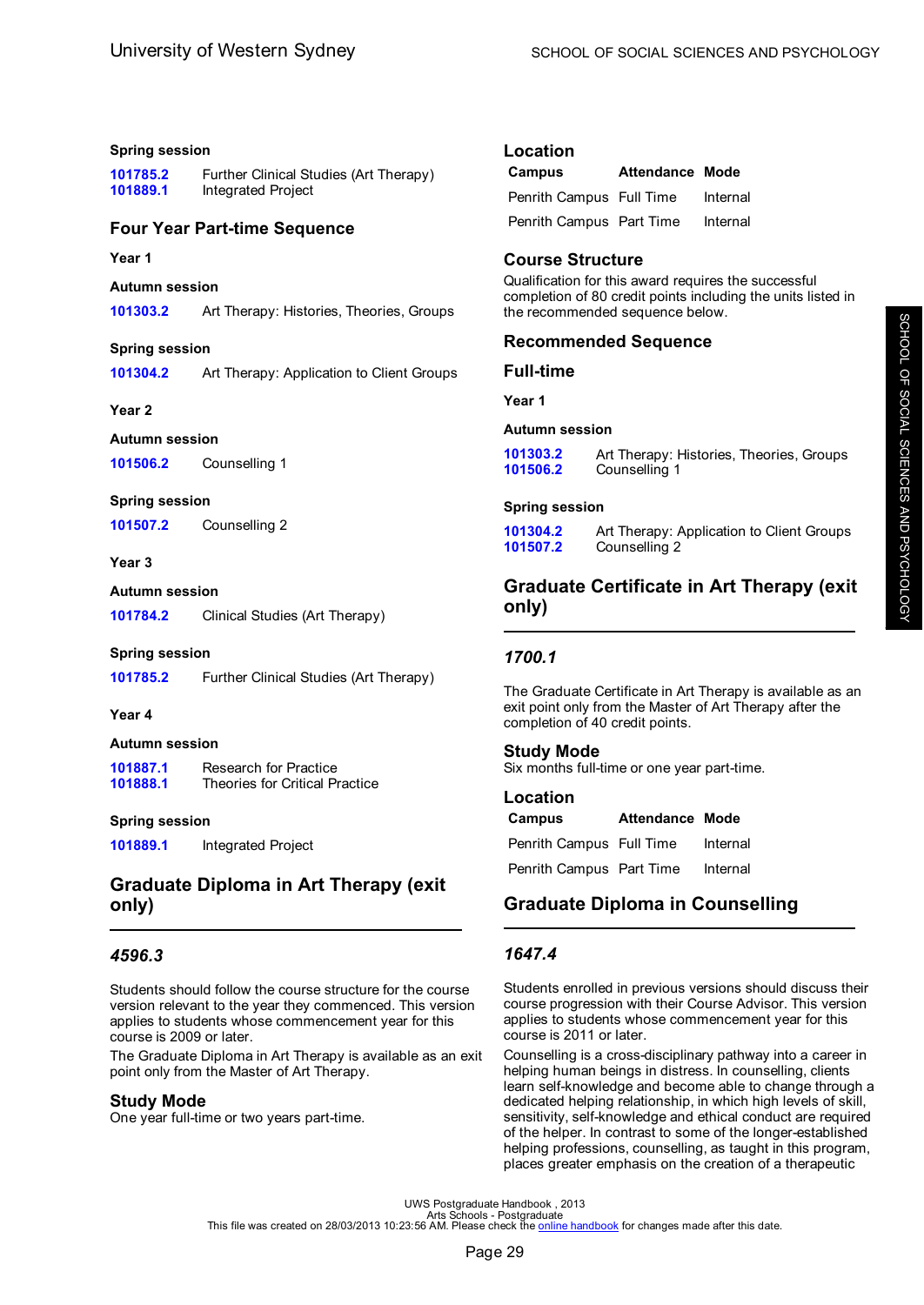<span id="page-32-0"></span>environment for the client than on specific techniques or the application of particular theoretical models. This program is aimed specifically at graduates in any discipline who can demonstrate the personal qualities required for this demanding profession.

#### **Study Mode**

Two years part-time.

# **Location**

| Campus | <b>Attendance Mode</b> |  |
|--------|------------------------|--|
|        |                        |  |

Penrith Campus Part Time Internal

#### **Accreditation**

At present the Counselling and Psychotherapy Association of Australia provides guidelines for clinical training standards. The PACFA Training Committee is currently evaluating programs for potential accreditation, and this revised program will be submitted for accreditation in 2012.

#### **Admission**

Applicants must have successfully completed an undergraduate degree in any discipline

#### and

Participate in a group interview on campus to demonstrate their suitability for the program.

Invitations to the interview process will be selective, based on CV and letter, and interviewees will be ranked, as numbers admitted to the program are limited.

Information for applicants about the Interview

Prior to the Interview, applicants will be required to submit a detailed CV to ssap@uws.edu.au and an accompanying letter of application addressing the following:

- Reason for wishing to pursue a counselling qualification
- \* Relevant life experience
- \* Relevant work or volunteer experience

Applications from Australian and New Zealand citizens and holders of permanent resident visas must be made via the Universities Admissions Centre (UAC).

-------------------------------------------------------------------------------

Applicants who have undertaken studies overseas may have to provide proof of proficiency in English. Local and International applicants who are applying through the Universities Admissions Centre (UAC) will find details of minimum English proficiency requirements and acceptable proof on the UAC website. Local applicants applying directly to UWS should also use the information provided on the UAC website.

Overseas qualifications must be deemed by the Australian Education International - National Office of Overseas Skills Recognition (AEI-NOOSR) to be equivalent to Australian qualifications in order to be considered by UAC and UWS.

# **Course Structure**

Qualification for this award requires the successful completion of 80 credit points including the units listed in the recommended sequence below.

#### **Recommended sequence**

# **Part-time**

**Year 1**

#### **First session**

**[101506.2](#page-48-0)** Counselling 1

#### **Second session**

**[101507.2](#page-49-0)** Counselling 2

#### **Year 2**

#### **First session**

**[101786.1](#page-47-0)** Clinical Studies (Counselling)

#### **Second session**

**[101787.1](#page-54-0)** Further Clinical Studies (Counselling)

# **Graduate Certificate in Counselling**

#### *1648.4*

Students enrolled in previous versions should discuss their course progression with their Course Advisor. This version applies to students whose commencement year for this course is 2011 or later.

Counselling is a cross-disciplinary pathway into a career in helping human beings in distress. In counselling, clients learn self-knowledge and become able to change through a dedicated helping relationship, in which high levels of skill, sensitivity, self knowledge and ethical conduct are required of the helper. In contrast to some of the longer-established helping professions, counselling, as taught in this program, places greater emphasis on the creation of a therapeutic environment for the client than on specific techniques or the application of particular theoretical models. Sequenced training in basic skills and concomitant self-awareness forms a major part of the first year of the program. Throughout, relevant theory is learned in direct relation to practice. This program is aimed specifically at graduates in psychology, social work or welfare work who are currently employed in counselling, and who wish to undertake a one year part-time program to broaden and deepen their existing skills and knowledge base. Students who wish to meet Professional Training Standards are advised to enrol in the Graduate Diploma in Counselling.

#### **Study Mode**

One year part-time.

#### **Location**

| Campus | <b>Attendance Mode</b> |  |
|--------|------------------------|--|
|--------|------------------------|--|

Penrith Campus Part Time Internal

#### **Admission**

Applicants must have successfully completed an undergraduate degree in any discipline.

UWS Postgraduate Handbook , 2013<br>Arts file was created on 28/03/2013 10:23:56 AM. Please check the <u>online [handbook](http://handbook.uws.edu.au/hbook/)</u> for changes made after this date.<br>This file was created on 28/03/2013 10:23:56 AM. Please check the <u>onl</u>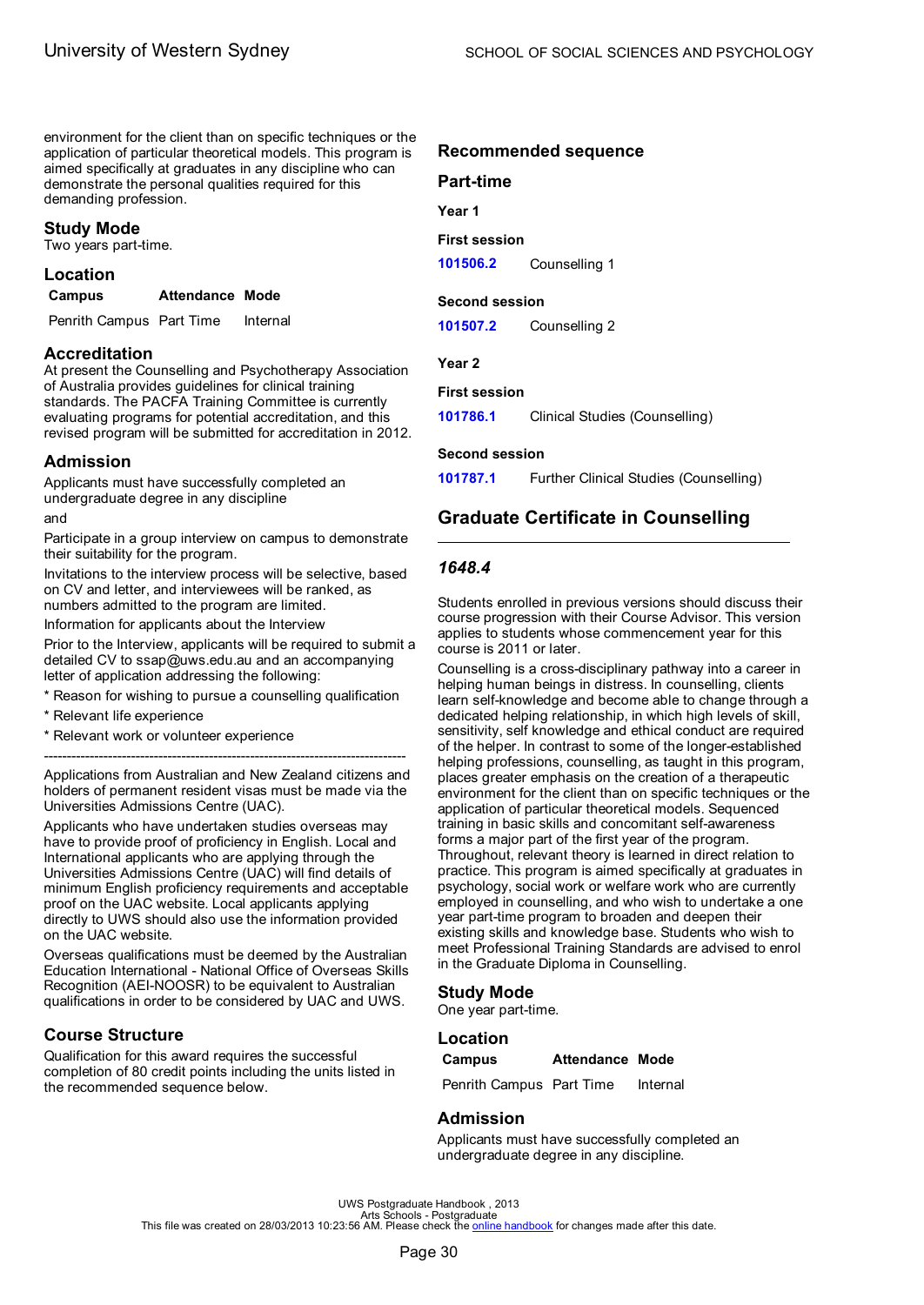#### <span id="page-33-0"></span>and

Participate in a group interview on campus to demonstrate their suitability for the program.

Invitations to the interview process will be selective, based on CV and letter, and interviewees will be ranked, as numbers admitted to the program are limited.

Information for applicants about the interview:

Prior to the interview, applicants will be required to submit a detailed CV to ssap@uws.edu.au and an accompanying letter of application addressing the following:

\* Reason for wishing to pursue a counselling qualification

- \* Relevant life experience
- \* Relevant work or volunteer experience

Applications from Australian and New Zealand citizens and permanent resident visas must be made via the Universities Admissions Centre (UAC).

Applicants who have undertaken studies overseas may have to provide proof of proficiency in English. Local and International applicants who are applying through the Universities Admissions Centre (UAC) will find details of minimum English proficiency requirements and acceptable proof on the UAC website. Local applicants applying directly to UWS should also use the information provided on the UAC website.

# **Course Structure**

Qualification for this award requires the successful completion of 40 credit points including the units listed in the recommended sequence below.

#### **Recommended sequence**

#### **Part-time**

**Year 1**

**First session**

**[101506.2](#page-48-0)** Counselling 1

#### **Second session**

**[101507.2](#page-49-0)** Counselling 2

# **Master of Psychology (Clinical Psychology)**

# *1546.5*

Students should follow the course structure for the course version relevant to the year they commenced. This version applies to students whose commencement year for this course is 2011 or later.

The Master of Psychology (Clinical Psychology) is a feepaying professional masters course designed to develop competent clinical psychologists. The course provides a thorough training in the knowledge and skills necessary to understand dysfunctional behaviour and psychopathology, and to implement effective evidence-based interventions including cognitive behavioural therapy. Students learn to become specialist practitioners in the scientist/practitioner mode through completion of specified coursework, a

research project, and 1000 hours of supervised practice in clinical and other appropriate settings.

### **Study Mode**

Two years full-time or four years part-time.

#### **Location**

| Campus                     | Attendance Mode |          |
|----------------------------|-----------------|----------|
| Bankstown Campus Full Time |                 | Internal |
| Bankstown Campus Part Time |                 | Internal |

#### **Accreditation**

This course is fully accredited by the Australian Psychology Accreditation Council (APAC).

### **Inherent requirements**

There are inherent requirements for this course that you must meet in order to complete your course and graduate. Make sure you read and understand the requirements for this course online.

### **Admission**

Applicants will be subject to competitive selection based on academic excellence, interview, external referees' reports, and consideration of professional experience. An indicative academic achievement based on entry in previous years is a grade point average of 5.5 or higher, or an undergraduate honours level of class 2 upper level (2A or 2.1 Honours).

Applicants must:

- **°** Hold an Australian Psychology Accreditation Council (APAC) accredited four-year undergraduate Psychology degree or equivalent.
- **°** Be eligible for provisional registration with the Psychology Board of Australia.
- **°** Arrange for completion and submission of referees reports to UWS.
- **°** Attend an interview, by invitation, with the School of Social Sciences and Psychology.

Applicants without current full registration with the Psychology Board of Australia will not be admitted to this course if their degree was completed more than 10 years prior to year of entry.

No deferrals will be accepted for this course.

For further information on applying to the Master of Psychology (Clinical Psychology) award, please click on the following link:

Additional information for successful applicants:

There are some additional requirements you must meet before you can start your Clinical work as detailed in the UWS special requirements website.

Applicants who have undertaken studies overseas may have to provide proof of proficiency in English. Local and International applicants who are applying through the Universities Admissions Centre (UAC) will find details of minimum English proficiency requirements and acceptable proof on the UAC website. Local applicants applying directly to UWS should also use the information provided on the UAC website.

International students applying to UWS through UWS International can find details of minimum English proficiency requirements and acceptable proof on the UWS International website.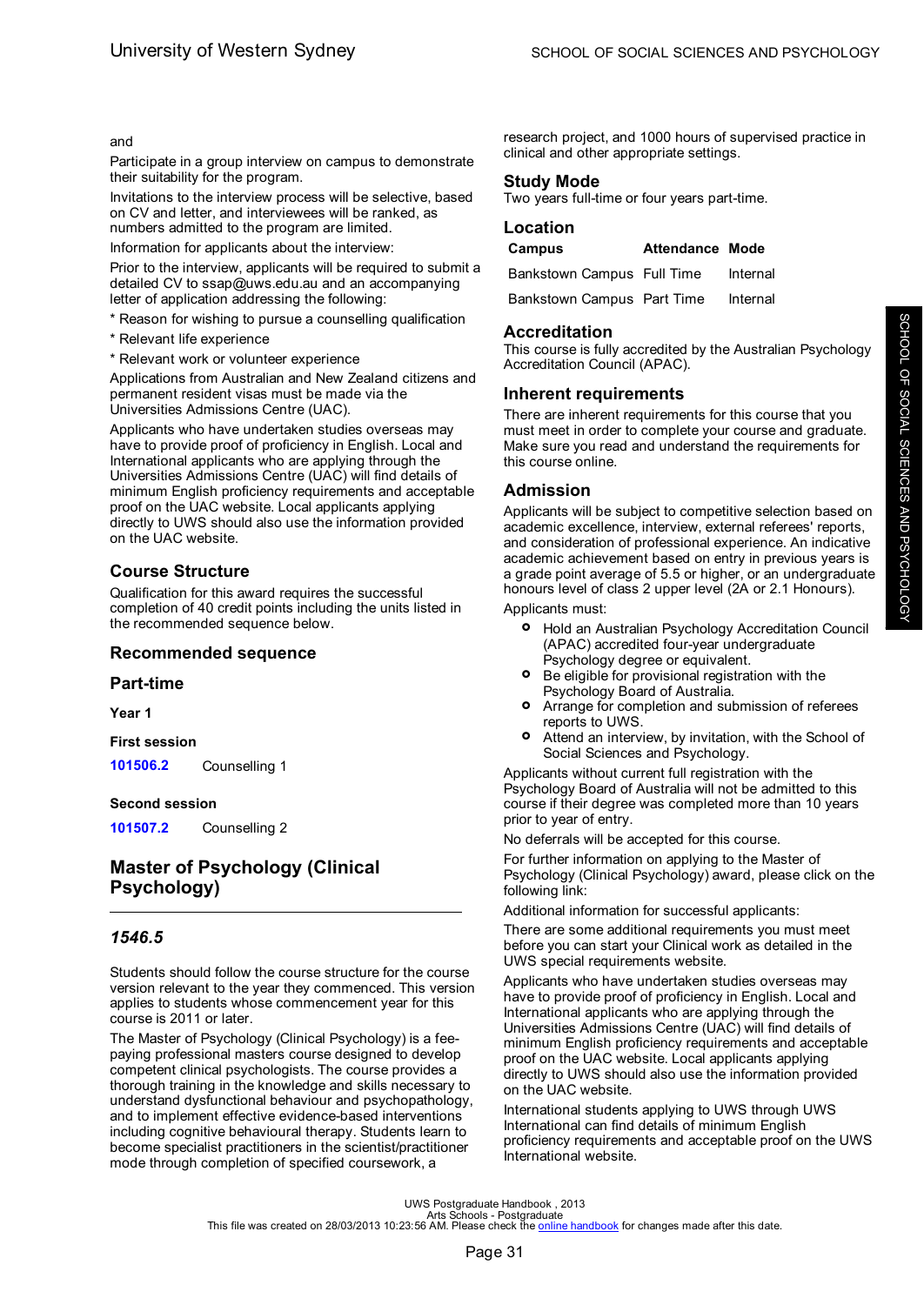# <span id="page-34-0"></span>**Special Requirements**

To be eligible to undertake professional placement, all students must be eligible for: 1. Full or provisional registration with the Psychology Board of Australia. 2. A Criminal Record Check. 3. A National Police Certificate. 4. Prohibited Employment Declaration or a Working with Children Check Student Declaration. 5. Child Protection training seminar.

# **Course Structure**

Qualification for this award requires the successful completion of 160 credit points which include the units listed in the recommended sequence below.

# **Recommended Sequence**

### **Full-time**

**Year 1**

#### **Autumn session**

| 101810.2 | Core Skills and Ethical Practice |
|----------|----------------------------------|
| 101811.2 | Psychological Assessment         |
| 101812.2 | Clinical Psychopathology 1       |
| 101213.3 | Psychological Interventions 1    |

#### **Spring session**

| 101813.2 | Clinical Psychopathology 2       |
|----------|----------------------------------|
| 101210.3 | Child Clinical Psychology        |
| 101214.3 | Psychological Interventions 2    |
| 101814.2 | <b>Clinical Research Methods</b> |

#### **2H Session**

**[101815.2](#page-45-0)** Clinic Placement A

#### **Year 2**

#### **Autumn session**

| 101817.2 | Clinical Neuropsychology and<br>Psychopharmacology |
|----------|----------------------------------------------------|
|          |                                                    |

### **1H**

| 101816.1 | Clinic Placement B              |
|----------|---------------------------------|
| 101818.3 | Professional Placement 1        |
| 101819.3 | Professional Placement 2        |
| 101820.3 | Professional Placement 3        |
| 101239.3 | <b>Applied Research Project</b> |

#### **Spring session**

| 101220.2 | Clinical Health Psychology |
|----------|----------------------------|
|----------|----------------------------|

#### **2H session**

| <b>Applied Research Project</b> |
|---------------------------------|
| Professional Placement 1        |
| Professional Placement 2        |
| Professional Placement 3        |
|                                 |

# **Postgraduate Diploma of Psychology**

# *1502.5*

Students should follow the course structure for the course version relevant to the year they commenced. This version applies to students whose commencement Year for this course is 2013 or later.

The Postgraduate Diploma of Psychology is a fee-paying fourth year of undergraduate study in psychology designed for those seeking entry into the profession as a provisional psychologist. For students who meet the entry standard it is an alternative method to honours of gaining an accredited fourth year of undergraduate study in psychology. Offered on Bankstown campus, the award comprises a unit in psychological assessment and intervention (10 credit points), Counselling and Consultation (10 credit points) and Advanced Topics in Psychology, a research methods unit (year-long – 20 credit points), and a major research project (year-long – 30 credit points).

# **Study Mode**

One year full-time or two years part-time. (Part-time offering must be approved by Director of Academic Program)

# **Location**

#### **Campus Attendance Mode**

Bankstown Campus Full Time Internal

# **Advanced Standing**

Subject to the university's credit transfer regulations. applicants who have completed units in an equivalent course taught at a fourth year level, may be granted advanced standing up to a maximum of 50 per cent of the total course work. No credit will be given for research completed at another university. All applicants will have their transcripts assessed to ensure they have at least the equivalent of a three year psychology bachelor's degree in the AQF framework and for specified credit for any fourth year psychology or equivalent units. Advanced standing will only be given for psychology or equivalent content units under the university's specified credit policy. The maximum specified credit for the award will be 40 credit points and no specified credit will be given for the thesis component.

#### **Accreditation**

This course is accredited by the Australian Psychology Accreditation Council (APAC) as an accredited fourth year of study in Psychology. Graduates of this award wil be eligible for Provisional registration as a Psychologist with the Psychology Board of Australia (PBA) and for associate membership of the Australian Psychological Society (APS).

# **Admission**

Previous successful completion within the last 10 years, of an APAC accredited three year sequence in psychology, with a minimum of a Credit average in second and third year units, including a credit in the majority of the psychology units.

Limited places are available in this course and meeting the admission criteria does not guarantee entry.

No deferrals will be accepted for this course.

UWS Postgraduate Handbook , 2013<br>Arts file was created on 28/03/2013 10:23:56 AM. Please check the <u>online [handbook](http://handbook.uws.edu.au/hbook/)</u> for changes made after this date.<br>This file was created on 28/03/2013 10:23:56 AM. Please check the <u>onl</u>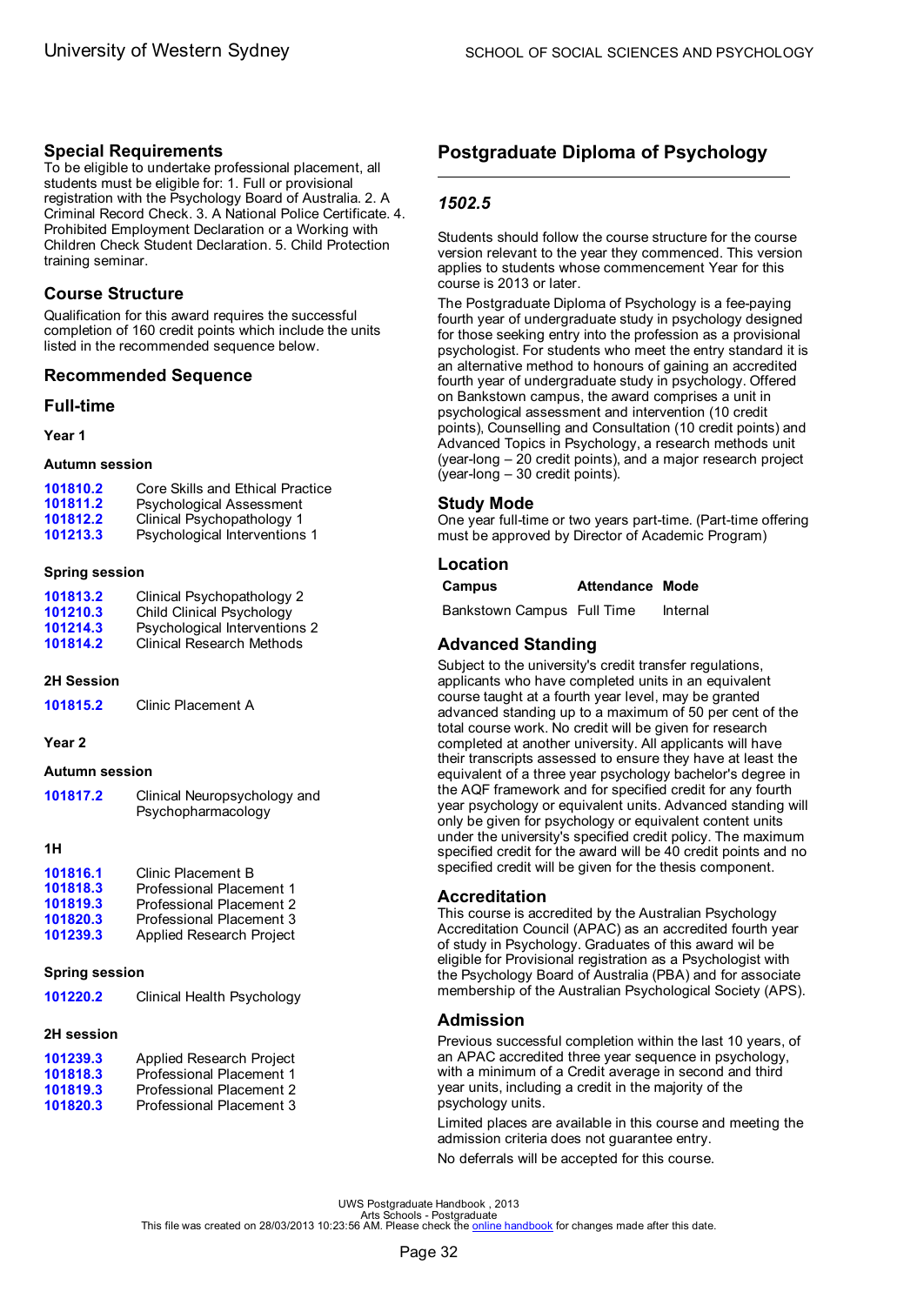<span id="page-35-0"></span>Applications from Australian and New Zealand citizens and holders of permanent resident visas must be made via the Universities Admissions Centre (UAC).

Applicants who have undertaken studies overseas may have to provide proof of proficiency in English. Local and International applicants who are applying through the Universities Admissions Centre (UAC) will find details of minimum English proficiency requirements and acceptable proof on the UAC website. Local applicants applying directly to UWS should also use the information provided on the UAC website.

International applicants must apply directly to the University of Western Sydney via UWS International.

International students applying to UWS through UWS International can find details of minimum English proficiency requirements and acceptable proof on the UWS International website.

Applicants who have undertaken studies overseas may have to provide proof of proficiency in English. Details of minimum English proficiency requirements and acceptable proof can be found on the Universities Admissions Centre website (UAC).

Overseas qualifications must be deemed by the Australian Education International - National Office of Overseas Skills Recognition (AEI-NOOSR) to be equivalent to Australian qualifications in order to be considered by UAC and UWS

# **Course Structure**

Qualification for this award requires the successful completion of 80 credit points including a 20 credit point research methods unit, a 30 credit point thesis, and three 10 credit point units.

#### **Recommended Sequence**

#### **Full-time**

**Year 1**

#### **1H session**

[100487.5](#page-52-0) Empirical Research Methods Seminar<br>**100488.4** Empirical Research Project **Empirical Research Project** 

#### **Autumn Session**

| 101420.2 | Theory and Practice of Psychological |
|----------|--------------------------------------|
|          | Assessment and Intervention          |
| 101247.2 | Counselling and Consultation         |

#### **2H session**

| 100487.5 | Empirical Research Methods Seminar |
|----------|------------------------------------|
| 100488.4 | <b>Empirical Research Project</b>  |

#### **Spring session**

| 101541.2 |  | Advanced Topics in Psychology |
|----------|--|-------------------------------|
|----------|--|-------------------------------|

# **Graduate Diploma of Psychological Studies**

# *1630.2*

Students should follow the course structure for the course version relevant to the year they commenced. This version applies to students whose commencement year for this course is 2010 or later.

Psychology is the field of inquiry that uses scientific techniques and methods to understand and explain behaviour and experience. As a profession, it involves the application of psychological knowledge to practical problems in human behaviour. Units in the program are drawn from the following topic areas of psychology: history of psychology, biological psychology, learning, social psychology, lifespan development, sensation and perception, individual differences, personality and cognitive processes.

The Graduate Diploma of Psychological Studies is accredited by the Australian Psychology Accreditation Council (APAC) as a three-year sequence in Psychology. The Graduate Diploma of Psychological Studies prepares graduates for an accredited fourth year in Psychology; it does not comprise such a fourth year.

# **Study Mode**

One and a half years full-time or three years part-time.

#### **Location**

| Campus                     | <b>Attendance Mode</b> |          |
|----------------------------|------------------------|----------|
| Bankstown Campus Full Time |                        | Internal |
| Bankstown Campus Part Time |                        | Internal |
| Penrith Campus             | Full Time              | Internal |

# **Advanced Standing**

All applicants will have the equivalent of a three year Bachelors' degree in the AQF framework and for specified credit for any psychology units. Advanced standing will only be given for psychology units from APAC accredited awards under the university's specified credit rules. The maximum specified credit for the award will be 80 credit points. At least 50 percent (60 credit points) of the required credit points for the award must be achieved through formal study at UWS.

# **Accreditation**

This course is accredited by the Australian Psychology Accreditation Council (APAC) as an undergraduate three year sequence in Psychology.

# **Admission**

Applicants must have successfully completed an undergraduate degree in any discipline (Non Psychology major OR Psychology major older than 10 years)

Applications from Australian citizens and holders of permanent resident visas must be made via the Universities Admissions Centre (UAC).

Applicants who have undertaken studies overseas may have to provide proof of proficiency in English. Local and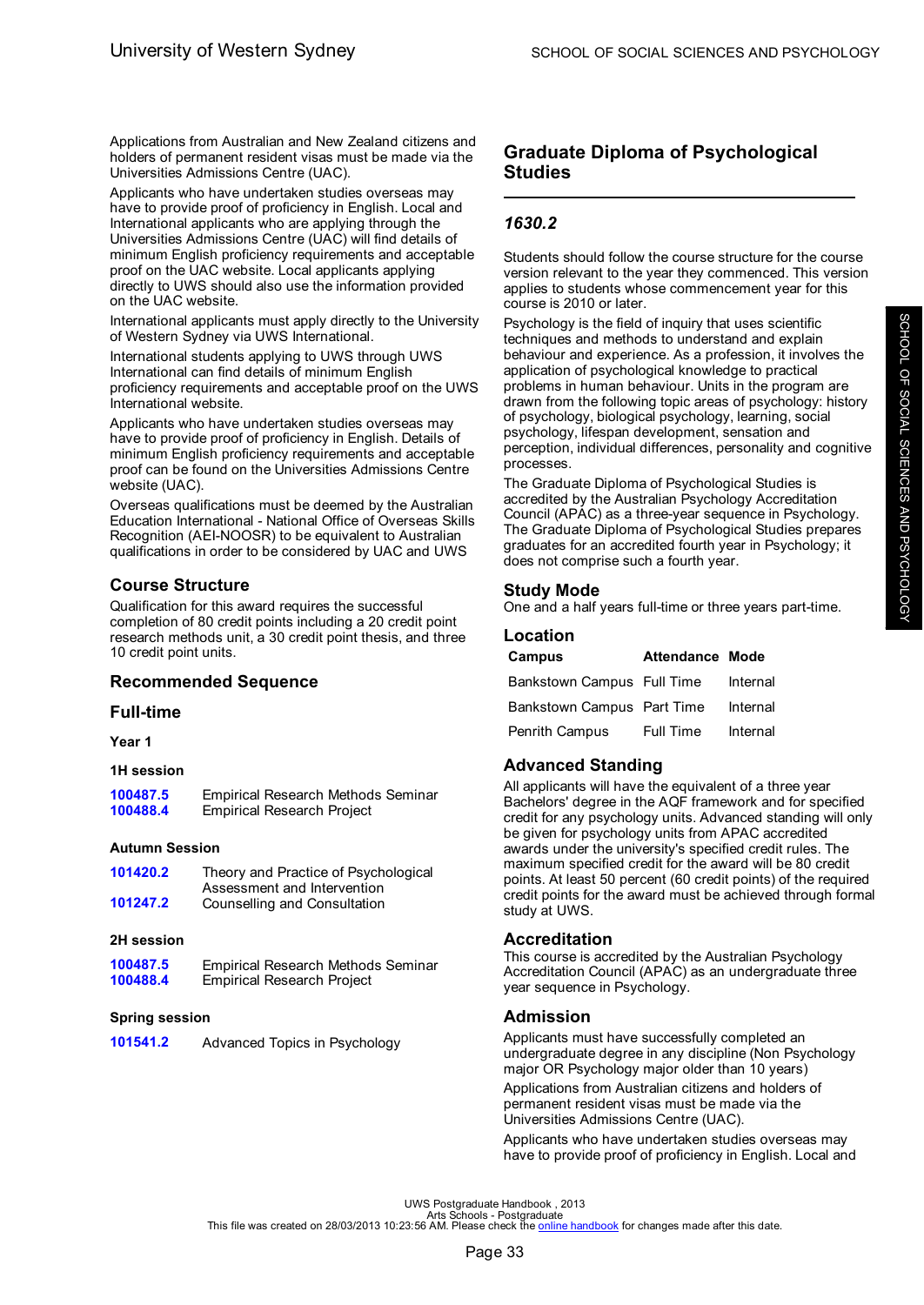International applicants who are applying through the Universities Admissions Centre (UAC) will find details of minimum English proficiency requirements and acceptable proof on the UAC website. Local applicants applying directly to UWS should also use the information provided on the UAC website.

International applicants must apply directly to the University of Western Sydney via UWS International.

International students applying to UWS through UWS International can find details of minimum English proficiency requirements and acceptable proof on the UWS International website.

Overseas qualifications must be deemed by the Australian Education International - National Office of Overseas Skills Recognition (AEI-NOOSR) to be equivalent to Australian qualifications in order to be considered by UAC and UWS.

# **Course Structure**

Qualification for this award requires the successful completion of 120 credit points which include the units listed in the recommended sequence below.

Units run concurrently on both Bankstown and Penrith Campus.

Please note that this course is only available on the Bankstown campus. If students wish to enrol in these units at Penrith campus they will need to request a Rule Waiver.

Full-time study is four subjects per semester.

Part-time study is at least one subject per semester.

# **Recommended Sequence**

### **Full-time**

Units offered at Bankstown and Penrith Campus

### **Year 1**

### **Autumn session**

| 101184.2<br>100013.3 | Psychology: Human Behaviour<br><b>Experimental Design and Analysis</b> |
|----------------------|------------------------------------------------------------------------|
| 101684.3             | Brain and Behaviour                                                    |
| 101680.3             | Perception                                                             |

### **Spring session**

| 101676.2 | Human Learning                |
|----------|-------------------------------|
| 101678.3 | <b>Motivation and Emotion</b> |
| 101683.2 | Social Psychology             |
| 101677.3 | <b>Cognitive Processes</b>    |

### **Year 2**

### **Autumn session**

| 101679.2 | Personality               |
|----------|---------------------------|
| 101681.3 | Abnormal Psychology       |
| 101689.2 | Advanced Research Methods |
| 101682.4 | Developmental Psychology  |

# **Master of Social Science**

# *4617.5*

Students should follow the course structure for the course version relevant to the year they commenced. This version applies to students whose commencement year for this course is 2013 or later.

The Master of Social Science offers a flexible design allowing students to select areas of study according to their personal interest and professional need. Critical and reflective professional practice is enhanced through core units in social theory and research methods and a research project. In addition students are able to choose specialist professional units from a wide range available within the Master of Social Science and from other professional post graduate courses.

### **Study Mode**

One year full-time or two years part-time.

### **Location**

| Campus                   | <b>Attendance Mode</b> |          |  |
|--------------------------|------------------------|----------|--|
| Penrith Campus Full Time |                        | Internal |  |
| Penrith Campus Part Time |                        | Internal |  |

# **Advanced Standing**

Applications for advanced standing will be assessed in accordance with current UWS policy.

### **Admission**

Applicants must have successfully completed an undergraduate degree or postgraduate qualification in any discipline.

Applications from Australian citizens and holders of permanent resident visas must be made via the Universities Admissions Centre (UAC).

Applicants who have undertaken studies overseas may have to provide proof of proficiency in English. Local and International applicants who are applying through the Universities Admissions Centre (UAC) will find details of minimum English proficiency requirements and acceptable proof on the UAC website. Local applicants applying directly to UWS should also use the information provided on the UAC website.

Overseas qualifications must be deemed by the Australian Education International - National Office of Overseas Skills Recognition (AEI-NOOSR) to be equivalent to Australian qualifications in order to be considered by UAC and UWS.

# **Course Structure**

Qualification for this award requires the successful completion of 80 credit points consisting of 40 credit points of core units and a 40 credit point specialisation:

### **Core Units**

| 101887.1 | Research for Practice                 |
|----------|---------------------------------------|
| 101888.1 | <b>Theories for Critical Practice</b> |
| 101889.1 | Integrated Project                    |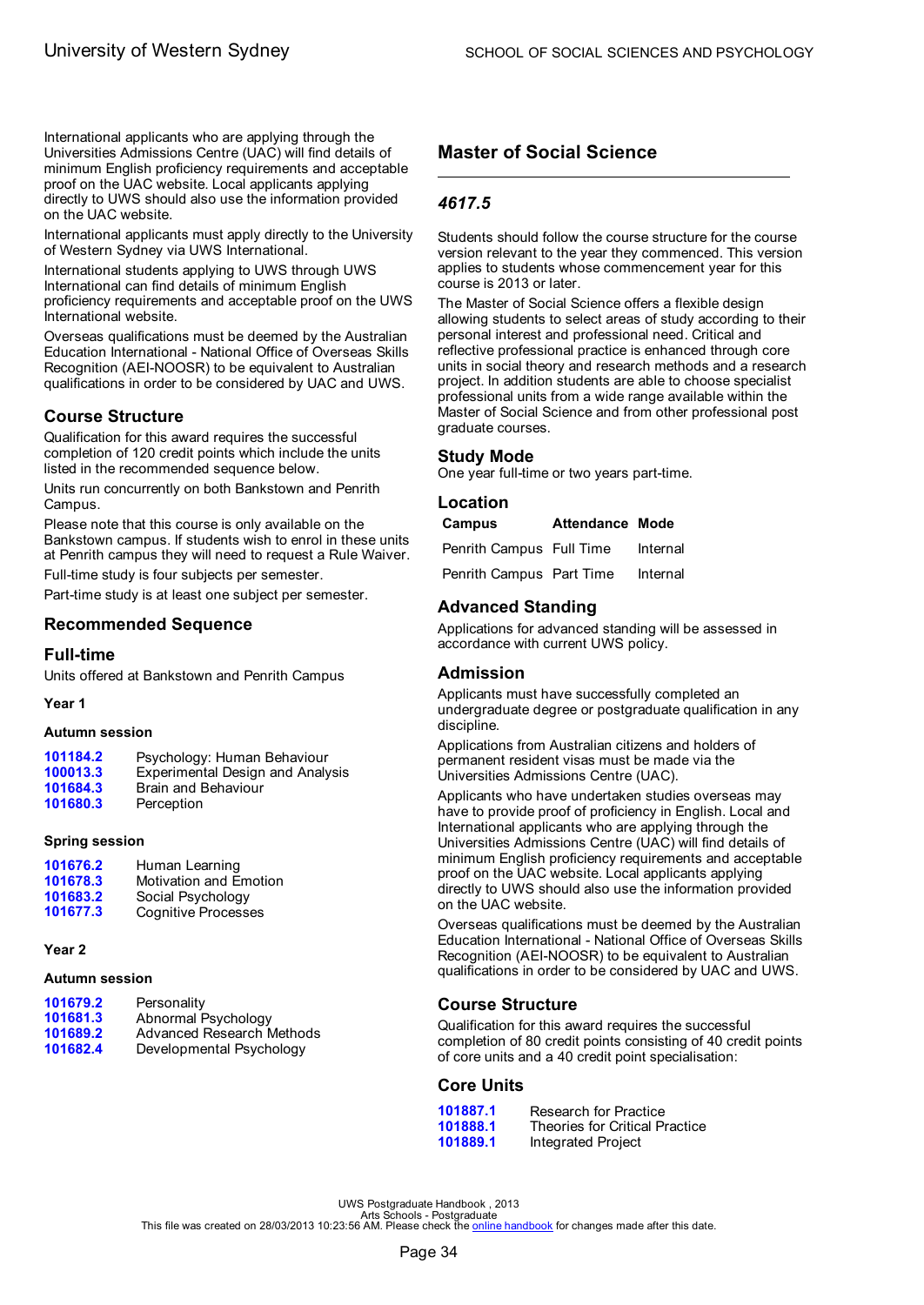# **Specialisations**

# **Studies in Art Therapy**

**[ST1000.1](#page-42-0)** Studies in Art Therapy

### **Core units**

| 101303.2 | Art Therapy: Histories, Theories, Groups  |
|----------|-------------------------------------------|
| 101304.2 | Art Therapy: Application to Client Groups |

# **Studies in Counselling Specialisation**

### **Core units**

| 101506.2 | Counselling 1 |
|----------|---------------|
| 101507.2 | Counselling 2 |

# **Urban Studies Specialisation**

| Urban Studies |
|---------------|
|               |

### **Core units**

| 101633.2 | Managing Cities: History and Theory    |
|----------|----------------------------------------|
| 101314.3 | Urban Management Practice: Governance  |
|          | and Power in the City                  |
| 101636.2 | Developing Sustainable Places          |
| 101315.3 | Financing Cities in the Global Economy |

**Students may also select from other postgraduate units across the university after consultation with the Head of Program.**

# **Graduate Diploma in Social Science**

# *4618.4*

Students should follow the course structure for the course version relevant to the year they commenced. This version applies to students whose commencement year for this course is 2013 or later.

Course enquiries should be directed to the course advisor.

The Graduate Diploma in Social Science is flexible in design allowing students to select areas of study according to their personal interest and professional need. It is also designed to enhance critical and reflective professional practice in the human services sector. To complete the Graduate Diploma students complete three units in social theories, research methods and a research project unit or and two specialist professional units from a wide range available within the Master of Social Science and other post graduate specialist awards.

### **Study Mode**

Six months full-time plus six months part-time; or one and a half years part-time.

| Location |  |
|----------|--|
|          |  |

| Campus                   | <b>Attendance Mode</b> |          |
|--------------------------|------------------------|----------|
| Penrith Campus Full Time |                        | Internal |
| Penrith Campus Part Time |                        | Internal |

# **Admission**

Applicants must have successfully completed an undergraduate degree or postgraduate qualification in any discipline.

Applications from Australian and New Zealand citizens and holders of permanent resident visas must be made via the Universities Admissions Centre (UAC).

Applicants who have undertaken studies overseas may have to provide proof of proficiency in English. Local and International applicants who are applying through the Universities Admissions Centre (UAC) will find details of minimum English proficiency requirements and acceptable proof on the UAC website. Local applicants applying directly to UWS should also use the information provided on the UAC website.

Overseas qualifications must be deemed by the Australian Education International - National Office of Overseas Skills Recognition (AEI-NOOSR) to be equivalent to Australian qualifications in order to be considered by UAC and UWS.

# **Course Structure**

Qualification for this award requires the successful completion of 60 credit points consisting of 40 credit points of core units and 20 credit points of postgraduate elective units:

# **Core Units**

| 101887.1 | Research for Practice                 |
|----------|---------------------------------------|
| 101888.1 | <b>Theories for Critical Practice</b> |
| 101889.1 | Integrated Project                    |

The remaining 20 credit points are to be selected from units within the specialisations included in the Master of Social Science or (in consultation with the Academic Course Advisor) from other postgraduate level units offered across the university.

# **Graduate Certificate in Social Science**

# *4619.4*

Students should follow the course structure for the course version relevant to the year they commenced. This version applies to students whose commencement year for this course is 2013 or later.

Course enquiries should be directed to the course advisor.

The Graduate Certificate in Social Science is flexible in design allowing students to select areas of study according to their personal interest and professional need. It is also designed to enhance critical and reflective professional practice in the human services sector. To complete the graduate certificate students complete two core units in social theories and social research methods and either complete a research project or two specialist professional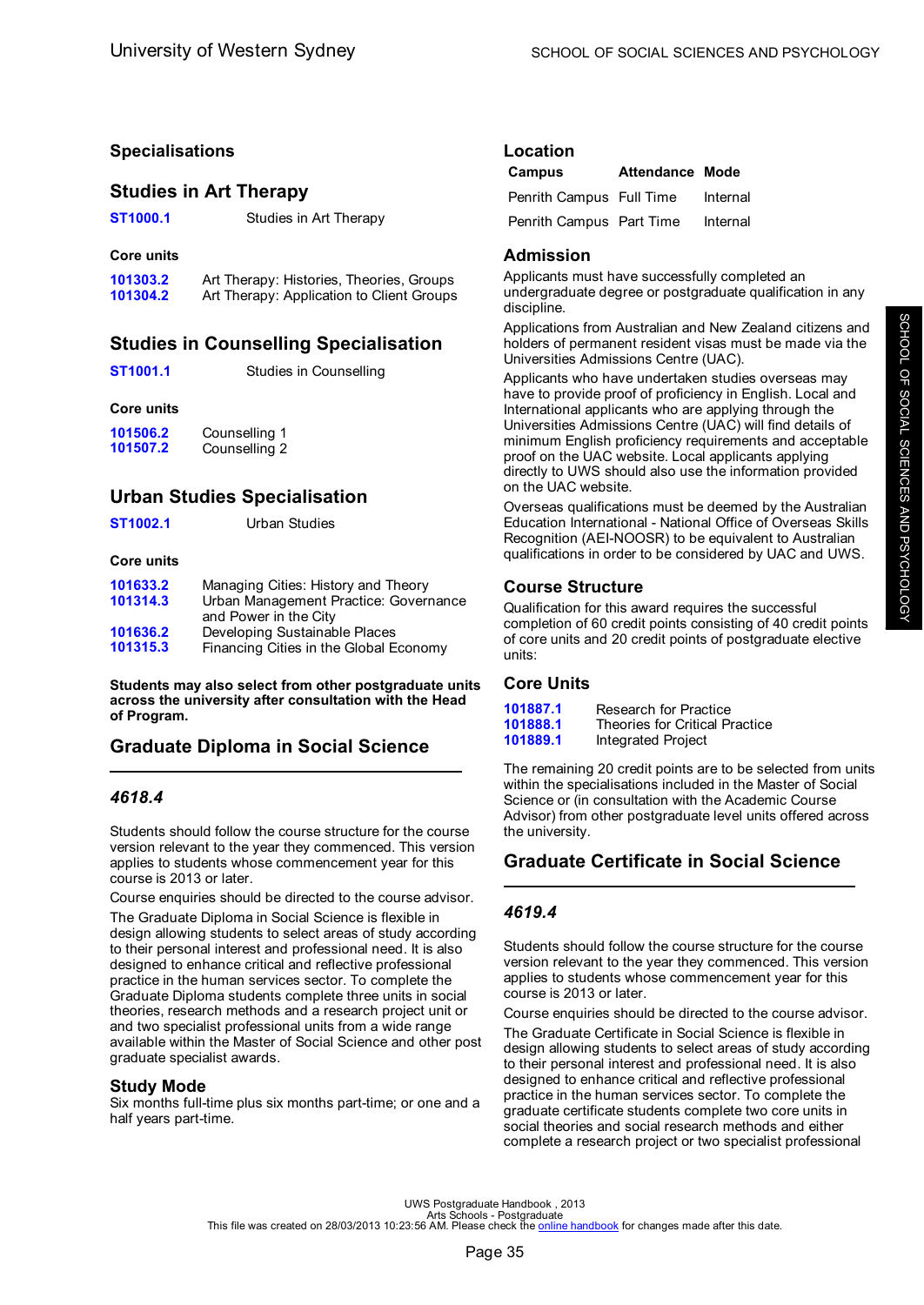units from a wide range available within the Master of Social Science and other post graduate specialist awards.

# **Study Mode**

Six months full-time or one year part-time.

### **Location**

| Campus                   | <b>Attendance Mode</b> |          |
|--------------------------|------------------------|----------|
| Penrith Campus Full Time |                        | Internal |

Penrith Campus Part Time Internal

# **Advanced Standing**

Applications for advanced standing will be assessed in accordance with current UWS policy.

# **Admission**

Applicants must have successfully completed an undergraduate degree or postgraduate qualification in any discipline.

or

Have a minimum of three years full-time equivalent work experience in education, community welfare, social work, psychology, criminology, social policy, social research, employment relations or community development/capacity building.

Applicants seeking admission on the basis of work experience MUST support their application with a Statement of Service for all work experience listed on the application.

Applicants from Australian and NZ citizens and holders of permanent resident visas must be made via the Universities Admissions Centre (UAC).

Applicants who have undertaken studies overseas may have to provide proof of proficiency in English. Local and International applicants who are applying through the Universities Admissions Centre (UAC) will find details of minimum English proficiency requirements and acceptable proof on the UAC website. Local applicants applying directly to UWS should also use the information provided on the UAC website.

Overseas qualifications must be deemed by the Australian Education International - National Office of Overseas Skills Recognition (AEI-NOOSR) to be equivalent to Australian qualifications in order to be considered by UAC and UWS.

# **Course Structure**

# **Core Units**

Qualification for this award requires the successful completion of 40 credit points including 20 credit points of core units in the Master of Social Science:

[101887.1](#page-69-0) Research for Practice<br>101888.1 Theories for Critical P **Theories for Critical Practice** 

Choose one of

**[101889.1](#page-56-0)** Integrated Project

20 credit points from units within the specialisations included in the Master of Social Science or (in consultation with the Academic Course Advisor) from other postgraduate level units offered across the university.

# **Master of Urban Management and Planning**

# *1674.1*

The Master of Urban Management and Planning gives students the professional and scholarly education to take a leadership role in urban management, strategic planning and policy development. The coursework includes preparation in professional practice, history, the theoretical and legal frameworks for planning. Students will develop skills in a range of relevant areas including governance, urban finance and sustainable strategies.

# **Study Mode**

One year full-time or two years part-time.

### **Location**

| Campus                   | Attendance Mode |          |
|--------------------------|-----------------|----------|
| Parramatta CBD Full Time |                 | Internal |
| Parramatta CBD Part Time |                 | Internal |

### **Accreditation**

This course, when completed in conjunction with the Bachelor of Social Science (Pathway to Master of Urban Management and Planning), is accredited by the Planning Institute of Australia (PIA).

### **Admission**

Applicants must have successfully completed an undergraduate degree in planning, geography, social science, environmental studies, architecture and landscape studies, urban and regional studies or public policy or

Have a minimum of five years full-time equivalent work experience in planning, geography, social science, environmental studies, architecture and landscape studies, urban and regional studies or public policy.

Applicants seeking admission on the basis of work experience MUST support their application with a Statement of Service for all work experience listed on the application.

Applications from Australian and NZ citizens and holders of permanent resident visas must be made via the Universities Admissions Centre (UAC).

Applicants who have undertaken studies overseas may have to provide proof of proficiency in English. Local and International applicants who are applying through the Universities Admissions Centre (UAC) will find details of minimum English proficiency requirements and acceptable proof on the UAC website. Local applicants applying directly to UWS should also use the information provided on the UAC website.

International applicants must apply directly to the University of Western Sydney via UWS International.

International students applying to UWS through UWS International can find details of minimum English proficiency requirements and acceptable proof on the UWS International website.

UWS Postgraduate Handbook , 2013<br>Arts file was created on 28/03/2013 10:23:56 AM. Please check the <u>online [handbook](http://handbook.uws.edu.au/hbook/)</u> for changes made after this date.<br>This file was created on 28/03/2013 10:23:56 AM. Please check the <u>onl</u>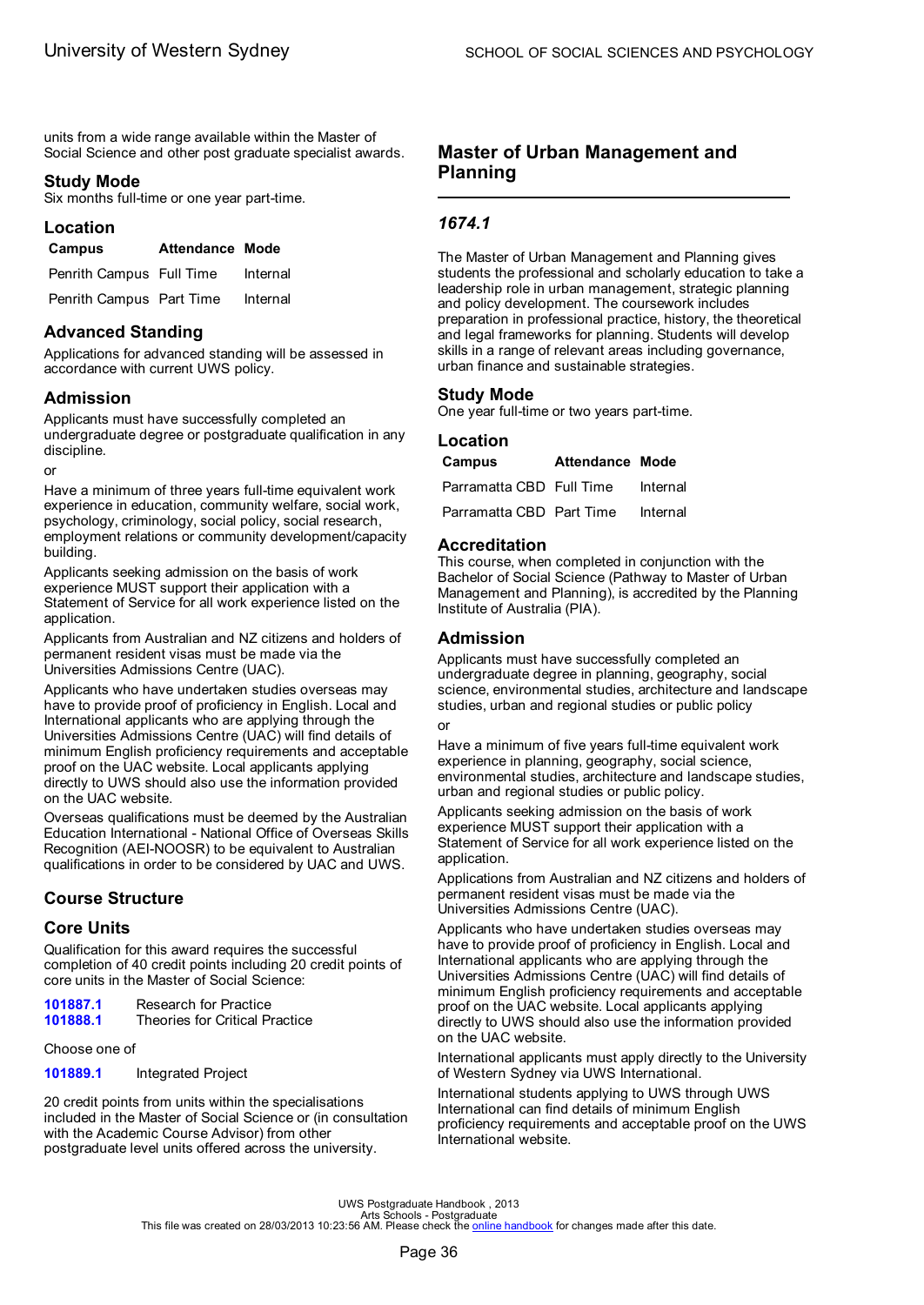Overseas qualifications must be deemed by the Australian Education International - National Office of Overseas Skills Recognition (AEI-NOOSR) to be equivalent to Australian qualifications in order to be considered by UAC and UWS.

### **Course Structure**

Qualification for this award requires the successful completion of 80 credit points including the units listed in the recommended sequence below.

### **Recommended Sequence**

### **Full-time**

### **Year 1**

### **Autumn session**

| 101633.2 | Managing Cities: History and Theory   |
|----------|---------------------------------------|
| 101314.3 | Urban Management Practice: Governance |
|          | and Power in the City                 |
| 101635.2 | Urban Planning Placement Project      |

And one elective (with the approval of the Director of Academic Program/Course Advisor)

### **Spring session**

| 101636.2 | Developing Sustainable Places          |
|----------|----------------------------------------|
| 101315.3 | Financing Cities in the Global Economy |
| 101634.2 | Planning and Environmental Regulation  |
| 101637.2 | Urban Research Report                  |

# **Part-time**

**Year 1**

### **Autumn session**

**[101633.2](#page-60-0)** Managing Cities: History and Theory **[101635.2](#page-74-0)** Urban Planning Placement Project

### **Spring session**

**[101636.2](#page-50-0)** Developing Sustainable Places<br>**101634.2** Planning and Environmental Re **[101634.2](#page-62-0)** Planning and Environmental Regulation

### **Year 2**

### **Autumn session**

**[101314.3](#page-74-0)** Urban Management Practice: Governance and Power in the City

And one elective (with the approval of the Director of Academic Program/Course Advisor)

### **Spring session**

| 101315.3 | Financing Cities in the Global Economy |
|----------|----------------------------------------|
| 101637.2 | Urban Research Report                  |

# **Graduate Diploma in Urban Management and Planning**

# *1675.1*

The Graduate Diploma in Urban Management and Planning gives students the professional and scholarly education to take a leadership role in urban management, strategic planning and policy development. The coursework includes preparation in professional practice, history, the theoretical and legal frameworks for planning. Students will develop skills in a range of relevant areas including governance, urban finance and sustainable strategies.

### **Study Mode**

One year full-time or two years part-time.

### **Location**

| Campus                   | Attendance Mode |          |
|--------------------------|-----------------|----------|
| Parramatta CBD Full Time |                 | Internal |
| Parramatta CBD Part Time |                 | Internal |

# **Admission**

Applicants must have successfully completed an undergraduate degree in planning, geography, social science, environmental studies, architecture and landscape studies, urban and regional studies or public policy

#### or

Have a minimum of three years full-time equivalent work experience in planning, geography, social science, environmental studies, architecture and landscape studies, urban and regional studies or public policy

Applicants seeking admission on the basis of work experience MUST support their application with a Statement of Service for all work experience listed on the application.

Applications from Australian citizens and holders of permanent resident visas must be made via the Universities Admissions Centre (UAC).

Applicants who have undertaken studies overseas may have to provide proof of proficiency in English. Local and International applicants who are applying through the Universities Admissions Centre (UAC) will find details of minimum English proficiency requirements and acceptable proof on the UAC website. Local applicants applying directly to UWS should also use the information provided on the UAC website.

International applicants must apply directly to the University of Western Sydney via UWS International.

International students applying to UWS through UWS International can find details of minimum English proficiency requirements and acceptable proof on the UWS International website.

Overseas qualifications must be deemed by the Australian Education International - National Office of Overseas Skills Recognition (AEI-NOOSR) to be equivalent to Australian qualifications in order to be considered by UAC and UWS.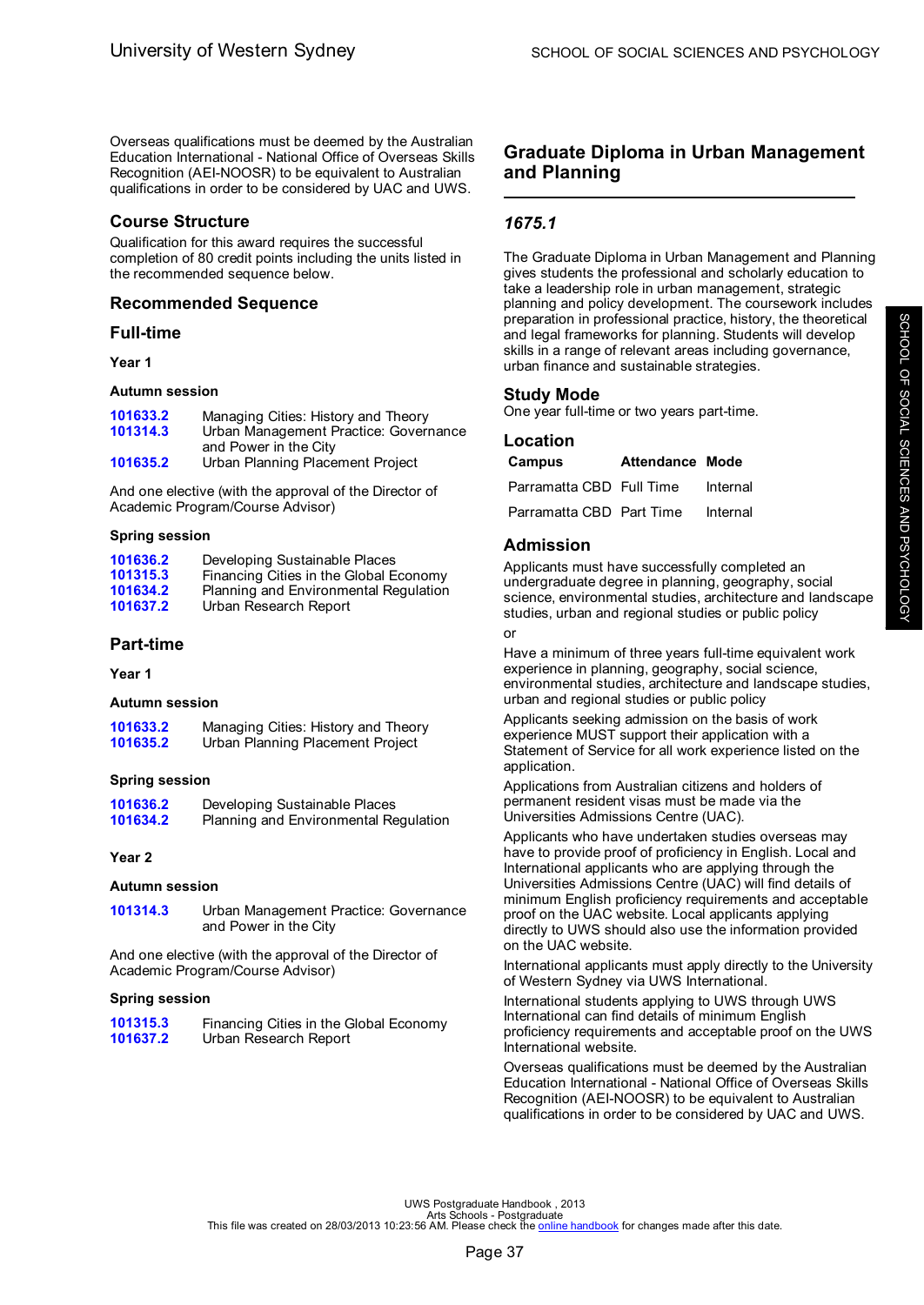# **Course Structure**

Qualification for this award requires the successful completion of 60 credit points including the units listed in the recommended sequence below.

# **Recommended Sequence**

# **Full-time**

**Year 1**

### **Autumn session**

| 101633.2 | Managing Cities: History and Theory   |
|----------|---------------------------------------|
| 101314.3 | Urban Management Practice: Governance |
|          | and Power in the City                 |
| 101635.2 | Urban Planning Placement Project      |

### **Spring session**

Choose two of

| 101636.2 | Developing Sustainable Places          |
|----------|----------------------------------------|
| 101315.3 | Financing Cities in the Global Economy |
| 101634.2 | Planning and Environmental Regulation  |

And one elective (with the approval of the Director of Academic Program/Course Advisor)

# **Part-time**

**Year 1**

### **Autumn session**

| 101633.2<br>101314.3 | Managing Cities: History and Theory<br>Urban Management Practice: Governance<br>and Power in the City |
|----------------------|-------------------------------------------------------------------------------------------------------|
|                      |                                                                                                       |

### **Spring session**

Choose two of

| 101636.2 | Developing Sustainable Places          |
|----------|----------------------------------------|
| 101315.3 | Financing Cities in the Global Economy |
| 101634.2 | Planning and Environmental Regulation  |

### **Year 2**

### **Autumn session**

And one elective (with the approval of the Director of Academic Program/Course Advisor)

**[101635.2](#page-74-0)** Urban Planning Placement Project

# **Part-time for mid-year intake**

**Year 1**

### **Spring session**

| 101636.2 | Developing Sustainable Places          |
|----------|----------------------------------------|
| 101315.3 | Financing Cities in the Global Economy |

### **Autumn session**

| 101633.2<br>101314.3 | Managing Cities: History and Theory<br>Urban Management Practice: Governance<br>and Power in the City |
|----------------------|-------------------------------------------------------------------------------------------------------|
|                      |                                                                                                       |

### **Year 2**

### **Spring session**

**[101634.2](#page-62-0)** Planning and Environmental Regulation

### **Autumn session**

**[101635.2](#page-74-0)** Urban Planning Placement Project

# **Graduate Certificate in Urban Management and Planning**

# *1676.2*

Students should follow the course structure for the course version relevant to the year they commenced. This version applies to students whose commencement year in this course is 2011 or later.

The Graduate Certificate in Urban Management and Planning gives students the professional and scholarly education to take a leadership role in urban management, strategic planning and policy development. The coursework includes preparation in professional practice, history, the theoretical and legal frameworks for planning. Students will develop skills in a range of relevant areas including governance, urban finance and sustainable strategies.

# **Study Mode**

One year full-time or two years part-time.

### **Location**

| Campus                   | Attendance Mode |          |
|--------------------------|-----------------|----------|
| Parramatta CBD Full Time |                 | Internal |
| Parramatta CBD Part Time |                 | Internal |

# **Admission**

Applicants must have successfully completed an undergraduate degree in planning, geography, social science, environmental studies, architecture and landscape studies, urban and regional studies or public policy or

Have a minimum of two years full-time equivalent work experience in planning, geography, social science, environmental studies, architecture and landscape studies, urban and regional studies or public policy

Applicants seeking admission on the basis of work experience MUST support their application with a Statement of Service for all work experience listed on the application.

Applications from Australian citizens and holders of permanent resident visas must be made via the Universities Admissions Centre (UAC).

Applicants who have undertaken studies overseas may have to provide proof of proficiency in English. Local and International applicants who are applying through the Universities Admissions Centre (UAC) will find details of minimum English proficiency requirements and acceptable proof on the UAC website. Local applicants applying

UWS Postgraduate Handbook , 2013<br>Arts file was created on 28/03/2013 10:23:56 AM. Please check the <u>online [handbook](http://handbook.uws.edu.au/hbook/)</u> for changes made after this date.<br>This file was created on 28/03/2013 10:23:56 AM. Please check the <u>onl</u>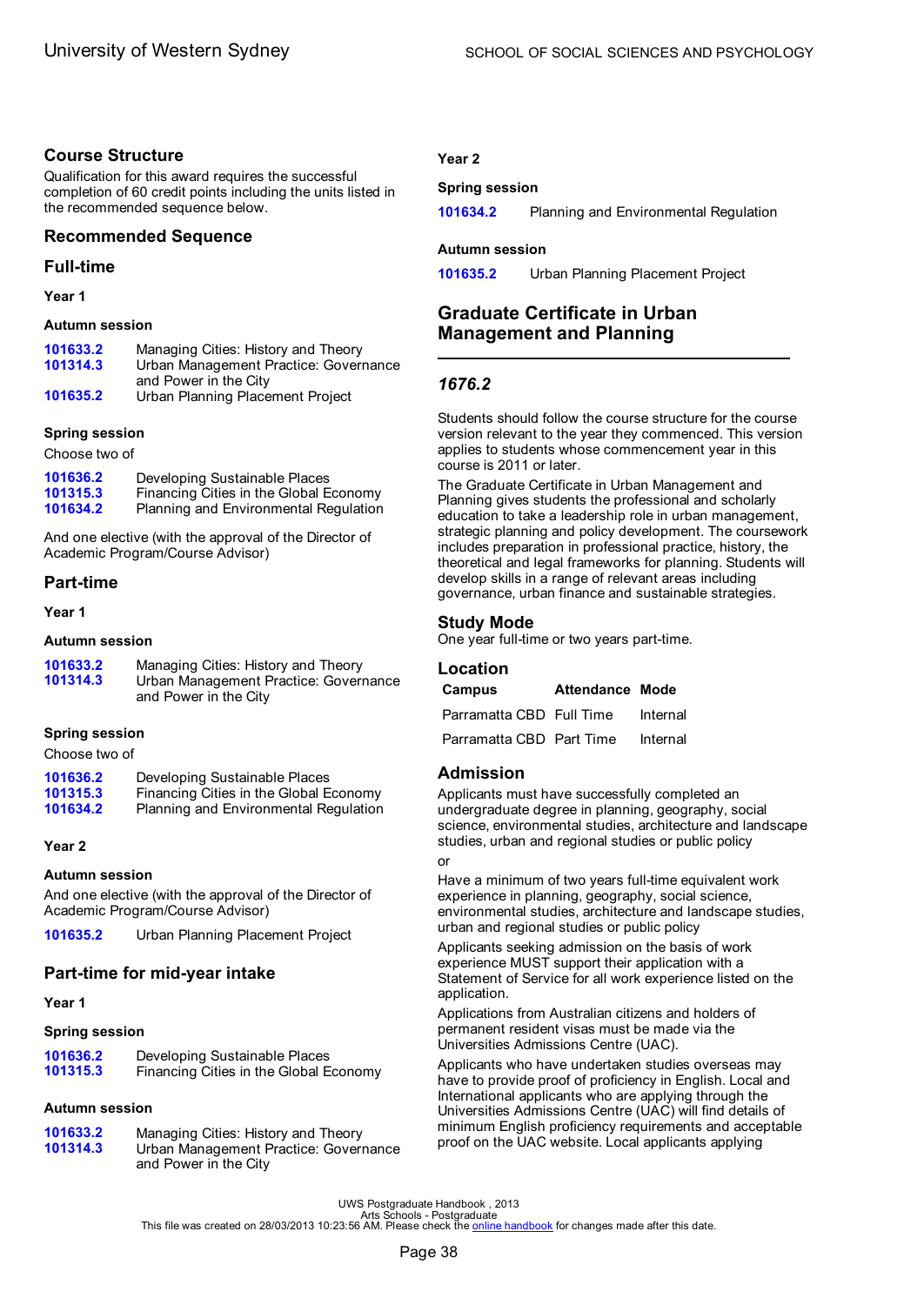directly to UWS should also use the information provided on the UAC website.

International applicants must apply directly to the University of Western Sydney via the UWS International office.

International students applying to UWS through UWS International can find details of minimum English proficiency requirements and acceptable proof on the UWS International website.

Overseas qualifications must be deemed by the Australian Education International - National Office of Overseas Skills Recognition (AEI-NOOSR) to be equivalent to Australian qualifications in order to be considered by UAC and UWS.

# **Course Structure**

Qualification for this award requires the successful completion of 40 credit points including the units listed in the recommended sequence below.

### **Recommended Sequence**

### **Full-time**

**Year 1**

### **Autumn session**

| 101633.2 | Managing Cities: History and Theory   |
|----------|---------------------------------------|
| 101314.3 | Urban Management Practice: Governance |
|          | and Power in the City                 |

### **Spring session**

Choose two of

| 101636.2 | Developing Sustainable Places          |
|----------|----------------------------------------|
| 101315.3 | Financing Cities in the Global Economy |
| 101634.2 | Planning and Environmental Regulation  |

### **Part-time**

**Year 1**

### **Autumn session**

Choose one of

| 101633.2 | Managing Cities: History and Theory   |
|----------|---------------------------------------|
| 101314.3 | Urban Management Practice: Governance |
|          | and Power in the City                 |

### **Spring session**

Choose one of

| 101636.2 | Developing Sustainable Places          |
|----------|----------------------------------------|
| 101315.3 | Financing Cities in the Global Economy |
| 101634.2 | Planning and Environmental Regulation  |

### **Year 2**

### **Autumn session**

Choose one of the following, whichever has not been completed in Year 1

| 101633.2 | Managing Cities: History and Theory   |
|----------|---------------------------------------|
| 101314.3 | Urban Management Practice: Governance |
|          | and Power in the City                 |

# **Spring session**

Choose one of the following, whichever has not been completed in Year 1

| 101636.2 | Developing Sustainable Places          |
|----------|----------------------------------------|
| 101315.3 | Financing Cities in the Global Economy |
| 101634.2 | Planning and Environmental Regulation  |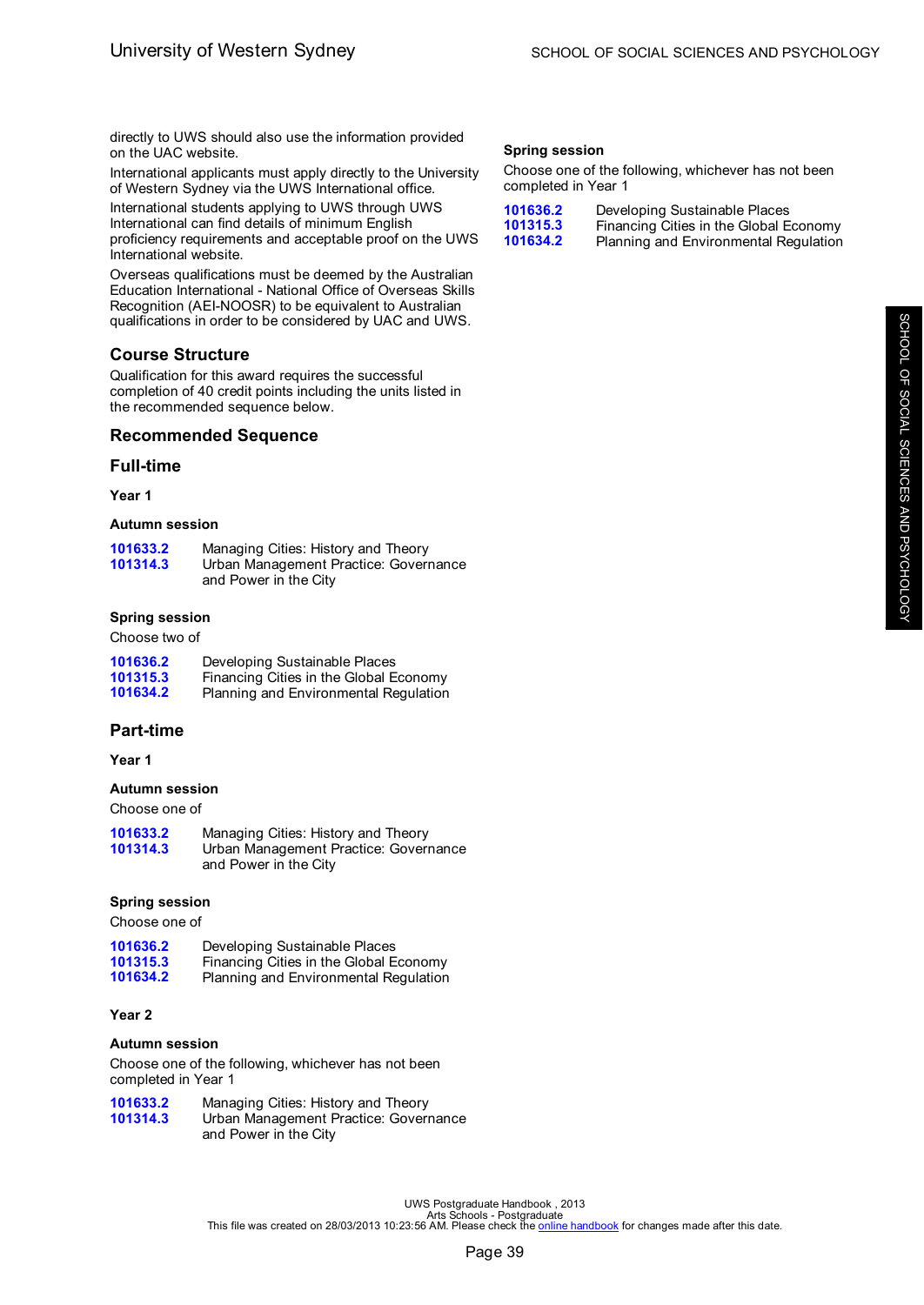# <span id="page-42-0"></span>**Unit Sets**

# **Specialisation - Studies in Art Therapy**

### *ST1000.1*

# **Location**

| Campus | Mode |
|--------|------|
|--------|------|

Penrith Campus Internal

# **Unit Set Structure**

Qualification for this award requires the successful completion of 80 credit points including the units listed in the recommended sequence below.

### **Master of Social Science Core Units**

| 400421.2             | Research Methods for Humanities and<br>Social Sciences              |
|----------------------|---------------------------------------------------------------------|
| 400585.2<br>400586.2 | Theories of the Social<br>Integrating Theory, Research and Practice |
|                      |                                                                     |

### **Studies in Art Therapy Specialisation Units**

| 101303.2 | Art Therapy: Histories, Theories, Groups  |
|----------|-------------------------------------------|
| 101304.2 | Art Therapy: Application to Client Groups |

### **Specialisation - Studies in Counselling**

### *ST1001.1*

### **Location**

**Campus Mode**

Penrith Campus Internal

# **Unit Set Structure**

Qualification for this award requires the successful completion of 80 credit points including the units listed in the recommended sequence below.

### **Master of Social Science Core Units**

| 400421.2 | Research Methods for Humanities and<br>Social Sciences |
|----------|--------------------------------------------------------|
| 400585.2 | Theories of the Social                                 |
| 400586.2 | Integrating Theory, Research and Practice              |

### **Studies in Counselling Specialisation Units**

| 101506.2 | Counselling 1 |
|----------|---------------|
| 101507.2 | Counselling 2 |

# **Specialisation - Urban Studies**

# *ST1002.1*

# **Location**

**Campus Mode**

Penrith Campus Internal

### **Unit Set Structure**

Qualification for this award requires the successful completion of 80 credit points including the units listed in the recommended sequence below.

### **Master of Social Science Core Units**

| 400421.2 | Research Methods for Humanities and<br>Social Sciences |
|----------|--------------------------------------------------------|
| 400585.2 | Theories of the Social                                 |
| 400586.2 | Integrating Theory, Research and Practice              |

### **Urban Studies Specialisation Units**

The following units are offered at Parramatta CBD

| 101633.2 | Managing Cities: History and Theory    |
|----------|----------------------------------------|
| 101314.3 | Urban Management Practice: Governance  |
|          | and Power in the City                  |
| 101636.2 | Developing Sustainable Places          |
| 101315.3 | Financing Cities in the Global Economy |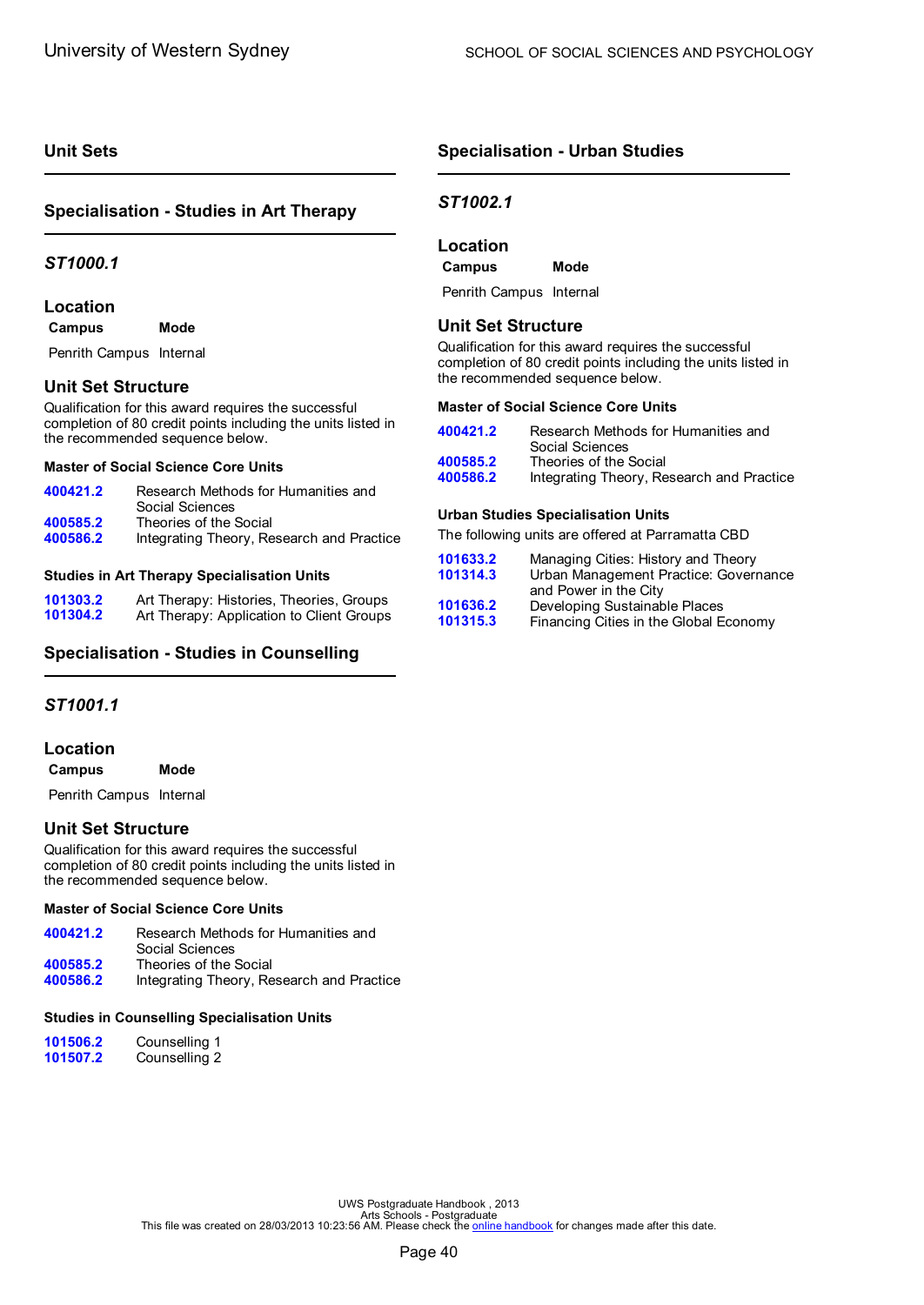# <span id="page-43-0"></span>**Units**

# **101482.3 Accreditation Studies**

### **Credit Points** 10 **Level** 7

### **Equivalent Units**

A7457 - Accreditation Studies

#### **Special Requirements**

Students must be enrolled in courses 1637, 1638 or 1639. Special Requirements Corequisites: For Students enrolled in 1637.1 Graduate Diploma in Interpreting the following corequisites apply: 100916, 100921, 100922, 100927 and A7456. For Students enrolled in 1637.2 Graduate Diploma in Interpreting the following corequisites apply: 100916, 100922, 101695, 101696 and A7456. For Students enrolled in 1638.1 Graduate Diploma in Translation the following corequisites apply: 100917,100921, 100924, 100927 and A7456. For Students enrolled in 1638.2 Graduate Diploma in Translation the following corequisites apply: 100917,100924, 101695, 101696 and A7456. For Students enrolled in 1639.1 Master of Interpreting and Translation the following corequisites apply: 100916, 100917, 100921, 100922, 100924, 100927 and A7456. For Students enrolled in 1639.2 Master of Interpreting and Translation the following corequisites apply: 100916, 100917, 100922, 100924, 101695, 101696 and A7456.

This is a compulsory unit in all the postgraduate NAATI approved awards. It aims to provide practice and constructive feedback to students preparing for the accreditation examinations. A pass in the unit in at least one of the following options: Interpreting, Translation into English, or Translation from English with 70% will make students eligible for NAATI accreditation on completion of the rest of the requirements of the course.

...........

# **101689.2 Advanced Research Methods**

### **Credit Points** 10 **Level** 3

### **Assumed Knowledge**

Knowledge of experimental design, and basic quantitative analysis techniques up to and including one-way Analysis of Variance.

#### **Prerequisite**

**[100013.3](#page-54-0)** Experimental Design and Analysis

### **Equivalent Units**

100006 - Advanced Survey Design and Analysis

This unit advances upon the research methods and statistics taught in the prerequisite unit, Experimental Design and Analysis. It introduces students to nonexperimental, correlational research design, and develops skills in survey research, including questionnaire design and administration, and survey sampling. Knowledge and skills in the construction and evaluation of psychological tests are also taught. Accompanying correlational statistical techniques are taught, together with

...........

advanced analysis of variance, and instruction in the use of SPSS. The unit also develops skills in conducting and reporting psychological research.

### **101541.2 Advanced Topics in Psychology**

#### **Credit Points** 10 **Level** 4

#### **Special Requirements**

Students must be enrolled in 1500 Bachelor of Psychology: Specialist Fourth Year or1502 Postgraduate Diploma of Psychology.

...........

The aim of this unit is to develop an advanced level of theoretical and empirical knowledge in core topics of psychology, and an awareness of how this knowledge underpins evidence-based approaches to psychological intervention. The unit fosters an appreciation of how psychology as a scientific discipline based on sound research provides the foundation for psychological intervention and practice. Skills in the critical evaluation of knowledge and research are developed.

### **101651.1 Applied Imagination**

### **Credit Points** 10 **Level** 7

This unit asks students to reflect upon imagination and its use in research, inquiry, and social action. It challenges students to develop an applied understanding of imagination in the development of creative responses to personal and social concerns. Underlying this exploration is a challenge to students to reflect upon the relationship between form, content and communication, objectivity and subjectivity, arts theory and practice, the writer, performer, artist and educator. The unit considers mediums for expression and communication; imagination as an analytical tool, and imagination as a means for understanding, communicating and enabling intentions and outcomes.

...........

# **101239.3 Applied Research Project**

**Credit Points** 30 **Level** 7

### **Assumed Knowledge**

Knowledge of undergraduate level research design, methods, and analysis.

### **Prerequisite**

**[101814.2](#page-46-0)** Clinical Research Methods

### **Equivalent Units**

100474 - Applied Research Project and Thesis

#### **Special Requirements**

Students must be enrolled in 1546 Master of Psychology (Clinical Psychology)

The research project is a piece of independent research conducted by students, under supervision, over a one-year period. It is conducted in an area of relevance to professional practice, and has as its central focus the scientific analysis of a problem. Students can choose from a range of approved research designs, but must undertake

...........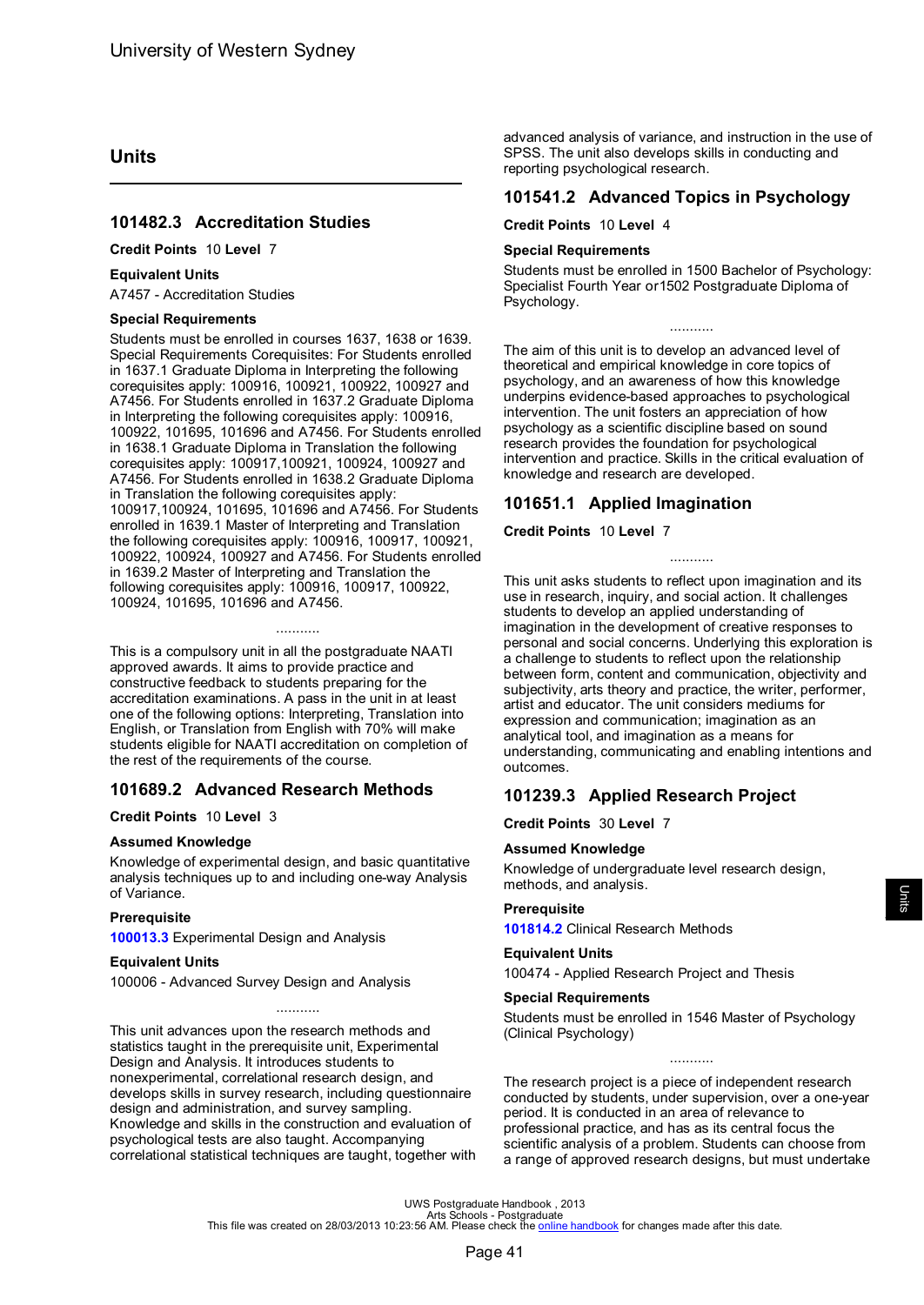<span id="page-44-0"></span>a review of the relevant literature, formulation of a research question, design of an appropriate method, collection and analysis of data, interpretation of findings, and the production of a research report of no less than 5000 words.

# **101304.2 Art Therapy: Application to Client Groups**

**Credit Points** 20 **Level** 7

### **Assumed Knowledge**

Acceptance into the Master of Art Therapy or Master of Social Science and foundational Art Therapy Theory and Practice knowledge.

#### **Prerequisite**

**101303.2** Art Therapy: Histories, Theories, Groups

### **Equivalent Units**

56154 - Art Therapy Theory and Practice 3

This unit examines therapeutic approaches and their application to the field of art therapy with different client populations. Different models, techniques and processes will be explored and examined in relation to the self and to therapeutic practice. An experiential component provides practical experience in exploring the process of art therapy by working in a group situation led by an experienced art therapist/s.

...........

### **101303.2 Art Therapy: Histories, Theories, Groups**

**Credit Points** 20 **Level** 7

### **Incompatible Units**

400487 - Art Therapy Theory and Practice 1, 56153 - Art Therapy Theory and Practice 2

### **Special Requirements**

Refer to the Unit Outline for attendance requirements for experiential group sessions.

This unit explores theories and practical experiences relevant to art therapy. Consideration is given to the major theoretical frameworks of art therapy, its historical development and group processes. There is a major experiential component which provides practical experience in exploring the process of art therapy by working in a group situation led by an experienced art therapist/s. The process will be explored and examined in relation to the self, to the self as artist and to therapeutic practice.

...........

### **101827.2 Audiovisual Translation: Subtitling and Captioning**

### **Credit Points** 10 **Level** 7

### **Assumed Knowledge**

Proficiency in English and one other language (LOTE) at native or near-native level.

### **Prerequisite**

**[101695.2](#page-57-0)** Introduction to Interpreting PG OR **[101696.2](#page-57-0)** Introduction to Translation PG

...........

This unit aims to introduce students to the framework of audiovisual translation in the form of subtitling for films, documentaries and other screen programs and captioning for hearing impaired viewers. The content of the unit will cover the principles, constraints, guiding rules, translation strategies that specifically govern subtitling and captioning. It will also introduce students to related translation theories and the application in practice. The class will be nonlanguage specific, but students will be expected to work from and into their language other than English.

### **101028.1 Behaviour Management**

**Credit Points** 10 **Level** 7

#### **Equivalent Units**

100337 - Proactive Approaches to Understanding and Managing Challenging Behaviour

#### **Special Requirements**

Prior to enrolling in this unit students must have: 1) submitted a Prohibited Employment Declaration prior to 1 June 2010 or a Working with Children Check Student Declaration after 1 June 2010

...........

Students must have access to early childhood settings and/ or schools. Must therefore have clearances required by the Departments of Community Services and Education and Training. This unit provides teachers with the skills to establish and maintain successful management of challenging behaviours in classrooms and early childhood settings. Emphasis will be placed on teachers working towards developing positive behaviours with young children and school students and managing critical features of their environment. Teachers must also develop competencies in identifying and analysing problem behaviours and designing suitable management programs.

### **101684.3 Brain and Behaviour**

**Credit Points** 10 **Level** 2

### **Equivalent Units**

100931 - Neuroscience

This unit provides an introduction to the biological and neuroscientific bases of human behaviour. Topics covered include the chemistry of life, the molecular basis of life, the cell and some of the major organ systems of the human body with particular reference to the nervous, endocrine and sensory systems. The course has a significant laboratory component which reinforces lecture and text material. Students will be introduced to the biological and neuroscientific concepts necessary for a thorough understanding of areas of psychology such as abnormal psychology, cognitive processes, developmental psychology, human learning, and physiological psychology.

...........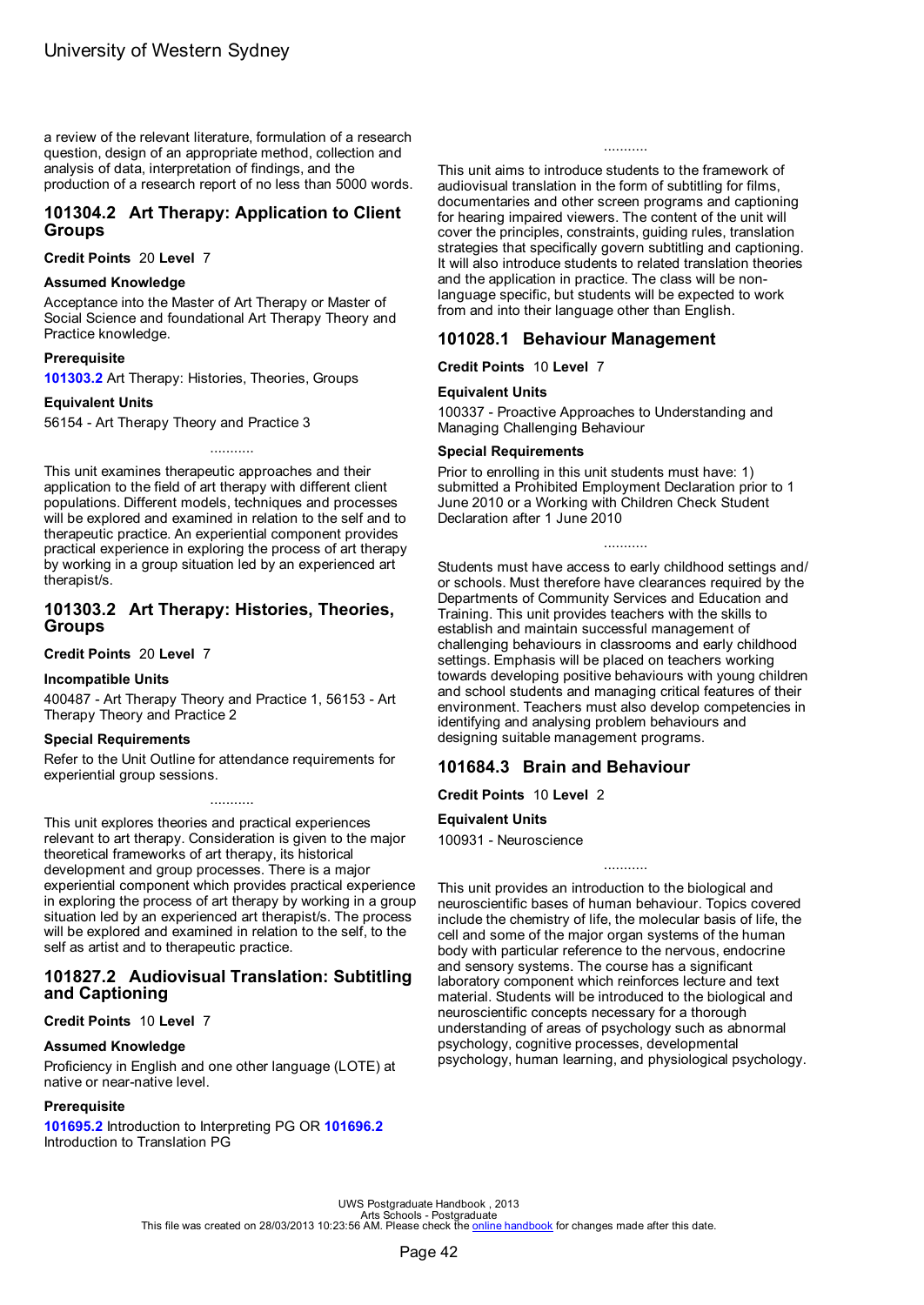# **101868.1 Business Interpreting**

#### **Credit Points** 10 **Level** 7

#### **Assumed Knowledge**

Students should have at least an intermediate level of specialised technical skills necessary for the different modes of interpreting: dialogue, consecutive, simultaneous, and sight translation, before attempting this unit.

...........

#### **Corequisite**

**[101695.2](#page-57-0)** Introduction to Interpreting PG

The unit builds student skills in different settings of business interpreting, from formal business meetinfs to onsite work in production units to business social activities. Interpreting skills are honed through practice utilising live, media and internet input. The unit also examines the complexity of the interpreter's role and the interrelationship between business ethics and interpreting ethics when interpreters function as members of a business team.

# **101210.3 Child Clinical Psychology**

### **Credit Points** 10 **Level** 7

### **Equivalent Units**

100467 - Clinical Problems in Children and Adolescents

#### **Special Requirements**

Students must be enrolled in 1546 Master of Psychology (Clinical Psychology)

...........

This unit introduces the nature, assessment and treatment of psychological disorders in children and adolescents. Students will examine the diagnostic classification, epidemiology and aetiology of common psychological problems, including anxiety disorders, depression, behaviour disorders, learning disabilities, and attentiondeficit disorder. The theoretical and empirical foundations of a range of cognitive and behavioural techniques will be discussed, along with a number of major conceptual and practical issues in the treatment of psychological disorders in childhood and adolescence.

# **101577.3 Classrooms Without Borders**

### **Credit Points** 10 **Level** 7

### **Equivalent Units**

101116 - Issues in Aboriginal Education

### **Special Requirements**

This unit is offered at a postgraduate level for Education students or students enrolled in 1663 - Master of Teaching (Primary), 1633 - Graduate Diploma in Educational Studies (Primary) (exit only), 1651 - Bachelor of Arts (Primary). Students enrolled in 1651 - Bachelor of Arts (Pathway to Teaching Primary) who must have completed 100 credit points before they can undertake this unit. Students must have completed Child Protection training and prior to enrolling in this unit students must have: 1) submitted a Prohibited Employment Declaration prior to 1 June 2010 OR a Working with Children Check Student Declaration after 1 June 2010.

This unit builds professional teaching skills by enhancing understandings of socio-cultural differences through the engagement of students, with agencies that focus on minority and disadvantaged communities in the Greater Western Sydney region only, particularly Aboriginal, migrant, ESL and refugee communities. It seeks to promote active and responsible citizenship, and an awareness of social justice and equity principles that are essential for both teaching and learning. It positions learning as highly dependent on the development of trust, rapport and critical understandings of diversity. Learning is understood as a complex interchange that is reciprocal, lifelong, and without borders, as it is experienced both in/outside formal classrooms.

...........

### **101815.2 Clinic Placement A**

**Credit Points** 10 **Level** 7

### **Assumed Knowledge**

Theoretical knowledge and skills of ethical professional practice, psychopathology, and psychological interventions.

### **Equivalent Units**

100803 - Psychology Placement 1

### **Special Requirements**

Students must be enrolled in course 1546 Master of Psychology (Clinical Psychology) and must also meet the special requirements stipulated by the NSW Health and Psychology Board of Australia. At present, these special requirements include: Prior to enrolling in this unit students must have: 1 - Submitted a Criminal Record Check form prior to 1 June OR a Student Undertaking Form after 1 June and have applied for a National Police Certificate. 2 - Submitted a Prohibited Employment Declaration prior to 1 June OR a Working with Children Check Student Declaration after 1 June. 3 - Child Protection Training. 4 - Registration as a Provisional Psychologist with Psychology Board of Australia.

The Campbelltown Campus offering for this unit is located at Lifeline Macarthur, 13 McPherson Road, Narellan, for more information please contact the unit coordinator. This introductory placement unit is designed to allow students to begin to apply the theoretical knowledge and skills they have gained in the following units: Core Skills & Ethical Practice; Psychological Assessment; Clinical Psychopathology 1 and Psychological Interventions 1.

...........

# **101816.1 Clinic Placement B**

#### **Credit Points** 20 **Level** 7

### **Assumed Knowledge**

Theoretical knowledge and skills of ethical professional practice, psychopathology, and psychological interventions.

### **Equivalent Units**

100803 - Psychology Placement 1

### **Special Requirements**

Students must be enrolled in course 1546 Master of Psychology (Clinical Psychology) and must also meet the special requirements as those stipulated by NSW Health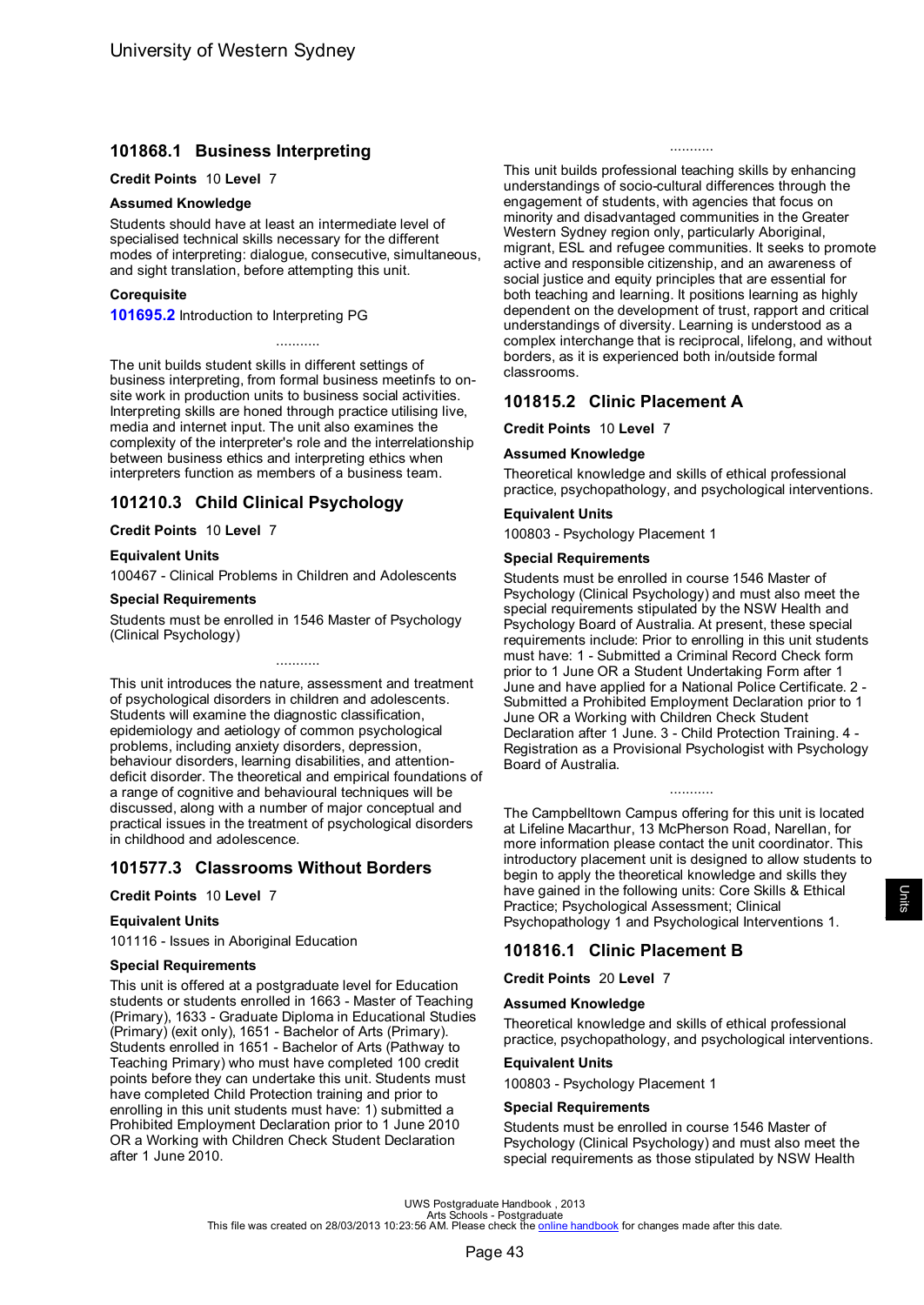<span id="page-46-0"></span>and Psychology Board of Australia. Students are required to be registered with the Psychology Board of Australia and to undertake a placement in a NSW Health facility during the period of their enrolment in the course and so must also meet the special requirements as stipulated by NSW Health and Psychology Board of Australia. At present, these include: • Submitted a Student Undertaking Form and have received a National Police Certificate • submitted a Working with Children Check Student Declaration • Child Protection Training • Registration as a Provisional Psychologist with Psychology Board of Australia. • Any other requirement introduced by the Psychology Board of Australia or NSW Health in order to undertake placements as part of a postgraduate training program.

The Campbelltown Campus offering for this unit is located at Lifeline Macarthur, 13 McPherson Road, Narellan, for more information please contact the unit coordinator.This introductory placement unit is designed to allow students to begin to apply the theoretical knowledge and skills they have gained in the following units: Core Skills & Ethical Practice; Psychological Assessment; Clinical Psychopathology 1 and Psychological Interventions 1.

...........

# **101220.2 Clinical Health Psychology**

**Credit Points** 10 **Level** 7

#### **Prerequisite**

**[101213.3](#page-68-0)** Psychological Interventions 1

**Equivalent Units**

B7635 - Clinical Health Psychology

#### **Special Requirements**

This unit is only available to students enrolled in course 1546 Master of Psychology (Clinical Psychology)

...........

In this unit students acquire an understanding of how biological, psychological, and social factors interact in health and illness, and how the principles and intervention strategies of clinical psychology can be applied to the management of physical disorders. The practice of this branch of clinical psychology requires an understanding of the biological, psychological, and social characteristics of people with chronic and acute illness, their symptoms, the medical interventions they encounter, and the appropriate psychological interventions to help manage their conditions and enhance quality of life.

### **101817.2 Clinical Neuropsychology and Psychopharmacology**

### **Credit Points** 10 **Level** 7

#### **Prerequisite**

**[101811.2](#page-68-0)** Psychological Assessment

#### **Equivalent Units**

101218 - Clinical and Forensic Neuropsychology

This unit provides a comprehensive introduction to contemporary neuropsychological theories, methods and measures, including understanding of acquired cognitive

...........

disorders. The nature of the cognitive systems involved in attention, memory, language, spatial processing, and executive functions will be reviewed, with discussion of the neuropsychological assessment of each of these systems. The unit also includes coverage of the classification, use and efficacy of common psychopharmacological agents. The unit will stress the importance of neural abnormalities in patients, and how these are related to symptoms and behavioural dysfunction. Psychological, pharmacological and surgical treatments for neuropsychological disorders will also be discussed.

# **101812.2 Clinical Psychopathology 1**

**Credit Points** 10 **Level** 7

### **Equivalent Units**

101212 - Clinical Psychopathology, 100466 - Advanced Psychopathology

### **Special Requirements**

Students must be enrolled in 1546 Master of Psychology (Clinical Psychology)

This unit provides a comprehensive examination of the nature and assessment of adult psychopathology. Students will review the origins and structure of current diagnostic systems, and examine the diagnostic criteria for a range of major psychopathological syndromes. Skills in the assessment of adult disorders through interview will be acquired.

...........

# **101813.2 Clinical Psychopathology 2**

**Credit Points** 10 **Level** 7

#### **Prerequisite**

**101812.2** Clinical Psychopathology 1

#### **Special Requirements**

Students must be enrolled in 1546 Master of Psychology (Clinical Psychology)

...........

This unit continues the study of clinical psychopathology. Students will examine the nature and assessment of a range of complex psychopathological syndromes, including schizophrenia and other psychotic disorders; eating disorders; personality disorders; substance-related disorders; dissociative disorders; and sexual and gender identity disorders.

# **101814.2 Clinical Research Methods**

**Credit Points** 10 **Level** 7

### **Assumed Knowledge**

Undergraduate level research design, methods, and analysis.

### **Equivalent Units**

100472 - Advanced Research Design

#### **Special Requirements**

Students must be enrolled in 1546 Master of Psychology (Clinical Psychology)

...........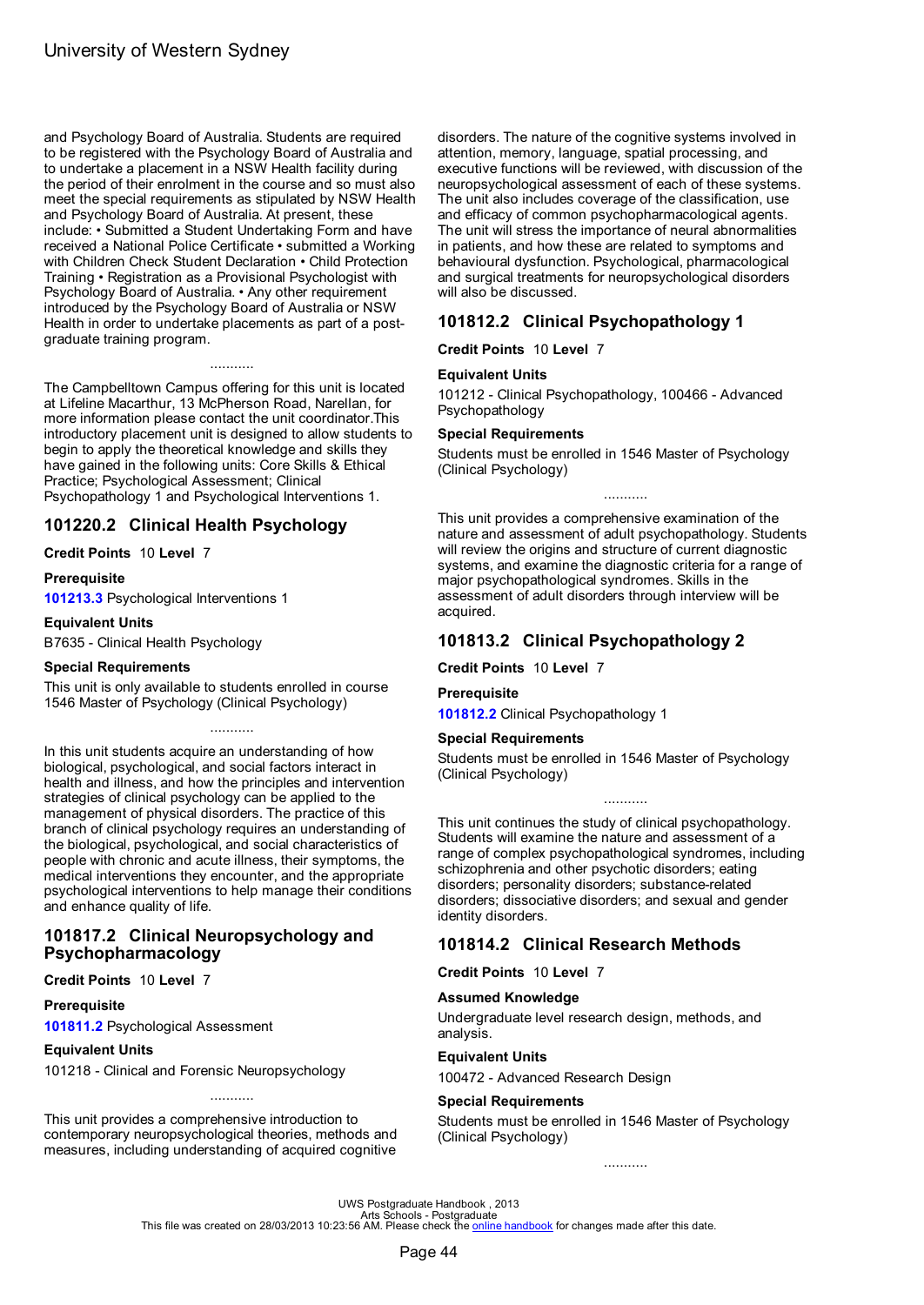<span id="page-47-0"></span>A capacity to understand and critique published empirical research findings, and evaluate the effectiveness and outcomes of therapeutic interventions and treatment programs is essential to the professional psychologist as a scientist-practitioner. This unit assumes a good grasp of undergraduate level research methods and equips students with advanced skills in utilising the research literature to guide and enhance their professional practice; design interventions to test clinically relevant hypotheses; design and implement program evaluations; and critically evaluate the effectiveness of interventions and programs based on empirical evidence. It includes instruction in quantitative and qualitative methods; research design, including single case design; and methods of data analysis.

# **101784.2 Clinical Studies (Art Therapy)**

### **Credit Points** 20 **Level** 7

### **Assumed Knowledge**

Knowledge of art therapy theory and practice and counselling theory and practice.

### **Prerequisite**

**[101303.2](#page-44-0)** Art Therapy: Histories, Theories, Groups AND **[101304.2](#page-44-0)** Art Therapy: Application to Client Groups AND **[101506.2](#page-48-0)** Counselling 1 AND **[101507.2](#page-49-0)** Counselling 2

### **Equivalent Units**

101508 - Clinical Studies

### **Special Requirements**

Criminal Records and Prohibited Employment Declaration which are completed on enrolment in 4595 Master of Art Therapy. Attendance is a threshold requirement of this unit. Completion of required placement hours and attendance at 75% of university based clinical supervision is necessary to pass this unit, regardless of extenuating circumstances.

This unit aims to develop clinical practice skills for students enrolled in the Master of Art Therapy. The unit will involve preparation for the field placements and group supervision of casework and issues arising from the placements. The unit involves 375 hours of clinical placement working under the guidance of a clinical supervisor.

...........

# **101786.1 Clinical Studies (Counselling)**

### **Credit Points** 20 **Level** 7

### **Assumed Knowledge**

Knowledge - Counselling theory and practice and professional practice in a clinical context.

### **Prerequisite**

**101506.1** Counselling 1 AND **101507.1** Counselling 2

### **Equivalent Units**

101508 - Clinical Studies

### **Special Requirements**

Special requirements include: Criminal Record Check form prior to 1 June 2010 or a Student Undertaking Form after 1 June 2010 and have applied for a National Police Certificate and a Prohibited Employment Declaration prior to 1 June 2010 or a Working with Children Check Student

Declaration after 1 June 2010 which are completed on enrolment in 1647 Graduate Diploma in Counselling.

...........

This unit aims to develop clinical practice skills: It will involve preparation for the field placements and group supervision of casework and issues arising from the placements. The unit involves a clinical placement working under the guidance of a clinical supervisor from the professional background of the students under supervision. Students will undertake 150 placement hours.

### **101677.3 Cognitive Processes**

**Credit Points** 10 **Level** 3

### **Assumed Knowledge**

Basic understanding of core concepts of cognition, perception and biological psychology

### **Prerequisite**

**101183.2** Psychology: Behavioural Science

# **Equivalent Units**

100016 - Human Learning and Cognition

### **Special Requirements**

Prerequisites will not apply to students enrolled in 1630 Graduate Diploma of Psychological Studies.

...........

Cognitive psychology studies the mental processes that underpin attention, perception, learning and memory. Conceptual and research questions include: How do we recognize speech, faces, or music? What are the structures and mechanisms of human memory? What processes underpin acquisition of language, and are the processes similar when we learn a second language? What processes are involved in reading? What factors affect attention and performance? Is creativity anything more than problem solving? Contemporary theories will be discussed and evaluated. Investigative research methods include experiments, computer modelling, clinical case studies, and brain imaging.

### **101845.1 Community and Social Services Translation (PG)**

### **Credit Points** 10 **Level** 7

### **Assumed Knowledge**

Sufficient proficiency in English plus one other language at native or near-native level.

### **Equivalent Units**

A7462 - Community Translation; 100924 - Community Translation PG

### **Special Requirements**

Students must be bilingual in the language combinations offered by the School.

This unit aims to develop skills in translation particularly into English in a number of specialised fields: institutional information; documents; medical and legal information; special event literature and advertising and material relevant to special groups (e.g., temporary visitors to

...........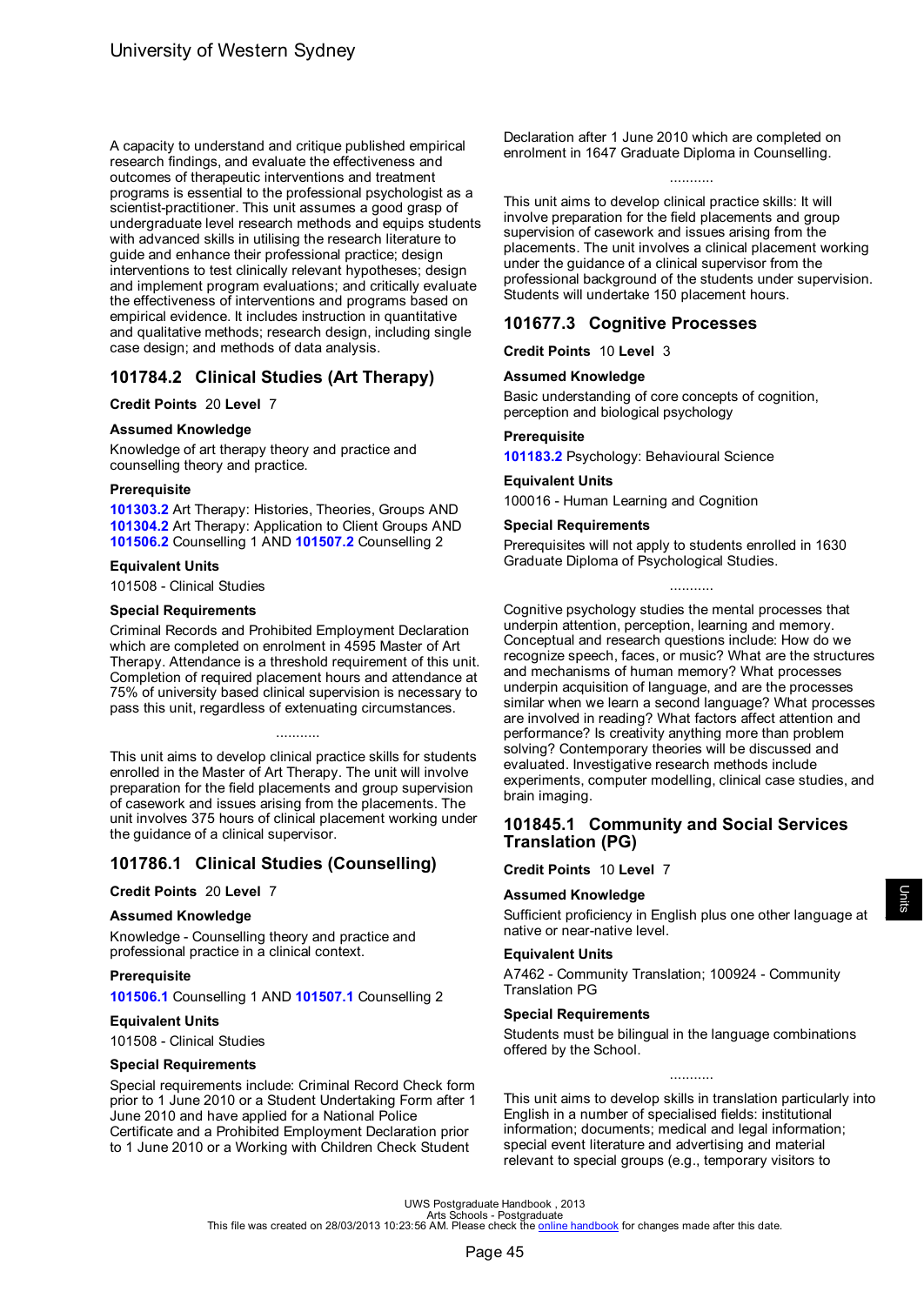<span id="page-48-0"></span>sporting events and trade exhibitions). The aim of the unit is for students to develop skills in producing target texts in styles appropriate to specific groups and communities, and to the content and function of the source text. The unit also aims to develop skills in researching and using appropriate specialist terminology, editing and revising, and producing camera-ready documents. On the basis of these skills, the unit is to further develop students' ability to reflect upon translation in terms of strategies and appropriateness in relation to the target audience as well as make critical written and oral assessment of relevant translations. The unit will be available, depending on sufficient demand, for Arabic, Japanese, Mandarin and Spanish.

# **101826.2 Conference Interpreting**

### **Credit Points** 20 **Level** 7

**Assumed Knowledge**

Bilingual competence.

### **Equivalent Units**

100923 - Conference Interpreting. A7461 - Conference Interpreting. 101436 - Conference Interpreting 1.

### **Special Requirements**

Students must be enrolled in a Interpreting/Translation Postgraduate course or, if a non award student, be a practising interpreter.

Conference Interpreting is a highly complex activity which requires a high level of bilingualism, expertise in a variety of interpreting skills and knowledge of specialised discourse and contextual issues that relate to international fora. This unit aims to introduce students to the theory and practice of Conference Interpreting. The theoretical concepts that underpin Interpreting will be taught and become the basis for all practical work.

...........

# **101627.1 Connecting Communities in Early Childhood Education**

### **Credit Points** 10 **Level** 7

### **Equivalent Units**

100308 - Collaborative Relationships

### **Special Requirements**

This unit is only available to Education students. Students in this unit undertake a placement in a children's service. Prior to enrolling in this unit students must have successfully completed an approved Child Protection Workshop and submitted a Prohibited Employment Declaration prior to 1 June 2010 or a Working with Children Check Student Declaration after 1 June 2010. Undergraduate students must have successfully completed 60 credit points.

This unit increases students' understanding of the diverse, complex and changing nature of Australian families and communities and the role of early childhood services within the contemporary socio-cultural context. It also provides opportunities for students to develop critical approaches for working with families and communities within a context of the social, political and economic discourses in early childhood education. Through course work, field visits,

...........

reflexivity and research, students will collaborate with services in developing resources/projects suitable to the needs and focus of the service. The focus is on developing and refining effective communication and professional collaborative partnerships with families, staff and children. This unit includes ten days of field visits to an early childhood service.

# **101426.2 Convergent Media Internship**

### **Credit Points** 10 **Level** 7

This professionally oriented internship consists of two components - work internship placement with Television Sydney (TVS) or a corporate media or community communications division of an organization. The focus on the internship is to research audience/community liaison and the cross media marketing plans of the organisation. During the placement students will develop a practical audience-oriented research project based on a specific agency or community group. The project could form the research stage of a project to be developed in other units of the course. These agencies may include UWS research centres, and educational and community and cultural agencies within Sydney, corporate organisations or offshore, as agreed. Students research and develop a multiplatform project concept specifically targeted at a selected audience, with an understanding of television media markets.

...........

# **101810.2 Core Skills and Ethical Practice**

**Credit Points** 10 **Level** 7

### **Equivalent Units**

100459 - Core Skills and Ethical Practice, 101209 - Core Skills: Counselling and Ethical Practice

### **Special Requirements**

Students must be enrolled in 1546 Master of Psychology (Clinical Psychology)

...........

In this unit students acquire basic counselling and intervention skills, and familiarity with the ethical, legal, and professional aspects of psychological practice. The theoretical underpinnings of evidence-based intervention strategies and ethical practice are critically examined, and students develop their professional understanding of the codes and guidelines of the Australian Psychological Society and Psychology Board of Australia, and the relevant State and Commonwealth Acts and Regulations of Parliament. Major practice problems faced by psychologists and modes of resolution acceptable within the profession are considered.

# **101506.2 Counselling 1**

**Credit Points** 20 **Level** 7

### **Equivalent Units**

101432 - Skills in Counselling 1, 101434 - Counselling: Principles and Paradigms in Practice

### **Special Requirements**

Attendance is a threshold requirement of this unit because experiential learning is a key component of accredited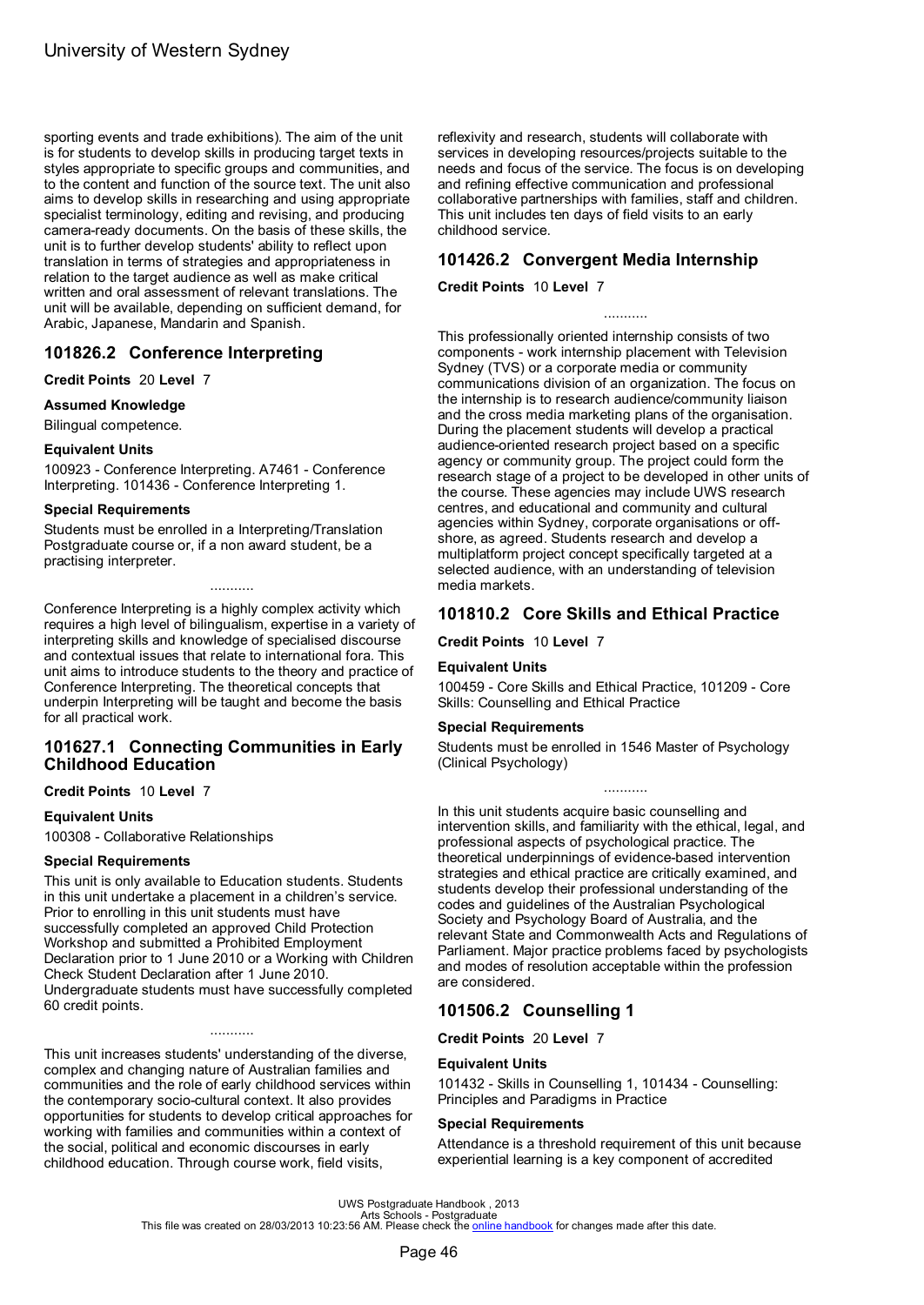<span id="page-49-0"></span>counselling training courses. Attendance at six or more of the experiential group sessions is required unless special consideration is granted. Attendance at less then six experiential group sessions will lead to a Fail regardless of extenuating circumstances.

...........

Counselling 1 is a foundational unit for postgraduate counselling and therapeutic studies. It forms the first part of a 40 credit point sequence undertaken during the first year. Counselling 1 presents the foundational skills necessary for the successful inception of a productive counselling relationship. The sequenced, progressive presentation of these skills via experiential learning is framed by the simultaneous presentation of key theoretical concepts relevant to the skills in question. Students will be required to analyse the features of their own personalities, and to reflect on feedback that they receive from others in the role of counsellor, in order to develop the self-awareness and sensitivity necessary for this professional role.

# **101507.2 Counselling 2**

**Credit Points** 20 **Level** 7

### **Prerequisite**

**[101506.2](#page-48-0)** Counselling 1

### **Equivalent Units**

101433 - Skills in Counselling 1, 53010 - Counselling: Principles and Paradigms in Practice, 56160 - Theoretical Approaches to Therapy, 400486 - Psychotherapy for Arts **Therapists** 

### **Special Requirements**

Attendance is a threshold requirement of this unit because experiential learning is a key component of accredited counselling training courses. Attendance at six or more of the experiential group sessions is required unless special consideration is granted. Attendance at less than six experiential group sessions will lead to a Fail regardless of extenuating circumstances.

...........

Counselling 2 is a foundational unit for postgraduate counselling and therapeutic studies. It forms the second part of a 40 credit point sequence undertaken during the first year. Counselling 2 offers further practice in foundational counselling skills introduced in Counselling 2. In addition, students are introduced to skills appropriate to the unfolding counselling relationship, those that involve an authentic 'encounter' between counsellor and client. Continued skills practice in triads is required, plus completion of eight sessions of counselling with a volunteer client who has already studied in this, or a similar, program.. Assessment tasks will require in-depth analysis of the student's skills and countertransference in an unfolding counselling relationship. Theoretical perspectives will include concepts of problem-formation and change facilitation across the major paradigms; and stages and change-points in the adult life cycle, with appropriateness of varying therapeutic models to each stage.

# **101247.2 Counselling and Consultation**

**Credit Points** 10 **Level** 4

### **Equivalent Units**

100457 - Counselling and Collaborative Consultation 1

### **Special Requirements**

Students must be enrolled in 1500 Bachelor of Psychology or 1502 Postgraduate Diploma of Psychology Specialist Year.

...........

This unit provides an introduction to basic counselling and consultation skills. Students are provided with a theoretical overview of the 'helping relationship' and have opportunities to learn and practice basic counselling skills. There is a focus on specific approaches such as solution focused and narrative therapies together with a range of ways of working with young children, adolescents, teachers and families. The unit provides structured opportunities to reflect on personal and professional development with the counsellor role.

### **101443.3 Creative Music Therapy Practicum 1**

**Credit Points** 20 **Level** 7

**Prerequisite**

**[101445.3](#page-61-0)** Music Therapy Skills 1

#### **Corequisite**

**[100912.3](#page-62-0)** Music Therapy Theory and Practice 1

This unit focuses on the clinical practice of Creative Music Therapy. Students apply their coursework studies to music therapy practice through working, under supervision, with adults or children with disabilities or in other areas of clinical work deemed suitable. In addition, practical applications of various music therapy techniques are taught. Students are required to critically reflect on the clinical experience.

...........

### **101444.4 Creative Music Therapy Practicum 2**

**Credit Points** 20 **Level** 7

### **Prerequisite**

**[101446.4](#page-61-0)** Music Therapy Skills 2

### **Corequisite**

**[100911.4](#page-61-0)** Music Therapy Professional Practice

#### **Special Requirements**

Students must be enrolled in 1650 Master of Creative Music Therapy.

In this unit, students on placement provide music therapy to adults in aged care or in a psychiatric setting, or any other population group deemed appropriate. A student may work alone but will receive in-depth supervision from an RMT. Students are expected to work effectively within a multidisciplinary team. Students will compose and record an instrumental piece for therapy.

...........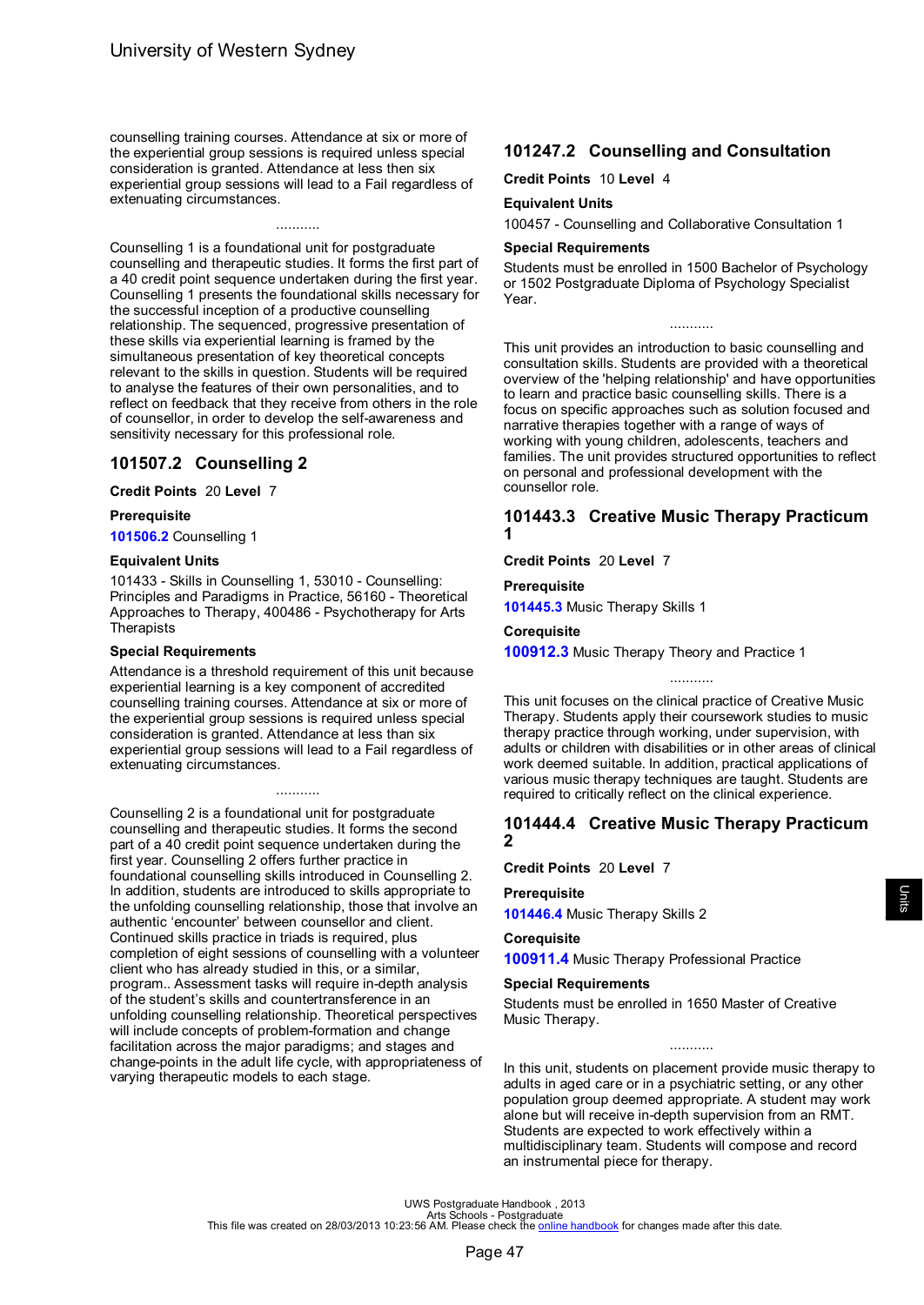# <span id="page-50-0"></span>**101098.1 Curriculum for Under Threes**

#### **Credit Points** 10 **Level** 7

#### **Special Requirements**

Students must be enrolled in courses 1625 Master of Teaching (Early Childhood), 1631 Graduate Diploma in Educational Studies (Early Childhood), 1673 Master of Teaching (Birth-12 years), 1672 Master of Teaching (Birth-5years) or 1691 Master of Teaching (Birth-5years/Birth-12years). It relies heavily on professional knowledge acquired across the range of other core units and professional experiences within the Master of Teaching (Early Childhood) programme. Students must have completed Child Protection training.

...........

This unit examines the role of families and communities in children's learning and emphasizes the essential role of partnerships in the provision of meaningful curriculum for young children. It also examines approaches to observing and documenting children's learning in ways that celebrate children's competencies and build connections between children, families and educators while also identifying any areas where children may require additional assistance. Curriculum for under threes also includes the role of interactions, play experiences and culturally responsive routines in the provision of learning environments for under threes.

### **101660.1 Curriculum Futures**

**Credit Points** 10 **Level** 7

### **Equivalent Units**

100694 - Leading Curriculum Change

This unit considers the research and theoretical basis of curriculum futures, with a focus on design for learning and learning design, and critically examines contextual factors and their implications for learning design. The unit provides a critical overview of perspectives on curriculum, curriculum design and a focused examination of connected learning and assessment. Examples of curriculum futures will be negotiated and explicated. The overall focus is on curriculum decision-making and planning for improved learning outcomes.

...........

# **101636.2 Developing Sustainable Places**

**Credit Points** 10 **Level** 7

### **Equivalent Units**

101345 - Land Use Strategy Design, 101311 - Urban Challenges: Developing Sustainable Places

This unit provides an understanding of environmental, economic and social issues arising from the effects of urban development within city regions and examines the relationship between sustainable development and metropolitan planning in the Australian and global context. It focuses on the concepts related to sustainability, sustainable development and sustainable cities. It also looks into recent initiatives towards the realisation of sustainable cities.

...........

# **101682.4 Developmental Psychology**

**Credit Points** 10 **Level** 3

#### **Assumed Knowledge**

Basic understanding of core concepts of personality, social and developmental psychology

#### **Special Requirements**

Prior to enrolling in this unit students must have submitted a Working with Children Check Student Declaration.

...........

Note: The unit offerings for the 1H and 2H Teaching Periods at Bankstown and Penrith campuses listed above are available only for students enrolled in courses 1670 - Bachelor of Education (Birth - 5 years) and 1615 - Bachelor of Early Childhood Studies (Child and Family). Please note that enrolments will be monitored and students who are not enrolled in courses 1670 or 1615 will be required to withdraw from 1H/2H and enrol in one of the alternative Teaching Periods listed above. Structured around an overview of lifespan development including diversity, this unit explores the holistic nature of growth and development through developmental theory and research. This unit highlights the interactive nature of three main areas of development: biological, cognitive, and psychosocial changes that affect the individual from conception to end of life. The unit encourages observation as a means for understanding development and promoting individuals well being. An understanding of indigenous development will be integrated into the unit alongside an appreciation of richness in diversity within various cultural contexts.

# **101838.1 Display**

**Credit Points** 10 **Level** 7

### **Special Requirements**

Students must be enrolled in Master of Arts in Cultural and Creative Practice.

...........

This unit will involve a reflection on practice-based research in the arts. It will involve a consideration of how various artforms might interact and inform one another. There will, then, be a focus on interdisciplinary interaction in the arts: across music, visual arts, and writing, with a strong interest in the potentials of new media. We will, in the course of the unit, engage with material at the Museum of Contemporary Arts and relate aspects of it to events staged by the Sydney Consortium.

# **101641.1 Diversity, Social Justice and Equity**

**Credit Points** 10 **Level** 7

### **Equivalent Units**

100979 - Diversity, Social Justice and Schooling, 100341 - Social Justice Issues in Secondary Schooling

### **Special Requirements**

This is a unit offered at post graduate level for Education students. The unit is not available as an elective in any undergraduate program. Prior to enrolling in this unit students must have: 1) submitted a Prohibited Employment Declaration prior to 1 June 2010 or a Working with Children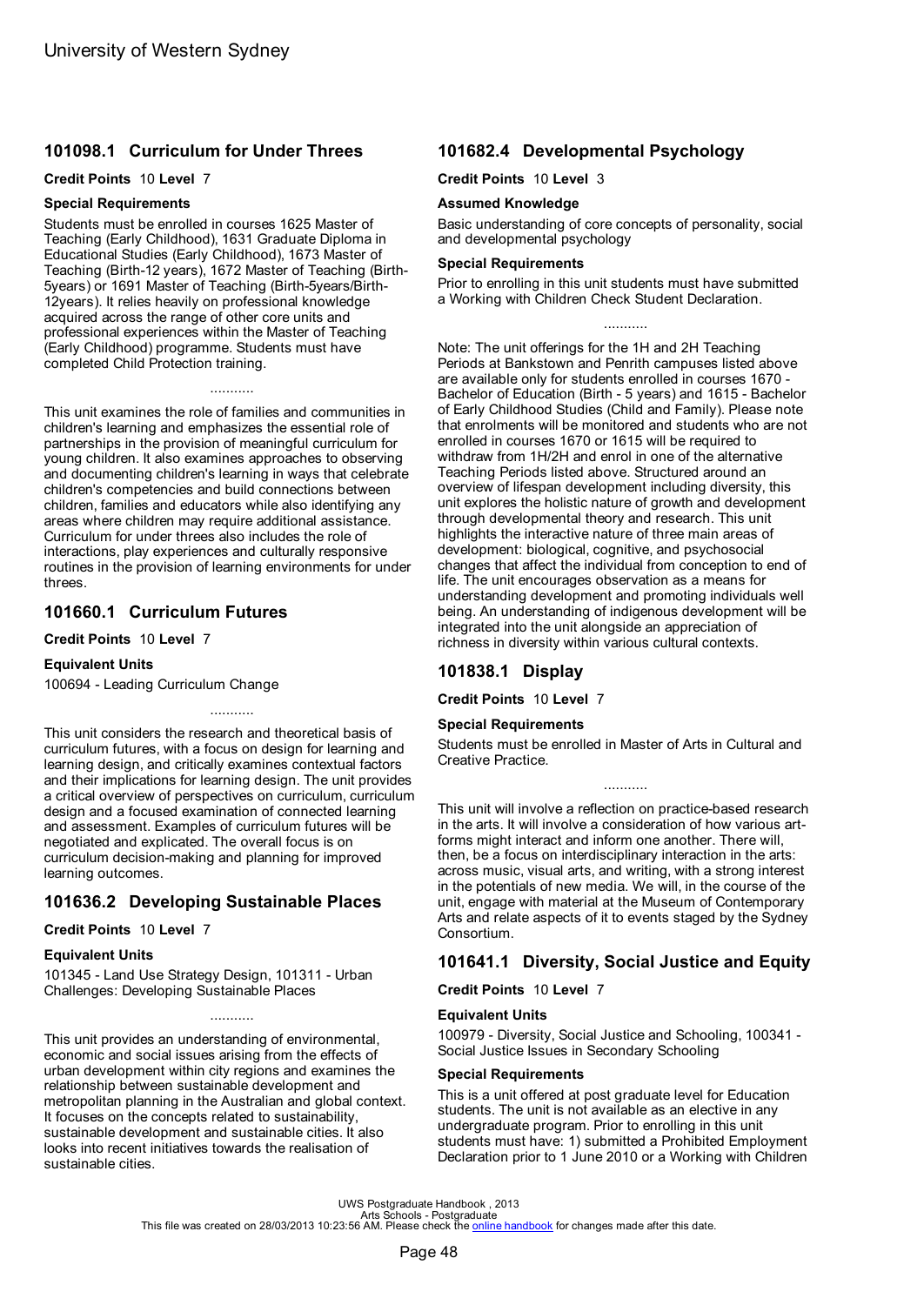Check Student Declaration after 1 June 2010 and completion of child protection requirements.

# ...........

It is crucial for students to recognise how pedagogy, the curriculum, learning and schooling generally, are connected to broader cultural, social, economic and political discourses operating in Australian society. Within this context, understanding how equity/inequality is constructed through schooling is essential, including the practices in which individual teachers engage. Knowledge of cultural diversity, how it is represented in schooling and the role identity has on influencing schooling experiences is central. Developing students' awareness of their own subjectivity in relation to cultural diversity and identity issues is crucial to reflexivity and the development of socially just relationships and practices in schooling. Issues relating to Aboriginal and Non English Speaking Background students are examined in depth.

### **101107.2 Early Childhood Professional Experience 1**

#### **Credit Points** 10 **Level** 7

#### **Special Requirements**

Students must complete Child protection training prior to placement. Students must reach a passing standard in the Professional Literacy Assessment Test prior to placement.

...........

This unit includes lead-in visits and a block placement in a child care centre with children birth to two years of age. In this unit students will interact and build relationships with children, with the staff who care for them in centre based care, and with children's families. Students will apply their knowledge of curriculum and processes of documentation to plan learning experiences and learning environments, evaluate outcomes, document children's learning and reflect on teaching strategies.

### **101108.2 Early Childhood Professional Experience 2**

### **Credit Points** 10 **Level** 7

#### **Special Requirements**

This is a professional experience unit for Education students. Students must have completed Child Protection training prior to placement.

...........

Early Childhood Professional Experience 2 is a professional experience with children aged three to five years. Students will have the opportunity to develop collaborative relationships with children, families and staff and to implement curriculum that builds on children's current knowledge and experiences and extends their learning. Students will also be encouraged to reflect on their own learning and develop professional goals.

### **101648.1 Early Intervention and Prevention in Early Childhood Contexts**

**Credit Points** 10 **Level** 7

#### **Special Requirements**

Successful completion of 60 credit points (undergraduate students)

...........

This unit introduces early childhood professionals to national and international research in the area of early intervention and prevention and examines national and international innovations in policy responses and programme delivery. It explores implications for policy and practice across a range of diverse settings, including the key role of the early childhood professional and organisations in community capacity building.

### **101652.1 Ecopsychology and Cultural Change**

#### **Credit Points** 10 **Level** 7

Ecopsychology is concerned with the relationship between human consciousness, human actions and environmental issues. It seeks to understand the sources, both phenomenological and socio-cultural, of the disjuncture between nature and psyche and to develop possibilities for personal and cultural re-connection and healing. Through applying experiential methods, critical inquiry and engagement with ecopsychological writings, students develop their awareness of "self", "nature", "culture" and explore the dynamics between them. The unit incorporates perspectives on ecological identity, ecospirituality and sense of place as ways of re-imagining the human-nature relationship and effecting ecologically-oriented change.

...........

### **101475.1 Education Research Methods and Design**

### **Credit Points** 10 **Level** 7

The unit provides an introduction to the research methods used in educational research. This is a practical unit where students develop the knowledge and skills to develop research instruments and collect and analyse data with a variety of data collection tools. The unit requires students to complete a critical analysis of literature

...........

# **101476.2 Education Research Seminar**

**Credit Points** 10 **Level** 7

### **Corequisite**

**101475.1** Education Research Methods and Design AND **[101656.1](#page-69-0)** Researching Practice

...........

This unit requires that students make an oral presentation on their chosen topic for the thesis and attend a series of seminars delivered within the School.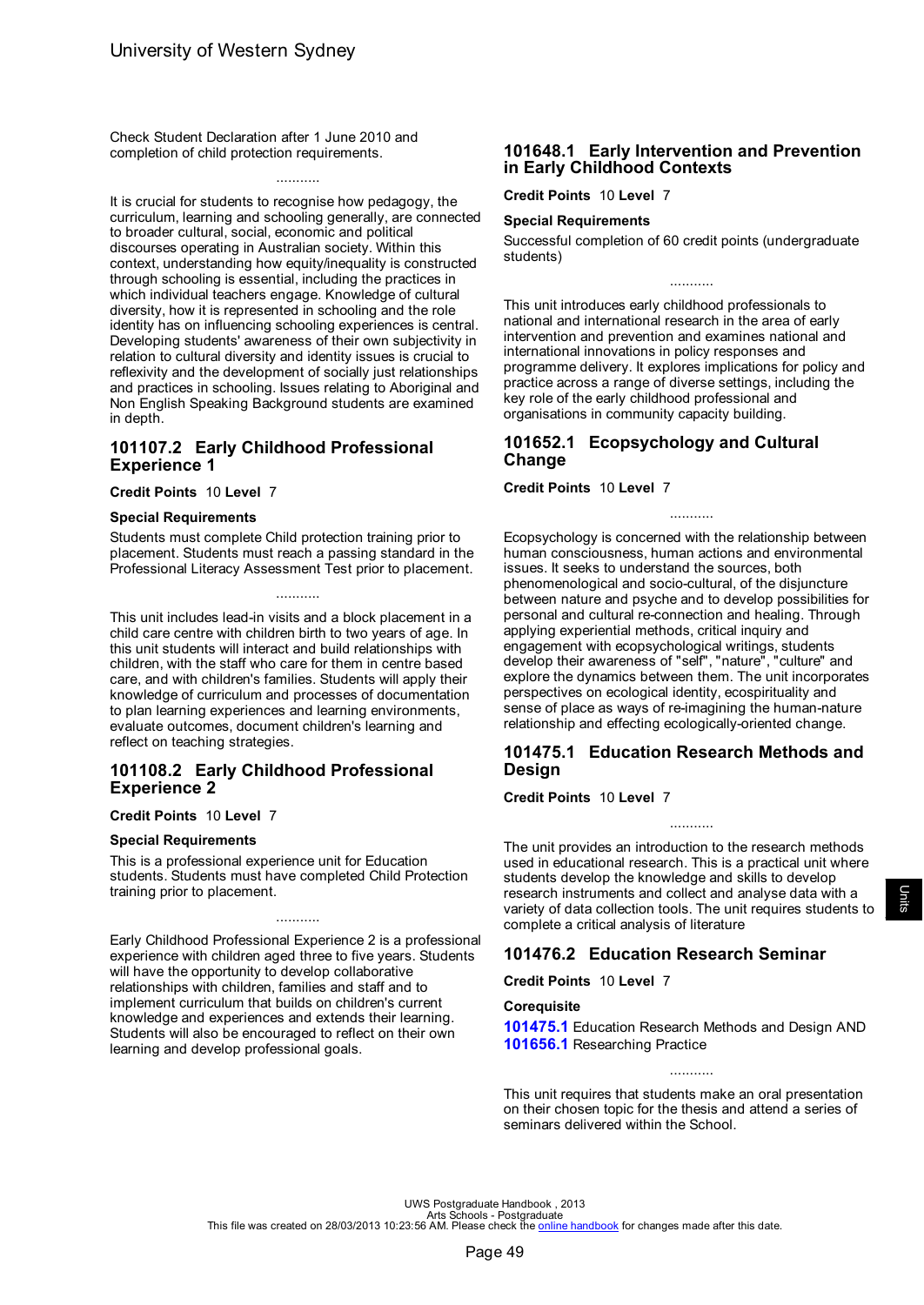# **100689.4 Education Research Thesis**

**Credit Points** 50 **Level** 7

This unit inducts students into a community of researchers and scholars while specializing in an area of professional and educational interest. Working closely with their supervisors, students undertake a scholarly research and produce a high quality written thesis (max.15,000 words) reporting on their research. Students participate in a range of research education and support activities including a Seminar Series and the UWS Education or College Research Conference.

...........

### **101578.3 Education, Knowledge, Society and Change**

**Credit Points** 10 **Level** 7

### **Equivalent Units**

101283 - Communities and Primary Schools and 100185 - Teaching and Learning in Diverse Communities

### **Special Requirements**

This unit is offered at a postgraduate level for Education students or students enrolled in 1663 - Master of Teaching (Primary), 1633 - Graduate Diploma in Educational Studies (Primary) (exit only), 1651 - Bachelor of Arts (Primary). Students in 1651 Bachelor of Arts (Pathway to Teaching Primary), who must have completed 100 credit points before they can undertake this unit.

...........

Education is a complex field comprised of diverse and dynamic teacher, student and community populations. This unit examines the socio-political, economic and cultural milieu that shapes teachers' work and school education in an increasingly multifaceted, globalized environment. It is essential those interested in education or related human services, engage with and understand the diversity of both individuals and broader community to promote equitable practices and to facilitate educational and professional transformation. Developing sociological understandings of education, knowledge, society and change provides students with an enhanced awareness of equity issues as well as crucial analytical and critical tools to address diverse needs in complex and ever-changing professional contexts.

# **101613.4 Educational Psychology for Primary Teaching**

### **Credit Points** 10 **Level** 7

### **Equivalent Units**

101287 - Educational Psychology for Primary Teaching, 100184 - Psychology for Teaching, 101308 - Educational Psychology for Teaching (AREP)

### **Special Requirements**

Students must be enrolled in course 1633 Graduate Diploma in Educational Studies (Primary) (exit only), 1651 Bachelor of Arts (Pathway to Teaching Primary) or 1663 Master of Teaching (Primary). Students in Course 1651 must have completed 100 credit points.Students must have completed Child Protection training and prior to enrolling in

this unit students must have: 1) submitted a Prohibited Employment Declaration prior to 1 June 2010 OR a Working with Children Check Student Declaration after 1 June 2010.

...........

Effective teaching in the primary classroom requires an understanding of children's developmental needs, knowledge of how students learn, and proficiency in tailoring teaching strategies to cater to a range of learning styles and abilities. This unit develops theoretical and applied understandings of child development and demonstrates how educational psychology perspectives on learning, motivation and classroom environments can be applied to enhance teacher effectiveness and student learning outcomes. Particular emphasis is given to establishing and maintaining positive and productive classroom environments and to developing responsive teaching practices that stimulate cognitive learning while promoting social and emotional well being. Philosophies of learning and teaching will be developed in this unit.

# **100487.5 Empirical Research Methods Seminar**

### **Credit Points** 20 **Level** 4

### **Assumed Knowledge**

This unit is taught on the assumption that all students have a statistical competence to the level of between-units multiway analysis of variance, bivariate regression analysis, and basic non-parametric procedures (including correlational procedures). This includes demonstrated computational ability using the statistical package SPSS.

### **Special Requirements**

Enrolment to this unit is restricted to students in courses 1502 Post Graduate Diploma of Psychology or 1500 Bachelor of Psychology Specialist Study who have completed 240 credit points including completion of 3-year APS accredited sequence in psychology.

...........

This unit exposes students to advanced psychological methods. This will provide a strong basis for postgraduate studies and further strengthen applied research skills. The first half year will focus on qualitative methods. It will be assumed that students have not been exposed to these methods previously and this component of the unit will begin with an introduction to the topic before progressing to the major qualitative methods. The second half year will focus on quantitative methods and aims to extend and challenge some of the common statistical methods taught in earlier units.

# **100488.4 Empirical Research Project**

**Credit Points** 30 **Level** 4

### **Special Requirements**

Enrolment to this unit is restricted to students in courses 1502 Post Graduate Diploma of Psychology or 1500 Bachelor of Psychology Specialist Study who have completed 240 credit points including completion of a threeyear APS accredited sequence in psychology.

...........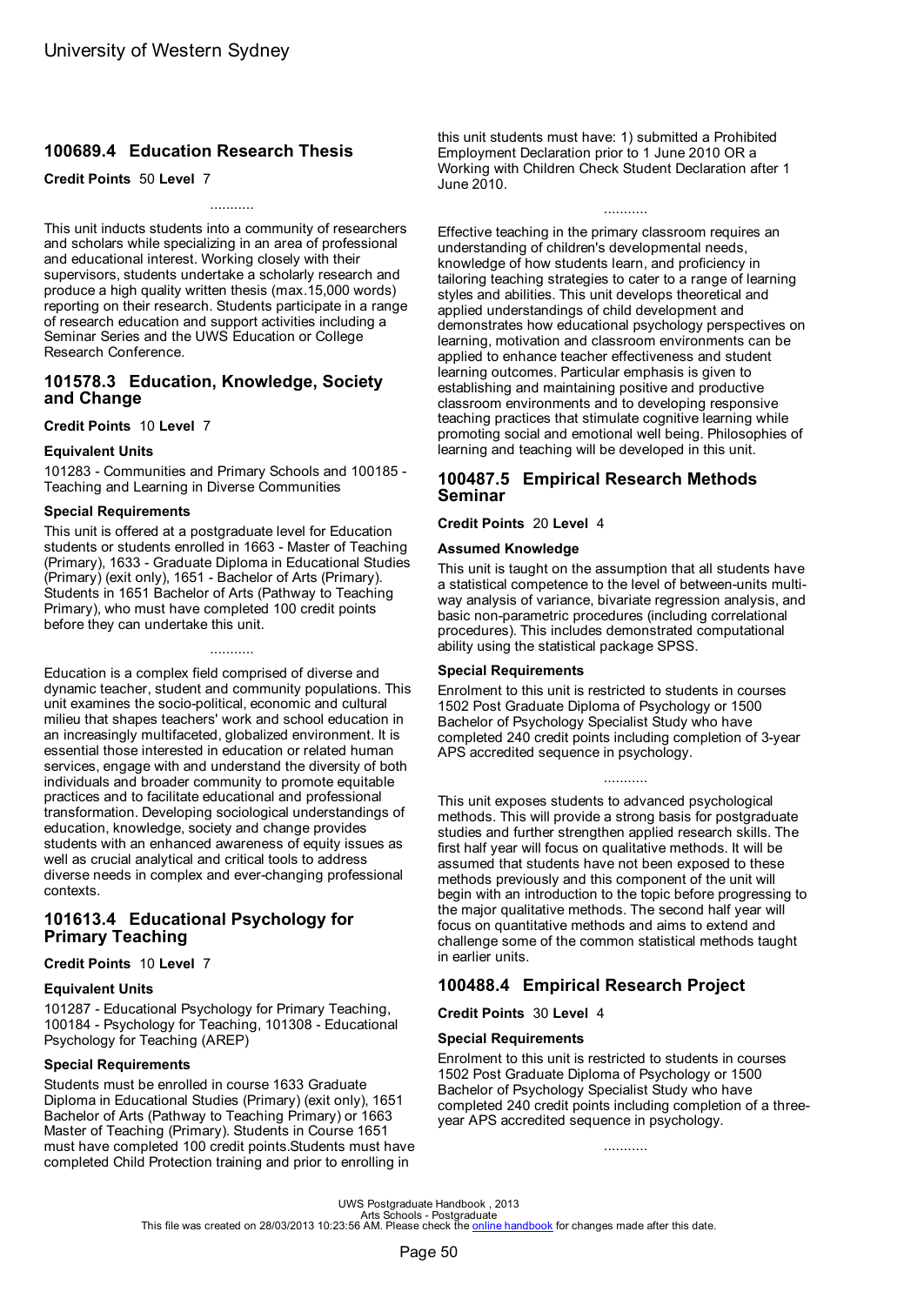<span id="page-53-0"></span>This unit equips students with the skills needed to design and develop a research project, to operationalise their research question, to select and undertake the appropriate methods of analysis, and to effectively present results. The program is one year long, and is taught on the assumption that students have a statistical competence in multi-way analysis of variance, bivariate regression analysis, and basic non-parametric procedures. This includes demonstrated computational ability using the statistical package SPSS.

# **101099.1 Engaging Children in Curriculum**

**Credit Points** 10 **Level** 7

### **Special Requirements**

This unit requires students to implement curriculum with children and therefore is restricted to students enrolled in courses 1625 Master of Teaching (Early Childhood), 1631 Graduate Diploma in Educational Studies (Early Childhood), 1673 Master of Teaching (Birth-12 years), 1672 Master of Teaching (Birth-5years) and 1691 Master of Teaching (Birth-5years/Birth-12years). Students must have completed Child Protection training.

...........

In this unit students will have the opportunity to examine a range of approaches to curriculum with a particular focus on children in the 3-5 years age range. Students will develop strategies for connecting curriculum to children's social worlds and for facilitating children's in-depth investigations and critical thinking. There will be focus on interest-based experience and projects that integrate curriculum areas of maths, science, literacy and human society. Students will also examine strategies for organising the total learning environment in ways that cater for diverse interests, multiple intelligences and the need for a balance of active and quiet experiences. Given the increasing focus on preschool education and transition to school students will also explore issues related to school readiness and transition to school.

# **101825.2 English Linguistics for TESOL**

**Credit Points** 10 **Level** 7

### **Corequisite**

**[101697.2](#page-72-0)** TESOL Methodology and Curricula

This unit provides students with a linguistics background, including English grammar, necessary to excel in English language teaching and assessment. Encompassing the areas of syntax, semantics, morphology, phonology and phonetics, the unit equips students with the technical vocabulary of linguistics and pedagogical grammar as well as the analytical skills necessary to identify and describe both the English language and patterns of performance by second and bilingual language learners. These foundational skills prepare students for success in language teaching, assessment and second language research.

...........

# **101653.1 Environmental Education and Advocacy**

**Credit Points** 10 **Level** 7

'Sustainability' and the change required to achieve it present numerous challenges. A social-ecological approach to learning for sustainability emphasises learning as a reciprocal process, engaging the self, others and the notion of sustainability itself. Learning, advocacy and future sustainability will be addressed alongside the orientations, goals and outcomes through which such work is valued. Environmental education and advocacy are imagined here as ethically grounded forms of participation in community and ways of enacting responsibilities. Project work in this unit will be structured around personal sustainability, sustainable systems, relationships, institutions and the educational contexts of individual students.

...........

# **400417.2 Epidemiology and Quantitative Methods**

**Credit Points** 10 **Level** 7

### **Equivalent Units**

E7228 - Epidemiology and Quantitative Methods.

**Special Requirements**

Students must be enrolled in a postgraduate course.

In this unit students study epidemiological design and analytic strategies as well as biostatistics. The unit also examines the use of surveillance and population datasets to measure and monitor population health and plan health services. Students will develop skills to critically appraise research in health and health care. A range of research studies is examined including studies of occurrence and risk factors for disease and studies evaluating intervention treatments or programs. Both the epidemiological and statistical evidence for the findings are critically assessed

...........

# **101659.1 Evaluating Learning Programs**

**Credit Points** 10 **Level** 7

# **Equivalent Units**

100696 - Educational Evaluation

This unit provides students from a range of backgrounds with the skills to undertake evaluation studies of a range of educational and community learning programs, projects, and/or curricula within a range of organisations. Through the use of case studies, problem-based and experiential leaning techniques, and presentations by experienced evaluators, students will be introduced to the social, political and ethical factors that impact on evaluating learning programs, and explore different approaches and models for designing and implementing an evaluation of learning programs. Students will apply their learning by designing and implementing a small scale evaluation study.

...........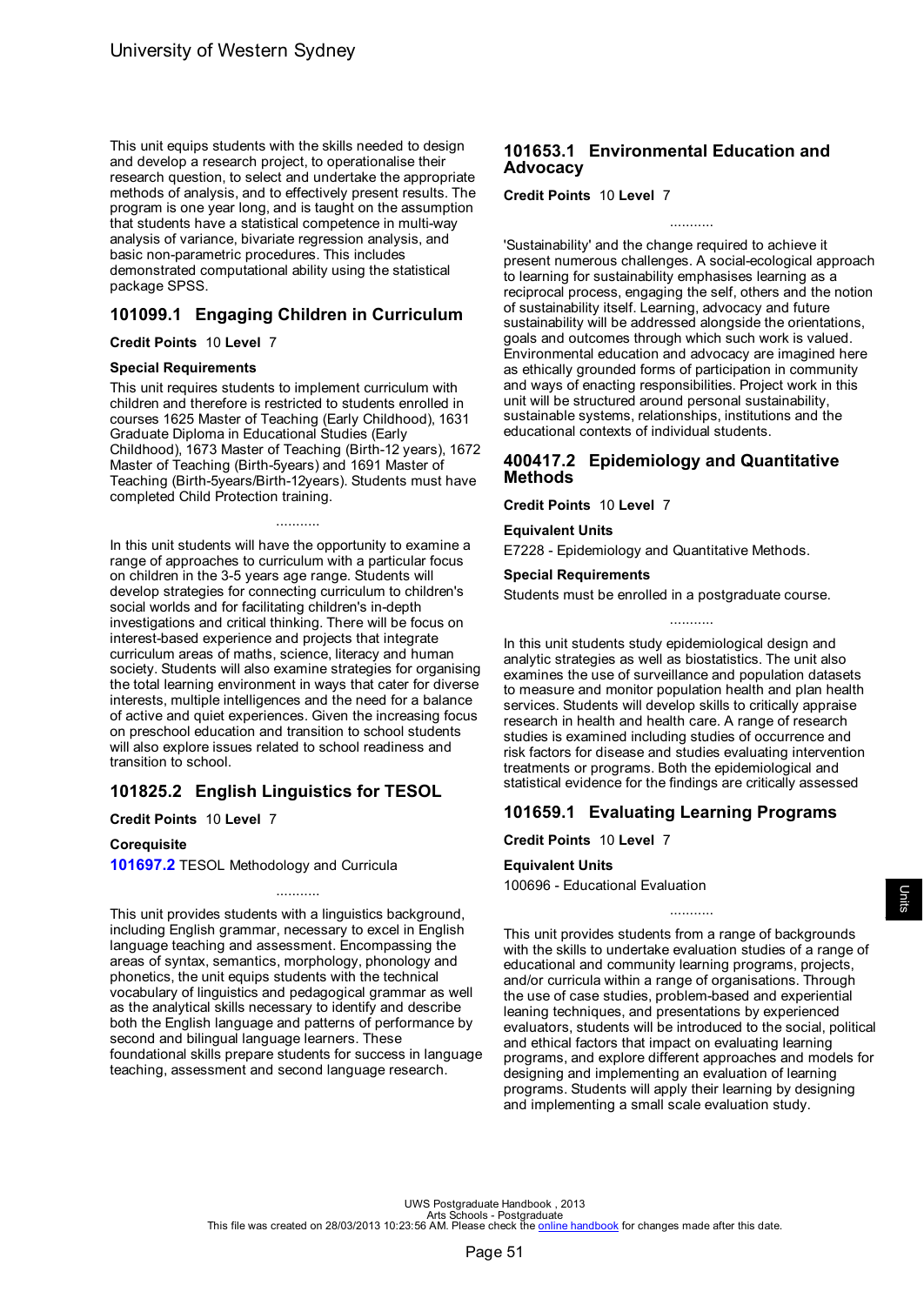# <span id="page-54-0"></span>**100013.3 Experimental Design and Analysis**

### **Credit Points** 10 **Level** 2

### **Prerequisite**

**101183.2** Psychology: Behavioural Science

### **Special Requirements**

Pre-requisites will not apply to students enrolled in courses 1630 Graduate Diploma in Psychological Studies and 1501 Graduate Diploma in Psychology. Enrolment in these awards requires graduate status; hence the students have demonstrated proficiency in tertiary studies. Each applicant in these awards is assessed individually and provided with an individual study sequence by the Course Advisor.

...........

This unit is driven by the scientific method with a focus on experimental design and related data analysis. Although some of the methods and techniques are dealt with in passing in earlier units, a more complete approach is adopted here. Research design and methodology issues, statistical concepts and techniques, computer analysis of data, and communicating research findings are all features of this unit.

### **101315.3 Financing Cities in the Global Economy**

### **Credit Points** 10 **Level** 7

Financing the large amounts of physical infrastructure required to keep cities running and growing at a time when many governments, who have been the traditional providers of this infrastructure, face financial constraints is a key challenge for urban managers. In order to be able to enter into the debate about financing cities it is important to develop a basic financial literacy and to understand the framework of public finance in Australia and elsewhere. This course undertakes both these tasks as well as providing a rigorous introduction to public private partnerships (PPPs) - seen by many as a key source of infrastructure financing. Lastly, the course undertakes a detailed case study in the economics of development which enables participants to practice their financial skills in a familiar urban context.

# **101103.2 Fostering Creativity in Children's Learning**

**Credit Points** 10 **Level** 7

### **Special Requirements**

Students must be enrolled in courses 1673 Master of Teaching (Birth-12 years), 1672 Master of Teaching (Birth-5years) and 1691 Master of Teaching (Birth-5years/Birth-12years). Students must have completed Child Protection training.

This unit focuses on processes of creative thinking and creative expression in young children and introduces students to the theory and practices of using drama, music, dance and visual arts in prior to school (0-5 years) and school contexts (5-12 years). Collaborative learning and

...........

reflective practices are the key operating principles of the unit. The unit will encompass creativity both as it relates to the arts as well as its critical role in fostering creative thinking and practices. Students will explore the relevance of the arts in the development of children's play; and will engage with appropriate information and communication technologies for learning in the arts. The unit provides an understanding of the importance of the art forms both as powerful teaching and learning approaches across the early childhood and primary years and as creative arts in their own right.

# **100868.2 Foundations of Modern Australia**

**Credit Points** 10 **Level** 1

### **Equivalent Units**

100246 - Australian Colonial History

........... This unit introduces students to the history of the 18th and 19th century foundations of modern Australia, and to the social, economic, political and cultural events that shaped Australian social and political institutions. Students will be encouraged to consider the process of historical change within an historiographical framework and will use primary

# **101785.2 Further Clinical Studies (Art Therapy)**

sources to explore some of these debates.

**Credit Points** 20 **Level** 7

### **Prerequisite**

**[101784.2](#page-47-0)** Clinical Studies (Art Therapy)

# **Equivalent Units**

101509 - Further Clinical Studies

### **Special Requirements**

Criminal records and prohibited persons checks are done on enrolment to Master of Art Therapy. Attendance is a threshold requirement of this unit. Completion of required placement hours and attendance at 75% of university based clinical supervision is necessary to pass this unit, regardless of extenuating circumstances.

This unit aims to develop clinical practice skills to the level required for professional registration. The unit involves 375 hours of clinical placement working under the guidance of a clinical supervisor. It will involve group supervision of casework and in-depth discussion of issues arising from placements.

...........

### **101787.1 Further Clinical Studies (Counselling)**

**Credit Points** 20 **Level** 7

### **Prerequisite**

**[101786.1](#page-47-0)** Clinical Studies (Counselling)

### **Equivalent Units**

101509 - Further Clinical Studies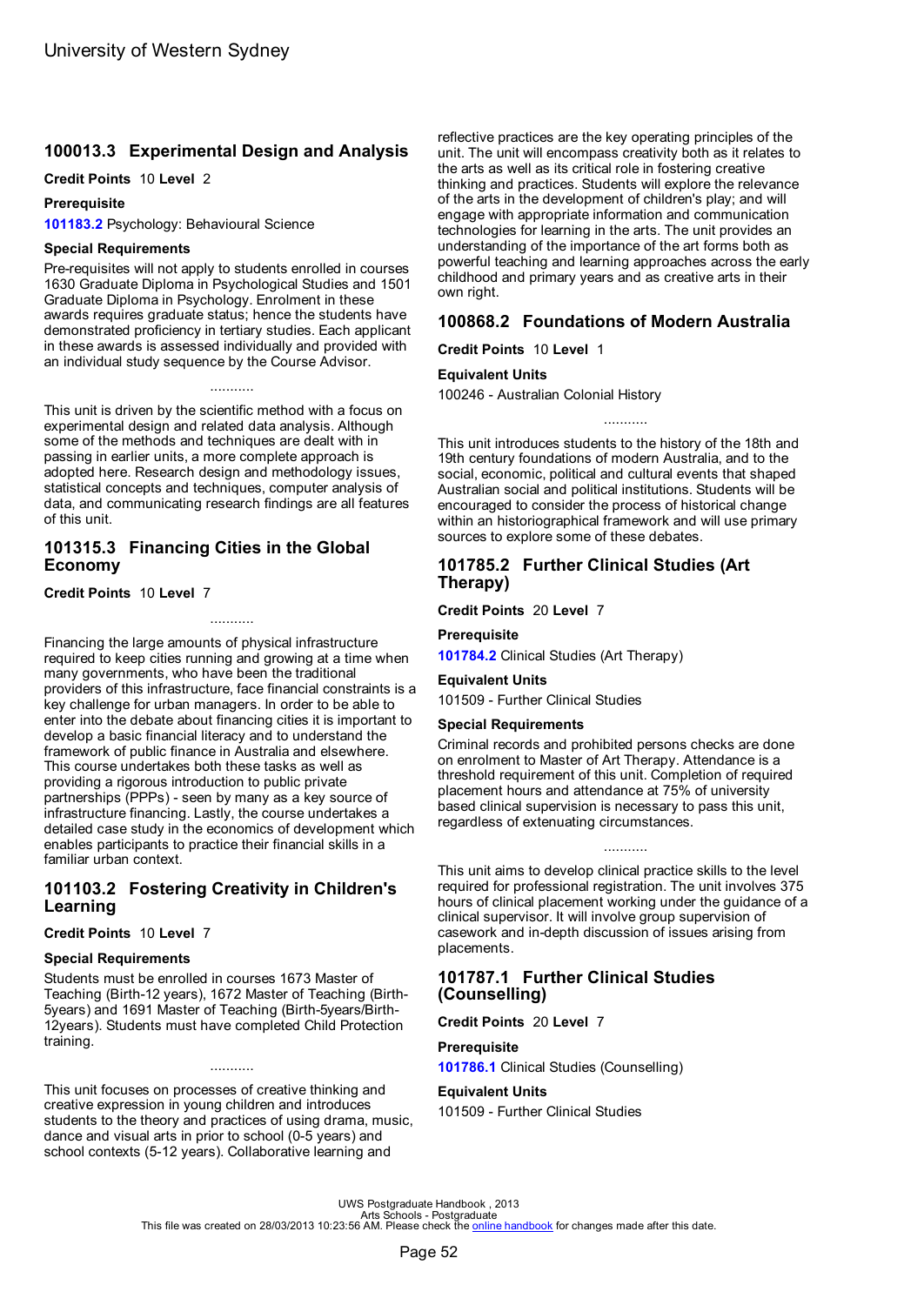### <span id="page-55-0"></span>**Special Requirements**

Criminal Records and Prohibited Employment Declaration which are completed on enrolment in 1647 Graduate Diploma in Counselling.

...........

This unit aims to further develop clinical practice skills to the level required for intern membership of a relevant professional body, for example, the Counsellors' and Psychotherapists' Association of NSW, Inc'. The unit involves 150 hours [working under the guidance of a clinical supervisor. in an approved agency placement, including 35- 50 hours of direct client contact'. It will involve group supervision of casework and in-depth discussion of issues arising from placements.

# **101628.1 Global Literacies**

**Credit Points** 10 **Level** 7

### **Incompatible Units**

101428 - Mulitliteracies, 101118 - Multiliteracies for Learning ...........

This unit will explore the impact of globalisation and new information and communication technologies on literacy and literacy learning. It takes a broad view of literacy that includes viewing and creating multimodal texts and critical literacy, as well as reading, writing, speaking and listening. Students will examine contemporary theories of literacy and the implications of these theories for early childhood educators.

# **101629.1 Healthy Identities**

**Credit Points** 10 **Level** 7

### **Special Requirements**

This unit is only available to Education students. Students are required to complete visits to an early childhood setting and must have completed Child Protection training prior to placement.

...........

Within early childhood settings and primary schools educators are responsible for making decisions related to the health, safety and wellbeing of young children. These decisions include the growth and developmental needs of children as well as health and social issues reflective of changes in society. This unit focuses on developing students' understandings of health, safety, nutrition, personal development and physical education of children 0- 12 and how to develop pedagogies which support meaningful teaching in this area. Included in this unit is the development of students' expertise in using relevant documents that inform teaching in this area including the Personal Development, Health and Physical Education syllabus for teaching in primary schools. The unit includes a 10 day professional experience placement.

# **101676.2 Human Learning**

**Credit Points** 10 **Level** 2

...........

Human Learning is concerned with the experimental analysis of human and animal behaviour and focuses upon associative learning, including classical conditioning, operant conditioning, and social learning approaches. Definitions, assumptions, and basic phenomena associated with the study of learning are described and evaluated in terms of their ability to account for various aspects of human behaviour and experience. The practical work highlights important concepts introduced in the lecture program and focuses upon practical techniques of use in everyday situations.

### **101834.1 Idea**

**Credit Points** 10 **Level** 7

### **Special Requirements**

Students must be enrolled in Master of Arts in Cultural and Creative Practice.

...........

This unit will focus on critical theory as it is applied to literature and other kinds of creative practice, and the ways in which these practices interact with cultural contexts. The unit will shift between classical views of cultural practice (especially those developed by the Greeks) and contemporary theory. An overview of various theoretical perspectives will be offered before turning to the analysis of particular, important, theoretical texts. These texts will focus on creative practice or cultural practice more generally, and provide students with tools which will help them to develop sophisticated understandings of the nature of creative practice.

# **101672.1 Inclusion In Practice**

**Credit Points** 10 **Level** 7

### **Equivalent Units**

101027 - Teaching and Learning in Special Education, 101029 - Collaborative Practice

Understanding how to accommodate the needs of all children is critical to effective inclusion. This unit utilises an ecological model to analyse the impact of a child's additional needs upon the physical, social and learning environments of the educational setting. These analyses are then used to develop strategies and methods which can facilitate the learning and inclusion of children with a range of abilities, skills and needs.

...........

# **100984.1 Inclusive Education: Principles and Practices**

**Credit Points** 10 **Level** 7

Students need to understand and assess the intellectual, emotional, social and physical needs of all children and young people in regular classrooms. They need to develop appropriate and relevant skills, attitudes and methodologies to enable them to assess, plan, implement and evaluate programs which meet the individual educational needs of students with disabilities, learning difficulties and/or behaviour disorders. This unit of study addresses professional skills, theories, approaches and relevant

...........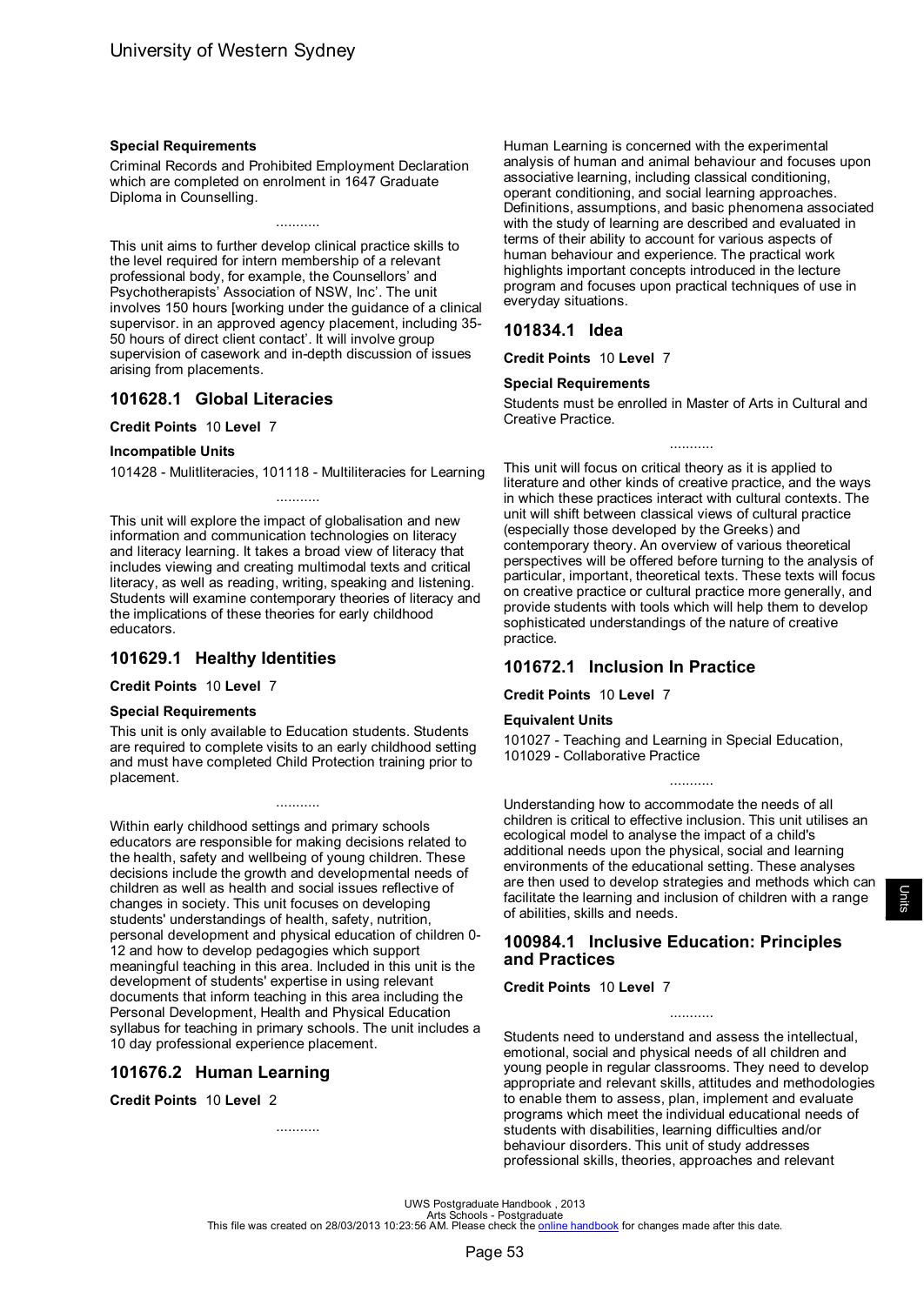<span id="page-56-0"></span>legislation in the implementation of the principles of inclusive education practices in secondary settings.

# **101625.1 Inclusive Practices**

### **Credit Points** 10 **Level** 7

### **Incompatible Units**

100321 - Children with additional needs and their families

...........

Inclusion is both a right and an expectation for all children. Its effectiveness, however, depends upon teachers having the skills to facilitate the learning of children with a broad range of abilities within their educational setting. The impact of a range of additional needs on children, their families, early childhood and school setting are explored within ecological and eco-cultural frameworks and the implications for intervention and inclusion analysed. Collaboration, the role of multidisciplinary teams, transdisciplinary approaches to service delivery and the paramount role of families are advocated as essentail for effective early childhood intervention and inclusion.

# **101286.2 Inclusive Teaching for Effective Learning**

**Credit Points** 10 **Level** 7

### **Equivalent Units**

100172 - Inclusive Education Practices, 100742 - Inclusive Educational Practices - AREP

### **Special Requirements**

Prior to enrolling in this unit students must have submitted a Prohibited Employment Declaration prior to 1 June 2010 or a Working with Children Check Student Declaration after 1 June 2010.

...........

Effective and inclusive teaching requires knowledge of how students learn as well as proficiency in applying appropriately tailored teaching strategies to cater to individual developmental needs. This unit provides a foundation of knowledge and practice that facilitates development of appropriate and inclusive attitudes and skills for teaching students with special needs in the main stream. In particular, the capacity to structure individualised education and behaviour management programs will be developed drawing on practical experiences and a broad familiarity with the field.

# **100703.1 Independent Study 1**

### **Credit Points** 10 **Level** 7

Independent Study 1 enables students to engage in an intensive study of an aspect of workplace learning in order to develop, implement or improve some aspect of current professional practice. It provides opportunities for students to use workplace-based research skills and related theory directly in a workplace-based research task. The workplace may be a classroom or other professional setting.

...........

# **101657.1 Independent Study/Practice in Context**

**Credit Points** 10 **Level** 7

Independent Study enables students to engage in an intensive study of an aspect of work related learning in order to develop, implement or improve some aspect of current professional or personal practice. It provides opportunities for students to use research skills and related theory directly in a research task within their their own areas of specialisation. Students will be required to explain and justify proposals, and 'work in progress' of the project through consultation with the supervisor and present at colloquium and/or conferences.

# **101889.1 Integrated Project**

**Credit Points** 20 **Level** 7

### **Prerequisite**

**[101888.1](#page-73-0)** Theories for Critical Practice AND **[101887.1](#page-69-0)** Research for Practice

### **Equivalent Units**

400586 - Integrating Theory, Research and Practice

...........

This unit builds on the work undertaken in the previous units Theories for Critical Practice and Research for practice. It is designed to extend students' critical practice in their specialist field through an integrated project. The project will demonstrate students' understand and skills in bringing together theory and research and practice in their professional filed of work. Students will have the opportunity to work together to support each other and extend each other's work.

# **400586.2 Integrating Theory, Research and Practice**

**Credit Points** 20 **Level** 7

### **Prerequisite**

**[400421.2](#page-69-0)** Research Methods for Humanities and Social Sciences AND **[400585.2](#page-73-0)** Theories of the Social

...........

In 2013 this unit replaced by 101889 - Integrated Project. This unit is the capstone for the Master of Social Science. It extends students' critical practice in their specialist field, building on Theories of the Social and Research Methods for the Humanities and Social Sciences. Students will undertake intensive analyses of the links between theory, research and practice and prepare and carry out an investigation negotiated with an academic advisor. The unit consists of intensive workshops and a plenary seminar in which students present their work. Throughout the semester study groups based on specialties will meet with an academic advisor. A substantial research report of activities/ investigations, analyses and interpretations will be produced that complies with the unit's objectives. Note: Projects are not individually supervised, but will require the production of an individually completed research project and report.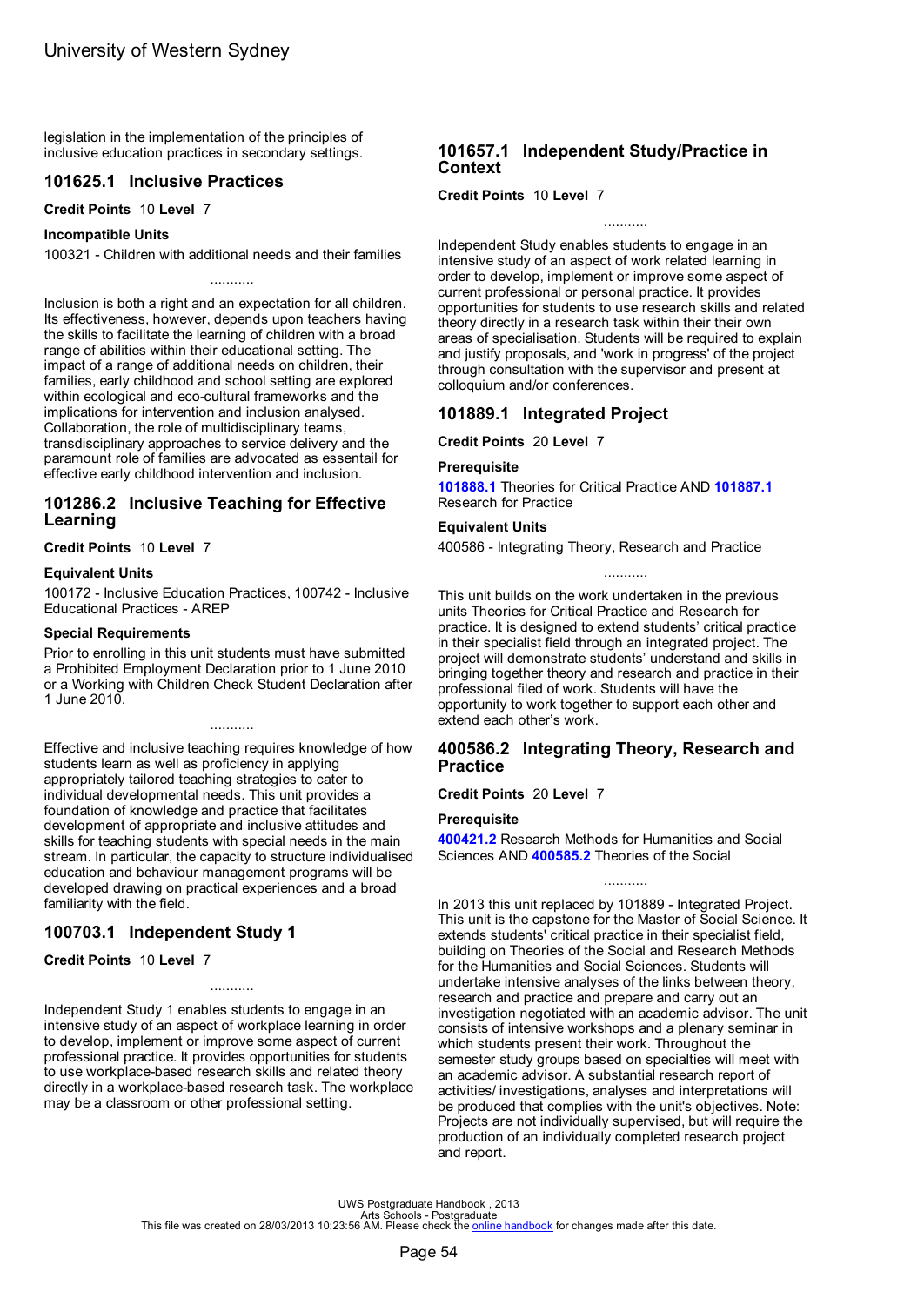# <span id="page-57-0"></span>**A7456.3 Interpreting and Translation Professional Practicum (PG)**

**Credit Points** 10 **Level** 7

### **Assumed Knowledge**

Students need to be bilingual.

### **Corequisite**

**[100916.2](#page-59-0)** Legal Interpreting AND **[100917.2](#page-72-0)** Specialised Translation (PG) AND **[100922.2](#page-60-0)** Medical Interpreting (PG) AND **100924.1** Community Translation (PG)

...........

This unit is aimed at providing students with the opportunity to make useful observations about practical aspects of the Interpreting and/or Translation professions and related fields (such as the Legal System), as well as with supervised practice in the workplace. Students will complete the practical work relevant to their field of specialisation, i.e., Interpreting or Translation or Interpreting and Translation.

# **100193.2 Interpreting Skills**

**Credit Points** 10 **Level** 2

### **Assumed Knowledge**

Proficiency in English and their other language (LOTE) at native or near-native level

...........

This is a core component of the Bachelor of Arts (Interpreting and Translation) and a pool unit in some postgraduate courses. The unit is aimed at developing essential skills in interpreting and deals with the specialised technical skills necessary for the different modes of interpreting: dialogue, consecutive, simultaneous, and sight translation. Given the large amount of independent practice needed to develop competence in interpreting, it pays special attention to the teaching of techniques for autonomous learning. Lectures are held in English for students of all the languages available. The tutorials are language specific in Arabic, Japanese, Mandarin or Spanish.

# **102015.1 Interpreting Skills PG**

**Credit Points** 10 **Level** 7

This is a pool unit in some postgraduate interpreting and translation courses. The unit is aimed at developing essential skills in interpreting and deals with the specialised technical skills necessary for the different modes of interpreting: dialogue, consecutive, simultaneous, and sight translation. Given the large amount of independent practice needed to develop competence in interpreting, it pays special attention to the teaching of techniques for autonomous learning. Lectures are held in English for students of all the languages available. The tutorials are language specific in Arabic, Japanese, Mandarin or Spanish.

...........

# **101695.2 Introduction to Interpreting PG**

**Credit Points** 10 **Level** 7

### **Assumed Knowledge**

Proficiency in English and other language (LOTE) at native or near-native level.

### **Equivalent Units**

A1335 - Interpreting 1, A1336 - Interpreting 2, A3395 - Introduction to Interpreting

### **Incompatible Units**

100921 - Interpreting and Translation Theory

This is the core unit for students in postgraduate coursework programs in Interpreting and Translation. It introduces students to translation theory and practice of Interpreting. Lectures are held in English for students of all languages. The tutorials are language specific in Arabic, Japanese, Chinese (Mandarin) and Spanish.

...........

### **101639.1 Introduction to Teaching and Learning**

**Credit Points** 10 **Level** 7

**Equivalent Units**

100972 - Pedagogies for Learning

### **Special Requirements**

This is a unit offered at post graduate level for Education students. The unit is not available as an elective in any undergraduate program. Prior to enrolling in this unit students must have submitted a Prohibited Employment Declaration prior to 1 June 2010 or a Working with Children Check Student Declaration after 1 June 2010 and completion of child protection requirements.

...........

This is the first of two units emphasising contemporary practices in pedagogy to develop a sense of teaching as a profession through reflection on practice. Students will explore and attempt to understand the effects of quality school-based teaching and learning on adolescent learners, particularly indigenous, and culturally and linguistically diverse learners in Western Sydney. Students will critically reflect on their personal constructs of teaching and values about the individuality, diversity and emerging maturity of secondary students. The application of ICT to engage and motivate learners and the development of an understanding of key learning area literacy demands are major foci for the unit.

# **101696.2 Introduction to Translation PG**

**Credit Points** 10 **Level** 7

### **Assumed Knowledge**

Proficiency in English and other language (LOTE) at native or near-native level.

### **Incompatible Units**

100927 - Interpreting and Translation Skills

...........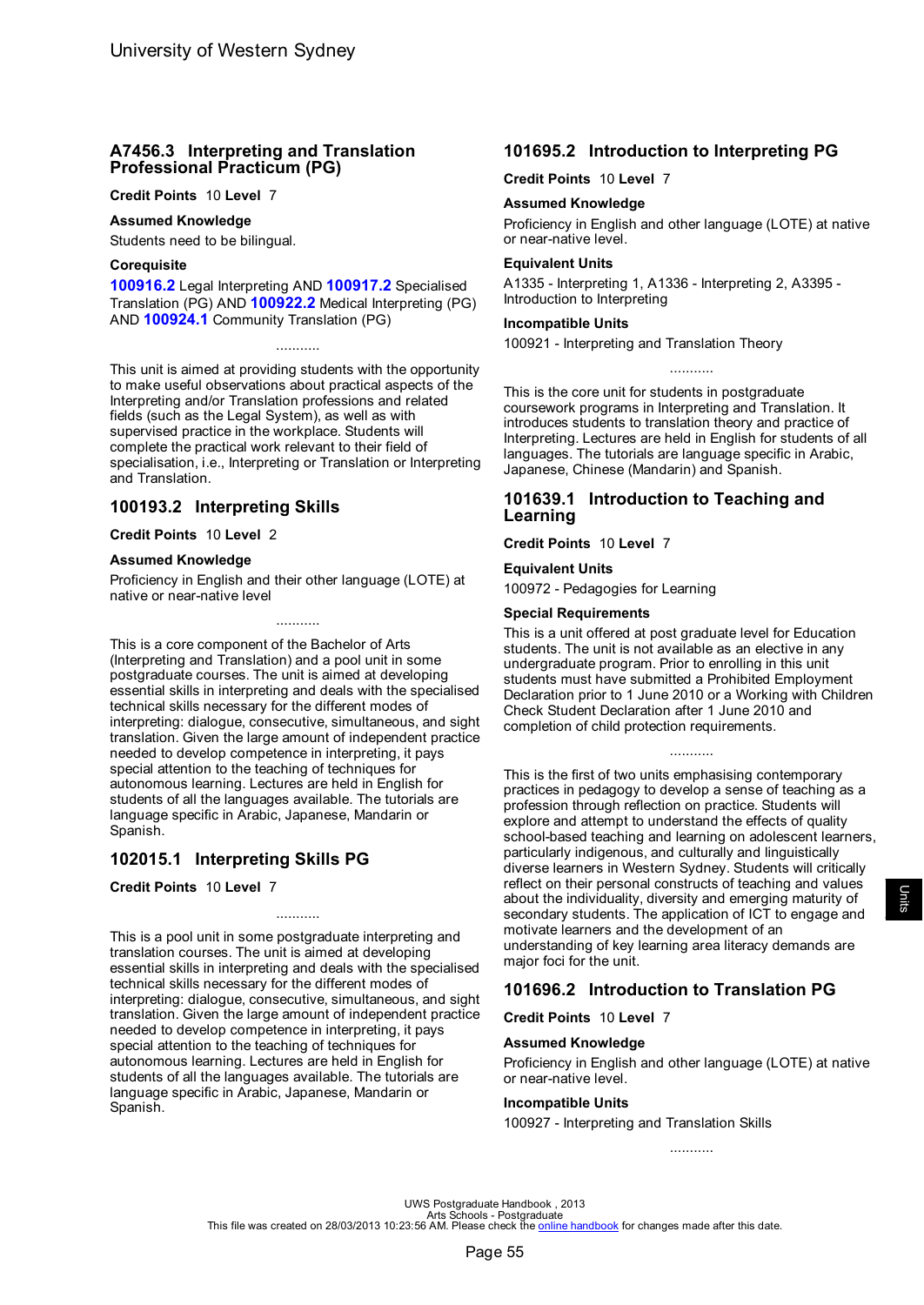<span id="page-58-0"></span>This is a core unit for students in postgraduate coursework programs in Interpreting and Translation. It introduces students to the theory and practice of Translation. Lectures are held in English for students of all languages. The tutorials are language specific in Arabic, Japanese, Mandarin and Spanish.

### **100919.2 Investigating Second Language Acquisition**

**Credit Points** 10 **Level** 7

### **Assumed Knowledge**

Knowledge of a LOTE and/or some Linguistics and/or some language teaching experience.

### **Equivalent Units**

A7449 - Investigating Second Language Acquisition

...........

This is unit is intended for Linguistics Honours students as well as TESOL and Interpreting and Translation Postgraduate students aiming to provide a focused theoretical and research framework in the area of second language acquisition (SLA) from a psycholinguistic viewpoint. This unit widens the theoretical and methodological basis of students intending to undertake further studies and/or research in the Linguistics and SLA area and also serves the TESOL and languages teachers interested in applying SLA-based knowledge to language learning, pedagogy and classroom research.

### **101802.1 Investigating with Mathematics, Science and Technology**

**Credit Points** 10 **Level** 7

### **Equivalent Units**

101104 - Mathematics, Science & Technology 0-8

### **Special Requirements**

This unit is for Education students only. Students must have completed a Working with Children Check or Prohibited Employment Declaration.

...........

This unit aims to develop a critical and meaningful understanding of how mathematics, science and technology shape our lives and the world we live in. It will extend students' understanding of the investigative nature of these areas, how they integrate and impact on each other and how they can be promoted in creative, positive, challenging and meaningful ways in the learning environment. This unit will foster in teachers a positive dispositions towards teaching Science, Mathematics and Technology in the early childhood and primary school years. It will develop teaching practices in this area including the use of the relevant pedagogical approaches and the use of relevant BOS syllabus documents.

### **101854.1 Language and Linguistics Research Methods**

**Credit Points** 10 **Level** 7

### **Equivalent Units**

A7444 - Language and Linguistics Research Methods

...........

This unit aims to help postgraduate students acquire the knowledge and skills to design and carry out a research project in the field of Languages and Linguistics (I.e. Contrastive Linguistics, Sociolinguistics, Language-in-Education Planning, First and Second Language Acquisition, Interpreting and Translation, Discourse Analysis and Descriptive Linguistics). It includes theoretical and practical work in specific areas of research in Languages and Linguistics.

### **101297.3 Languages and Linguistics Special Project**

**Credit Points** 10 **Level** 7

### **Assumed Knowledge**

The student should be familiar with research design and procedures, as taught in units such as 101854 Language and Linguistics Research methods or be concurrently undertaking a research method unit.

### **Equivalent Units**

100720 - TESOL Dissertation, A7526 - Languages and Linguistics Dissertation

#### **Special Requirements**

Students must be enrolled in course 1640 - Master of Arts Translation and Interpreting Studies, 1687 - Master of Arts (Research Studies)/PhD or 2724 - Graduate Certificate in Research Studies.

...........

This unit provides the opportunity for students in postgraduate Interpreting and Translation and Research Studies programs to undertake an independent research project. The topics for the projects are related to their needs and interests in areas such as languages, linguistics, translation and interpreting studies or teaching related issues.

### **100701.1 Leadership, Mentoring and Professional Growth**

**Credit Points** 10 **Level** 7

Becoming a professional in institutions is a complex and intricate process. It takes not only adequate initial training (both theoretical and the implementation of theory into practice) but a commitment and undertaking to career-long learning and professional development. Such commitment and undertaking need not be an isolated process. Educational leaders are available to assist in the promotion of professional development. This unit provides leaders with the understandings and strategies for implementing mentoring and professional development programs.

...........

# **101581.1 Learning for Teaching**

**Credit Points** 10 **Level** 7

### **Corequisite**

**101289.1** Professional Practice I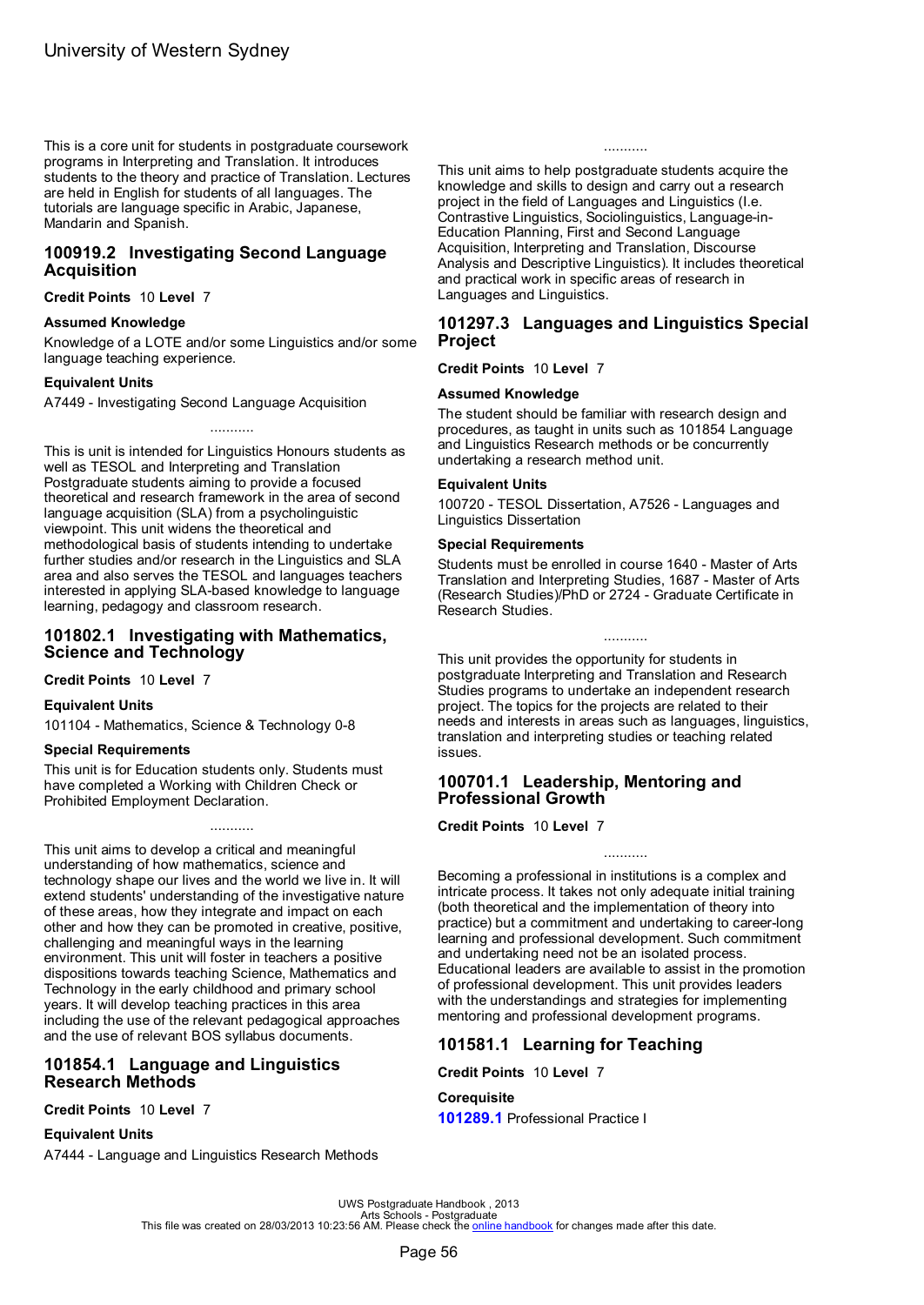### <span id="page-59-0"></span>**Equivalent Units**

101282 - Becoming A Teacher, 100189 - Understanding Learning and Teaching

### **Special Requirements**

Prior to enrolling in this unit students must have submitted a Prohibited Employment Declaration prior to 1 June 2010 or a Working with Children Check Student Declaration after 1 June 2010.

...........

This unit examines the theory and practice of teaching, Students will develop skills in planning, implementing and evaluating classroom teaching strategies and learning experiences to meet primary school students' curriculum needs. Analysis of various classroom organisation and management strategies that focus on classroom dynamics, will assist the students in developing philosophies of teaching and learning. It explores how theory and research underpin and inform curriculum development and pedagogical practice. Integrated in the learning will be the use of information technologies.

# **100916.2 Legal Interpreting**

### **Credit Points** 10 **Level** 7

### **Assumed Knowledge**

Bilingual competence in English and one of the languages offered by the School.

...........

### **Equivalent Units**

A7459 - Legal Interpreting

Legal interpreting is a highly complex process that requires specialised training in interpreting techniques, litigation tactics, legal language and the legal system. This unit is a compulsory unit for students in the BA (Interpreting and Translation) course. It can also be offered to practising interpreters who wish to improve and perfect their knowledge and skills in legal interpreting. It aims to provide students with the theoretical background and the opportunity to develop the interpreting skills necessary to operate at the NAATI professional level as a court interpreter. Lectures are held in English for students of all languages. The tutorials are language specific in Arabic, Japanese, Mandarin and Spanish.

# **101803.1 Literacy in the Early Years**

### **Credit Points** 10 **Level** 7

### **Equivalent Units**

100314 - Literacy Learning in Early Childhood 1, 100315 - Literacy Learning in Early Childhood 2, 101106 - Literacy 0- 8

### **Special Requirements**

This unit is for Education students only. Students are required to complete observations and planning and must have completed Child Protection training. Undergraduate students in the Bachelor of Education (Birth  $-5$  Years) must have completed 60 credit points. Students must have completed Child Protection training and Working with Children Check or Prohibited Employment Declaration.

This unit focuses on issues relating to the language and literacy development of young children in the years birth to eight. It investigates the nature and processes of literacy learning, including listening, speaking, reading, writing, spelling, drawing, visual and critical literacies in children's daily lives in diverse contexts. The unit includes processes for teaching beginning readers and the use of a range of children's literature to promote children's language and literacy learning. There is a strong focus on the role of early childhood educators in assessing children's language and literacy learning and planning experiences that incorporate children's home literacies and build on children's strengths.

...........

# **100925.2 Literary Translation**

**Credit Points** 10 **Level** 7

### **Assumed Knowledge**

Proficiency in English and one other language (LOTE) at native or near-native level.

### **Equivalent Units**

A7463 - Literary Translation

### **Special Requirements**

Students need to be bilingual in the language combinations offered by the school.

...........

This unit aims to develop in students an appreciation of different literary genres in English and in their other language (LOTE) with an emphasis on stylistic and cultural issues to provide a basis for literary translation. The unit will cover literary translation theory and introduce relevant strategies to be applied in practice. The class will be nonlanguage specific, but students will be expected to work from and into their language other than English.

# **101630.1 Managing Child and Family Services**

**Credit Points** 10 **Level** 7

### **Equivalent Units**

101101 - Children's Services: Management and Administration

This unit explores management and leadership in early childhood settings. Managing the day to day operation of complex social organisations such as early childhood settings and navigating a pathway toward the future requires the development of micro and macro management skills that are nuanced and finely tuned to the socio-political context in which services are located. This unit explores management theory and practice in the context of early childhood settings with a focus on building relationships and influencing others, and organisational planning and change management.

...........

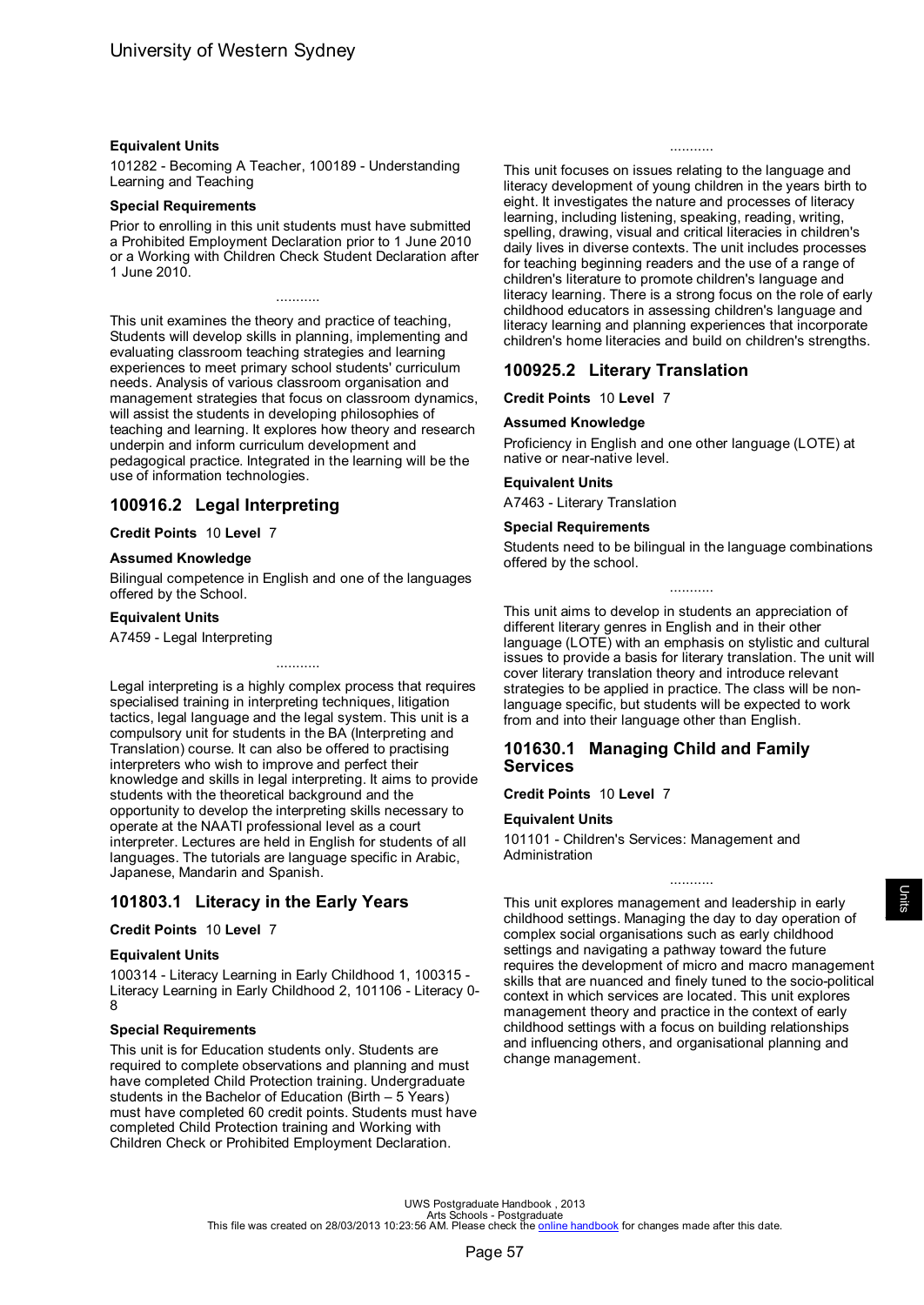# <span id="page-60-0"></span>**101633.2 Managing Cities: History and Theory**

**Credit Points** 10 **Level** 7

**Equivalent Units**

101310 - Metropolitan Structures: Cities in Transformation ...........

This unit concerns philosophical thought and critical thinking in public planning. It develops an understanding of planning theories and examines past and present trends in this area. It reviews the theoretical frameworks for an insight into planning processes and analyses the economic, spatial and socio-political dimensions of activities involved.

# **101839.1 Masters Project**

**Credit Points** 20 **Level** 7

### **Special Requirements**

Students must be enrolled in Master of Arts in Cultural and Creative Practice.

...........

The masters project provides the opportunity for students to undertake a major research project in a selected area under academic supervision. The thesis (12,000 words) may be presented in a written, rationally-argued format. Alternatively, it may be of a non-standard project (eg. Video, script, poetry, fiction) if certain conditions are met including presentation of a 3,000 word research essay giving a critical exposition of the project in a written, rationally-argued form. This unit is to be completed in two sessions.

# **101745.2 Media Project Production**

**Credit Points** 20 **Level** 7

### **Assumed Knowledge**

Broad understanding of convergent media forms and processes; specific knowledge of project development including concept and design development.

### **Prerequisite**

**101423.2** Media Project Proposal

### **Equivalent Units**

101424 - Media Production

### **Special Requirements**

Students must have previously developed a convergent media concept in unit 101423 Media Project Proposal.

...........

This unit offers an individual, or group of, student(s) the opportunity to develop, produce and evaluate a Media Project developed in the Media Project Proposal Unit. The project production will cover implementation and evaluation issues relevant to media products. The final product is intended to be a significant new media project prototype. Individual students can negotiate the project of their choice, but this should be based on the Media Project Proposal (or equivalent) developed in the Spring Semester, or first half of semester if you are a full time student. A 5,000 word report forms part of the assessment.

# **101423.2 Media Project Proposal**

**Credit Points** 20 **Level** 7

...........

This unit offers each student the opportunity to develop a detailed media project proposal to the proof of concept/pilot stage in response to a chosen set "live" brief. Projects may be for television, online delivery or cross platform delivery. The project proposal will cover background research, precedent and case studies, specification/treatment, pilot and pitch to industry professionals. The objective is to provide a detailed specification for the major media project production unit that follows.

# **100922.2 Medical Interpreting (PG)**

**Credit Points** 10 **Level** 7

### **Equivalent Units**

A7460 - Medical Interpreting

This unit aims to develop students' skills and knowledge in interpreting at the Professional level (formerly NAATI Level 3) through the modes of dialogue interpreting, consecutive interpreting, simultaneous interpreting and sight translation in the domain of health services.

...........

# **101743.2 Mobile Media**

**Credit Points** 10 **Level** 7

#### **Special Requirements**

Students must be enrolled in a postgraduate course.

The proliferation of the mobile device and the evolution of mobile networks has profoundly changed the social and interpersonal sphere and the global media landscape. This unit combines both theory and practice to engage with Mobile Communications and Society: the cultural, family and interpersonal consequences of mobile communication and its effect on every day life, social cohesion, political and economic activities, social development and change, and Mobile Media: current media production and distribution platforms, practices and trends. This unit includes the production of content for distribution via mobile devices.

# **101678.3 Motivation and Emotion**

**Credit Points** 10 **Level** 3

### **Prerequisite**

**101183.2** Psychology: Behavioural Science AND **[101184.2](#page-68-0)** Psychology: Human Behaviour

### **Special Requirements**

Pr-requisites will not apply to students enrolled in courses 1630 Graduate Diploma in Psychological Studies and 1501 Graduate Diploma in Psychology. Enrolment in these awards requires graduate status; hence the students have demonstrated proficiency in tertiary studies. Each applicant in these awards is assessed individually and provided with an individual study sequence by the Course Advisor.

...........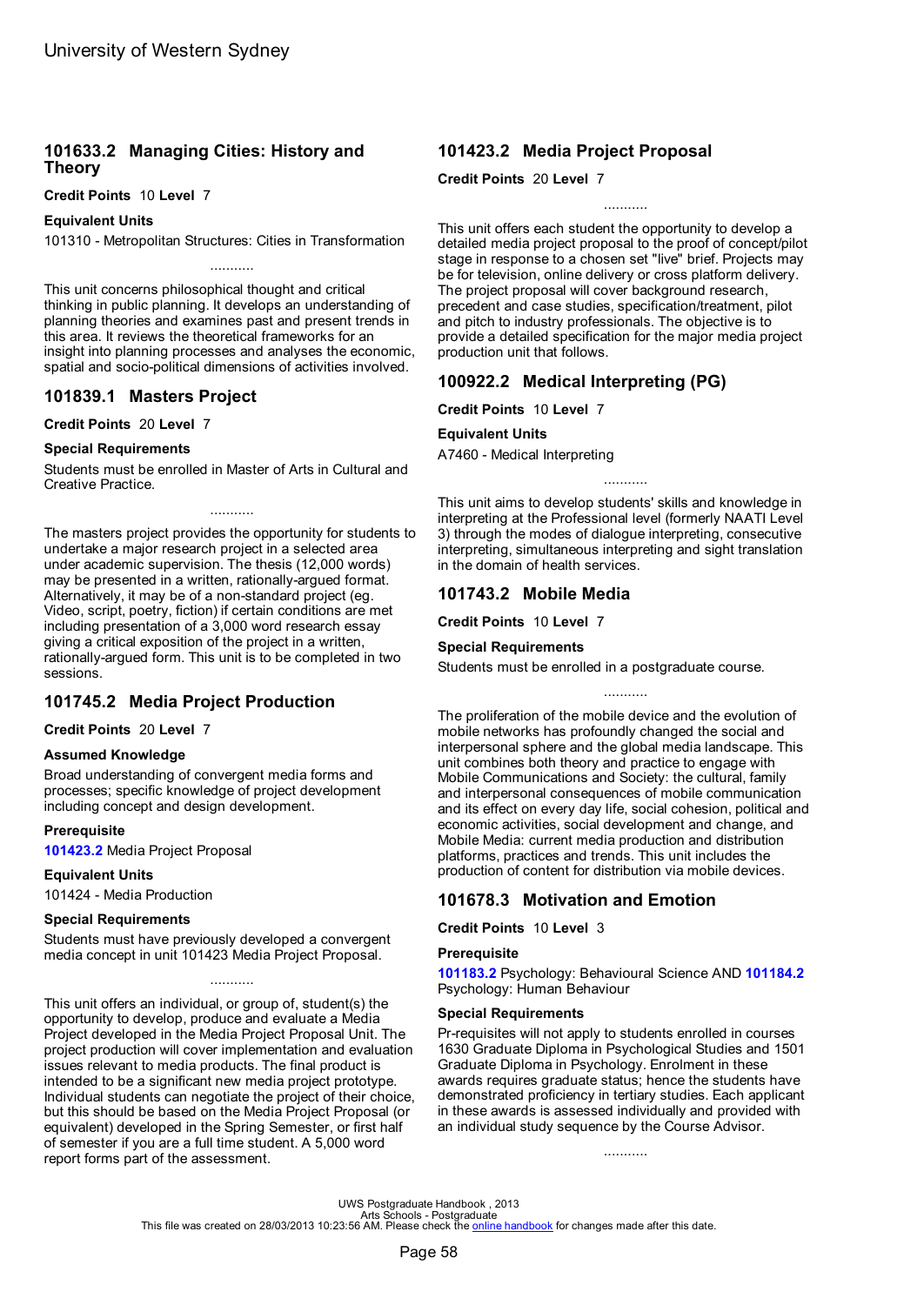<span id="page-61-0"></span>The study of motivation and emotion attempts to understand why a person engages in certain actions and why he/she has certain feelings and thoughts. In addition to being an interesting topic in its own right, concepts of motivation and emotion are central to many broader aspects of psychology. Therefore, in addition to examining core motivation and emotion research and theory, the unit also explores the topic's relationship with other areas of psychology, and its relevance to central debates discussed throughout the discipline. Emphasis is placed on a critical understanding of the relevant research and its implications for theory and practice.

### **101671.1 Multiliteracies and Additional Needs**

### **Credit Points** 10 **Level** 7

For those with special needs technology enables or enhances communication and demonstration of literacy and numeracy skills. This unit explores models of communication, new literacies, and difficulties in mathematical concepts as they intersect with a range of technologies. Emphasis will be on demonstrating deep knowledge of the literature and demonstrating skills in instructional practices employing technology to support learning, communication, curricular, and instructional access to literacy and numeracy for students with a range of special needs. Students will be expected to critically examine the educational function and efficacy of communication technology, assistive technology, digital and multimedia text, and educational software.

...........

# **100910.2 Music Therapy Method**

**Credit Points** 10 **Level** 7

### **Assumed Knowledge**

For students enrolling in the Master of Creative Music Therapy, successful completion of audition/interview prior to enrolment.

### **Corequisite**

**101445.3** Music Therapy Skills 1 OR **33016.1** Music Therapy Skills 1

### **Equivalent Units**

56152 - Professional Practice (PG)

Music Therapy Method provides a background to the historical development and theoretical underpinnings of music therapy worldwide with an emphasis on Creative Music Therapy. Government legislation and social attitudes that impinge on the delivery of music therapy to the community are discussed. The Constitution and Code of Ethics of the AMTA are outlined. Normal human development through the lifespan is looked at in depth paralleled with studies on developmental disabilities and other disorders. Culture, gender, race, religion and socioeconomics are examined within the context of understanding the place of music therapy in society. Counselling and music therapy is introduced. Aspects of self-care for music therapy practitioners and students are addressed.

...........

# **100911.4 Music Therapy Professional Practice**

**Credit Points** 10 **Level** 7

### **Prerequisite**

**[100914.4](#page-62-0)** Music Therapy Theory and Practice 2

# **Corequisite**

**[101444.4](#page-49-0)** Creative Music Therapy Practicum 2

### **Special Requirements**

This unit is not available as an elective because of the specific nature of clinical work included in the program. Students must be enrolled in the Master of Creative Music Therapy.

...........

This unit provides students with professional skills in academic, clinical and report writing plus professional presentation skills. Introduced are the philosophical principles, techniques and evaluation in Creative Music Therapy. Students are also introduced to receptive methods of music therapy professional practice as well as being given a background to professional research writing. Aspects of self-care for music therapy practitioners and students are addressed.

# **101445.3 Music Therapy Skills 1**

**Credit Points** 20 **Level** 7

# **Corequisite**

**100910.2** Music Therapy Method

### **Equivalent Units**

33017 - Music Therapy Skills 1

...........

Through a combination of music skills workshop and clinical placement, the unit opens up an exploration of improvisation, instrumental playing, repertoire, song writing, voice work and composition as techniques for music therapy. Listening techniques and the effects of music on human physiology and psychology are explored. Videos of case studies are played to illustrate clinical work. The placement introduces students to the practice of music therapy through observation and work with a registered music therapist (RMT).

# **101446.4 Music Therapy Skills 2**

**Credit Points** 20 **Level** 7

### **Corequisite**

**[100914.4](#page-62-0)** Music Therapy Theory and Practice 2

### **Special Requirements**

Students must be enrolled in 1650 Master of Creative Music Therapy.

Through a combination of music therapy skill development and clinical placement, this unit engages students in the study of improvisation, instrumental playing, repertoire, song writing, voice work and composition illustrated with advanced case material. The clinical placement introduces

...........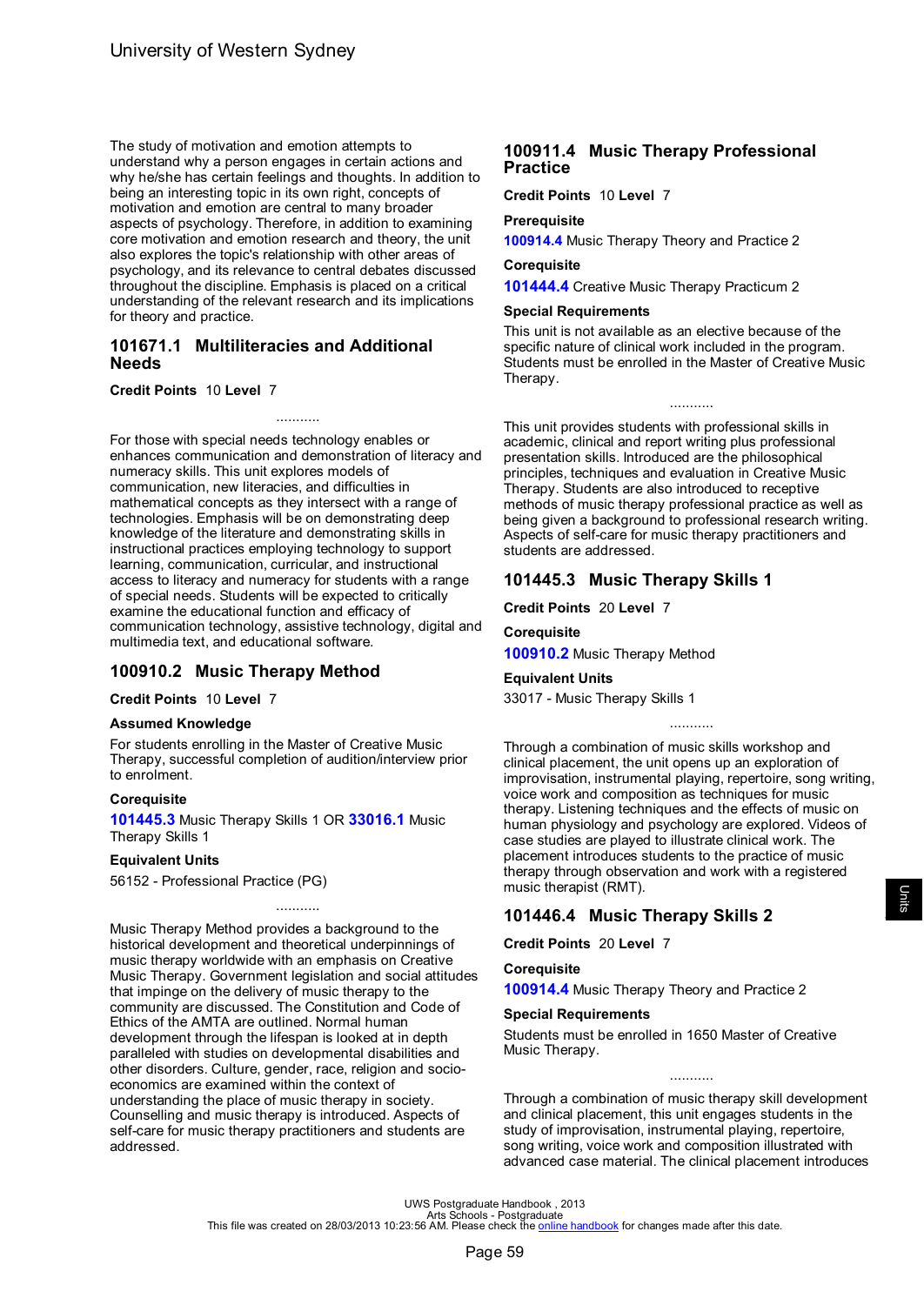<span id="page-62-0"></span>students to the practice of music therapy with younger clients, observing and working with a Registered Music Therapist (RMT).

### **100912.3 Music Therapy Theory and Practice 1**

**Credit Points** 10 **Level** 7

#### **Prerequisite**

**[100910.2](#page-61-0)** Music Therapy Method

#### **Corequisite**

**[101443.3](#page-49-0)** Creative Music Therapy Practicum 1

This unit examines contemporary psychological theories with the specific focus on their implications for Creative Music Therapy. Students receive an introduction to psychotherapy, music psychology, and explore the fundamental tenets of research plus writing for clinical purposes. Emphasis in placed on skill mastery and the ability of students to draw on concurrent clinical placement for musical material relating to work with clients with diverse needs in different clinical situations.

...........

### **100914.4 Music Therapy Theory and Practice 2**

**Credit Points** 10 **Level** 7

**Corequisite**

**[101446.4](#page-61-0)** Music Therapy Skills 2

#### **Special Requirements**

This unit is not available as an elective because of the specific nature of clinical work included in the program. Students must be enrolled in the Master of Creative Music Therapy.

...........

The unit continues the development of skill to draw on concurrent clinical work with adult clients in different clinical situations including psychiatry, palliative care and aged care. Nordoff-Robbins philosophy, clinical studies and musicianship are explored. Different approaches to the study of clinical conditions as well as theories of stress, grief and loss are introduced.

# **101640.1 Pedagogies in Practice**

**Credit Points** 10 **Level** 7

### **Prerequisite**

**[101639.1](#page-57-0)** Introduction to Teaching and Learning

### **Equivalent Units**

101396 - Literacies for Learning

### **Special Requirements**

This is a unit offered at post graduate level for Education students. The unit is not available as an elective in any undergraduate program. Prior to enrolling in this unit students must have: 1) submitted a Prohibited Employment Declaration prior to 1 June 2010 or a Working with Children Check Student Declaration after 1 June 2010 and completion of child protection requirements.

...........

This is the second of two units emphasising contemporary practices in pedagogy to develop a sense of teaching as a profession through reflection on practice. Students deconstruct and critique curriculum and issues of quality pedagogy impacting on diverse groups in secondary contexts. Key themes include oral, aural, visual and written literacy as mechanisms for curriculum area learning; communication increasingly undertaken through the application of ICT, linking of assessment and reporting to classroom teaching and learning and critical reflection as a foundation for self-evaluation. Throughout the unit a curriculum design approach will inform student learning and scaffold discussion.

### **101680.3 Perception**

**Credit Points** 10 **Level** 2

### **Equivalent Units**

100022 - Biological Psychology and Perceptual Processes ...........

This unit examines the fundamental principles underlying human perception and expands upon the sensation and perception content introduced in the foundational psychology units. After reviewing the biological basis of sensing and perceiving, we will explore the way this relatively raw information is processed and organised into the complex perceptions of the visual, auditory, olfactory, gustatory and somatosensory systems, which constitute the fundamental basis of our experience of the world. The unit will also examine the history of perceptual theories and the use of psychophysical methods and experimental approaches to the study of perceptual processes

### **101679.2 Personality**

**Credit Points** 10 **Level** 3

### **Prerequisite**

**[101184.2](#page-68-0)** Psychology: Human Behaviour

### **Equivalent Units**

100018 - Personality, Motivation, and Emotion.

Personality is the study of the mental and behavioral factors on which individual human beings vary. In other words, the study of personality is the attempt to understand why a given individual is the way he/she is. This unit involves an examination of the major personality theories, applications to individual differences, and contemporary research. Emphasis is placed on a critical understanding of personality research and its implications for the practice of psychology.

...........

# **101634.2 Planning and Environmental Regulation**

**Credit Points** 10 **Level** 7

This unit provides students with an understanding of the planning process from both a State government and Local Government perspective. The unit will cover concepts

...........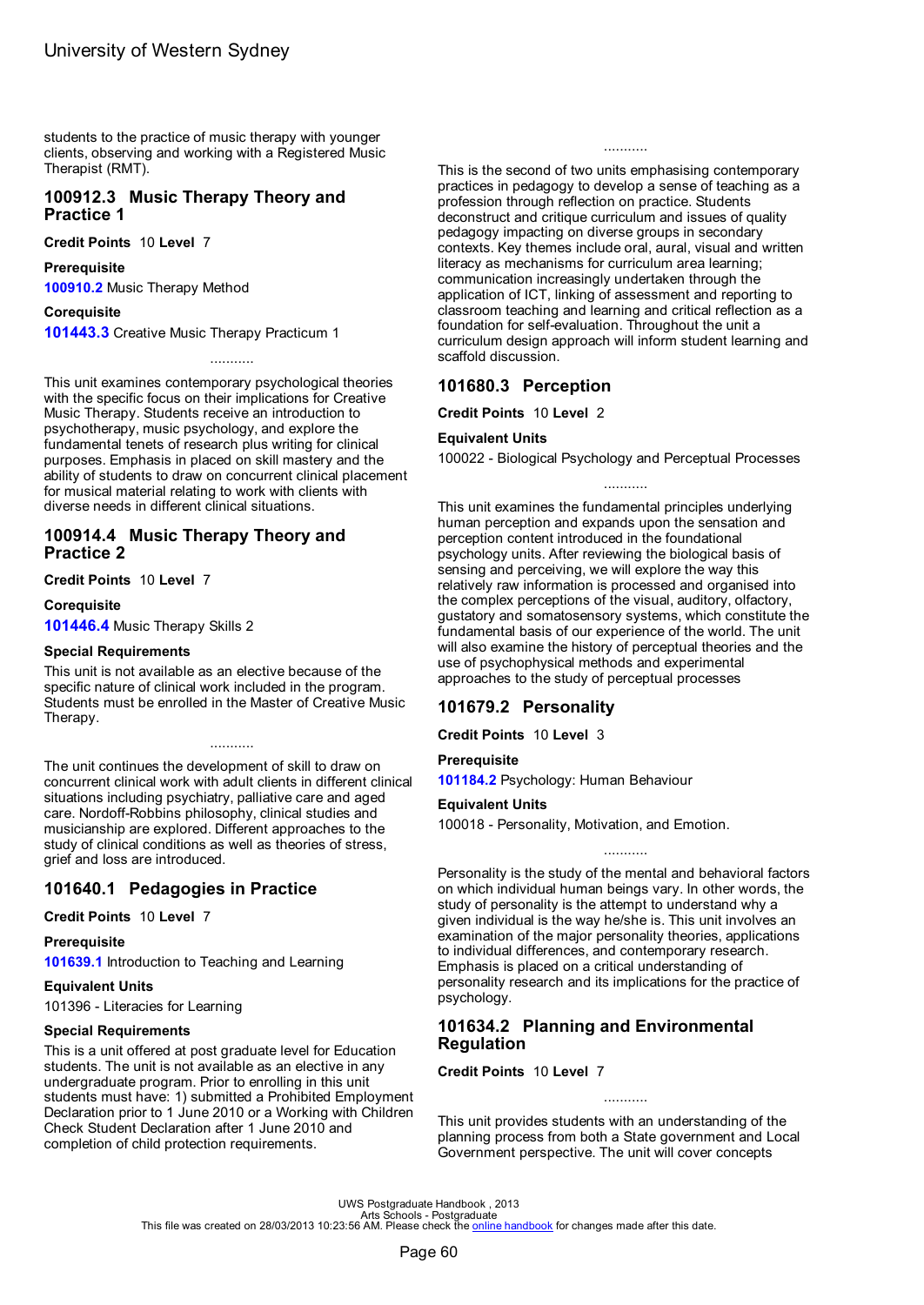related to the planning process, focusing on development control and regulation issues, planning instruments and development applications. It will also address the areas of planning and environment law, with specific reference to the legal from work that regulates planning and development in NSW.

# **101647.3 Play Development and Learning**

**Credit Points** 10 **Level** 7

### **Equivalent Units**

100316 - Play Development and Learning

### **Special Requirements**

Undergraduate students must have successfully completed 60 credit points. Students must be enrolled in 1671 Bachelor of Social Science (Pathway to Early Childhood Teaching); 1672/1673 Master of Teaching (Birth-12 Years); or 1691 Master of Teaching (Birth-5/Birth-12 Years). Students must have completed Child Protection training and signed a Prohibited Employment Declaration or Working with Children Check.

...........

An in-depth knowledge and awareness of the nature and context of growth, development and learning within the early childhood years is essential for early childhood educators. This unit will provide a framework for understanding developmentally appropriate practices, and act as a foundation for future study in early childhood. The main focus of this unit will be the play, development and learning of children from Birth-12 years as well as interconnectedness of these key areas. Socio-cultural perspectives in understanding children's development, play, and learning will be emphasized within the unit. An integral part of this unit will be the focus on inquiry, emphasizing a critical approach to play, development and learning, and based upon consideration of diverse perspectives and theoretical orientations. Students will have the opportunity to implement their new learnings in an early childhood setting. This unit includes 10 days of field experience for students in the Bachelor of Social Science Pathway to Early Childhood Studies. Students completing this unit as part of the Master of Teaching Birth-5/Birth-12 Years will be able to use their existing Mteach placement to meet the assessment requirements of this unit.

# **101642.1 Positive Learning Environments**

### **Credit Points** 10 **Level** 7

### **Equivalent Units**

101397 - Psychology for Teaching, 100184 - Psychology for **Teaching** 

### **Special Requirements**

This unit is available only to Postgraduate students in the School of Education. Students must have successfully completed an approved Child Protection workshop and prior to enrolling in this unit students must have: 1) submitted a Prohibited Employment Declaration prior to 1 June 2010 or a Working with Children Check Student Declaration after 1 June 2010

This unit focuses on building positive learning environments, responding effectively to a range of student

...........

behaviours, and promoting student mental health and wellbeing. The complex needs of adolescent learners are explored through examining critical developmental issues in light of individual, familial, social and cultural factors that influence pre-teen and adolescent development. Current behaviour management and teacher effectiveness research are applied with an emphasis on practical skill development for beginning teachers. Teacher and school student welfare and discipline responsibilities are examined through critical analysis of school-based policies and practices, and familiarisation with key government initiatives. A casebased approach is applied throughout the unit.

### **101585.1 Primary Creative Arts**

**Credit Points** 10 **Level** 7

### **Equivalent Units**

100736 - Creative Arts Introduction (AREP), 101490 - Creative Arts 1 – AREP, 101293 - Primary Curriculum 2

### **Special Requirements**

Prior to enrolling in this unit students must have submitted a Prohibited Employment Declaration prior to 1 June 2010 or a Working with Children Check Student Declaration after 1 June 2010.

...........

This unit introduces students to theoretical models and sound pedagogical practices in Dance, Drama, Music and Visual Arts in the primary classroom. Collaborative, experiential and blended learning as well as reflective practices are the key operating principles of the unit. Students will explore the theory and practice of the arts in the education process of children through practical and professional experiences. The unit provides an understanding of the importance of the art forms both as powerful teaching and learning strategies across the primary curriculum and as creative arts in their own right.

# **101579.1 Primary English and Literacy 1**

### **Credit Points** 10 **Level** 7

### **Assumed Knowledge**

Students in this unit would normally have completed a Bachelor's degree and be capable of functioning as selfdirected learners as they work through the course materials. Students should be competent in using basic Office software and internet applications.

### **Equivalent Units**

101285 - English and literacy in K-6 years

### **Special Requirements**

Prior to enrolling in this unit students must have submitted a Prohibited Employment Declaration prior to 1 June 2010 or a Working with Children Check Student Declaration after 1 June 2010.

...........

This unit is designed to provide a comprehensive introduction to key concepts associated with the teaching of the English Key Learning Area in the K-6 years, set in the broader context of contemporary new literacies environments. It will examine the processes involved in the teaching of listening and reading with a focus on traditional print-based literacies and multiliteracies. Students will

Units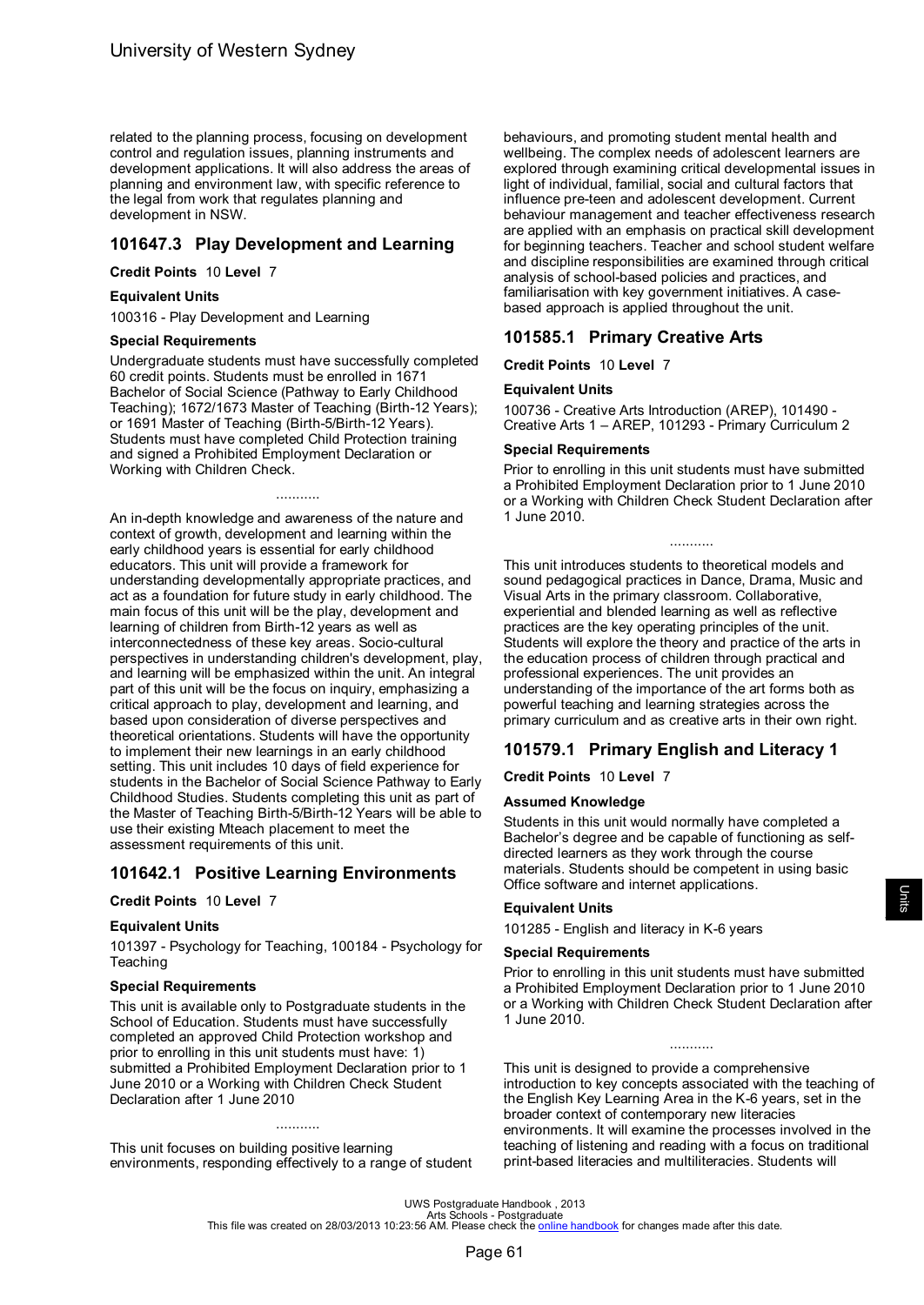investigate the teaching and learning of listening and reading of a range of factual and literary texts, involving everyday and specialised knowledge for a range of readers/ viewers. Students will be introduced to the use of children's literature and authentic texts for the development of students' reading skills and abilities.

# **101586.1 Primary English and Literacy 2**

### **Credit Points** 10 **Level** 7

### **Assumed Knowledge**

Students in this unit would normally have completed a Bachelor's degree and be capable of functioning as selfdirected learners as they work through the course materials. Students should be competent in using basic MS Office software and internet applications.

### **Equivalent Units**

100740 - Cirriculum Studies 9: Language and Literacy 2; 101494 - Language and Literacy 2 - AREP

### **Special Requirements**

Prior to enrolling in this unit students must have submitted a Prohibited Employment Declaration prior to 1 June 2010 or a Working with Children Check Student Declaration after 1 June 2010.

...........

This unit is designed to provide a comprehensive account of the teaching of speaking and writing in the primary years of schooling. Students gain an understanding of different theories of early language development and the functions and production of spoken and written texts. They investigate a range of genres of school writing, their textual structures and grammar and learn to apply these to both mainstream and ESL contexts of learning, gaining a critical awareness of varying pedagogic approaches.

# **101582.1 Primary Human Society and its Environment**

**Credit Points** 10 **Level** 7

### **Equivalent Units**

100734 - Curriculum Studies 6: Human Society and its Environment, 101491 - Human Society and Its Environment 1 – AREP

### **Special Requirements**

Prior to enrolling in this unit students must have submitted a Prohibited Employment Declaration prior to 1 June 2010 or a Working with Children Check Student Declaration after 1 June 2010.

...........

This unit focuses on Human Society and Its Environment (HSIE) as a key learning area in the K-6 curriculum. It provides opportunities for students to develop knowledge of the content, including the outcomes and subject matter, pedagogies and experiences incorporated in HSIE. Students develop their own content knowledge about changes and continuities, environments, social systems and structures and cultures as well as their understandings, skills and dispositions for planning, programming, teaching and assessing HSIE learning. The unit emphasises teaching strategies that will engage diverse learners,

preparing them for informed and effective citizenship, contributing to the quality of their society and environments.

# **101580.1 Primary Mathematics and Numeracy 1**

**Credit Points** 10 **Level** 7

### **Equivalent Units**

101290 - Investigating Primary Mathematics

### **Special Requirements**

Prior to enrolling in this unit students must have submitted a Prohibited Employment Declaration prior to 1 June 2010 or a Working with Children Check Student Declaration after 1 June 2010.

...........

The unit will develop students' understandings of children's construction of mathematical concepts during the years from Kindergarten to Year 4. Students will develop their ability to assess young children's mathematical understandings and to provide learning experiences for a diversity of learners, including investigation and the use of technology, to enhance the growth of children's mathematical thinking. The unit will study the NSW K-6 Syllabus in all of its strands, with a particular emphasis on Working Mathematically.

### **101584.1 Primary Mathematics and Numeracy 2**

**Credit Points** 10 **Level** 7

### **Special Requirements**

Prior to enrolling in this unit students must have submitted a Prohibited Employment Declaration prior to 1 June 2010 or a Working with Children Check Student Declaration after 1 June 2010.

...........

Mathematics is constructed by a thinking individual with the assistance and support of others. Some of these 'others' are called 'teachers'. In this unit, beginning teachers investigate how they can facilitate and support the learning of mathematics by students during the Stage 2 to Stage 4 (Years 3 to 8) school years to allow these students to show their full potential as mathematics learners. The unit will study the NSW K-6 Syllabus in all of its strands, with a particular emphasis on Working Mathematically. A strong emphasis will be placed on investigation, exploration, problem solving and the use of technology in the development of mathematical issues.

# **101576.3 Primary Personal Development, Health & Physical Education (PDHPE)**

### **Credit Points** 10 **Level** 7

### **Equivalent Units**

101284 - Curriculum in Practice, 100735 - Cirriculum Studies 4: PDHPE (AREP)

### **Special Requirements**

This unit is only available to Education students enrolled in 1663 Master of Teaching (Primary), 1633 Graduate Diploma in Educational Studies (Primary) (Exit Only), 1651 Bachelor of Arts (Pathway to Teaching Primary), 1691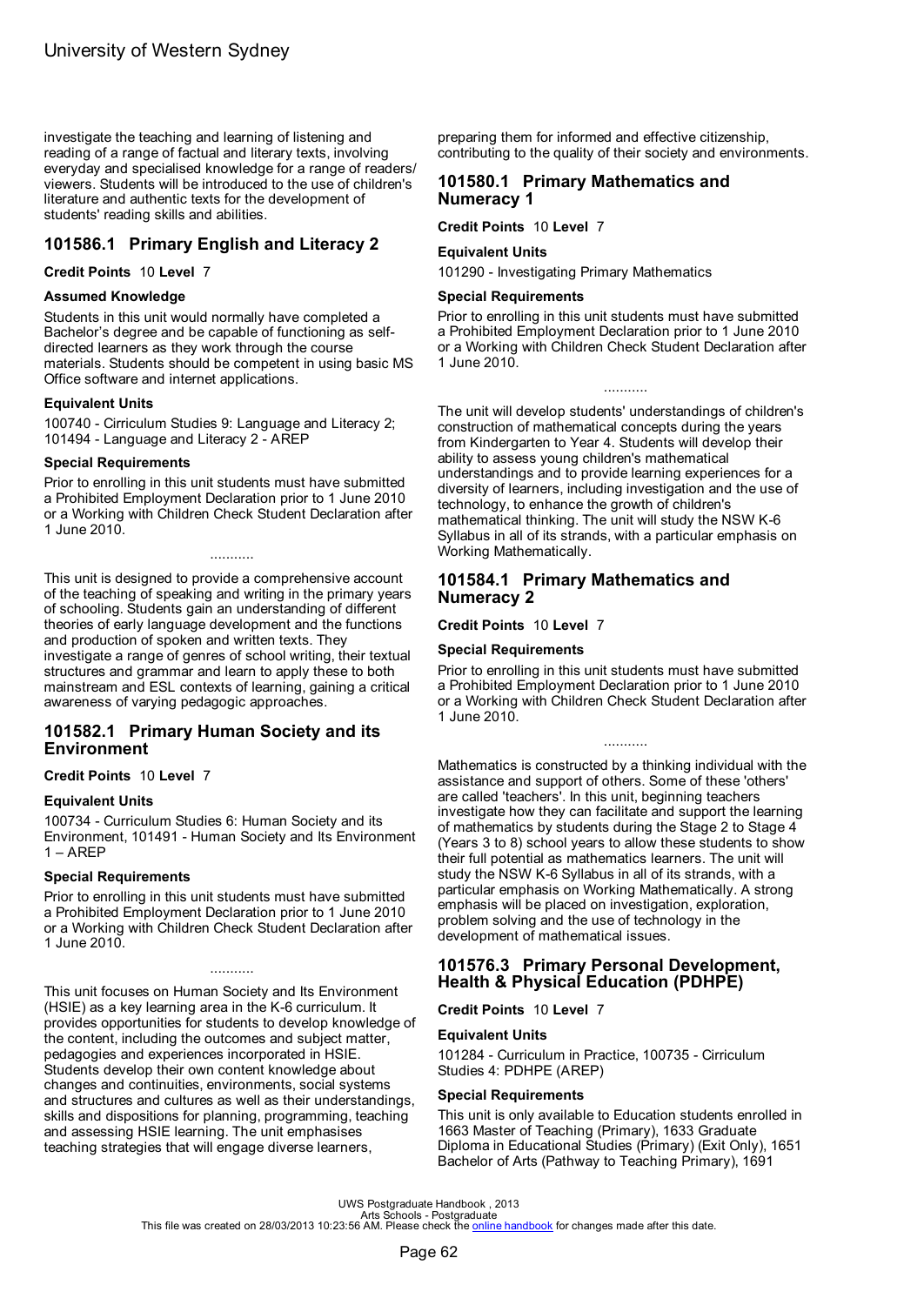Master of Teaching (Birth - 5 years/Birth - 12 years), 1673 Master of Teaching (Birth - 12 years). Students enrolled in 1651 Bachelor of Arts (Pathway to Teaching Primary) must have completed 100 credit points before they can undertake this unit.

...........

This unit explores the content and pedagogies of the Primary PDHPE key learning area. Students explore features of quality teaching and student engagement to apply in both theory and practical PDHPE lessons.

### **101604.1 Primary Professional Experience**

**Credit Points** 10 **Level** 7

### **Equivalent Units**

101109 - Early Childhood Professional Experience 3

### **Special Requirements**

This unit is available only to Postgraduate students in the School of Education. Prior to enrolling in this unit students must have: 1) successfully completed an approved Child Protection Workshop 2) submitted a Prohibited Employment Declaration prior to 1 June 2010 or a Working with Children Check Student Declaration after 1 June 2010.

...........

This unit provides students with professional experience in a primary school that links theory and practice. The professional experience component of this unit consists of 15 days in a K-2 classroom and 25 days in Years 3-6. The unit builds on students' prior experience in early childhood and community-based settings. Students will be prepared by exploring issues involved in understanding the needs of learners within specific school and classroom contexts, and will design and teach experiences in ways that will enhance student engagement and learning outcomes. The unit also gives students opportunities to reflect on their own learning and to develop professional goals.

# **101583.1 Primary Science & Technology**

### **Credit Points** 10 **Level** 7

### **Equivalent Units**

100320 - Science and Technology in Early Childhood

### **Incompatible Units**

101292 - Primary Curriculum 1: Creative Arts, HSIE, PDHPE, Science & Technology K-6

#### **Special Requirements**

Prior to enrolling in this unit students must have submitted a Prohibited Employment Declaration prior to 1 June 2010 or a Working with Children Check Student Declaration after 1 June 2010.

...........

Science and Technology is a fundamental key learning area in primary schools. This unit is designed to help prospective teachers develop positive attitudes towards science and technology as an area of study, to develop some in-depth knowledge of the content of science and technology education and the relevant syllabus requirements, and, knowledge of pedagogies appropriate to science and technology education.

# **101074.1 Professional Experience 1**

**Credit Points** 10 **Level** 7

#### **Corequisite**

**100972.1** Pedagogies for Learning OR **[101639.1](#page-57-0)** Introduction to Teaching and Learning

#### **Equivalent Units**

100345.1 - Professional Experience I (Secondary)

### **Special Requirements**

Prior to enrolling in this unit students must have: 1) successfully completed an approved Child Protection Workshop 2) submitted a Prohibited Employment Declaration prior to 1 June 2010 or a Working with Children Check Student Declaration after 1 June 2010. Students must also reach a passing standard in the Professional Literacy Assessment Test prior to placement.

...........

This unit is only available to Education students. As the first Professional Experience unit of the Master of Teaching course, Professional Experience 1 is designed to introduce all students to the philosophical, ethical, practical and pedagogical perspectives of becoming a teacher in contemporary educational settings. The unit requires students to develop the knowledge, understanding, skills and attitudes necessary to begin teaching. As part of this process they will recognise that teaching demands a continuous process of self-reflection, self-awareness, critical evaluation of one's practice, and the capacity to modify and adjust teaching practice to best meet the needs of all students. This unit aims to facilitate the development of teacher education students as reflective practitioners who possess deeply-held commitments to quality education for students and high order communication competencies. In-school experience is a mandatory component of the Master of Teaching course. The preparation for, and evaluation of, the school-based experiences will be integral to this unit.

### **100978.2 Professional Experience II**

**Credit Points** 10 **Level** 7

### **Prerequisite**

**101074.1** Professional Experience 1

#### **Special Requirements**

This is a unit offered at post graduate level for Education students. The unit is not available as an elective in any undergraduate program. Students must have completed 40 credit points. Prior to enrolling in this unit students must have: 1) successfully completed an approved Child Protection Workshop 2) submitted a Prohibited Employment Declaration prior to 1 June 2010 or a Working with Children Check Student Declaration after 1 June 2010.

...........

Professional Experience II is the second Professional Experience unit of the Master of Teaching (Secondary). It is designed to extend students' learning experiences in classrooms, to such an extent that they are able to demonstrate the competencies expected from a new teacher. Apart from the basic teaching skills, these competencies include being able to incorporate broader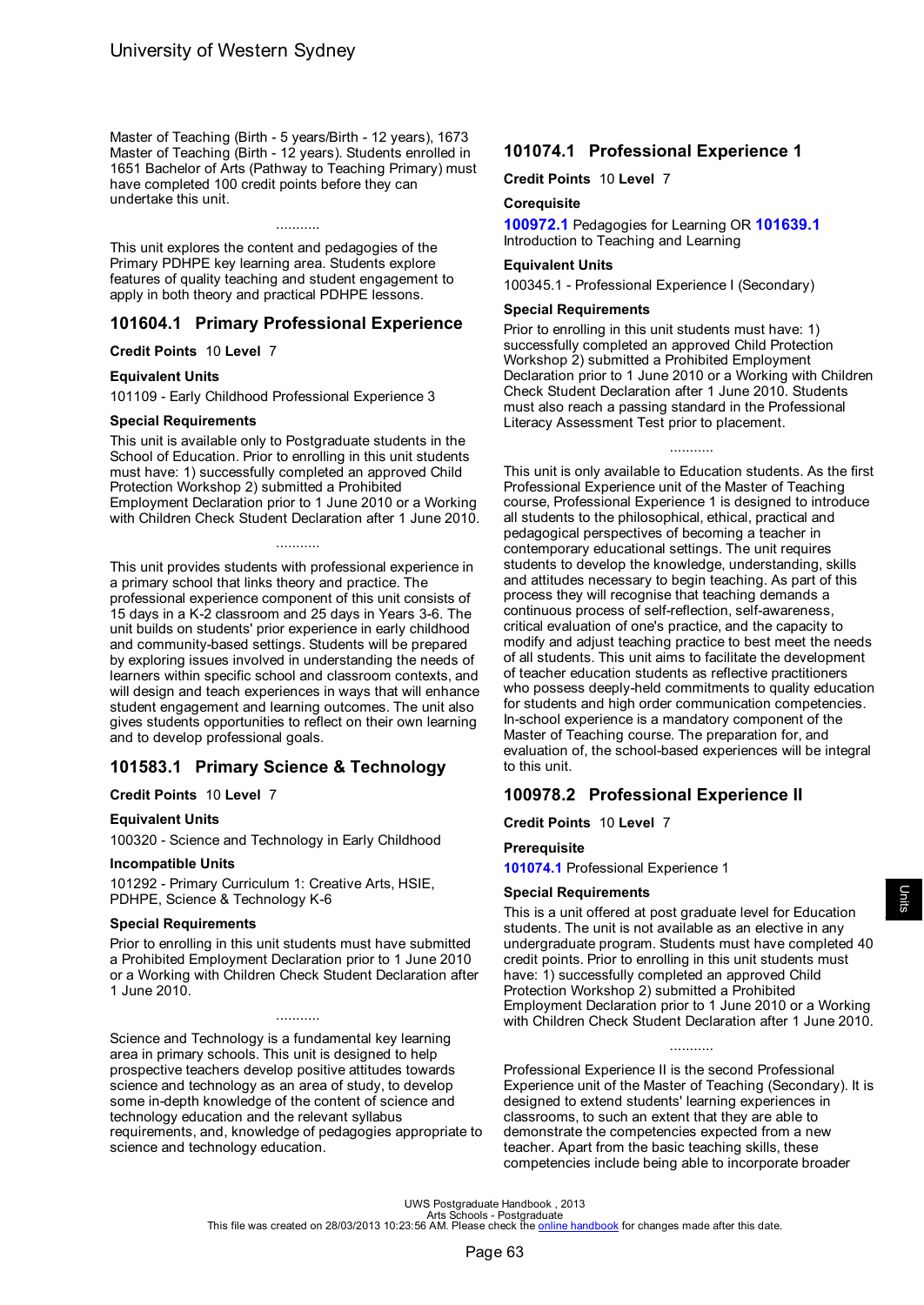educational perspectives such as technology, literacy, social justice, learning theories and assessment strategies in their teaching. The unit focuses on preparing students for the classroom by exploring the issues involved in broadening their perspective in terms of student options and effective pedagogy. The desired effect of this exploration of teaching style will be to introduce the concept of professional development through reflective practice. In this way, the Professional Experience undertaken during this unit will cohere with and enhance the pre-service teacher education student's perspective on the theory and practice of teaching and learning in schools.

# **101075.1 Professional Experience III**

**Credit Points** 10 **Level** 7

### **Corequisite**

**100972.1** Pedagogies for Learning

### **Special Requirements**

All students entering schools and undertaking Professional Experience must have successfully completed the Child Protection lectures organised by the University.

...........

This unit is only available to Education students. Preservice teacher education students need extensive and purposeful experience in diverse educational settings. This unit provides students with the opportunity to broaden their professional experience in a range of alternative educational settings within and beyond schools. Professional Experience 3 is based on the general principle of broadening and deepening Student Teachers' understanding of the issues confronting the wider education community. The more informed the teacher is about these educational issues, the more effective that teacher can be in their own classroom. To facilitate this understanding, the teacher needs to explore how learning and teaching are conducted in a variety of settings. Underpinning Professional Experience 3 is the recognition that teachers often only see a limited part of the total curriculum and schooling process, and that students will benefit from working collaboratively with those both within and outside the school settings.

# **101818.3 Professional Placement 1**

**Credit Points** 0 **Level** 7

### **Assumed Knowledge**

Readiness for external placement as assessed in Clinic Placement A in UWS Psychology Clinic

### **Prerequisite**

**101815.1** Clinic Placement A

### **Equivalent Units**

100804 - Psychology Placement 2

### **Special Requirements**

Students must be enrolled in one of the following courses 1546 Master of Psychology (Clinical Psychology), 1545 Master of Psychology (Educational & Developmental), 1547 Master of Psychology (Forensic). Students are required to be registered with the Psychology Board of Australia and to undertake a placement in a NSW Health facility during the period of their enrolment in the course and so must also

meet the special requirements as stipulated by NSW Health and Psychology Board of Australia. At present, these include: • Submitted a Student Undertaking Form and have received a National Police Certificate • submitted a Working with Children Check Student Declaration • Child Protection Training • Registration as a Provisional Psychologist with Psychology Board of Australia. • Any other requirement introduced by the Psychology Board of Australia or NSW Health in order to undertake placements as part of a postgraduate training program.

...........

Placements give students the opportunity to gain knowledge and skills in the areas of assessment, therapy and professional conduct. Each student is required to undertake a total of 1000 hours of supervised placement, divided into 3 or 4 placements. A Learning Contract outlining placement activities is completed (in consultation with the Placement Supervisor) and is submitted to the Placement Coordinator prior to the commencement of the placement. Attendance in accordance with the Learning Contract is required. This placement unit is designed to allow students to develop their clinical and professional skills.

# **101819.3 Professional Placement 2**

**Credit Points** 0 **Level** 7

### **Assumed Knowledge**

Readiness for external placement as assessed in Clinic Placement A in UWS Psychology Clinic

### **Prerequisite**

**101815.1** Clinic Placement A

### **Equivalent Units**

100805 - Psychology Placement 3

### **Special Requirements**

Students must be enrolled in one of the following courses 1546 Master of Psychology (Clinical Psychology), 1545 Master of Psychology (Educational &Developmental), 1547 Master of Psychology (Forensic). Students are required to be registered with the Psychology Board of Australia and to undertake a placement in a NSW Health facility during the period of their enrolment in the course and so must also meet the special requirements as stipulated by NSW Health and Psychology Board of Australia. At present, these include: • Submitted a Student Undertaking Form and have received a National Police Certificate • submitted a Working with Children Check Student Declaration • Child Protection Training • Registration as a Provisional Psychologist with Psychology Board of Australia. • Any other requirement introduced by the Psychology Board of Australia or NSW Health in order to undertake placements as part of a postgraduate training program.

Placements give students the opportunity to gain knowledge and skills in the areas of assessment, therapy and professional conduct. Each student is required to undertake a total of 1000 hours of supervised placement, divided into 3 or 4 placements. A Learning Contract outlining placement activities is completed (in consultation with the Placement Supervisor) and is submitted to the Placement Coordinator prior to the commencement of the

...........

UWS Postgraduate Handbook , 2013<br>Arts file was created on 28/03/2013 10:23:56 AM. Please check the <u>online [handbook](http://handbook.uws.edu.au/hbook/)</u> for changes made after this date.<br>This file was created on 28/03/2013 10:23:56 AM. Please check the <u>onl</u>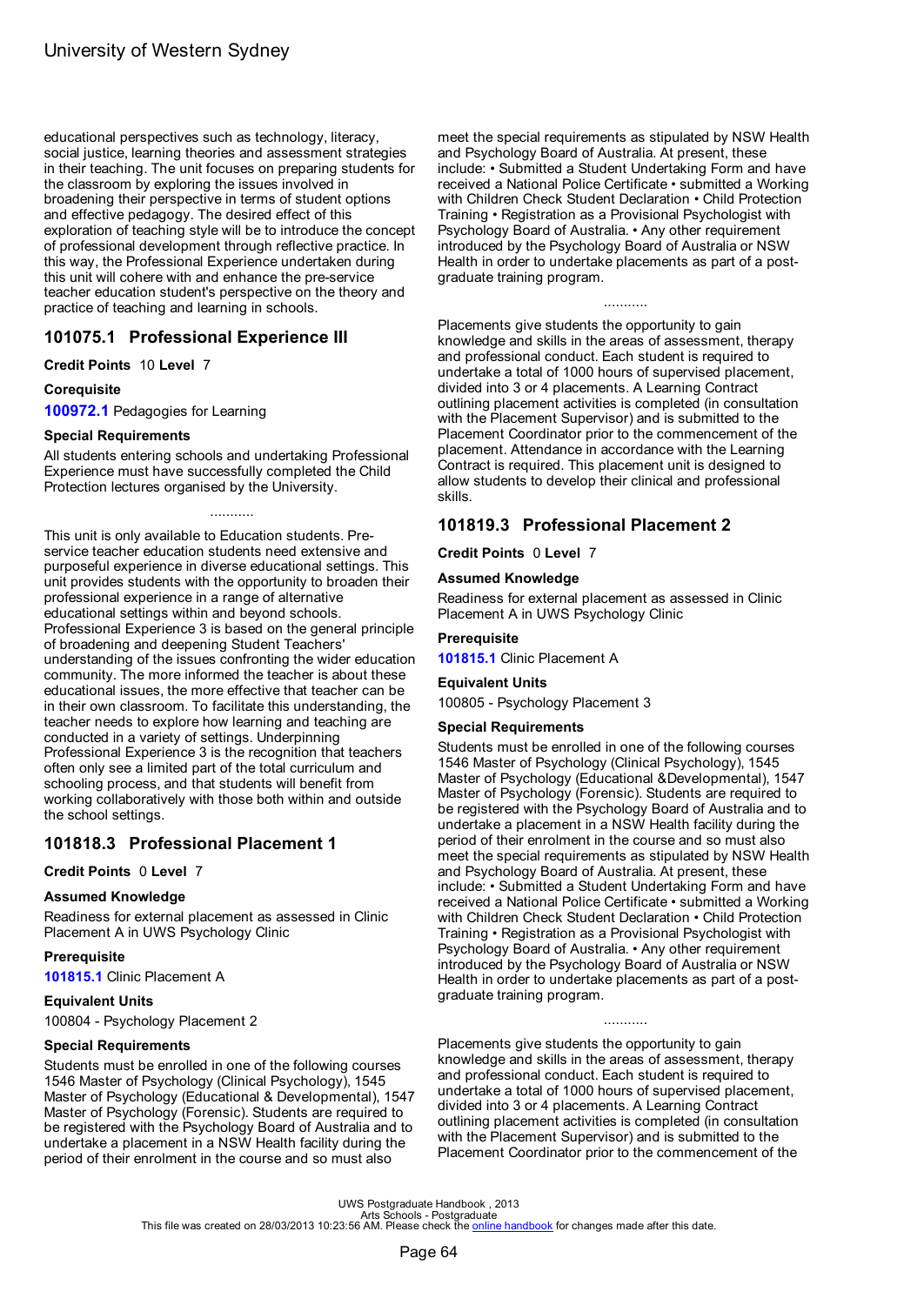placement. Attendance in accordance with the Learning Contract is required. This placement unit is designed to allow students to develop their clinical and professional skills.

# **101820.3 Professional Placement 3**

### **Credit Points** 0 **Level** 7

### **Assumed Knowledge**

Readiness for external placement as assessed in Clinic Placement A in UWS Psychology Clinic

### **Equivalent Units**

101240 - Master of Psychology Placement

### **Special Requirements**

Students must be enrolled in one of the following courses 1546 Master of Psychology (Clinical Psychology), 1545 Master of Psychology (Educational &Developmental), 1547 Master of Psychology (Forensic). Students are required to be registered with the Psychology Board of Australia and to undertake a placement in a NSW Health facility during the period of their enrolment in the course and so must also meet the special requirements as stipulated by NSW Health and Psychology Board of Australia. At present, these include: • Submitted a Student Undertaking Form and have received a National Police Certificate • submitted a Working with Children Check Student Declaration • Child Protection Training • Registration as a Provisional Psychologist with Psychology Board of Australia. • Any other requirement introduced by the Psychology Board of Australia or NSW Health in order to undertake placements as part of a postgraduate training program.

Placements give students the opportunity to gain knowledge and skills in the areas of assessment, therapy and professional conduct. Each student is required to undertake a total of 1000 hours of supervised placement, divided into 3 or 4 placements. A Learning Contract outlining placement activities is completed (in consultation with the Placement Supervisor) and is submitted to the Placement Coordinator prior to the commencement of the placement. Attendance in accordance with the Learning Contract is required. This placement unit is designed to allow students to develop their clinical and professional skills.

...........

# **101289.2 Professional Practice I**

### **Credit Points** 10 **Level** 7

### **Corequisite**

**[101581.1](#page-58-0)** Learning for Teaching

### **Equivalent Units**

100189 - Understanding Learning and Teaching

### **Incompatible Units**

100345 - Professional Experience 1 (Secondary)

### **Special Requirements**

Submission of a Prohibited Employment Declaration and completion of child protection requirements. Students must reach a passing standard in the Professional Literacy Assessment Test prior to placement.

The Professional Experience unit 'Professional Practice 1' is designed to introduce student teachers to the philosophical, ethical, practical and pedagogical perspectives of becoming a teacher in the primary school context. The unit requires student teachers to develop the knowledge, understanding, skills and attitudes necessary to begin teaching. As part of this process their professional experience will incorporate a continuous process of selfreflection, self-awareness and the capacity to modify and adjust teaching practice to best meet the needs of all students. The professional experience aims to facilitate the development of teacher education students as reflective practitioners who possess deeply-held commitments to quality education for students and high order communication competencies.

...........

### **101288.2 Professional Practice II: Engaging in the Profession**

**Credit Points** 10 **Level** 7

# **Corequisite**

**[101587.1](#page-72-0)** Teaching in New Times

### **Equivalent Units**

100180 - Contextual and Professional Studies

**Incompatible Units**

100978 - Professional Experience II

### **Special Requirements**

Prior to enrolling in this unit students must have: 1) submitted a Prohibited Employment Declaration prior to 1 June 2010 OR a Working with Children Check Student Declaration after 1 June 2010

...........

Students need to have a variety of experiences that are set in the context of their future profession. Students will be prepared by exploring issues involved in understanding the needs of learners within specific school and classroom contexts, and will design and teach experiences in ways that will enhance student engagement and learning outcomes. The unit also gives students opportunities to reflect on the processes involved, and refine their competencies as beginning teachers. The unit includes a final professional experience that links theory and practice and enables students to construct new knowledge and new ways of practice as part of their transition into the teaching profession.

# **101073.1 Professional Practice in Context**

### **Credit Points** 10 **Level** 7

### **Equivalent Units**

100339 - Researching Special Education Practice

### **Special Requirements**

Students must generally have completed 40 credit points of the degree before undertaking the practicum component to give them the theoretical background to undertake the placement. Prior to enrolling in this unit students must have: 1) submitted a Prohibited Employment Declaration prior to 1 June 2010 or a Working with Children Check Student Declaration after 1 June 2010.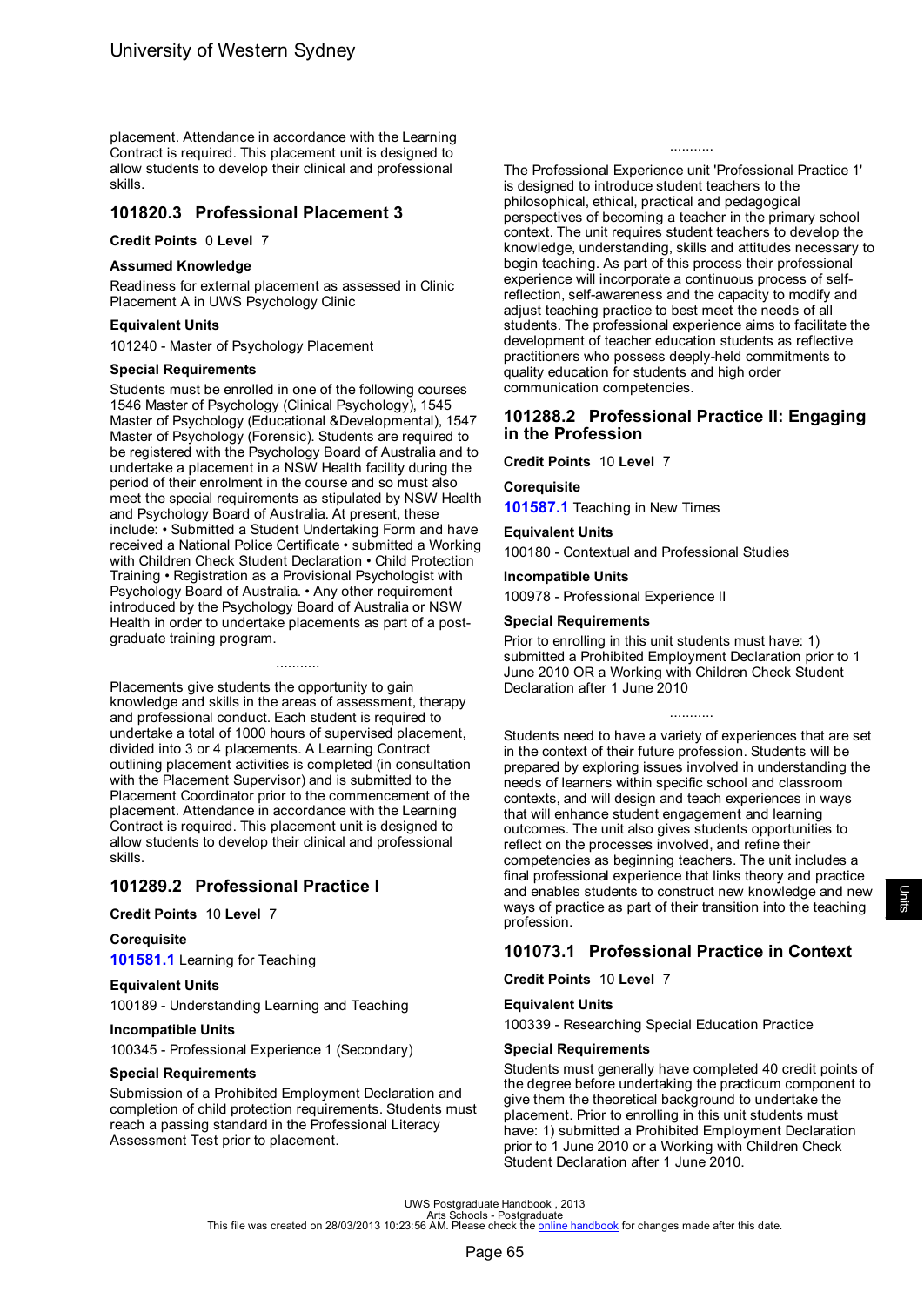<span id="page-68-0"></span>This unit involves school-based experiences and is the final practicum experience for students undertaking their degree in Special Education and is not suitable for those without a teaching qualification or equivalent experience. This unit involves students completing a practicum, and a series of field visits and observations across a range of special education and early childhood intervention settings. The practicum will be completed in the student's area of specialisation in an early childhood, primary, secondary or other relevant setting. Students will be expected to demonstrate a range of skills in planning, implementing and evaluating individual programs for students with special education needs.

...........

# **101105.2 Prosocial Learning Environments**

...........

### **Credit Points** 10 **Level** 7

Educators of young children are responsible for guiding and leading children in the development of self-discipline, moral autonomy, a sense of social belonging and well being while acknowledging developmental needs, pluralistic community values, expectations, standards, norms and rules. Despite increased knowledge in child development and children's social and cultural contexts the guidance and management of children's behaviour remains a contentious area for educators, parents and children. This unit will provide students with the opportunity to focus in depth on a range of approaches to behaviour, social interactions and guidance. It also enables students to reflect on the impact of these approaches on children's development and learning while critically evaluating their personal and professional dispositions regarding behaviour and guidance.

# **101811.2 Psychological Assessment**

### **Credit Points** 10 **Level** 7

### **Equivalent Units**

101207 - Psychological Assessment 1

### **Special Requirements**

Students must be enrolled in 1546 Master of Psychology (Clinical Psychology)

This unit provides a comprehensive introduction to the psychological assessment of children, adolescents and adults. It is designed to assist students in the professional psychology programs to develop theoretical knowledge and practical skills in the assessment of clients. Through lectures, seminars and independent study, students will become familiar with the current theoretical and empirical foundations of psychological assessment, and the application of these theories and research findings to the development of empirically-based assessment practice. Students will be introduced to contemporary practice in the assessment of cognition, behaviour, mood, personality, and other psychological constructs, and popular psychological measures of these functions will be critically evaluated. Training in the administration of key instruments will be provided. Students will be instructed in the integration of assessment data into clinically-useful reports. Different approaches to psychological assessment will be compared

and evaluated. Ethical and professional issues in psychological assessment will be discussed.

# **101213.3 Psychological Interventions 1**

**Credit Points** 10 **Level** 7

### **Equivalent Units**

B7637 - Psychological Interventions 1, 101215 - Cognitive Behaviour Therapy: Theory and Practice

### **Special Requirements**

Students must be enrolled in 1546 Master of Psychology (Clinical Psychology).

...........

This unit provides an introduction to the theory and practice of Cognitive Behaviour Therapy (CBT). It provides basic instruction in case formulation and the development of treatment plans and interventions for specific psychological disorders. A widely used and evidence-based form of therapy, CBT is an important tool for psychologists working in diverse settings. The unit is designed to describe the theoretical and historical foundations of CBT, develop foundational skills in CBT assessment and therapy, and nurture critical appreciation of the effectiveness of CBT across a number of applications.

# **101214.3 Psychological Interventions 2**

**Credit Points** 10 **Level** 7

### **Prerequisite**

**101213.3** Psychological Interventions 1 AND **[101812.2](#page-46-0)** Clinical Psychopathology 1

### **Equivalent Units**

101691 - Psychological Interventions 3

### **Special Requirements**

Students must be enrolled in 1546 Master of Psychology (Clinical Psychology).

...........

Clinical psychology is a fast evolving discipline, and practitioners need to be able to respond to changing health needs of the population. This unit will prepare students to analyse health policy to identify changing demands for clinical psychology services; explore the theories, methods, and effectiveness of new and emerging therapies; prepare students to apply psychological principles to unfamiliar clinical populations; prepare students for working in clinical teams; and, introduce students to the practice of clinical psychology with more complex client groups and more complex presentations. The unit will also examine the professional and organisational roles of clinical psychologists in these settings.

# **101184.2 Psychology: Human Behaviour**

#### **Credit Points** 10 **Level** 1

### **Equivalent Units**

B1909 - Psychology 1A, 100929 - Psychology 1A

scientific techniques and methods to explain and

........... Psychology is a field of scientific inquiry that uses a set of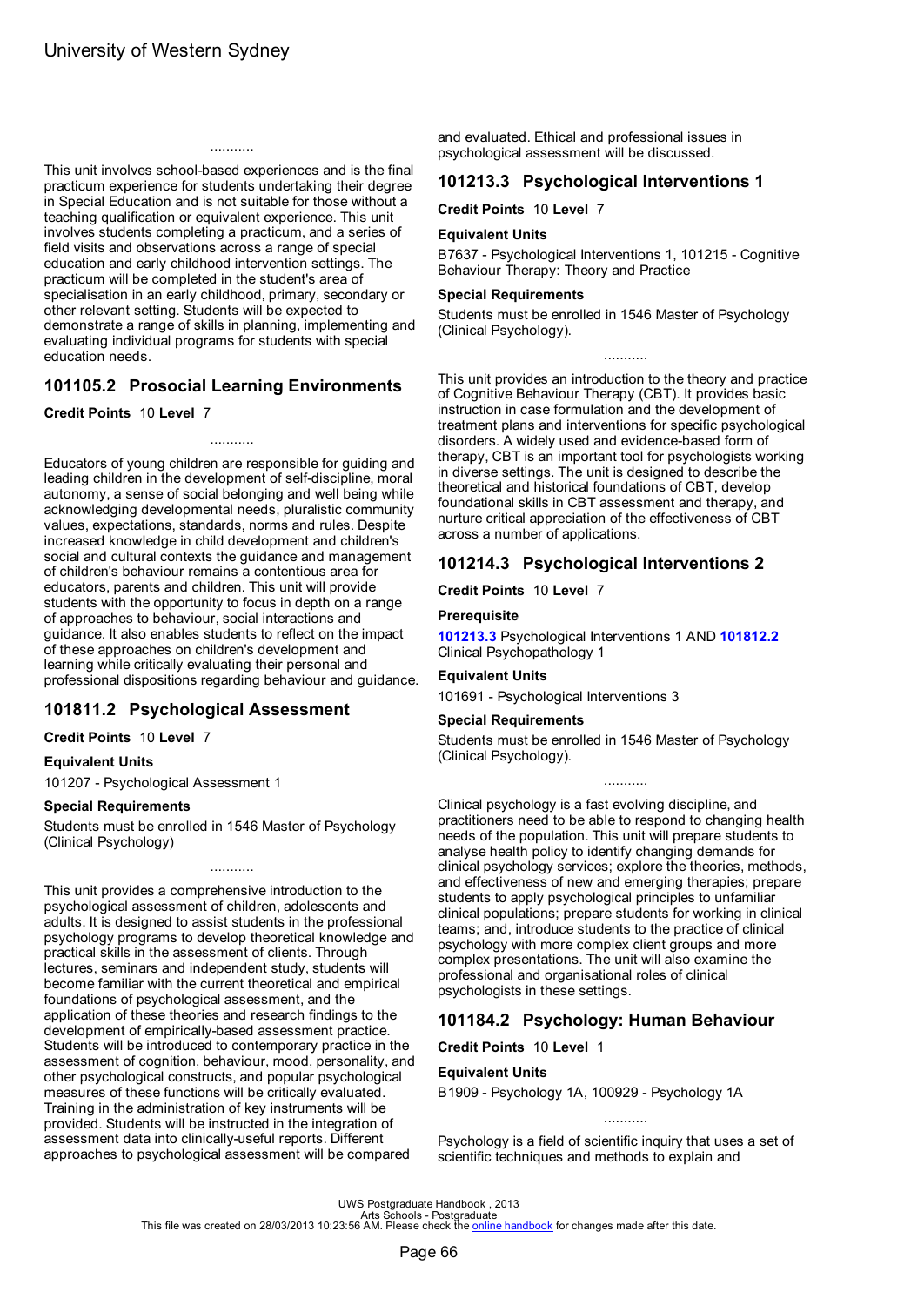<span id="page-69-0"></span>understand the causes of behaviour. As a profession, psychology applies its knowledge to practical problems in human behaviour. This unit covers a range of topics in psychology at an introductory level including: the history of psychology, intelligence, social psychology, developmental psychology, indigenous and cultural psychology, personality, and abnormal psychology.

# **101887.1 Research for Practice**

#### **Credit Points** 10 **Level** 7

#### **Equivalent Units**

400421 - Research Methods for Humanities and Social Sciences

Research for Practice explores the role of research in generating professional bodies of knowledge and the epistemological, ethical, political, theoretical and methodological underpinnings of such knowledge. Students select approaches to research relevant to their practice domains and apply them, conceptually, to contemporary research problems.

...........

### **400421.2 Research Methods for Humanities and Social Sciences**

### **Credit Points** 10 **Level** 7

#### **Assumed Knowledge**

Students must be enrolled in a postgraduate program.

#### **Equivalent Units**

53220 - Research Methods for Humanities and Social **Sciences** 

...........

In 2013 this unit replaced by 101887 - Research for Practice. This unit provides core research training within a range of postgraduate courses. It requires the completion of four research topics in the following areas: research theory and design (e.g. Epistemology, qualitative & quantitative) specific approaches (e.g. Critical discourse analysis, feminist research); data collection methods (e.g. Interviews, questionnaires) and methods of analysis (e.g. Quantitative & qualitative). This unit is offered in flexible mode according to topic (typically one day's attendance or equivalent per topic). Topics vary each session depending on student demand.

### **101833.1 Research Methods in the Humanities - Part 1**

### **Credit Points** 5 **Level** 7

### **Special Requirements**

Students must be enrolled in Master of Arts in Cultural and Creative Practice.

...........

This course familiarises students with methods of pursuing and presenting research across the humanities as well as with regard to the kinds of research required for undertaking creative work. It further provides students with the opportunity to explore these methods in their own research or creative practice. The unit is comprised of specific training exercises, which will enable students to

develop the research skills necessary to developing for their masters project.

### **101840.1 Research Methods in the Humanities - Part 2**

### **Credit Points** 5 **Level** 7

#### **Special Requirements**

Must be enrolled in Master of Arts in Cultural and Creative Practice .

...........

This course familiarises students with methods of pursuing and presenting research across the humanities as well as with regard to the kinds of research required for undertaking creative work. It further provides students with the opportunity to explore these methods in their own research or creative practice. The unit involves workshops in which students work through elements of the work they are developing for their masters project.

# **101962.1 Researching Convergent Media**

**Credit Points** 10 **Level** 7

### **Equivalent Units**

101793 - Methods and Case Studies in Convergent Media ...........

The contemporary media landscape is characterised by the breakdown of traditional media silos and the transformation of media production and consumption practices. Media, marketing and creative professionals are now required to understand and connect with their audiences across multiple media platforms. The aim of this unit is to provide students with an historical, geopolitical and theoretical introduction to convergent media theory and practice/s. Using current media theory, design theories, and research methodologies, students will select, analyse and contextualise case studies. The case studies and topics covered vary from semester to semester and can include iTV, digital games, community media, digital arts, activist networks, social media and cross platform projects.

# **101656.1 Researching Practice**

**Credit Points** 10 **Level** 7

### **Equivalent Units**

101427 - Research and Professional Practice

This unit enables students to engage in research practice in their area of interest or specialisation. The unit contributes to the development of deep insights into the application of research in practice and diverse research methodologies. Students will develop skills in analysing, critiquing, and synthesising the literature in a relevant research area. Their evaluation of research literature will provide the basis of a self-directed research plan that employs appropriate research methods and tools to investigate a question of personal and/or professional relevance. The project will be conducted in the Independent Study units.

...........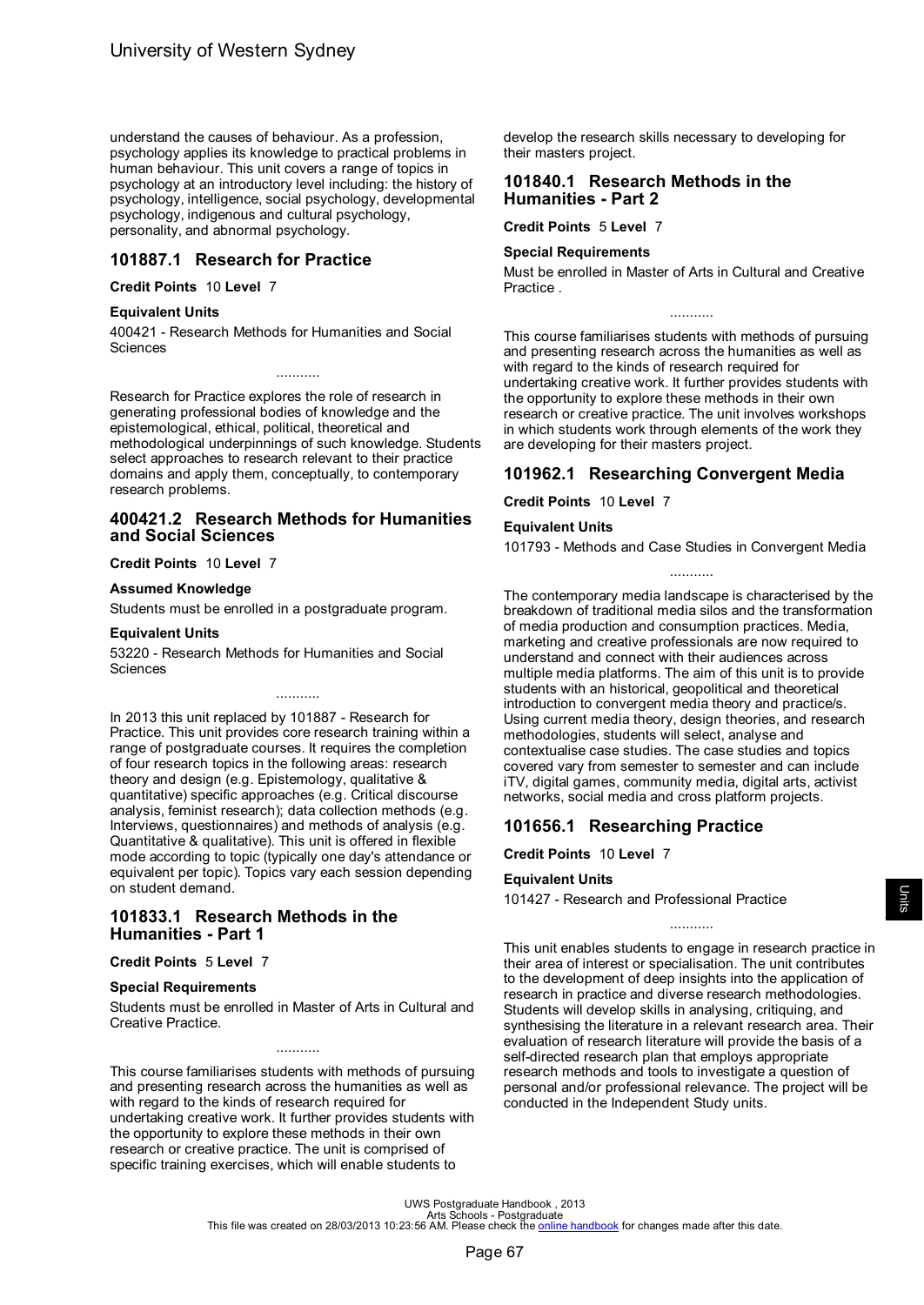# **101654.1 Researching Social Ecology**

### **Credit Points** 10 **Level** 7

The foundations of social ecology lie in an analysis of relationships. In this regard 'social ecology' describes a field of learning and an approach to learning. The definition of the field lies in its enactment. This is undertaken through research into systemic understandings of change, in the context of change in patterns of ecological relationship. This systemic study is grounded in reference to autopoiesis, self-organisation, transformation, cybernetics, constructivism, holism, complexity and human-ecological relationships. This unit introduces key theorists in these inter-related fields, frames the work and invites students to apply it in their own fields of practice.

...........

# **101837.1 Search**

**Credit Points** 10 **Level** 7

### **Special Requirements**

Students must be enrolled in Master of Arts in Cultural and Creative Practice.

...........

This unit will involve a consideration of processes of translation between cultures. It will focus on examples of specific cultural forms (from literature and other art forms) and develop readings that allow us to reflect upon processes of intercultural communication. It will also consider the transference, or translation of ideas into written and other creative forms, using the idea of quest or search as a point of departure. It will consider the idea of 'archives' in this process. It will involve interaction with events staged by the Sydney Consortium at the State Library of NSW.

# **101824.2 Second Language Assessment and Testing**

### **Credit Points** 10 **Level** 7

### **Assumed Knowledge**

Knowledge of Language teaching methodology and curriculum development.

### **Prerequisite**

**[101825.2](#page-53-0)** English Linguistics for TESOL

### **Corequisite**

**[101697.2](#page-72-0)** TESOL Methodology and Curricula

This unit introduces students to fields of language assessment and testing in TESOL. It provides students with some insight into the key language components for assessment, assessment design and development. It also equips students with updated knowledge about different assessment approaches which impact on the teaching and learning of English as a second or other language in local and global contexts.

# **101398.1 Secondary Method 1A**

### **Credit Points** 10 **Level** 7

### **Special Requirements**

Students must be enrolled in courses 1609 Master of Teaching (Secondary), 1610 Graduate Diploma in Educational Studies (Secondary), 1606 Master of Teaching (Secondary) Advanced or Non-Award courses.

...........

This unit covers teaching methodology for Years 7-10 in students' first teaching area. It must be completed by all students seeking qualification in secondary teaching. This unit seeks to develop in students the capacity to teach effectively the curriculum appropriate to the secondary Years 7-10 in their particular chosen first teaching area. Current "best practice" in that specific teaching area will be examined and modeled. The specifics of the relevant Years 7-10 Syllabus in NSW and elsewhere will be examined and critiqued. Emphasis will be placed on the principles which should underlie the teaching of the specific secondary subject at this level, and on appropriate objectives and outcomes for the teaching of that subject and on course planning. Opportunities for investigation and discussion of current research into the teaching of the specific subject area will be important.

# **101399.1 Secondary Method 1B**

**Credit Points** 10 **Level** 7

### **Special Requirements**

Students must be enrolled in courses 1609 Master of Teaching (Secondary), 1610 Graduate Diploma in Educational Studies (Secondary), 1606 Master of Teaching (Secondary) Advanced or Non-Award courses.

...........

This unit covers teaching methodology for Years 7-10 in students' second teaching area. It must be completed by all students seeking qualification in secondary teaching. This unit seeks to develop in students the capacity to teach effectively the curriculum appropriate to the secondary in their particular chosen second teaching area. Current "best practice" in that specific teaching area will be examined and modelled. The specifics of the relevant Years 7-10 Syllabus in NSW and elsewhere will be examined and critiqued. Emphasis will be placed on the principles which should underlie the teaching of the specific secondary subject at this level and on appropriate objectives and outcomes for the teaching of that subject and on course planning. Opportunities for investigation and discussion of current research into the teaching of the specific subject area will be important.

# **101400.1 Secondary Method 1C**

**Credit Points** 10 **Level** 7

### **Assumed Knowledge**

Relevant undergraduate studies to qualify students to teach a specific subject in secondary schools.

### **Special Requirements**

Students must be enrolled in courses 1609 Master of Teaching (Secondary), 1610 Graduate Diploma in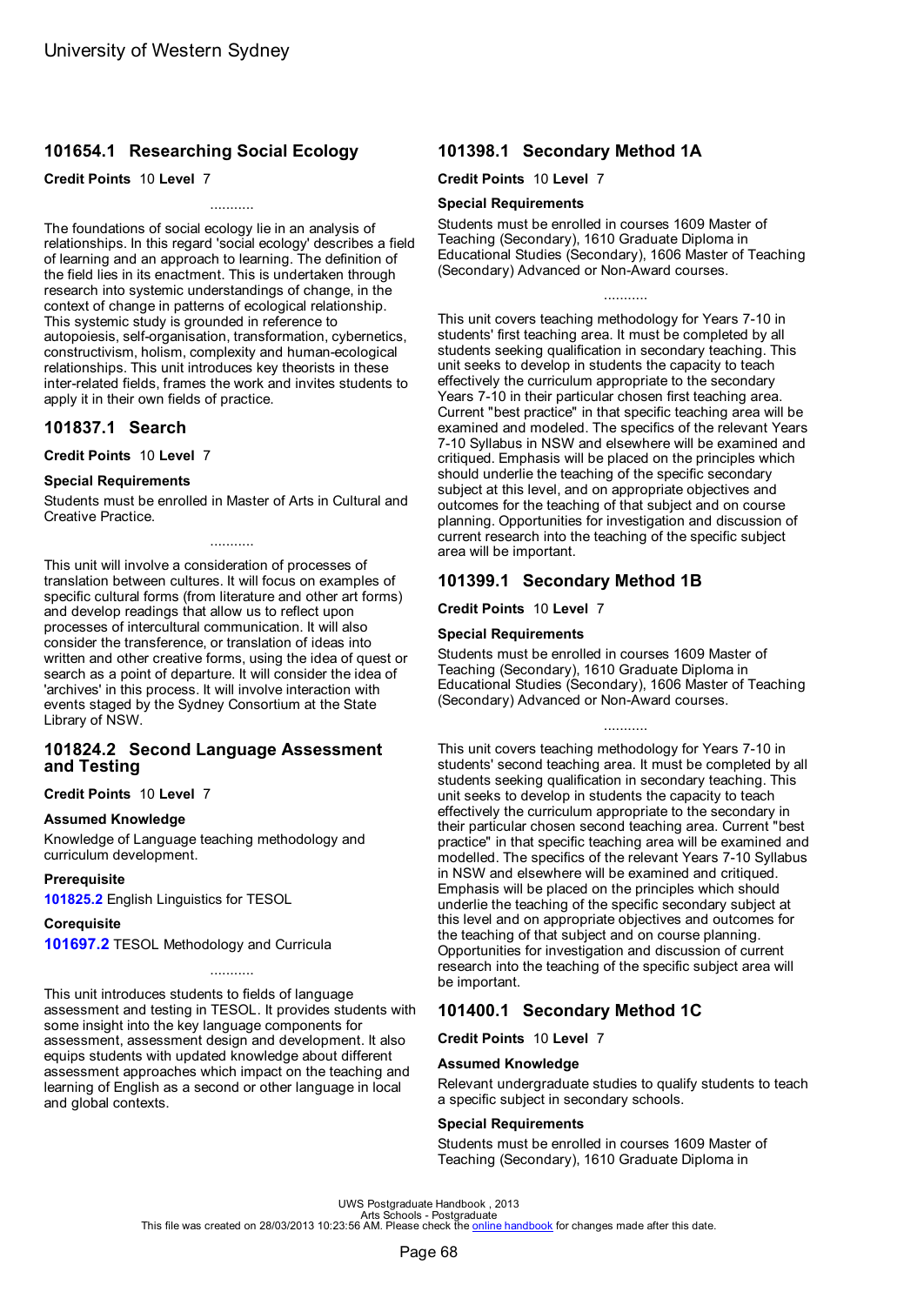<span id="page-71-0"></span>Educational Studies (Secondary), 1606 Master of Teaching (Secondary) Advanced or Non-Award courses.

### ...........

This unit covers teaching methodology for Years 7-10 in students' third teaching area. It must be completed by all students seeking to develop in students the capacity to teach effectively the curriculum appropriate to the secondary Years 7-10 in their particular chosen third teaching area. Current "best practice" in that specific teaching area will be examined and modeled. The specifics of the relevant Years 7-10 Syllabus in NSW and elsewhere will be examined and critiqued. Emphasis will be placed on the principles which should underlie the teaching of the specific secondary subject at this level, and on appropriate objectives and outcomes for the teaching of that subject and on course planning. Opportunities for investigation and discussion of current research into the teaching of the specific subject area will be important.

# **101401.1 Secondary Method 2A**

### **Credit Points** 10 **Level** 7

### **Assumed Knowledge**

Relevant undergraduate studies to qualify students to teach a specific subject in secondary schools.

### **Special Requirements**

Students must be enrolled in courses 1609 Master of Teaching (Secondary), 1610 Graduate Diploma in Educational Studies (Secondary), 1606 Master of Teaching (Secondary) Advanced or Non-Award courses.

...........

This unit covers teaching methodology for Years 11-12 in students' first teaching area. It must be completed by all students seeking qualification in secondary teaching. This unit seeks to develop in students the capacity to teach effectively the curriculum appropriate to the secondary in their particular chosen first teaching area. Current "best practice" in that specific teaching area will be examined and modelled. The specifics of the relevant Years 11-12 Syllabus in NSW and elsewhere will be examined and critiqued. Emphasis will be placed on the principles which should underlie the teaching of the specific secondary subject at this level and on appropriate objectives and outcomes for the teaching of that subject and on course planning. Opportunities for investigation and discussion of current research into the teaching of the specific subject area will be important.

# **101402.1 Secondary Method 2B**

### **Credit Points** 10 **Level** 7

### **Assumed Knowledge**

Relevant undergraduate studies to qualify students to teach a specific subject in secondary schools.

### **Special Requirements**

Students must be enrolled in courses 1609 Master of Teaching (Secondary), 1610 Graduate Diploma in Educational Studies (Secondary), 1606 Master of Teaching (Secondary) Advanced or Non-Award courses.

...........

This unit covers teaching methodology for Years 11-12 in students' second teaching area. It must be completed by all students seeking qualification in secondary teaching. This unit seeks to develop in students the capacity to teach effectively the curriculum appropriate to the secondary in their particular chosen second teaching area. Current "best practice" in that specific teaching area will be examined and modelled. The specifics of the relevant Years 11-12 Syllabus in NSW and elsewhere will be examined and critiqued. Emphasis will be placed on the principles which should underlie the teaching of the specific secondary subject at this level and on appropriate objectives and outcomes for the teaching of that subject and on course planning. Opportunities for investigation and discussion of current research into the teaching of the specific subject area will be important.

### **101403.1 Secondary Method 2C**

**Credit Points** 10 **Level** 7

### **Assumed Knowledge**

Relevant undergraduate studies to qualify students to teach a specific subject in secondary schools.

#### **Special Requirements**

Students must be enrolled in courses 1609 Master of Teaching (Secondary), 1610 Graduate Diploma in Educational Studies (Secondary), 1606 Master of Teaching (Secondary) Advanced or Non-Award courses.

...........

This unit covers teaching methodology for Years 11-12 in students' third teaching area. It must be completed by all students seeking to develop the capacity to teach effectively the curriculum appropriate to the secondary Year 11-12 in their particular chosen third teaching area. Current "best practice" in that specific teaching area will be examined and modelled. The specifics of the relevant Years 11-12 Syllabus in NSW and elsewhere will be examined and critiqued. Emphasis will be placed on the principles which should underlie the teaching of the specific secondary subject at this level and on appropriate objectives and outcomes for the teaching of that subject and on course planning. Opportunities for investigation and discussion of current research into the teaching of the specific subject area will be important.

# **101683.2 Social Psychology**

**Credit Points** 10 **Level** 3

#### **Prerequisite**

**[100013.3](#page-54-0)** Experimental Design and Analysis

#### **Equivalent Units**

100020 - Social and Developmental Psychology

#### **Special Requirements**

Pre-requisites will not apply to students enrolled in course codes 1630 - Graduate Diploma in Psychological Studies or 1501- Graduate Diploma in Psychology

...........

Social psychology is the study of human behaviour and mental processes in their social context. Social psychology examines social behaviour and social thinking using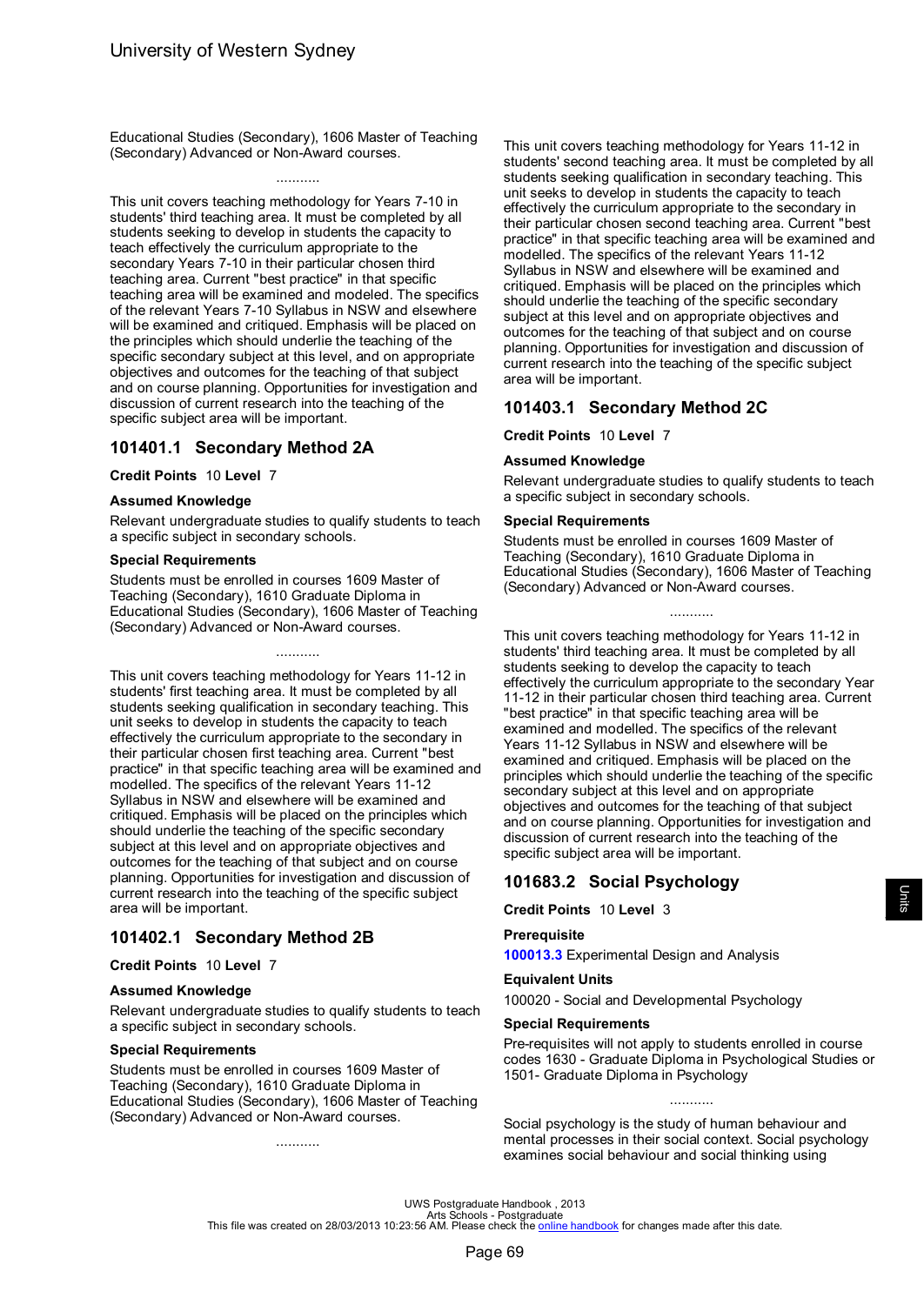<span id="page-72-0"></span>scientific psychological research methods. This unit considers both classic and recent theories, research and applications in core areas of social psychology such as: attitudes, stereotyping and prejudice, social cognition, group processes, cross-cultural and indigenous psychology, and social influence. Emphasis is placed upon the role of contemporary research and theory in increasing our understanding of social phenomena and the relevance of this to everyday life.

# **100917.2 Specialised Translation (PG)**

**Credit Points** 10 **Level** 7

### **Assumed Knowledge**

Sufficient proficiency in English plus one other language. This is a language specific unit.

### **Equivalent Units**

A7464 - Specialised Translation

This unit explores the functional, discursive, rhetorical, syntactic, semantic and lexical features of texts in the following specialised fields: tourism, news media, legal texts, technical & scientific materials. Knowledge of the functions and textual features of specialised texts will provide a basis for translating these specialised texts from and into English. Students will analyse the texts in both languages, and discuss ways in which the texts are to be translated. The unit will be available, depending on sufficient demand, for Arabic, Japanese, Mandarin and Spanish.

...........

# **101961.1 Strategic Communication**

### **Credit Points** 10 **Level** 7

Local and international industry trends show that strategic communications, particularly including agendas of innovation and ethics, are a growing force in the convergent landscape. This unit introduces students to both the science and art of strategic communication. It is grounded in an advanced understanding of the complexity of human communication processes and driven by a conviction that systematic research and analysis is required to inform strategic communication responses. This unit is based around a series of assessments that require students to address a real-world business challenge or a social issue in ways that take advantage of convergent media environments.

...........

# **101587.1 Teaching in New Times**

**Credit Points** 10 **Level** 7

### **Corequisite**

**[101288.2](#page-67-0)** Professional Practice II: Engaging in the Profession

### **Equivalent Units**

101291 - New Knowledge New Learning, 100183 - Programming and Assessment for Learning

### **Special Requirements**

Prior to enrolling in this unit students must have: 1) submitted a Prohibited Employment Declaration prior to 1 June 2010 or a Working with Children Check Student Declaration after 1 June 2010.

...........

This unit aims to directly challenge students to inquire into, reflect upon and subsequently develop classroom pedagogies and assessment practices that work towards socially just learning outcomes in new times and new teaching environments. It introduces students to contemporary theories and practical frameworks that open up opportunities for them to take individual responsibility for translating syllabus documents into teaching and learning experiences that encourage learners of all social and cultural backgrounds to have engaging and productive relationships with education, schools and classrooms.

# **101698.2 TESOL Internship**

**Credit Points** 20 **Level** 7

### **Assumed Knowledge**

Knowledge of TESOL field and methodology

### **Prerequisite**

**101697.2** TESOL Methodology and Curricula

### **Incompatible Units**

100726 - TESOL Internship

...........

This is a professional practice unit which consists of an internship in an English language teaching organisation for students of TESOL. It involves participation in the various aspects of the work of the teaching organisation, including a supervised English language teaching practice component for local students. Assessment items facilitate students' self-reflection on their teaching practice and critical evaluation of teaching methods and needs assessment in practice.

# **101697.2 TESOL Methodology and Curricula**

**Credit Points** 20 **Level** 7

### **Incompatible Units**

100725 - TESOL Methodology, 100718 - TESOL Curriculum Development

Focusing on the process of teaching English as a second or other language, the unit provides students with knowledge about approaches to teaching necessary to plan, design and evaluate curricula most appropriate to the needs of different learners. Students will develop skills in action research to facilitate critical evaluation of their teaching practices as independent professionals.

...........

# **100926.3 The Language of the Law**

**Credit Points** 10 **Level** 7

### **Equivalent Units**

A7528 - The Language of the Law

...........

This unit aims to develop in students an understanding of the intricacies of the language of the law when used in written documents and mainly in the context of the

UWS Postgraduate Handbook , 2013<br>Arts Schools - Postgraduate<br>This file was created on 28/03/2013 10:23:56 AM. Please check the <u>online [handbook](http://handbook.uws.edu.au/hbook/)</u> for changes made after this date.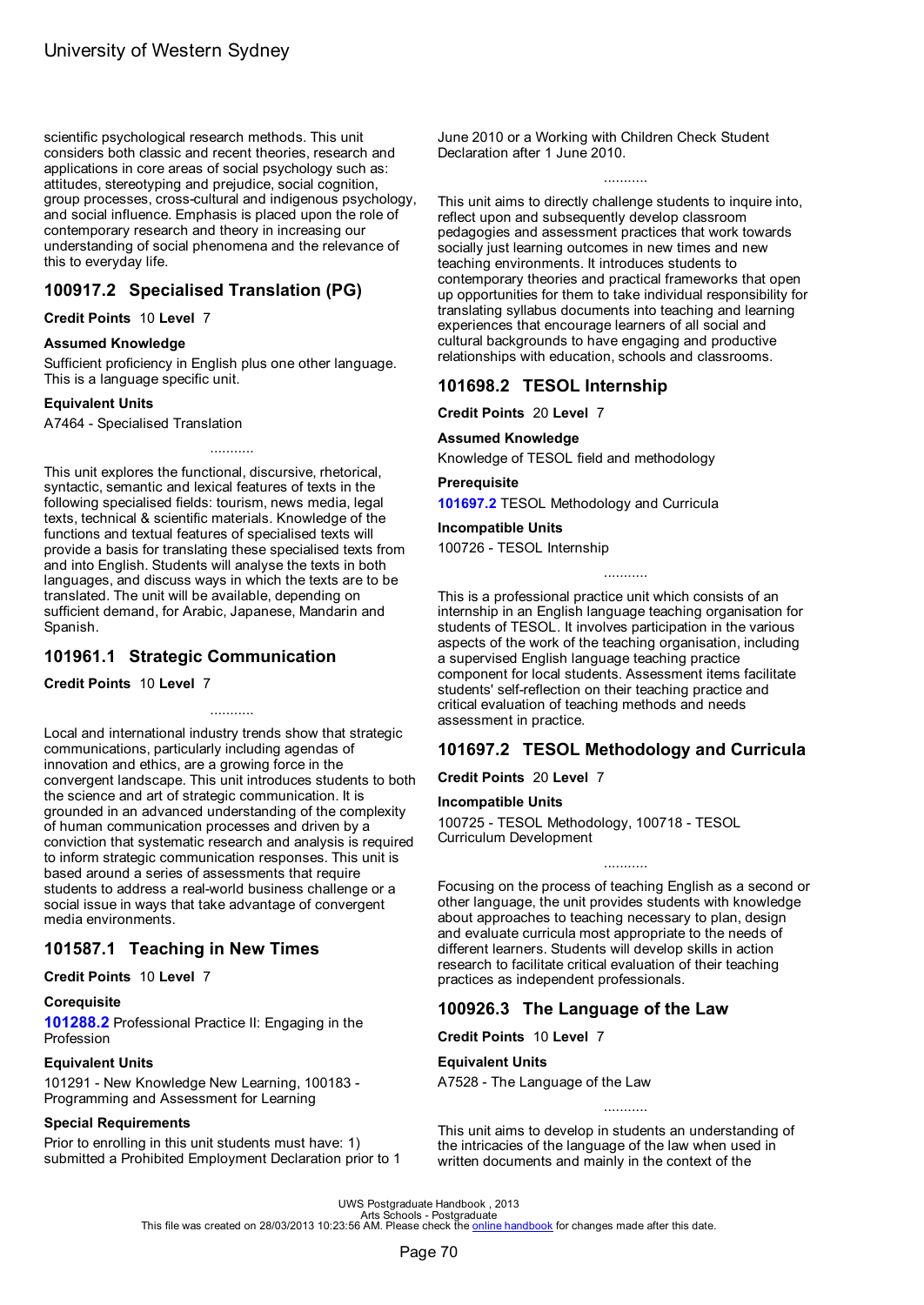<span id="page-73-0"></span>courtroom. It will provide students with a historical overview of the development of Law English, its aims and purposes and its current uses. Special emphasis will be placed on the implications of legal language on legal translations and court interpreting, but the unit is suitable for monolingual students interested in the language of the law.

# **101888.1 Theories for Critical Practice**

**Credit Points** 10 **Level** 7

### **Equivalent Units**

400585 - Theories of the Social

This unit examines social and practitioner theories that inform and provide critical perspectives upon a range of disciplines and professions. Students will reflect upon the relationships between theory, social practice and professional practice. The unit examines these relationships by deploying such key constructs as: subjectivity, agency and identity; power and resistance; class, economy and consumption; social change; globalisation and nationhood; gender and sexuality; race and colonisation; governmentality and social discipline; mobilities and place. Students will consider the social, political and discursive processes through which theories are made and applied, and how theories limit and create possibilities for research and practice.

...........

# **400585.2 Theories of the Social**

**Credit Points** 10 **Level** 7

### **Special Requirements**

Students must be enrolled in a postgraduate course.

In 2013 this unit replaced by 101888 - Theories for Critical Practice. This unit develops critical reflection on the role of theory in the social sciences. It requires the completion of topics regarding such matters as identity, power and resistance as these are related to themes including class and consumption; social movements; globalisation and nationhood; gender, sexuality, and race; governmentality and social discipline; and various theoretical understandings of the unconscious and society.

...........

# **101420.2 Theory and Practice of Psychological Assessment and Intervention**

### **Credit Points** 10 **Level** 4

### **Special Requirements**

Students must be enrolled in 1502 Postgraduate Diploma in Psychology, 1504 Bachelor of Arts (Honours) Psychology or 1500 Bachelor of Psychology fourth Year.

...........

Theory and Practice of Psychological Assessment and Intervention has been designed to develop practitioner competence by providing you with both relevant practical as well as theoretical input regarding the administration, scoring, and interpretation of some of the more frequently used standardised measures within an assessment context. In this unit, the scientific and ethical underpinnings of psychological testing and assessment are initially

advanced in order to provide a general context for the employment of standardised psychological tests. Emphasis will then be placed on familiarising you with i) the processes that practitioners go through during a testing session and ii) current research employing the standardised tests presented in this unit. The unit will provide you with a foundation in psychological testing and assessment, allowing you to make informed use of some testing data and psychological reports. A further aim of the unit is to familiarise students with the principles of evidence based practice in psychological interventions.

# **101655.1 Transformative Leadership**

### **Credit Points** 10 **Level** 7

This unit explores leadership for transformational change. In this unit we examine transformational change through valuing change that is positive, social and personally emancipatory. This unit links leadership to students institutional context and explicates leadership strategies that feature collaborative and relationship enhancing approaches to enable purposeful change.

...........

# **101658.1 Transformative Learning**

### **Credit Points** 10 **Level** 7

This unit provides opportunities to examine and apply theories drawn from critical pedagogy, transformative learning and ecological thinking. It challenges students to critically examine the relationships through which personal and social knowledge is constructed and their efficacy in the construction of learning for the future. Inherent in such thinking are questions about the processes of change in education systems that will lead towards equity, inclusiveness, wellbeing, social justice and ecological sustainability.

...........

# **101750.2 Translation Technologies (PG)**

**Credit Points** 10 **Level** 7

This unit aims to equip students with the theoretical and practical knowledge needed to effectively apply information and communication technologies to translation and other language related tasks. It focuses on translation memory and terminology management systems, and on the workflow involved in the handling of multilingual content. Emphasis is also put on uses of the Internet as a resource tool, and to the principles of controlled language for text to be processed by machine translation (MT). Tutorials will be conducted in a computer lab where students will familiarize themselves with leading computer-assisted translation (CAT) software applications.

...........

# **101079.1 Understanding Educational Research**

### **Credit Points** 10 **Level** 7

In 2013 students should take unit 101656 - Researching Practice in place of this unit. This unit explores the nature

...........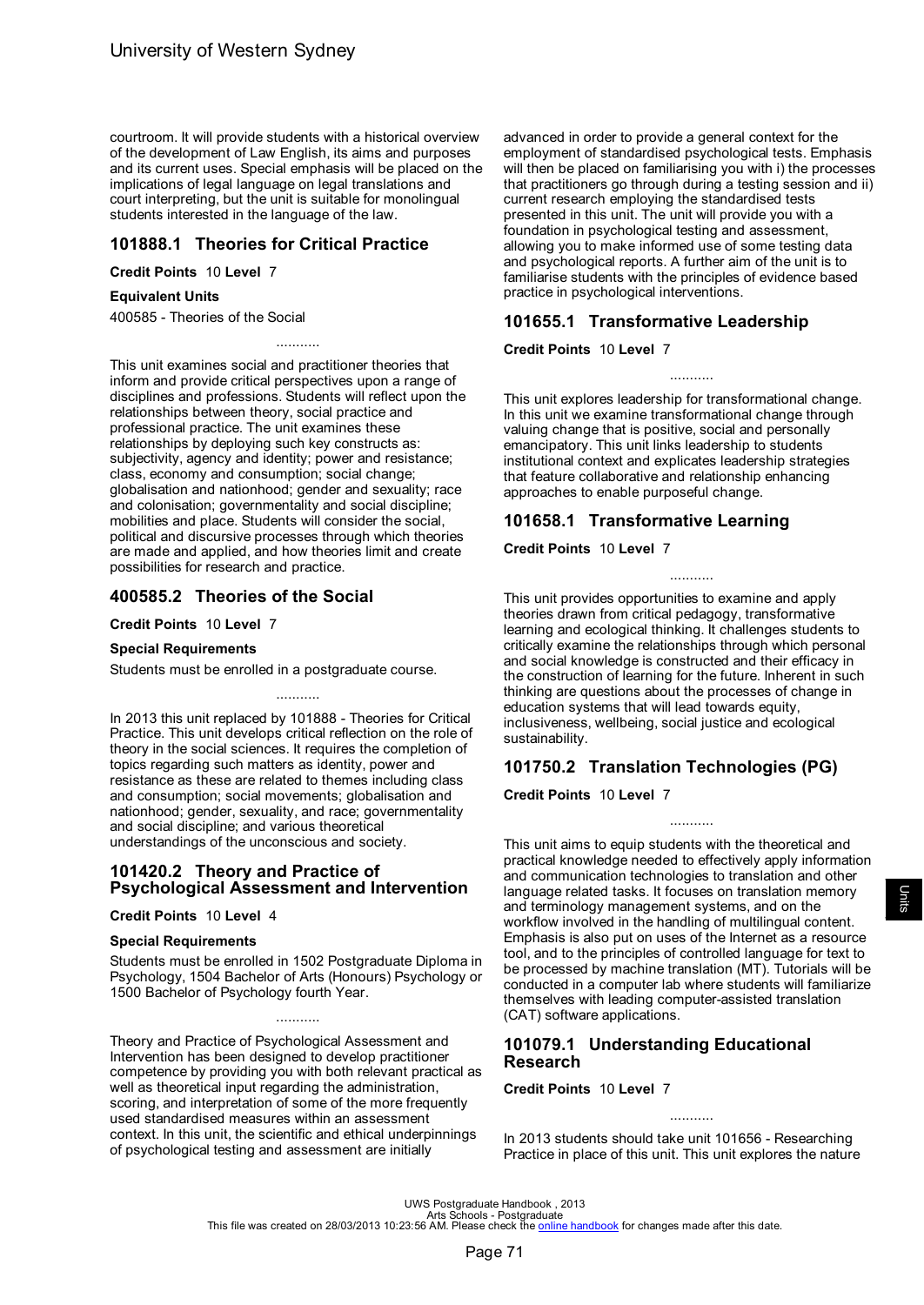<span id="page-74-0"></span>and reporting of education research. Students will develop a critical awareness of the social and educational role of educational research as consumers and practitioners, and the application of research for professional practice. The unit facilitates the completion of the Ethics Proposal and Literature Review

# **101314.3 Urban Management Practice: Governance and Power in the City**

**Credit Points** 10 **Level** 7

Governance is a central but often overlooked issue in Urban Management. What is governance? What are the principles of good governance? How can they be extended to all parts of your organisation? How can you audit your own practices? This unit answers these questions, reviews governance practice in urban organisations across the world and provides participants with knowledge about some key governance tools. Participants also get an opportunity as part of the course to prepare a governance audit for an organisation they are familiar with and provide recommendations about how governance in that organization could be improved. The central objective of the course is to provide urban managers with a sound framework and set of tools with which to address governance issues in their own organisation and elsewhere.

...........

# **101635.2 Urban Planning Placement Project**

**Credit Points** 10 **Level** 5

### **Equivalent Units**

101313 - Urban Management Placement Project

### **Special Requirements**

This unit is a placement unit for 1674 Master of Urban Management and Planning students.

This unit provides students with an understanding of the planning/urban management workplace. Students will spend time with local planning/urban management employers working on a variety of planning tasks. Students will be expected to complete a learning diary as part of their work placement.

...........

# **101637.2 Urban Research Report**

**Credit Points** 10 **Level** 7

### **Equivalent Units**

101317 - Urban Management Placement Thesis

...........

The Urban Research Report and thesis is the capstone unit for the award. Students are encouraged to select a research topic of special interest to them and to apply the skills and knowledge they have acquired as part of their Masters program to assemble a range of evidence to address the research question they have chosen.

# **101835.1 Word**

**Credit Points** 10 **Level** 7

# **Special Requirements**

Students must be enrolled in a postgraduate course.

This unit will consider the nature of writing in terms of both writing and editorial practice. It will involve the analysis of major works by contemporary writers (both of fiction and non-fiction) and reflect on the processes through which works move from conception to completion and publication. This reflection will be both theoretical and practical as the unit will involve significant input from Giramondo Press and the literary journal Heat. It will also involve engagement with events UWS will stage in collaboration with the Sydney Writers' Festival and offer students the opportunity to become involved in the development of those events.

# **101836.1 World**

**Credit Points** 10 **Level** 7

### **Special Requirements**

Must be enrolled in Master of Arts in Cultural and Creative Practice.

...........

This unit will consider elements of the physical world around us: the phenomena we enhabit which form our sense of self. We will engage with ideas from science, phenomenology, and literary theory in considering particular aspects of both our interaction with nature, and how it shapes us, and the manner in which we shape and force ourselves upon nature. A specific theme related to this interaction between the world and our worlds will be addressed. The unit will involve interaction with Sydney Consortium events staged at the Australian Museum.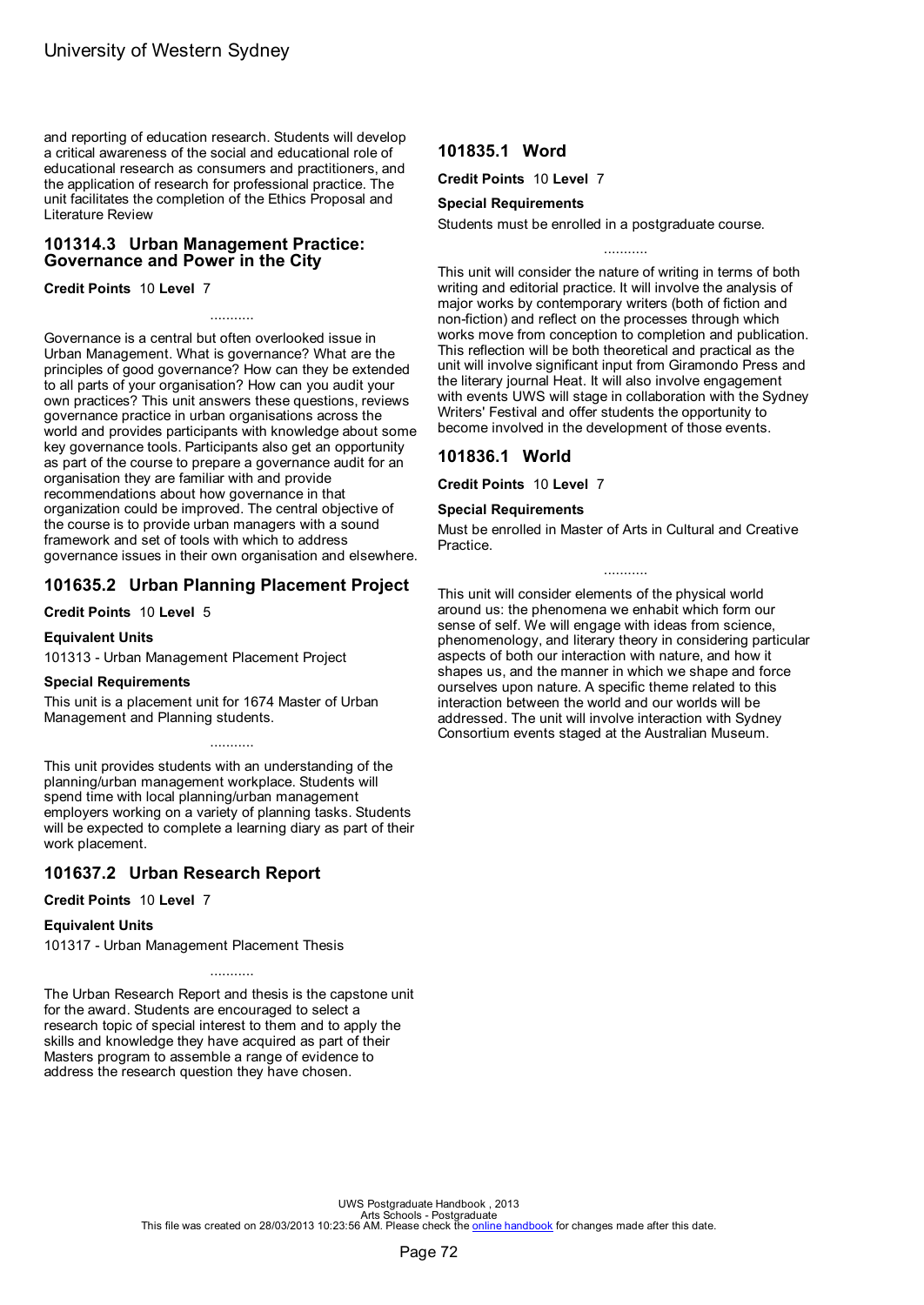### **Index for courses by course code order**

| Course | <b>Description</b>                                       | Page |
|--------|----------------------------------------------------------|------|
| 1502.5 | Postgraduate Diploma of Psychology                       | 32   |
| 1546.5 | Master of Psychology (Clinical Psychology)               | 31   |
| 1595.5 | Master of Arts (TESOL)                                   | 17   |
| 1602.4 | Graduate Certificate in Interpreting and                 | 26   |
|        | Translation                                              |      |
| 1609.2 | Master of Teaching (Secondary)                           | 12   |
| 1610.2 | Graduate Diploma in Educational Studies                  | 14   |
|        | (Secondary) (exit only)                                  |      |
| 1611.3 | Graduate Certificate in Special Education                | 5    |
|        | Studies                                                  |      |
| 1630.2 | Graduate Diploma of Psychological Studies                | 33   |
| 1633.2 | Graduate Diploma in Educational Studies                  | 12   |
|        | (Primary) (exit only)                                    |      |
| 1635.4 | Graduate Diploma in TESOL                                | 17   |
| 1636.4 | Graduate Certificate in TESOL                            | 18   |
| 1637.4 | Graduate Diploma in Interpreting                         | 24   |
| 1638.3 | Graduate Diploma in Translation                          | 25   |
| 1639.4 | Master of Interpreting and Translation                   | 23   |
| 1640.5 | Master of Arts Translation and Interpreting              | 18   |
|        | Studies                                                  |      |
| 1645.5 | Master of Convergent Media                               | 21   |
| 1646.5 | Graduate Certificate in Convergent Media                 | 22   |
| 1647.4 | Graduate Diploma in Counselling                          | 29   |
| 1648.4 | Graduate Certificate in Counselling                      | 30   |
| 1650.1 | Master of Creative Music Therapy                         | 20   |
| 1654.1 | Master of Teaching (Honours)                             | 14   |
| 1663.1 | Master of Teaching (Primary)                             | 10   |
| 1672.2 | Master of Teaching (Birth - 5 years) (exit               | 8    |
|        | only)                                                    |      |
| 1674.1 | Master of Urban Management and Planning                  | 36   |
| 1675.1 | Graduate Diploma in Urban Management                     | 37   |
| 1676.2 | and Planning<br>Graduate Certificate in Urban Management | 38   |
|        | and Planning                                             |      |
| 1680.2 | Master of Education (Leadership)                         | 1    |
| 1681.1 | Graduate Certificate in Education                        | 2    |
|        | (Leadership) (exit only)                                 |      |
| 1682.2 | Master of Special Education                              | 4    |
| 1683.2 | Master of Education (Social Ecology)                     | 2    |
| 1684.2 | Graduate Certificate in Education (Social                | 4    |
|        | Ecology)                                                 |      |
| 1685.1 | Graduate Diploma in Education (Social                    | 3    |
|        | Ecology) (exit only)                                     |      |
| 1687.3 | Master of Arts (Research Studies)/PhD                    | 19   |
| 1691.2 | Master of Teaching (Birth - 5 Years/Birth -              | 6    |
|        | 12 Years)                                                |      |
| 1697.1 | Master of Arts in Cultural and Creative                  | 16   |
|        | Practice                                                 |      |
| 1700.1 | Graduate Certificate in Art Therapy (exit only)          | 29   |
| 1701.1 | Graduate Diploma in Interpreting Studies                 | 26   |
|        | (exit only)                                              |      |
| 1702.1 | Graduate Diploma in Translation Studies                  | 26   |
|        | (exit only)                                              |      |
| 4595.6 | Master of Art Therapy                                    | 28   |
| 4596.3 | Graduate Diploma in Art Therapy (exit only)              | 29   |
| 4617.5 | Master of Social Science                                 | 34   |
| 4618.4 | Graduate Diploma in Social Science                       | 35   |
| 4619.4 | Graduate Certificate in Social Science                   | 35   |

| Index | Index | Index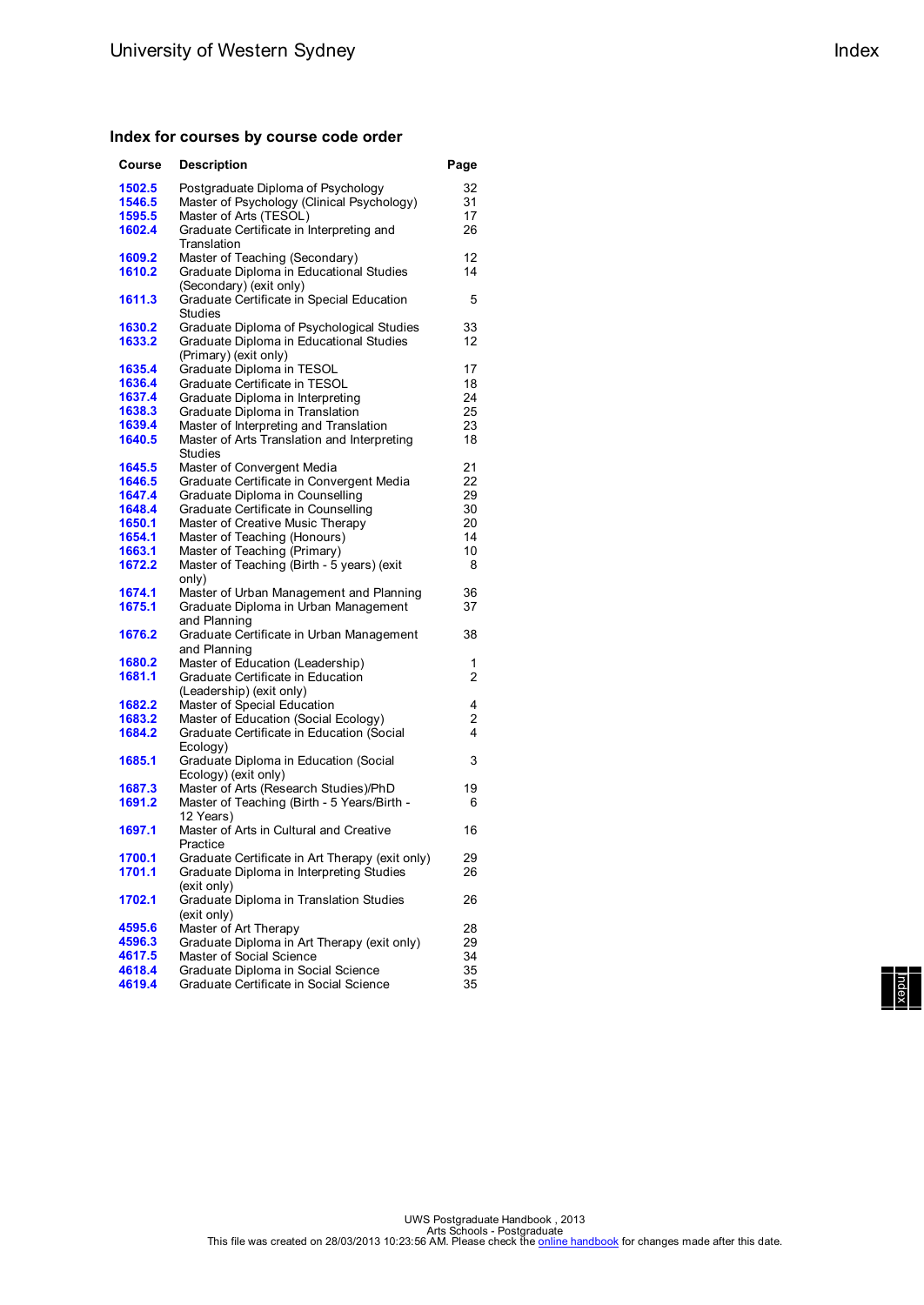### **Index for courses by course description order**

| 1700.1<br>Graduate Certificate in Art Therapy (exit only)<br>29<br>22<br>Graduate Certificate in Convergent Media<br>1646.5<br>1648.4<br>Graduate Certificate in Counselling<br>30<br>Graduate Certificate in Education<br>1681.1<br>2<br>(Leadership) (exit only)<br>Graduate Certificate in Education (Social<br>1684.2<br>4<br>Ecology)<br>1602.4<br>Graduate Certificate in Interpreting and<br>26<br>Translation<br>Graduate Certificate in Social Science<br>4619.4<br>35<br>1611.3<br>Graduate Certificate in Special Education<br>5<br>Studies<br>1636.4<br>Graduate Certificate in TESOL<br>18<br>1676.2<br>Graduate Certificate in Urban Management<br>38<br>and Planning<br>4596.3<br>Graduate Diploma in Art Therapy (exit only)<br>29<br>Graduate Diploma in Counselling<br>1647.4<br>29<br>1685.1<br>Graduate Diploma in Education (Social<br>3<br>Ecology) (exit only)<br>Graduate Diploma in Educational Studies<br>1633.2<br>12<br>(Primary) (exit only)<br>1610.2<br>Graduate Diploma in Educational Studies<br>14<br>(Secondary) (exit only)<br>Graduate Diploma in Interpreting<br>1637.4<br>24<br>Graduate Diploma in Interpreting Studies<br>1701.1<br>26<br>(exit only)<br>Graduate Diploma in Social Science<br>35<br>4618.4<br>17<br>1635.4<br>Graduate Diploma in TESOL<br>1638.3<br>Graduate Diploma in Translation<br>25<br>1702.1<br>Graduate Diploma in Translation Studies<br>26<br>(exit only)<br>1675.1<br>Graduate Diploma in Urban Management<br>37<br>and Planning<br>1630.2<br>Graduate Diploma of Psychological Studies<br>33<br>4595.6<br>Master of Art Therapy<br>28<br>Master of Arts (Research Studies)/PhD<br>1687.3<br>19<br>Master of Arts (TESOL)<br>17<br>1595.5<br>Master of Arts in Cultural and Creative<br>1697.1<br>16<br>Practice<br>1640.5<br>Master of Arts Translation and Interpreting<br>18<br>Studies<br>1645.5<br>Master of Convergent Media<br>21<br>Master of Creative Music Therapy<br>1650.1<br>20<br>Master of Education (Leadership)<br>1680.2<br>1<br>Master of Education (Social Ecology)<br>2<br>1683.2<br>1639.4<br>Master of Interpreting and Translation<br>23<br>1546.5<br>Master of Psychology (Clinical Psychology)<br>31<br>Master of Social Science<br>34<br>4617.5<br>Master of Special Education<br><u>1682.2</u><br>4<br>1672.2<br>Master of Teaching (Birth - 5 years) (exit<br>8<br>only)<br>Master of Teaching (Birth - 5 Years/Birth -<br>1691.2<br>6<br>12 Years)<br>Master of Teaching (Honours)<br>14<br>1654.1<br>Master of Teaching (Primary)<br>10<br>1663.1<br>Master of Teaching (Secondary)<br>1609.2<br>12<br>Master of Urban Management and Planning<br>1674.1<br>36<br>1502.5<br>32 | Course | <b>Description</b>                 | Page |
|-------------------------------------------------------------------------------------------------------------------------------------------------------------------------------------------------------------------------------------------------------------------------------------------------------------------------------------------------------------------------------------------------------------------------------------------------------------------------------------------------------------------------------------------------------------------------------------------------------------------------------------------------------------------------------------------------------------------------------------------------------------------------------------------------------------------------------------------------------------------------------------------------------------------------------------------------------------------------------------------------------------------------------------------------------------------------------------------------------------------------------------------------------------------------------------------------------------------------------------------------------------------------------------------------------------------------------------------------------------------------------------------------------------------------------------------------------------------------------------------------------------------------------------------------------------------------------------------------------------------------------------------------------------------------------------------------------------------------------------------------------------------------------------------------------------------------------------------------------------------------------------------------------------------------------------------------------------------------------------------------------------------------------------------------------------------------------------------------------------------------------------------------------------------------------------------------------------------------------------------------------------------------------------------------------------------------------------------------------------------------------------------------------------------------------------------------------------------------------------------------------------------------------------------------------------------------------------------------------------------------------------------------------------------------------------|--------|------------------------------------|------|
|                                                                                                                                                                                                                                                                                                                                                                                                                                                                                                                                                                                                                                                                                                                                                                                                                                                                                                                                                                                                                                                                                                                                                                                                                                                                                                                                                                                                                                                                                                                                                                                                                                                                                                                                                                                                                                                                                                                                                                                                                                                                                                                                                                                                                                                                                                                                                                                                                                                                                                                                                                                                                                                                                     |        |                                    |      |
|                                                                                                                                                                                                                                                                                                                                                                                                                                                                                                                                                                                                                                                                                                                                                                                                                                                                                                                                                                                                                                                                                                                                                                                                                                                                                                                                                                                                                                                                                                                                                                                                                                                                                                                                                                                                                                                                                                                                                                                                                                                                                                                                                                                                                                                                                                                                                                                                                                                                                                                                                                                                                                                                                     |        |                                    |      |
|                                                                                                                                                                                                                                                                                                                                                                                                                                                                                                                                                                                                                                                                                                                                                                                                                                                                                                                                                                                                                                                                                                                                                                                                                                                                                                                                                                                                                                                                                                                                                                                                                                                                                                                                                                                                                                                                                                                                                                                                                                                                                                                                                                                                                                                                                                                                                                                                                                                                                                                                                                                                                                                                                     |        |                                    |      |
|                                                                                                                                                                                                                                                                                                                                                                                                                                                                                                                                                                                                                                                                                                                                                                                                                                                                                                                                                                                                                                                                                                                                                                                                                                                                                                                                                                                                                                                                                                                                                                                                                                                                                                                                                                                                                                                                                                                                                                                                                                                                                                                                                                                                                                                                                                                                                                                                                                                                                                                                                                                                                                                                                     |        |                                    |      |
|                                                                                                                                                                                                                                                                                                                                                                                                                                                                                                                                                                                                                                                                                                                                                                                                                                                                                                                                                                                                                                                                                                                                                                                                                                                                                                                                                                                                                                                                                                                                                                                                                                                                                                                                                                                                                                                                                                                                                                                                                                                                                                                                                                                                                                                                                                                                                                                                                                                                                                                                                                                                                                                                                     |        |                                    |      |
|                                                                                                                                                                                                                                                                                                                                                                                                                                                                                                                                                                                                                                                                                                                                                                                                                                                                                                                                                                                                                                                                                                                                                                                                                                                                                                                                                                                                                                                                                                                                                                                                                                                                                                                                                                                                                                                                                                                                                                                                                                                                                                                                                                                                                                                                                                                                                                                                                                                                                                                                                                                                                                                                                     |        |                                    |      |
|                                                                                                                                                                                                                                                                                                                                                                                                                                                                                                                                                                                                                                                                                                                                                                                                                                                                                                                                                                                                                                                                                                                                                                                                                                                                                                                                                                                                                                                                                                                                                                                                                                                                                                                                                                                                                                                                                                                                                                                                                                                                                                                                                                                                                                                                                                                                                                                                                                                                                                                                                                                                                                                                                     |        |                                    |      |
|                                                                                                                                                                                                                                                                                                                                                                                                                                                                                                                                                                                                                                                                                                                                                                                                                                                                                                                                                                                                                                                                                                                                                                                                                                                                                                                                                                                                                                                                                                                                                                                                                                                                                                                                                                                                                                                                                                                                                                                                                                                                                                                                                                                                                                                                                                                                                                                                                                                                                                                                                                                                                                                                                     |        |                                    |      |
|                                                                                                                                                                                                                                                                                                                                                                                                                                                                                                                                                                                                                                                                                                                                                                                                                                                                                                                                                                                                                                                                                                                                                                                                                                                                                                                                                                                                                                                                                                                                                                                                                                                                                                                                                                                                                                                                                                                                                                                                                                                                                                                                                                                                                                                                                                                                                                                                                                                                                                                                                                                                                                                                                     |        |                                    |      |
|                                                                                                                                                                                                                                                                                                                                                                                                                                                                                                                                                                                                                                                                                                                                                                                                                                                                                                                                                                                                                                                                                                                                                                                                                                                                                                                                                                                                                                                                                                                                                                                                                                                                                                                                                                                                                                                                                                                                                                                                                                                                                                                                                                                                                                                                                                                                                                                                                                                                                                                                                                                                                                                                                     |        |                                    |      |
|                                                                                                                                                                                                                                                                                                                                                                                                                                                                                                                                                                                                                                                                                                                                                                                                                                                                                                                                                                                                                                                                                                                                                                                                                                                                                                                                                                                                                                                                                                                                                                                                                                                                                                                                                                                                                                                                                                                                                                                                                                                                                                                                                                                                                                                                                                                                                                                                                                                                                                                                                                                                                                                                                     |        |                                    |      |
|                                                                                                                                                                                                                                                                                                                                                                                                                                                                                                                                                                                                                                                                                                                                                                                                                                                                                                                                                                                                                                                                                                                                                                                                                                                                                                                                                                                                                                                                                                                                                                                                                                                                                                                                                                                                                                                                                                                                                                                                                                                                                                                                                                                                                                                                                                                                                                                                                                                                                                                                                                                                                                                                                     |        |                                    |      |
|                                                                                                                                                                                                                                                                                                                                                                                                                                                                                                                                                                                                                                                                                                                                                                                                                                                                                                                                                                                                                                                                                                                                                                                                                                                                                                                                                                                                                                                                                                                                                                                                                                                                                                                                                                                                                                                                                                                                                                                                                                                                                                                                                                                                                                                                                                                                                                                                                                                                                                                                                                                                                                                                                     |        |                                    |      |
|                                                                                                                                                                                                                                                                                                                                                                                                                                                                                                                                                                                                                                                                                                                                                                                                                                                                                                                                                                                                                                                                                                                                                                                                                                                                                                                                                                                                                                                                                                                                                                                                                                                                                                                                                                                                                                                                                                                                                                                                                                                                                                                                                                                                                                                                                                                                                                                                                                                                                                                                                                                                                                                                                     |        |                                    |      |
|                                                                                                                                                                                                                                                                                                                                                                                                                                                                                                                                                                                                                                                                                                                                                                                                                                                                                                                                                                                                                                                                                                                                                                                                                                                                                                                                                                                                                                                                                                                                                                                                                                                                                                                                                                                                                                                                                                                                                                                                                                                                                                                                                                                                                                                                                                                                                                                                                                                                                                                                                                                                                                                                                     |        |                                    |      |
|                                                                                                                                                                                                                                                                                                                                                                                                                                                                                                                                                                                                                                                                                                                                                                                                                                                                                                                                                                                                                                                                                                                                                                                                                                                                                                                                                                                                                                                                                                                                                                                                                                                                                                                                                                                                                                                                                                                                                                                                                                                                                                                                                                                                                                                                                                                                                                                                                                                                                                                                                                                                                                                                                     |        |                                    |      |
|                                                                                                                                                                                                                                                                                                                                                                                                                                                                                                                                                                                                                                                                                                                                                                                                                                                                                                                                                                                                                                                                                                                                                                                                                                                                                                                                                                                                                                                                                                                                                                                                                                                                                                                                                                                                                                                                                                                                                                                                                                                                                                                                                                                                                                                                                                                                                                                                                                                                                                                                                                                                                                                                                     |        |                                    |      |
|                                                                                                                                                                                                                                                                                                                                                                                                                                                                                                                                                                                                                                                                                                                                                                                                                                                                                                                                                                                                                                                                                                                                                                                                                                                                                                                                                                                                                                                                                                                                                                                                                                                                                                                                                                                                                                                                                                                                                                                                                                                                                                                                                                                                                                                                                                                                                                                                                                                                                                                                                                                                                                                                                     |        |                                    |      |
|                                                                                                                                                                                                                                                                                                                                                                                                                                                                                                                                                                                                                                                                                                                                                                                                                                                                                                                                                                                                                                                                                                                                                                                                                                                                                                                                                                                                                                                                                                                                                                                                                                                                                                                                                                                                                                                                                                                                                                                                                                                                                                                                                                                                                                                                                                                                                                                                                                                                                                                                                                                                                                                                                     |        |                                    |      |
|                                                                                                                                                                                                                                                                                                                                                                                                                                                                                                                                                                                                                                                                                                                                                                                                                                                                                                                                                                                                                                                                                                                                                                                                                                                                                                                                                                                                                                                                                                                                                                                                                                                                                                                                                                                                                                                                                                                                                                                                                                                                                                                                                                                                                                                                                                                                                                                                                                                                                                                                                                                                                                                                                     |        |                                    |      |
|                                                                                                                                                                                                                                                                                                                                                                                                                                                                                                                                                                                                                                                                                                                                                                                                                                                                                                                                                                                                                                                                                                                                                                                                                                                                                                                                                                                                                                                                                                                                                                                                                                                                                                                                                                                                                                                                                                                                                                                                                                                                                                                                                                                                                                                                                                                                                                                                                                                                                                                                                                                                                                                                                     |        |                                    |      |
|                                                                                                                                                                                                                                                                                                                                                                                                                                                                                                                                                                                                                                                                                                                                                                                                                                                                                                                                                                                                                                                                                                                                                                                                                                                                                                                                                                                                                                                                                                                                                                                                                                                                                                                                                                                                                                                                                                                                                                                                                                                                                                                                                                                                                                                                                                                                                                                                                                                                                                                                                                                                                                                                                     |        |                                    |      |
|                                                                                                                                                                                                                                                                                                                                                                                                                                                                                                                                                                                                                                                                                                                                                                                                                                                                                                                                                                                                                                                                                                                                                                                                                                                                                                                                                                                                                                                                                                                                                                                                                                                                                                                                                                                                                                                                                                                                                                                                                                                                                                                                                                                                                                                                                                                                                                                                                                                                                                                                                                                                                                                                                     |        |                                    |      |
|                                                                                                                                                                                                                                                                                                                                                                                                                                                                                                                                                                                                                                                                                                                                                                                                                                                                                                                                                                                                                                                                                                                                                                                                                                                                                                                                                                                                                                                                                                                                                                                                                                                                                                                                                                                                                                                                                                                                                                                                                                                                                                                                                                                                                                                                                                                                                                                                                                                                                                                                                                                                                                                                                     |        |                                    |      |
|                                                                                                                                                                                                                                                                                                                                                                                                                                                                                                                                                                                                                                                                                                                                                                                                                                                                                                                                                                                                                                                                                                                                                                                                                                                                                                                                                                                                                                                                                                                                                                                                                                                                                                                                                                                                                                                                                                                                                                                                                                                                                                                                                                                                                                                                                                                                                                                                                                                                                                                                                                                                                                                                                     |        |                                    |      |
|                                                                                                                                                                                                                                                                                                                                                                                                                                                                                                                                                                                                                                                                                                                                                                                                                                                                                                                                                                                                                                                                                                                                                                                                                                                                                                                                                                                                                                                                                                                                                                                                                                                                                                                                                                                                                                                                                                                                                                                                                                                                                                                                                                                                                                                                                                                                                                                                                                                                                                                                                                                                                                                                                     |        |                                    |      |
|                                                                                                                                                                                                                                                                                                                                                                                                                                                                                                                                                                                                                                                                                                                                                                                                                                                                                                                                                                                                                                                                                                                                                                                                                                                                                                                                                                                                                                                                                                                                                                                                                                                                                                                                                                                                                                                                                                                                                                                                                                                                                                                                                                                                                                                                                                                                                                                                                                                                                                                                                                                                                                                                                     |        |                                    |      |
|                                                                                                                                                                                                                                                                                                                                                                                                                                                                                                                                                                                                                                                                                                                                                                                                                                                                                                                                                                                                                                                                                                                                                                                                                                                                                                                                                                                                                                                                                                                                                                                                                                                                                                                                                                                                                                                                                                                                                                                                                                                                                                                                                                                                                                                                                                                                                                                                                                                                                                                                                                                                                                                                                     |        |                                    |      |
|                                                                                                                                                                                                                                                                                                                                                                                                                                                                                                                                                                                                                                                                                                                                                                                                                                                                                                                                                                                                                                                                                                                                                                                                                                                                                                                                                                                                                                                                                                                                                                                                                                                                                                                                                                                                                                                                                                                                                                                                                                                                                                                                                                                                                                                                                                                                                                                                                                                                                                                                                                                                                                                                                     |        |                                    |      |
|                                                                                                                                                                                                                                                                                                                                                                                                                                                                                                                                                                                                                                                                                                                                                                                                                                                                                                                                                                                                                                                                                                                                                                                                                                                                                                                                                                                                                                                                                                                                                                                                                                                                                                                                                                                                                                                                                                                                                                                                                                                                                                                                                                                                                                                                                                                                                                                                                                                                                                                                                                                                                                                                                     |        |                                    |      |
|                                                                                                                                                                                                                                                                                                                                                                                                                                                                                                                                                                                                                                                                                                                                                                                                                                                                                                                                                                                                                                                                                                                                                                                                                                                                                                                                                                                                                                                                                                                                                                                                                                                                                                                                                                                                                                                                                                                                                                                                                                                                                                                                                                                                                                                                                                                                                                                                                                                                                                                                                                                                                                                                                     |        |                                    |      |
|                                                                                                                                                                                                                                                                                                                                                                                                                                                                                                                                                                                                                                                                                                                                                                                                                                                                                                                                                                                                                                                                                                                                                                                                                                                                                                                                                                                                                                                                                                                                                                                                                                                                                                                                                                                                                                                                                                                                                                                                                                                                                                                                                                                                                                                                                                                                                                                                                                                                                                                                                                                                                                                                                     |        |                                    |      |
|                                                                                                                                                                                                                                                                                                                                                                                                                                                                                                                                                                                                                                                                                                                                                                                                                                                                                                                                                                                                                                                                                                                                                                                                                                                                                                                                                                                                                                                                                                                                                                                                                                                                                                                                                                                                                                                                                                                                                                                                                                                                                                                                                                                                                                                                                                                                                                                                                                                                                                                                                                                                                                                                                     |        |                                    |      |
|                                                                                                                                                                                                                                                                                                                                                                                                                                                                                                                                                                                                                                                                                                                                                                                                                                                                                                                                                                                                                                                                                                                                                                                                                                                                                                                                                                                                                                                                                                                                                                                                                                                                                                                                                                                                                                                                                                                                                                                                                                                                                                                                                                                                                                                                                                                                                                                                                                                                                                                                                                                                                                                                                     |        |                                    |      |
|                                                                                                                                                                                                                                                                                                                                                                                                                                                                                                                                                                                                                                                                                                                                                                                                                                                                                                                                                                                                                                                                                                                                                                                                                                                                                                                                                                                                                                                                                                                                                                                                                                                                                                                                                                                                                                                                                                                                                                                                                                                                                                                                                                                                                                                                                                                                                                                                                                                                                                                                                                                                                                                                                     |        |                                    |      |
|                                                                                                                                                                                                                                                                                                                                                                                                                                                                                                                                                                                                                                                                                                                                                                                                                                                                                                                                                                                                                                                                                                                                                                                                                                                                                                                                                                                                                                                                                                                                                                                                                                                                                                                                                                                                                                                                                                                                                                                                                                                                                                                                                                                                                                                                                                                                                                                                                                                                                                                                                                                                                                                                                     |        |                                    |      |
|                                                                                                                                                                                                                                                                                                                                                                                                                                                                                                                                                                                                                                                                                                                                                                                                                                                                                                                                                                                                                                                                                                                                                                                                                                                                                                                                                                                                                                                                                                                                                                                                                                                                                                                                                                                                                                                                                                                                                                                                                                                                                                                                                                                                                                                                                                                                                                                                                                                                                                                                                                                                                                                                                     |        |                                    |      |
|                                                                                                                                                                                                                                                                                                                                                                                                                                                                                                                                                                                                                                                                                                                                                                                                                                                                                                                                                                                                                                                                                                                                                                                                                                                                                                                                                                                                                                                                                                                                                                                                                                                                                                                                                                                                                                                                                                                                                                                                                                                                                                                                                                                                                                                                                                                                                                                                                                                                                                                                                                                                                                                                                     |        |                                    |      |
|                                                                                                                                                                                                                                                                                                                                                                                                                                                                                                                                                                                                                                                                                                                                                                                                                                                                                                                                                                                                                                                                                                                                                                                                                                                                                                                                                                                                                                                                                                                                                                                                                                                                                                                                                                                                                                                                                                                                                                                                                                                                                                                                                                                                                                                                                                                                                                                                                                                                                                                                                                                                                                                                                     |        |                                    |      |
|                                                                                                                                                                                                                                                                                                                                                                                                                                                                                                                                                                                                                                                                                                                                                                                                                                                                                                                                                                                                                                                                                                                                                                                                                                                                                                                                                                                                                                                                                                                                                                                                                                                                                                                                                                                                                                                                                                                                                                                                                                                                                                                                                                                                                                                                                                                                                                                                                                                                                                                                                                                                                                                                                     |        |                                    |      |
|                                                                                                                                                                                                                                                                                                                                                                                                                                                                                                                                                                                                                                                                                                                                                                                                                                                                                                                                                                                                                                                                                                                                                                                                                                                                                                                                                                                                                                                                                                                                                                                                                                                                                                                                                                                                                                                                                                                                                                                                                                                                                                                                                                                                                                                                                                                                                                                                                                                                                                                                                                                                                                                                                     |        |                                    |      |
|                                                                                                                                                                                                                                                                                                                                                                                                                                                                                                                                                                                                                                                                                                                                                                                                                                                                                                                                                                                                                                                                                                                                                                                                                                                                                                                                                                                                                                                                                                                                                                                                                                                                                                                                                                                                                                                                                                                                                                                                                                                                                                                                                                                                                                                                                                                                                                                                                                                                                                                                                                                                                                                                                     |        |                                    |      |
|                                                                                                                                                                                                                                                                                                                                                                                                                                                                                                                                                                                                                                                                                                                                                                                                                                                                                                                                                                                                                                                                                                                                                                                                                                                                                                                                                                                                                                                                                                                                                                                                                                                                                                                                                                                                                                                                                                                                                                                                                                                                                                                                                                                                                                                                                                                                                                                                                                                                                                                                                                                                                                                                                     |        |                                    |      |
|                                                                                                                                                                                                                                                                                                                                                                                                                                                                                                                                                                                                                                                                                                                                                                                                                                                                                                                                                                                                                                                                                                                                                                                                                                                                                                                                                                                                                                                                                                                                                                                                                                                                                                                                                                                                                                                                                                                                                                                                                                                                                                                                                                                                                                                                                                                                                                                                                                                                                                                                                                                                                                                                                     |        |                                    |      |
|                                                                                                                                                                                                                                                                                                                                                                                                                                                                                                                                                                                                                                                                                                                                                                                                                                                                                                                                                                                                                                                                                                                                                                                                                                                                                                                                                                                                                                                                                                                                                                                                                                                                                                                                                                                                                                                                                                                                                                                                                                                                                                                                                                                                                                                                                                                                                                                                                                                                                                                                                                                                                                                                                     |        |                                    |      |
|                                                                                                                                                                                                                                                                                                                                                                                                                                                                                                                                                                                                                                                                                                                                                                                                                                                                                                                                                                                                                                                                                                                                                                                                                                                                                                                                                                                                                                                                                                                                                                                                                                                                                                                                                                                                                                                                                                                                                                                                                                                                                                                                                                                                                                                                                                                                                                                                                                                                                                                                                                                                                                                                                     |        |                                    |      |
|                                                                                                                                                                                                                                                                                                                                                                                                                                                                                                                                                                                                                                                                                                                                                                                                                                                                                                                                                                                                                                                                                                                                                                                                                                                                                                                                                                                                                                                                                                                                                                                                                                                                                                                                                                                                                                                                                                                                                                                                                                                                                                                                                                                                                                                                                                                                                                                                                                                                                                                                                                                                                                                                                     |        |                                    |      |
|                                                                                                                                                                                                                                                                                                                                                                                                                                                                                                                                                                                                                                                                                                                                                                                                                                                                                                                                                                                                                                                                                                                                                                                                                                                                                                                                                                                                                                                                                                                                                                                                                                                                                                                                                                                                                                                                                                                                                                                                                                                                                                                                                                                                                                                                                                                                                                                                                                                                                                                                                                                                                                                                                     |        |                                    |      |
|                                                                                                                                                                                                                                                                                                                                                                                                                                                                                                                                                                                                                                                                                                                                                                                                                                                                                                                                                                                                                                                                                                                                                                                                                                                                                                                                                                                                                                                                                                                                                                                                                                                                                                                                                                                                                                                                                                                                                                                                                                                                                                                                                                                                                                                                                                                                                                                                                                                                                                                                                                                                                                                                                     |        |                                    |      |
|                                                                                                                                                                                                                                                                                                                                                                                                                                                                                                                                                                                                                                                                                                                                                                                                                                                                                                                                                                                                                                                                                                                                                                                                                                                                                                                                                                                                                                                                                                                                                                                                                                                                                                                                                                                                                                                                                                                                                                                                                                                                                                                                                                                                                                                                                                                                                                                                                                                                                                                                                                                                                                                                                     |        |                                    |      |
|                                                                                                                                                                                                                                                                                                                                                                                                                                                                                                                                                                                                                                                                                                                                                                                                                                                                                                                                                                                                                                                                                                                                                                                                                                                                                                                                                                                                                                                                                                                                                                                                                                                                                                                                                                                                                                                                                                                                                                                                                                                                                                                                                                                                                                                                                                                                                                                                                                                                                                                                                                                                                                                                                     |        |                                    |      |
|                                                                                                                                                                                                                                                                                                                                                                                                                                                                                                                                                                                                                                                                                                                                                                                                                                                                                                                                                                                                                                                                                                                                                                                                                                                                                                                                                                                                                                                                                                                                                                                                                                                                                                                                                                                                                                                                                                                                                                                                                                                                                                                                                                                                                                                                                                                                                                                                                                                                                                                                                                                                                                                                                     |        |                                    |      |
|                                                                                                                                                                                                                                                                                                                                                                                                                                                                                                                                                                                                                                                                                                                                                                                                                                                                                                                                                                                                                                                                                                                                                                                                                                                                                                                                                                                                                                                                                                                                                                                                                                                                                                                                                                                                                                                                                                                                                                                                                                                                                                                                                                                                                                                                                                                                                                                                                                                                                                                                                                                                                                                                                     |        |                                    |      |
|                                                                                                                                                                                                                                                                                                                                                                                                                                                                                                                                                                                                                                                                                                                                                                                                                                                                                                                                                                                                                                                                                                                                                                                                                                                                                                                                                                                                                                                                                                                                                                                                                                                                                                                                                                                                                                                                                                                                                                                                                                                                                                                                                                                                                                                                                                                                                                                                                                                                                                                                                                                                                                                                                     |        |                                    |      |
|                                                                                                                                                                                                                                                                                                                                                                                                                                                                                                                                                                                                                                                                                                                                                                                                                                                                                                                                                                                                                                                                                                                                                                                                                                                                                                                                                                                                                                                                                                                                                                                                                                                                                                                                                                                                                                                                                                                                                                                                                                                                                                                                                                                                                                                                                                                                                                                                                                                                                                                                                                                                                                                                                     |        |                                    |      |
|                                                                                                                                                                                                                                                                                                                                                                                                                                                                                                                                                                                                                                                                                                                                                                                                                                                                                                                                                                                                                                                                                                                                                                                                                                                                                                                                                                                                                                                                                                                                                                                                                                                                                                                                                                                                                                                                                                                                                                                                                                                                                                                                                                                                                                                                                                                                                                                                                                                                                                                                                                                                                                                                                     |        | Postgraduate Diploma of Psychology |      |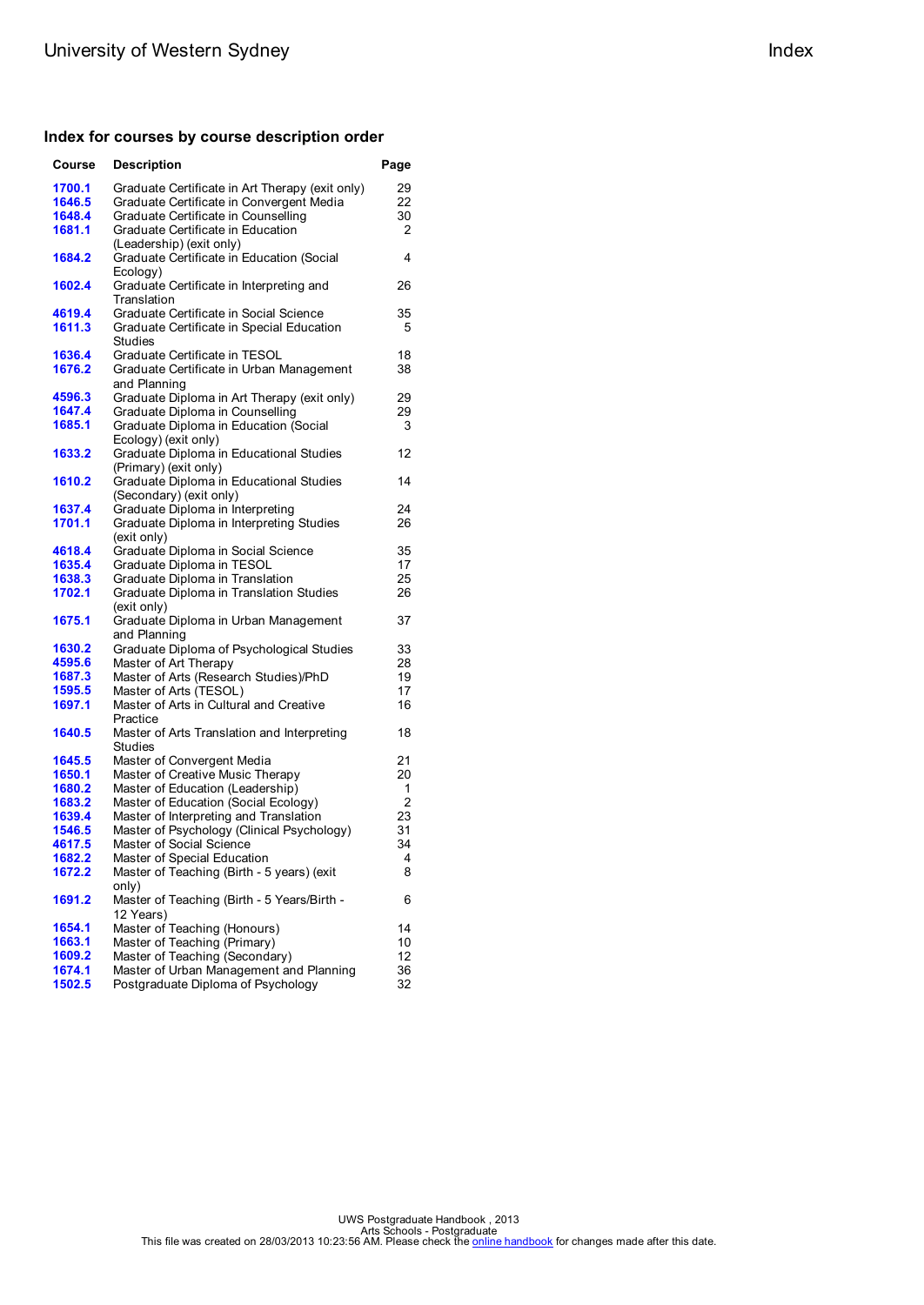### **Index for unit sets by unit sets code order**

| <b>Unit Set</b> | <b>Description</b>     | Page |
|-----------------|------------------------|------|
| ST1000.1        | Studies in Art Therapy | 40   |
| ST1001.1        | Studies in Counselling | 40   |
| ST1002.1        | <b>Urban Studies</b>   | 40   |

| Index |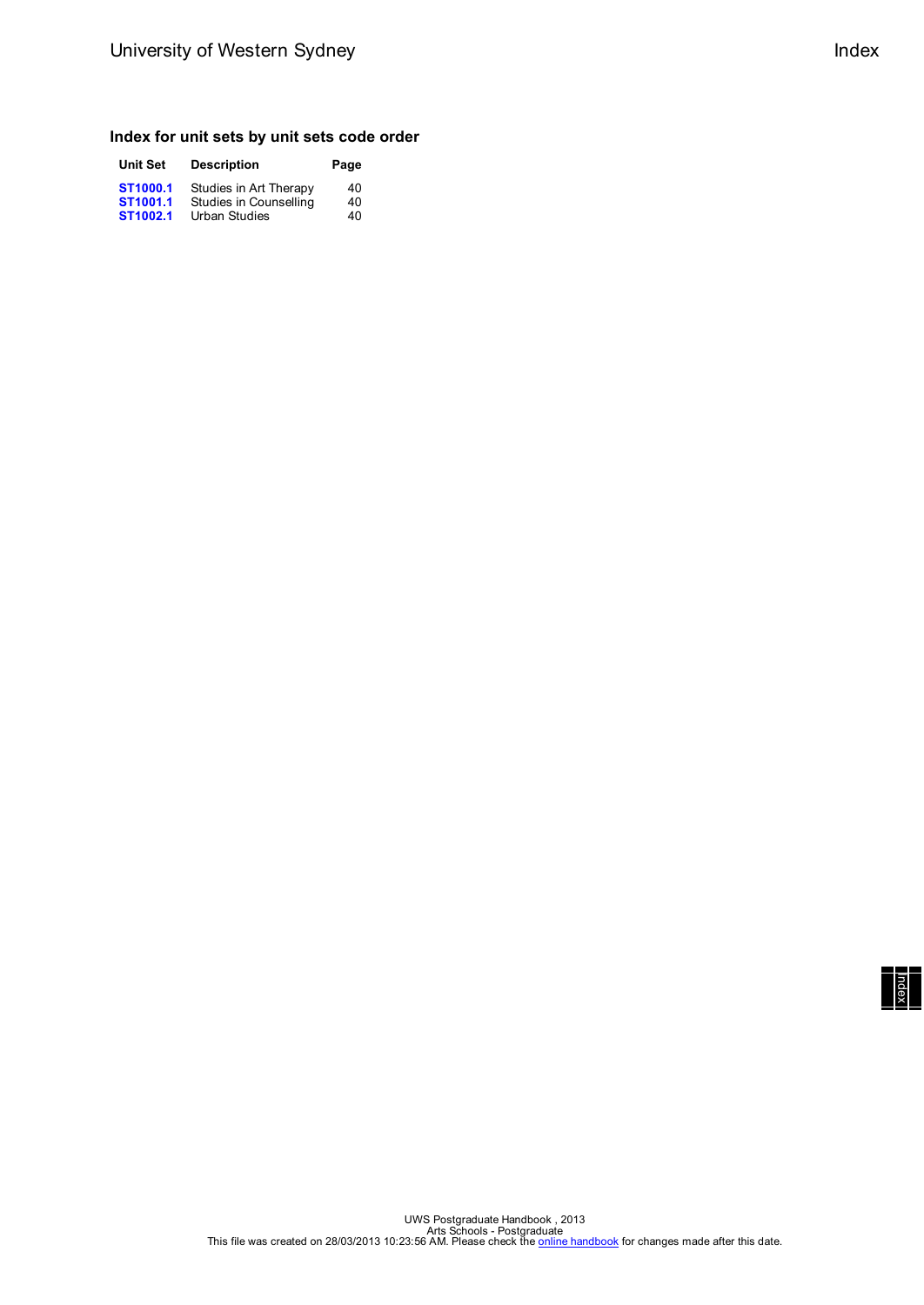# **Index for unit sets by unit set description order**

| <b>Unit Set</b>                  | <b>Description</b>                               | Page     |
|----------------------------------|--------------------------------------------------|----------|
| ST1000.1<br>ST <sub>1001.1</sub> | Studies in Art Therapy<br>Studies in Counselling | 40<br>40 |
| ST1002.1                         | <b>Urban Studies</b>                             | 40       |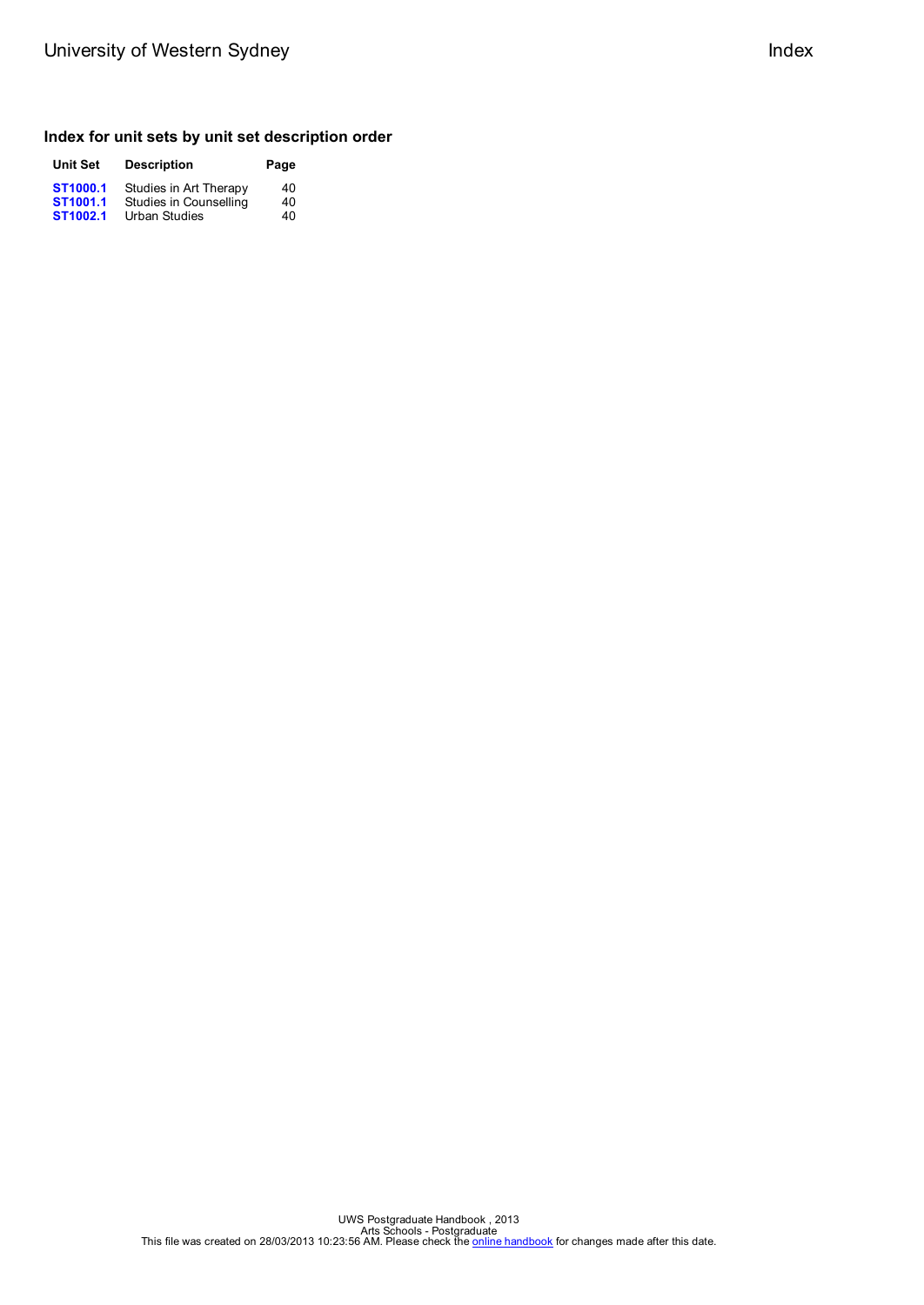### **Index for units by unit code order**

| Unit                 | <b>Description</b>                                                         | Page     | 101576.3             | Primary Personal Development, Health &<br>Physical Education (PDHPE)         | 62       |
|----------------------|----------------------------------------------------------------------------|----------|----------------------|------------------------------------------------------------------------------|----------|
| 100013.3             | Experimental Design and Analysis                                           | 52       | 101577.3             | <b>Classrooms Without Borders</b>                                            | 43       |
| 100193.2             | Interpreting Skills                                                        | 55       | 101578.3             | Education, Knowledge, Society and                                            | 50       |
| 100487.5             | Empirical Research Methods Seminar                                         | 50       |                      | Change                                                                       |          |
| 100488.4             | <b>Empirical Research Project</b>                                          | 50       | 101579.1<br>101580.1 | Primary English and Literacy 1                                               | 61<br>62 |
| 100689.4<br>100701.1 | <b>Education Research Thesis</b>                                           | 50<br>56 | 101581.1             | Primary Mathematics and Numeracy 1<br>Learning for Teaching                  | 56       |
|                      | Leadership, Mentoring and Professional<br>Growth                           |          | 101582.1             | Primary Human Society and its                                                | 62       |
| 100703.1             | Independent Study 1                                                        | 54       |                      | Environment                                                                  |          |
| 100868.2             | Foundations of Modern Australia                                            | 52       | 101583.1             | Primary Science & Technology                                                 | 63       |
| 100910.2             | Music Therapy Method                                                       | 59       | 101584.1             | Primary Mathematics and Numeracy 2                                           | 62       |
| 100911.4             | Music Therapy Professional Practice                                        | 59       | 101585.1<br>101586.1 | <b>Primary Creative Arts</b><br>Primary English and Literacy 2               | 61<br>62 |
| 100912.3<br>100914.4 | Music Therapy Theory and Practice 1<br>Music Therapy Theory and Practice 2 | 60<br>60 | 101587.1             | Teaching in New Times                                                        | 70       |
| 100916.2             | Legal Interpreting                                                         | 57       | 101604.1             | Primary Professional Experience                                              | 63       |
| 100917.2             | Specialised Translation (PG)                                               | 70       | 101613.4             | Educational Psychology for Primary                                           | 50       |
| 100919.2             | Investigating Second Language Acquisition                                  | 56       |                      | Teaching                                                                     |          |
| 100922.2             | Medical Interpreting (PG)                                                  | 58       | 101625.1             | <b>Inclusive Practices</b>                                                   | 54       |
| 100925.2             | Literary Translation                                                       | 57       | 101627.1             | Connecting Communities in Early                                              | 46       |
| 100926.3             | The Language of the Law                                                    | 70       |                      | <b>Childhood Education</b>                                                   |          |
| 100978.2             | Professional Experience II                                                 | 63       | 101628.1             | <b>Global Literacies</b>                                                     | 53       |
| 100984.1             | Inclusive Education: Principles and                                        | 53       | 101629.1             | Healthy Identities                                                           | 53       |
|                      | Practices                                                                  |          | 101630.1<br>101633.2 | Managing Child and Family Services                                           | 57<br>58 |
| 101028.1<br>101073.1 | Behaviour Management<br>Professional Practice in Context                   | 42<br>65 | 101634.2             | Managing Cities: History and Theory<br>Planning and Environmental Regulation | 60       |
| 101074.1             | Professional Experience 1                                                  | 63       | 101635.2             | Urban Planning Placement Project                                             | 72       |
| 101075.1             | Professional Experience III                                                | 64       | 101636.2             | Developing Sustainable Places                                                | 48       |
| 101079.1             | Understanding Educational Research                                         | 71       | 101637.2             | Urban Research Report                                                        | 72       |
| 101098.1             | Curriculum for Under Threes                                                | 48       | 101639.1             | Introduction to Teaching and Learning                                        | 55       |
| 101099.1             | Engaging Children in Curriculum                                            | 51       | 101640.1             | Pedagogies in Practice                                                       | 60       |
| 101103.2             | Fostering Creativity in Children's Learning                                | 52       | 101641.1             | Diversity, Social Justice and Equity                                         | 48       |
| 101105.2             | <b>Prosocial Learning Environments</b>                                     | 66       | 101642.1             | Positive Learning Environments                                               | 61       |
| 101107.2             | Early Childhood Professional Experience 1                                  | 49       | 101647.3             | Play Development and Learning                                                | 61       |
| 101108.2<br>101184.2 | Early Childhood Professional Experience 2                                  | 49       | 101648.1             | Early Intervention and Prevention in Early<br><b>Childhood Contexts</b>      | 49       |
| 101210.3             | Psychology: Human Behaviour<br>Child Clinical Psychology                   | 66<br>43 | 101651.1             | Applied Imagination                                                          | 41       |
| 101213.3             | Psychological Interventions 1                                              | 66       | 101652.1             | Ecopsychology and Cultural Change                                            | 49       |
| 101214.3             | Psychological Interventions 2                                              | 66       | 101653.1             | Environmental Education and Advocacy                                         | 51       |
| 101220.2             | Clinical Health Psychology                                                 | 44       | 101654.1             | Researching Social Ecology                                                   | 68       |
| 101239.3             | Applied Research Project                                                   | 41       | 101655.1             | Transformative Leadership                                                    | 71       |
| 101247.2             | Counselling and Consultation                                               | 47       | 101656.1             | Researching Practice                                                         | 67       |
| 101286.2             | Inclusive Teaching for Effective Learning                                  | 54       | 101657.1             | Independent Study/Practice in Context                                        | 54       |
| 101288.2             | Professional Practice II: Engaging in the                                  | 65       | 101658.1             | Transformative Learning                                                      | 71       |
|                      | Profession                                                                 |          | 101659.1<br>101660.1 | <b>Evaluating Learning Programs</b><br>Curriculum Futures                    | 51<br>48 |
| 101289.2<br>101297.3 | Professional Practice I<br>Languages and Linguistics Special Project       | 65<br>56 | 101671.1             | Multiliteracies and Additional Needs                                         | 59       |
| 101303.2             | Art Therapy: Histories, Theories, Groups                                   | 42       | 101672.1             | Inclusion In Practice                                                        | 53       |
| 101304.2             | Art Therapy: Application to Client Groups                                  | 42       | 101676.2             | Human Learning                                                               | 53       |
| 101314.3             | Urban Management Practice: Governance                                      | 72       | 101677.3             | <b>Cognitive Processes</b>                                                   | 45       |
|                      | and Power in the City                                                      |          | 101678.3             | Motivation and Emotion                                                       | 58       |
| 101315.3             | Financing Cities in the Global Economy                                     | 52       | 101679.2             | Personality                                                                  | 60       |
| 101398.1             | Secondary Method 1A                                                        | 68       | 101680.3             | Perception                                                                   | 60       |
| 101399.1             | Secondary Method 1B                                                        | 68       | 101682.4             | Developmental Psychology                                                     | 48       |
| 101400.1             | Secondary Method 1C                                                        | 68       | 101683.2             | Social Psychology                                                            | 69       |
| 101401.1<br>101402.1 | Secondary Method 2A<br>Secondary Method 2B                                 | 69<br>69 | 101684.3<br>101689.2 | Brain and Behaviour<br>Advanced Research Methods                             | 42<br>41 |
| 101403.1             | Secondary Method 2C                                                        | 69       | 101695.2             | Introduction to Interpreting PG                                              | 55       |
| 101420.2             | Theory and Practice of Psychological                                       | 71       | 101696.2             | Introduction to Translation PG                                               | 55       |
|                      | Assessment and Intervention                                                |          | 101697.2             | <b>TESOL Methodology and Curricula</b>                                       | 70       |
| 101423.2             | Media Project Proposal                                                     | 58       | 101698.2             | <b>TESOL Internship</b>                                                      | 70       |
| 101426.2             | Convergent Media Internship                                                | 46       | 101743.2             | Mobile Media                                                                 | 58       |
| 101443.3             | Creative Music Therapy Practicum 1                                         | 47       | 101745.2             | Media Project Production                                                     | 58       |
| 101444.4             | Creative Music Therapy Practicum 2                                         | 47       | 101750.2             | Translation Technologies (PG)                                                | 71       |
| 101445.3             | Music Therapy Skills 1                                                     | 59       | 101784.2             | Clinical Studies (Art Therapy)                                               | 45       |
| 101446.4             | Music Therapy Skills 2                                                     | 59<br>49 | 101785.2<br>101786.1 | Further Clinical Studies (Art Therapy)<br>Clinical Studies (Counselling)     | 52<br>45 |
| 101475.1<br>101476.2 | Education Research Methods and Design<br><b>Education Research Seminar</b> | 49       | 101787.1             | Further Clinical Studies (Counselling)                                       | 52       |
| 101482.3             | <b>Accreditation Studies</b>                                               | 41       | 101802.1             | Investigating with Mathematics, Science                                      | 56       |
| 101506.2             | Counselling 1                                                              | 46       |                      | and Technology                                                               |          |
| 101507.2             | Counselling 2                                                              | 47       | 101803.1             | Literacy in the Early Years                                                  | 57       |
| 101541.2             | Advanced Topics in Psychology                                              | 41       | 101810.2             | Core Skills and Ethical Practice                                             | 46       |
|                      |                                                                            |          | 101811.2             | Psychological Assessment                                                     | 66       |

**Unit Description Page**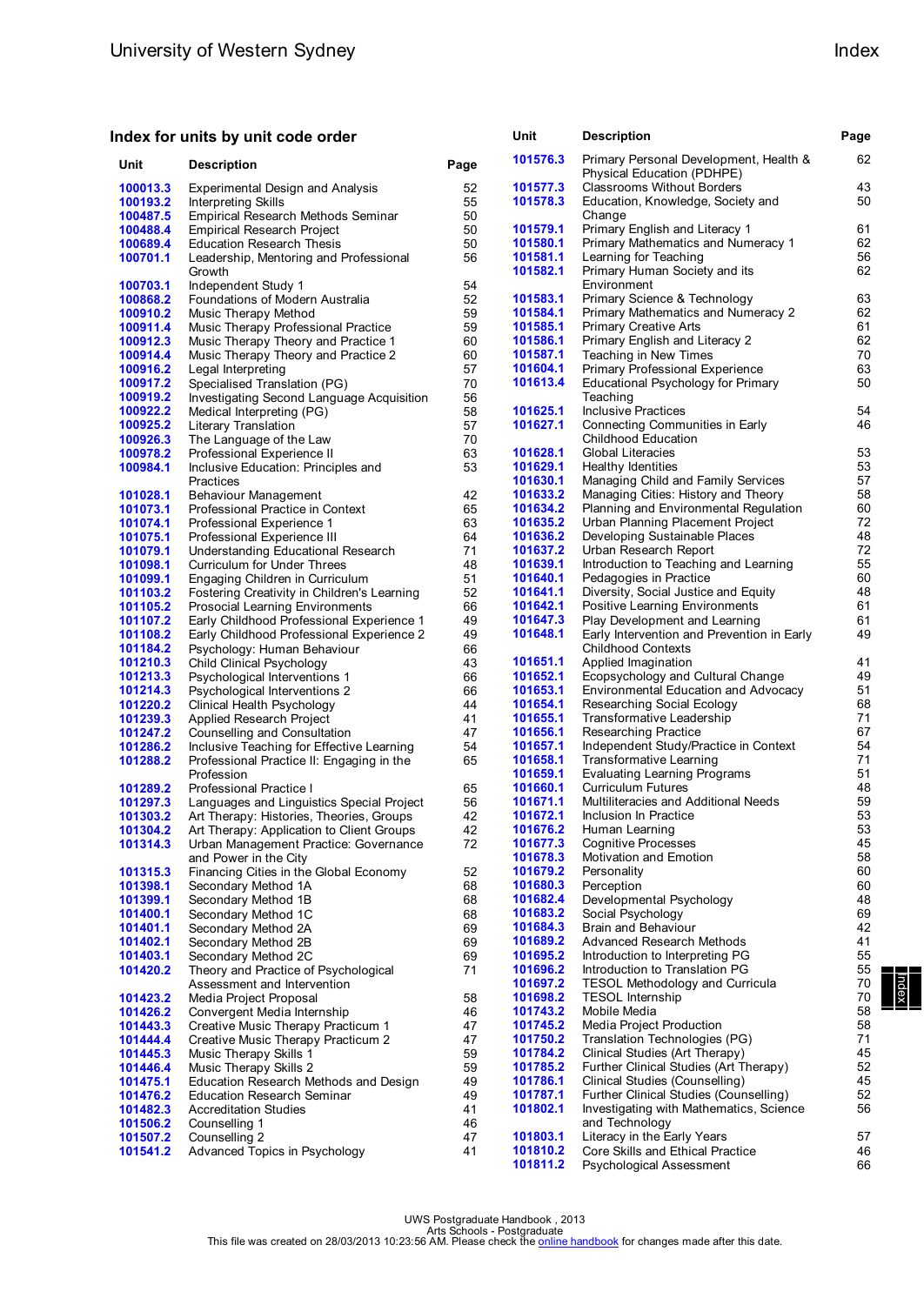# University of Western Sydney **Index** Index

| Unit     | <b>Description</b>                                          | Page |
|----------|-------------------------------------------------------------|------|
| 101812.2 | Clinical Psychopathology 1                                  | 44   |
| 101813.2 | Clinical Psychopathology 2                                  | 44   |
| 101814.2 | <b>Clinical Research Methods</b>                            | 44   |
| 101815.2 | <b>Clinic Placement A</b>                                   | 43   |
| 101816.1 | Clinic Placement B                                          | 43   |
| 101817.2 | Clinical Neuropsychology and                                | 44   |
|          | Psychopharmacology                                          |      |
| 101818.3 | Professional Placement 1                                    | 64   |
| 101819.3 | Professional Placement 2                                    | 64   |
| 101820.3 | Professional Placement 3                                    | 65   |
| 101824.2 | Second Language Assessment and<br>Testing                   | 68   |
| 101825.2 | English Linguistics for TESOL                               | 51   |
| 101826.2 | Conference Interpreting                                     | 46   |
| 101827.2 | Audiovisual Translation: Subtitling and<br>Captioning       | 42   |
| 101833.1 | Research Methods in the Humanities -<br>Part 1              | 67   |
| 101834.1 | Idea                                                        | 53   |
| 101835.1 | Word                                                        | 72   |
| 101836.1 | World                                                       | 72   |
| 101837.1 | Search                                                      | 68   |
| 101838.1 | Display                                                     | 48   |
| 101839.1 | <b>Masters Project</b>                                      | 58   |
| 101840.1 | Research Methods in the Humanities -<br>Part 2              | 67   |
| 101845.1 | <b>Community and Social Services</b><br>Translation (PG)    | 45   |
| 101854.1 | Language and Linguistics Research<br>Methods                | 56   |
| 101868.1 | <b>Business Interpreting</b>                                | 43   |
| 101887.1 | <b>Research for Practice</b>                                | 67   |
| 101888.1 | <b>Theories for Critical Practice</b>                       | 71   |
| 101889.1 | Integrated Project                                          | 54   |
| 101961.1 | <b>Strategic Communication</b>                              | 70   |
| 101962.1 | Researching Convergent Media                                | 67   |
| 102015.1 | Interpreting Skills PG                                      | 55   |
| 400417.2 | Epidemiology and Quantitative Methods                       | 51   |
| 400421.2 | Research Methods for Humanities and<br>Social Sciences      | 67   |
| 400585.2 | Theories of the Social                                      | 71   |
| 400586.2 | Integrating Theory, Research and Practice                   | 54   |
| A7456.3  | Interpreting and Translation Professional<br>Practicum (PG) | 55   |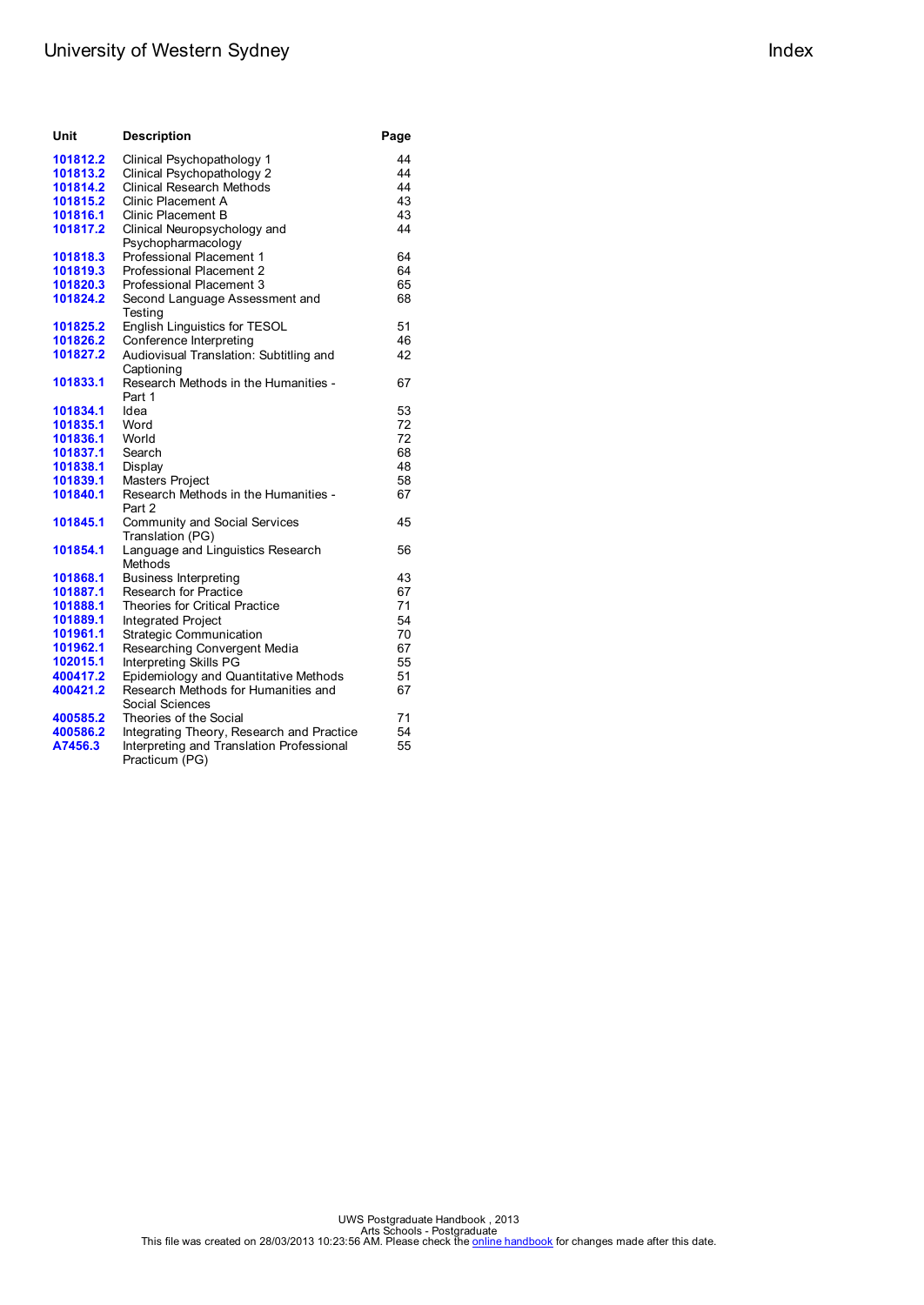### **Index for units by unit description order**

| Unit     | <b>Description</b>                                             | Page | 101676.2<br>101834.1 | Human Learning<br>Idea                    | 53<br>53 |
|----------|----------------------------------------------------------------|------|----------------------|-------------------------------------------|----------|
| 101482.3 | <b>Accreditation Studies</b>                                   | 41   | 101672.1             | Inclusion In Practice                     | 53       |
| 101689.2 | Advanced Research Methods                                      | 41   | 100984.1             | Inclusive Education: Principles and       | 53       |
| 101541.2 | Advanced Topics in Psychology                                  | 41   |                      | Practices                                 |          |
| 101651.1 | Applied Imagination                                            | 41   | 101625.1             | <b>Inclusive Practices</b>                | 54       |
| 101239.3 | Applied Research Project                                       | 41   | 101286.2             | Inclusive Teaching for Effective Learning | 54       |
| 101304.2 | Art Therapy: Application to Client Groups                      | 42   | 100703.1             | Independent Study 1                       | 54       |
| 101303.2 | Art Therapy: Histories, Theories, Groups                       | 42   | 101657.1             | Independent Study/Practice in Context     | 54       |
| 101827.2 | Audiovisual Translation: Subtitling and                        | 42   | 101889.1             | Integrated Project                        | 54       |
|          | Captioning                                                     |      | 400586.2             | Integrating Theory, Research and Practice | 54       |
| 101028.1 | Behaviour Management                                           | 42   | A7456.3              | Interpreting and Translation Professional | 55       |
| 101684.3 | Brain and Behaviour                                            | 42   |                      | Practicum (PG)                            |          |
| 101868.1 | <b>Business Interpreting</b>                                   | 43   | 100193.2             | Interpreting Skills                       | 55       |
| 101210.3 |                                                                | 43   | 102015.1             | Interpreting Skills PG                    | 55       |
| 101577.3 | Child Clinical Psychology<br><b>Classrooms Without Borders</b> | 43   | 101695.2             | Introduction to Interpreting PG           | 55       |
| 101815.2 | Clinic Placement A                                             | 43   | 101639.1             | Introduction to Teaching and Learning     | 55       |
| 101816.1 | Clinic Placement B                                             | 43   | 101696.2             | Introduction to Translation PG            | 55       |
| 101220.2 | Clinical Health Psychology                                     | 44   | 100919.2             | Investigating Second Language Acquisition | 56       |
|          |                                                                | 44   | 101802.1             |                                           | 56       |
| 101817.2 | Clinical Neuropsychology and                                   |      |                      | Investigating with Mathematics, Science   |          |
|          | Psychopharmacology                                             |      | 101854.1             | and Technology                            |          |
| 101812.2 | Clinical Psychopathology 1                                     | 44   |                      | Language and Linguistics Research         | 56       |
| 101813.2 | Clinical Psychopathology 2                                     | 44   | 101297.3             | Methods                                   |          |
| 101814.2 | Clinical Research Methods                                      | 44   |                      | Languages and Linguistics Special Project | 56       |
| 101784.2 | Clinical Studies (Art Therapy)                                 | 45   | 100701.1             | Leadership, Mentoring and Professional    | 56       |
| 101786.1 | Clinical Studies (Counselling)                                 | 45   |                      | Growth                                    |          |
| 101677.3 | Cognitive Processes                                            | 45   | 101581.1             | Learning for Teaching                     | 56       |
| 101845.1 | Community and Social Services                                  | 45   | 100916.2             | Legal Interpreting                        | 57       |
|          | Translation (PG)                                               |      | 101803.1             | Literacy in the Early Years               | 57       |
| 101826.2 | Conference Interpreting                                        | 46   | 100925.2             | Literary Translation                      | 57       |
| 101627.1 | Connecting Communities in Early                                | 46   | 101630.1             | Managing Child and Family Services        | 57       |
|          | <b>Childhood Education</b>                                     |      | 101633.2             | Managing Cities: History and Theory       | 58       |
| 101426.2 | Convergent Media Internship                                    | 46   | 101839.1             | Masters Project                           | 58       |
| 101810.2 | Core Skills and Ethical Practice                               | 46   | 101745.2             | Media Project Production                  | 58       |
| 101506.2 | Counselling 1                                                  | 46   | 101423.2             | Media Project Proposal                    | 58       |
| 101507.2 | Counselling 2                                                  | 47   | 100922.2             | Medical Interpreting (PG)                 | 58       |
| 101247.2 | Counselling and Consultation                                   | 47   | 101743.2             | Mobile Media                              | 58       |
| 101443.3 | Creative Music Therapy Practicum 1                             | 47   | 101678.3             | Motivation and Emotion                    | 58       |
| 101444.4 | Creative Music Therapy Practicum 2                             | 47   | 101671.1             | Multiliteracies and Additional Needs      | 59       |
| 101098.1 | Curriculum for Under Threes                                    | 48   | 100910.2             | Music Therapy Method                      | 59       |
| 101660.1 | Curriculum Futures                                             | 48   | 100911.4             | Music Therapy Professional Practice       | 59       |
| 101636.2 | Developing Sustainable Places                                  | 48   | 101445.3             | Music Therapy Skills 1                    | 59       |
| 101682.4 | Developmental Psychology                                       | 48   | 101446.4             | Music Therapy Skills 2                    | 59       |
| 101838.1 | Display                                                        | 48   | 100912.3             | Music Therapy Theory and Practice 1       | 60       |
| 101641.1 | Diversity, Social Justice and Equity                           | 48   | 100914.4             | Music Therapy Theory and Practice 2       | 60       |
| 101107.2 | Early Childhood Professional Experience 1                      | 49   | 101640.1             | Pedagogies in Practice                    | 60       |
| 101108.2 | Early Childhood Professional Experience 2                      | 49   | 101680.3             | Perception                                | 60       |
| 101648.1 | Early Intervention and Prevention in Early                     | 49   | 101679.2             | Personality                               | 60       |
|          | <b>Childhood Contexts</b>                                      |      | 101634.2             | Planning and Environmental Regulation     | 60       |
| 101652.1 | Ecopsychology and Cultural Change                              | 49   | 101647.3             | Play Development and Learning             | 61       |
| 101475.1 | Education Research Methods and Design                          | 49   | 101642.1             | Positive Learning Environments            | 61       |
| 101476.2 | <b>Education Research Seminar</b>                              | 49   | 101585.1             | <b>Primary Creative Arts</b>              | 61       |
| 100689.4 | <b>Education Research Thesis</b>                               | 50   | 101579.1             | Primary English and Literacy 1            | 61       |
| 101578.3 | Education, Knowledge, Society and                              | 50   | 101586.1             | Primary English and Literacy 2            | 62       |
|          | Change                                                         |      | 101582.1             | Primary Human Society and its             | 62       |
| 101613.4 | Educational Psychology for Primary                             | 50   |                      | Environment                               |          |
|          | Teaching                                                       |      | 101580.1             | Primary Mathematics and Numeracy 1        | 62       |
| 100487.5 | Empirical Research Methods Seminar                             | 50   | 101584.1             | Primary Mathematics and Numeracy 2        | 62       |
| 100488.4 | <b>Empirical Research Project</b>                              | 50   | 101576.3             | Primary Personal Development, Health &    | 62       |
| 101099.1 | Engaging Children in Curriculum                                | 51   |                      | Physical Education (PDHPE)                |          |
| 101825.2 | English Linguistics for TESOL                                  | 51   | 101604.1             | Primary Professional Experience           | 63       |
| 101653.1 | Environmental Education and Advocacy                           | 51   | 101583.1             | Primary Science & Technology              | 63       |
| 400417.2 | Epidemiology and Quantitative Methods                          | 51   | 101074.1             | Professional Experience 1                 | 63       |
| 101659.1 | <b>Evaluating Learning Programs</b>                            | 51   | 100978.2             | Professional Experience II                | 63       |
| 100013.3 | Experimental Design and Analysis                               | 52   | 101075.1             | Professional Experience III               | 64       |
| 101315.3 | Financing Cities in the Global Economy                         | 52   | 101818.3             | Professional Placement 1                  | 64       |
| 101103.2 | Fostering Creativity in Children's Learning                    | 52   | 101819.3             | Professional Placement 2                  | 64       |
| 100868.2 | Foundations of Modern Australia                                | 52   | 101820.3             | Professional Placement 3                  | 65       |
| 101785.2 | Further Clinical Studies (Art Therapy)                         | 52   | 101289.2             | Professional Practice I                   | 65       |
| 101787.1 | Further Clinical Studies (Counselling)                         | 52   | 101288.2             | Professional Practice II: Engaging in the | 65       |
| 101628.1 | Global Literacies                                              | 53   |                      | Profession                                |          |
| 101629.1 | Healthy Identities                                             | 53   | 101073.1             | Professional Practice in Context          | 65       |
|          |                                                                |      | 101105.2             | Prosocial Learning Environments           | 66       |

| Index | Index | Index

**Unit Description Page**